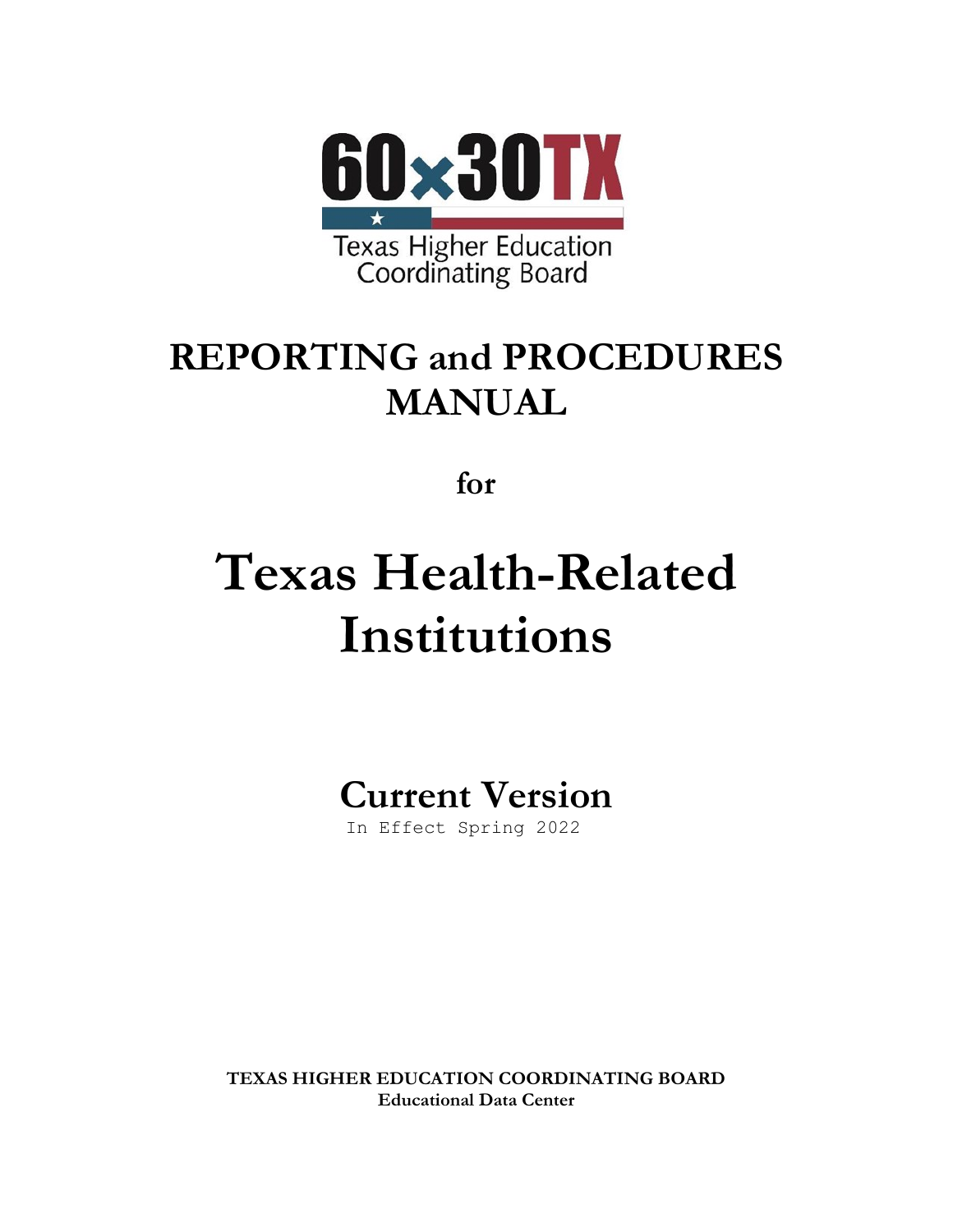#### Foreword

The reports discussed in this **Health-Related Institution** manual fulfill provisions of the Higher Education Coordinating Act of 1965 as amended (codified as Subtitle B, Chapter 61, Texas Education Code, 1971).

All reports must be submitted electronically. (See detail in Electronic Data Transfer System section of manual.) Associated with each report is a set of instructions for preparing the data in the Coordinating Board format.

If you need to write to the Educational Data Center, the address is:

Educational Data Center Texas Higher Education Coordinating Board P.O. Box 12788 Austin, TX 78711

The fax number is (512) 427-6147.

If you have questions concerning the use or implementation of this manual, contact Tanya Trevino or John Dinning at the above address or at the following telecommunication numbers:

|               | Regular Phone    | <b>INTERNET Address</b>          |
|---------------|------------------|----------------------------------|
| Tanya Trevino | $(512)$ 427-6123 | Tanya.Trevino@highered.texas.gov |
| John Dinning  | $(512)$ 427-6137 | John.Dinning@highered.texas.gov  |

Click on [Memos Related to Changes to the CBM Manual for Health-Related Institutions](http://www.txhighereddata.org/ReportingManuals.cfm#Memos) for memos related to changes made to the *Reporting and Procedures Manual* prior to the memo(s) appearing in this manual.

> The Texas Higher Education Coordinating Board does not discriminate on the basis of race, color, national origin, gender, religion, age or disability in employment or the provision of services.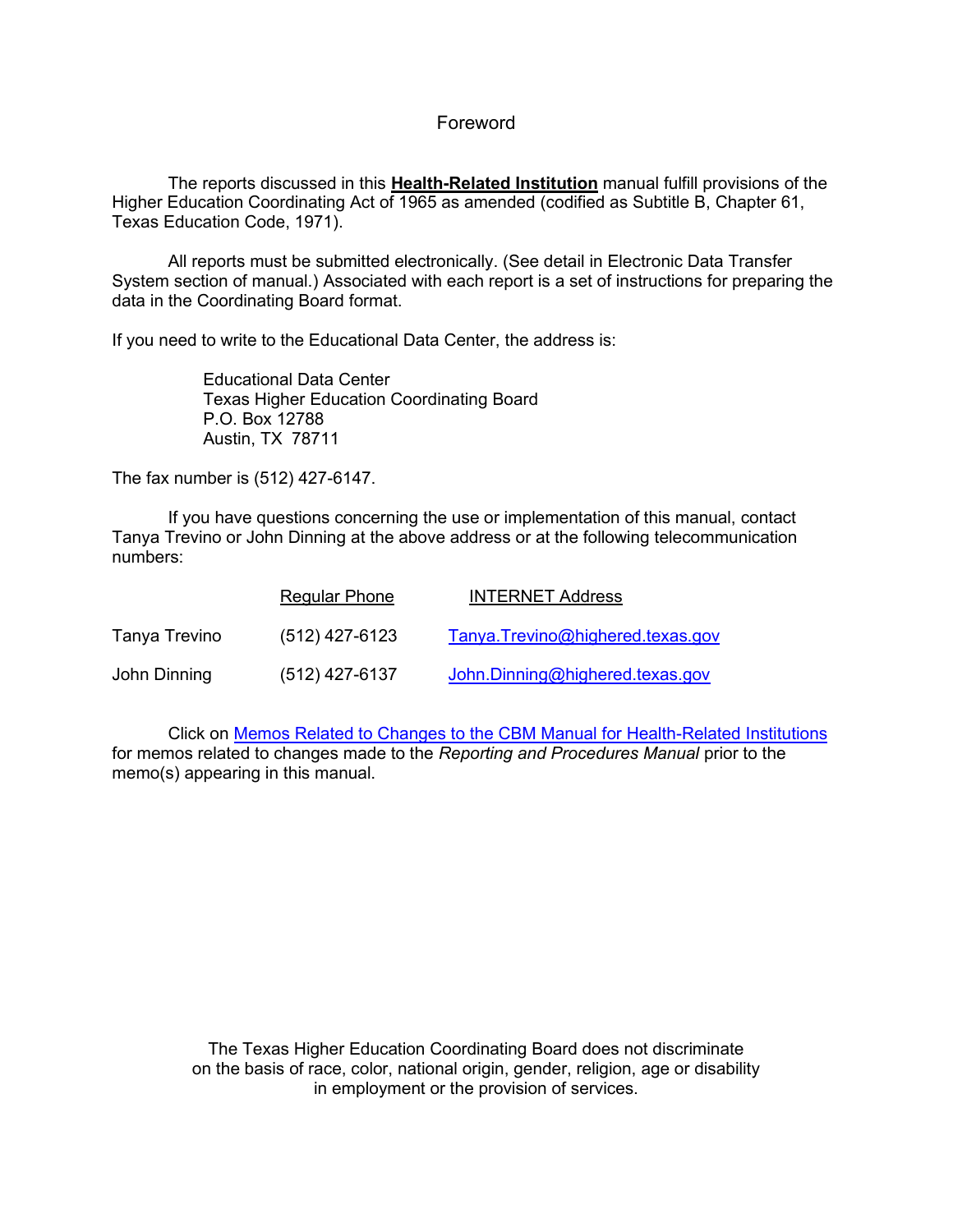#### **Health-Related Institutions**

#### Table of Contents

| L.   | А.<br><b>B.</b><br>C.<br>D.<br>Е.   | $0.1 - 0.8$<br>0.1<br>0.2<br>0.3<br>0.4<br>0.7 |
|------|-------------------------------------|------------------------------------------------|
| II.  | А.<br><b>B.</b><br>C.<br>D.         | 1.1<br>1.16<br>1.18<br>1.22                    |
| III. | А.<br><b>B.</b><br>C.<br>D.<br>Ε.   | 8.1<br>8.7<br>8.8<br>8.10<br>8.16              |
| IV.  | А.<br><b>B.</b><br>C.<br>D.         | 9.1<br>9.6<br>9.7<br>9.9                       |
| V.   | А.<br>В.<br>$C_{\cdot}$<br>D.<br>Е. | 11.1<br>11.6<br>11.7<br>11.9<br>11.11          |
| VI.  | А.<br>В.<br>$C_{\cdot}$<br>D.       | 14.1-14.8<br>14.1<br>14.4<br>14.5<br>14.6      |
| VII. | А.<br>В.                            | N.1<br>N.3                                     |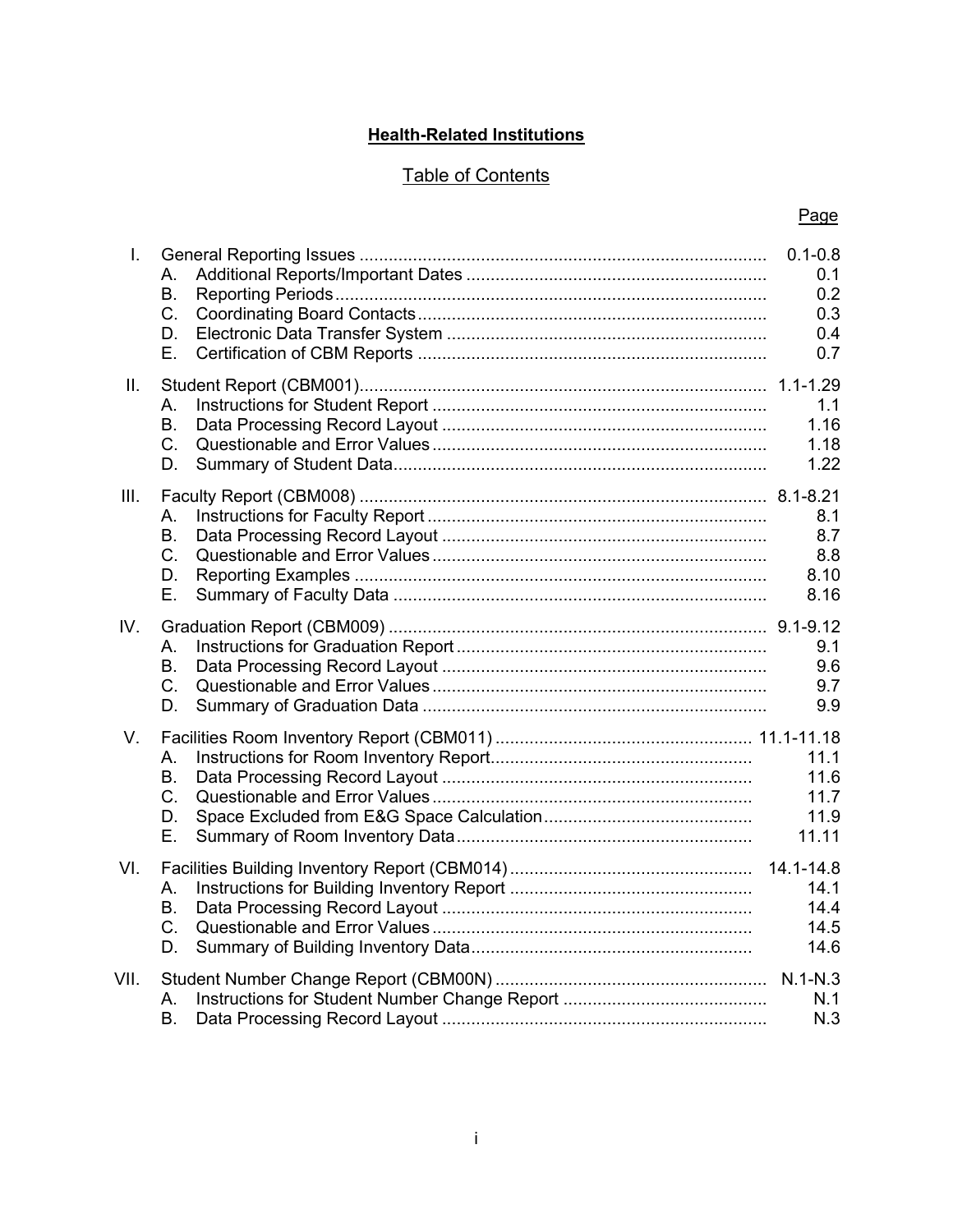Table of Contents (Continued) and Table of Contents (Page

|  | VIII. Residents/Fellows Report (CBM00R)……………………………………………………………… R.1-R.25 |      |
|--|--------------------------------------------------------------------------|------|
|  |                                                                          |      |
|  |                                                                          | R.10 |
|  |                                                                          | R.12 |
|  |                                                                          | R.16 |
|  |                                                                          | R.18 |
|  |                                                                          |      |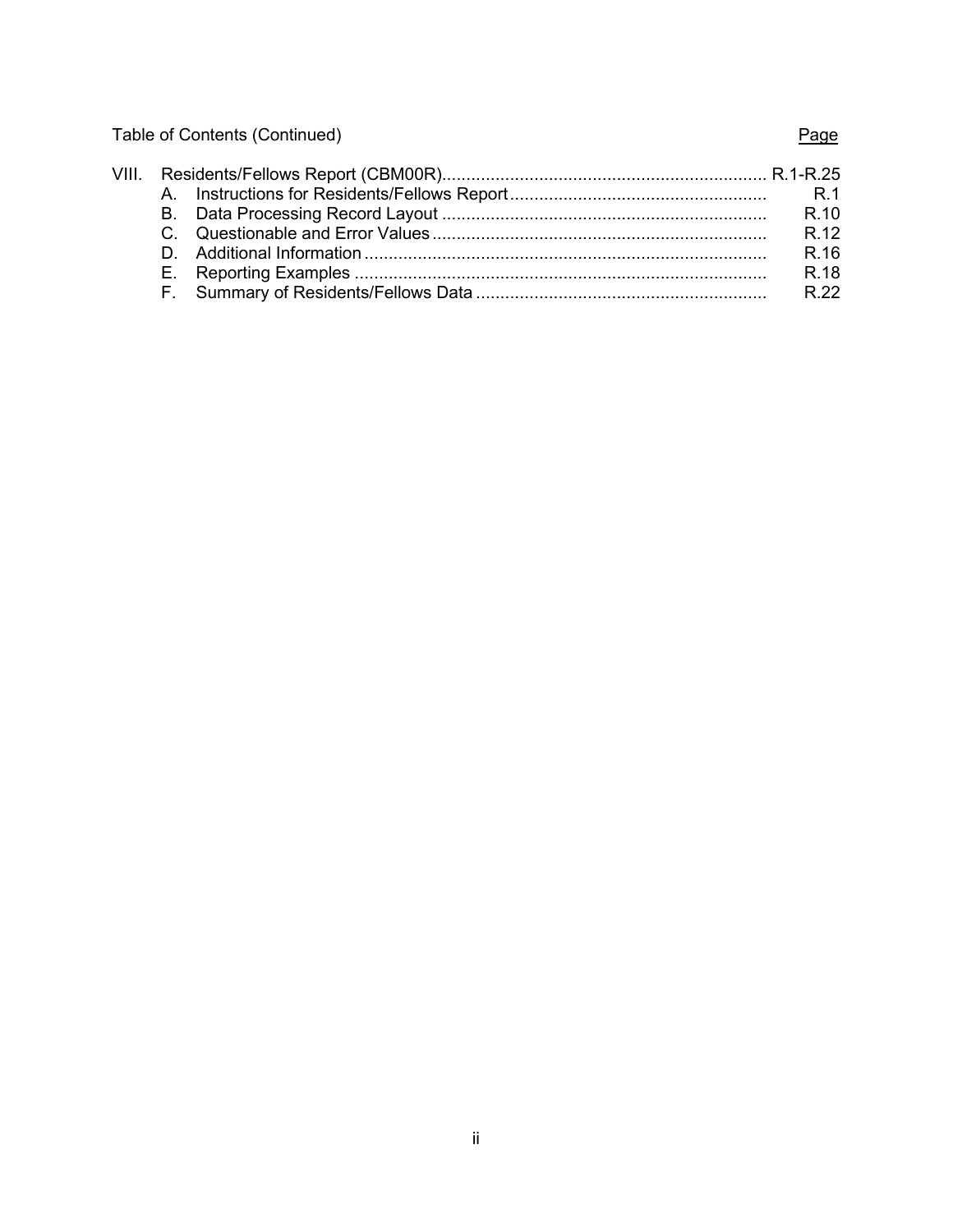#### Additional Reports/Important Dates

Preliminary Headcount Enrollment – Preliminary 12<sup>th</sup> class day fall enrollment due third week of September of each year for release in October

Nursing Shortage Reduction Program (NSRP) – CBM009 data submitted annually by October 1 of each year to count nursing graduates for funding; the nursing graduates must be error-free to be counted (for participating institutions)

Graduate Medical Education (GME) Funding – Certified CBM00R data submitted annually run in October of even years; must be certified by October 1 to be included in the formula calculation.

Cost Study – Certified fiscal year CBM001 data run in December of each year

Accountability – Certified fall CBM reports run December 1 of each year

Space Model – Certified fall CBM001, CBM008, and annual CBM00R run in December of each year

Formula Funding for Appropriations –

- Initial run in October of even years using prior spring CBM001 hours; sent to the LBB in November
- Final run in February of odd years using certified base year CBM001 hours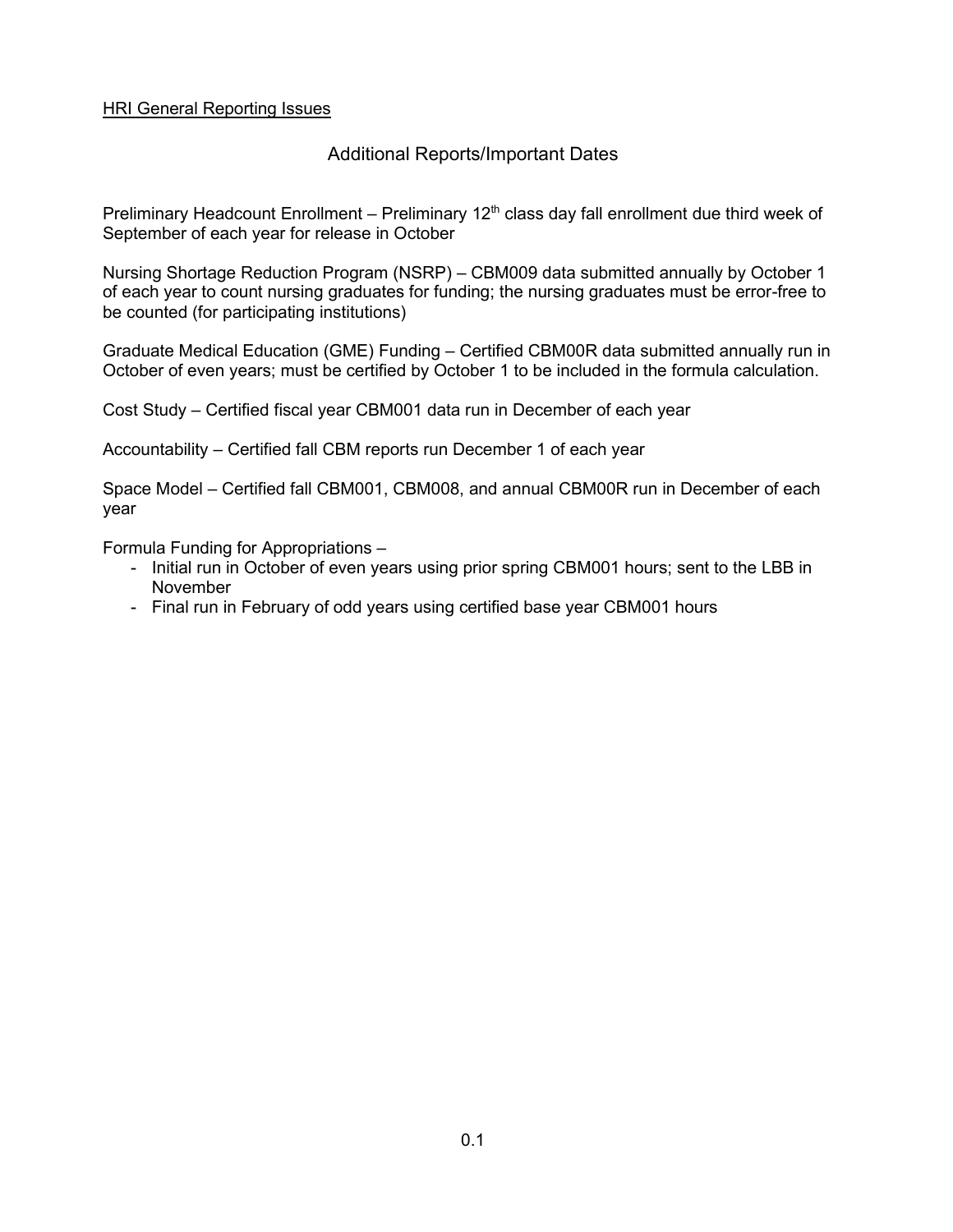### Reporting Periods

The following is a schedule of due dates for the reports contained in this manual.

| <b>Fall Semester Reports (Fall Quarter)</b>                                                                                   |                                          | <b>Initial Submission Due Date</b>                                                         | <b>Certification Date</b>                             |
|-------------------------------------------------------------------------------------------------------------------------------|------------------------------------------|--------------------------------------------------------------------------------------------|-------------------------------------------------------|
| <b>Student Report</b><br><b>Faculty Report</b>                                                                                | <b>CBM001</b><br><b>CBM008</b>           | October 15<br>October 15                                                                   | November 15<br>November 15                            |
| <b>Spring Semester Reports (Winter Quarter)</b>                                                                               |                                          | <b>Initial Submission Due Date</b>                                                         | <b>Certification Date</b>                             |
| <b>Student Report</b><br><b>Student Report</b>                                                                                | CBM001<br><b>CBM001</b>                  | February 15 in Odd Year<br>March 15                                                        | March 15<br>April 15                                  |
| <b>Summer Semester Reports (Spring &amp; Summer Qtrs)</b>                                                                     |                                          | Initial Submission Due Date                                                                | <b>Certification Date</b>                             |
| <b>Student Report</b>                                                                                                         | CBM001                                   | August 15                                                                                  | September 15                                          |
| <b>Annual Reports</b><br><b>Graduation Report</b><br><b>Residents/Fellows Report</b>                                          | CBM009<br>CBM00R                         | <b>Initial Submission Due Date</b><br>October 1<br>October 1                               | <b>Certification Date</b><br>November 1<br>November 1 |
| Any Time Reports                                                                                                              |                                          | Due Date                                                                                   |                                                       |
| <b>Student Number Change Report</b><br><b>Facilities Room Inventory Report</b><br><b>Facilities Building Inventory Report</b> | CBM00N<br><b>CBM011</b><br><b>CBM014</b> | Any Time<br>January - October certified by Nov. 1<br>January – October certified by Nov. 1 |                                                       |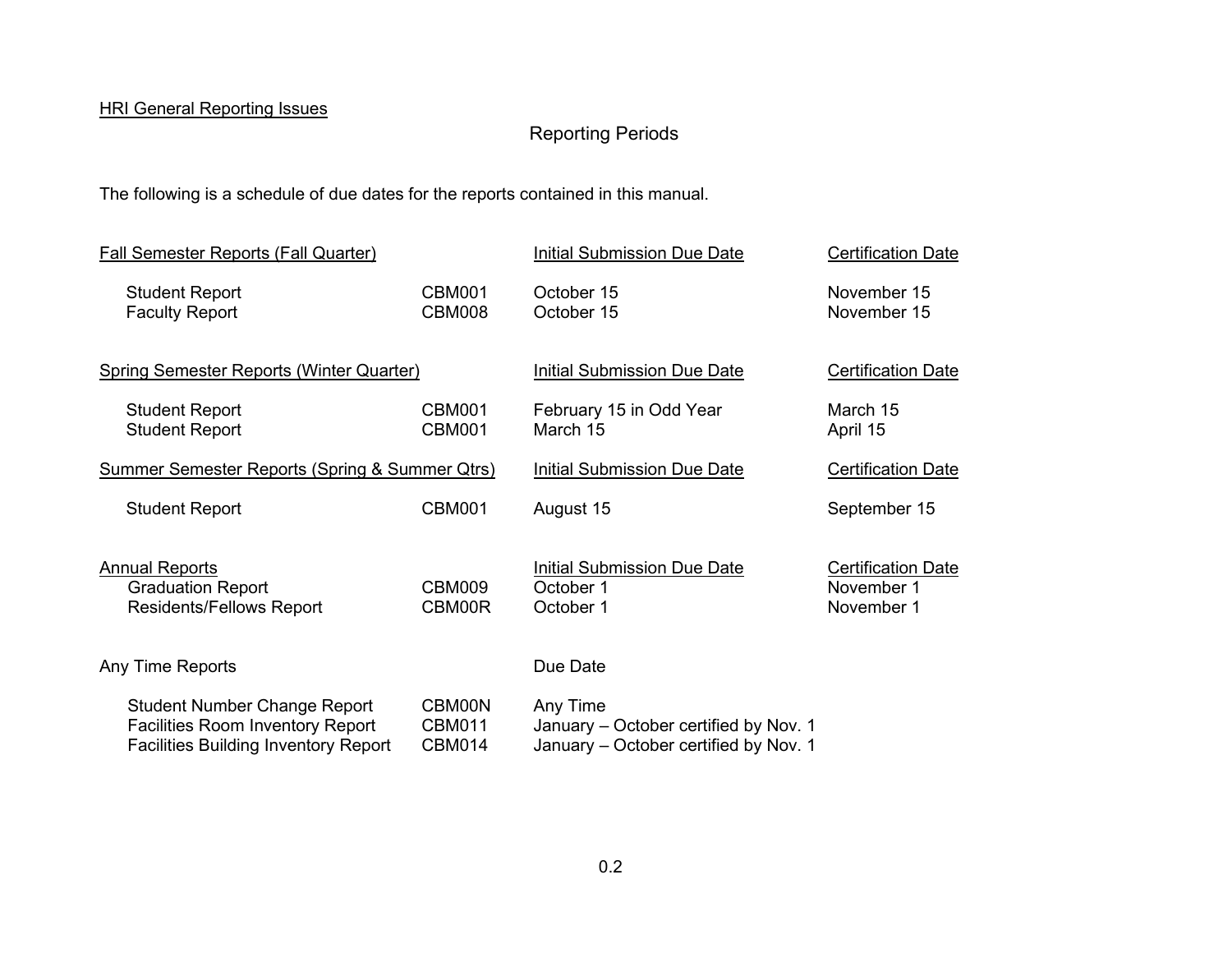#### Coordinating Board Contacts

- I. CBM Reporting: Educational Data Center, 512-427-6302, FAX: 512-427-6147
	- A. All Health-Related Institutions' CBM Reports Tanya Trevino, Data Analyst 512-427-6123 INTERNET address: [Tanya.Trevino@highered.texas.gov](mailto:Tanya.Trevino@thecb.state.tx.us)
	- B. Electronic Data Transfer System receipt and distribution Torca Bunton, Data Specialist 512-427-6532 INTERNET address: [Torca.Bunton@highered.texas.gov](mailto:Torca.Bunton@thecb.state.tx.us)
	- C. General Questions John Dinning, Director 512-427-6137 INTERNET address: [John.Dinning@highered.texas.gov](mailto:John.Dinning@highered.texas.gov)
- II. Program Inventory and CIP Questions: Graduate and Professional Education, FAX: 512-427-6249 James Goeman, Director 512-427-6217 INTERNET address: [James.Goeman@highered.texas.gov](mailto:James.Goeman@thecb.state.tx.us)
- III. Financial Aid Database: Educational Data Center, FAX: 512-427-6147 Tanya Trevino, Data Analyst 512-427-6123 INTERNET address: [Tanya.Trevino@highered.texas.gov](mailto:Tanya.Trevino@thecb.state.tx.us)
- IV. Funding Questions: Finance and Resource Planning, FAX: 512-427-6147 Ed Buchanan, Program Director 512-427-6138 INTERNET address: [Ed.Buchanan@highered.texas.gov](mailto:Ed.Buchanan@thecb.state.tx.us)
- V. Residents and Postdoctoral/Research Fellows Questions: Finance and Resource Planning, FAX: 512-427-6147 Ed Buchanan, Program Director 512-427-6138 INTERNET address: [Ed.Buchanan@highered.texas.gov](mailto:Ed.Buchanan@thecb.state.tx.us)
- VI. Student Tuition and Residency Issues: Student Services, FAX: 512-427-6420 DeCha Reid, Director 512-427-6393 INTERNET address: [DeCha.Reid@highered.texas.gov](mailto:Jane.Caldwell@thecb.state.tx.us)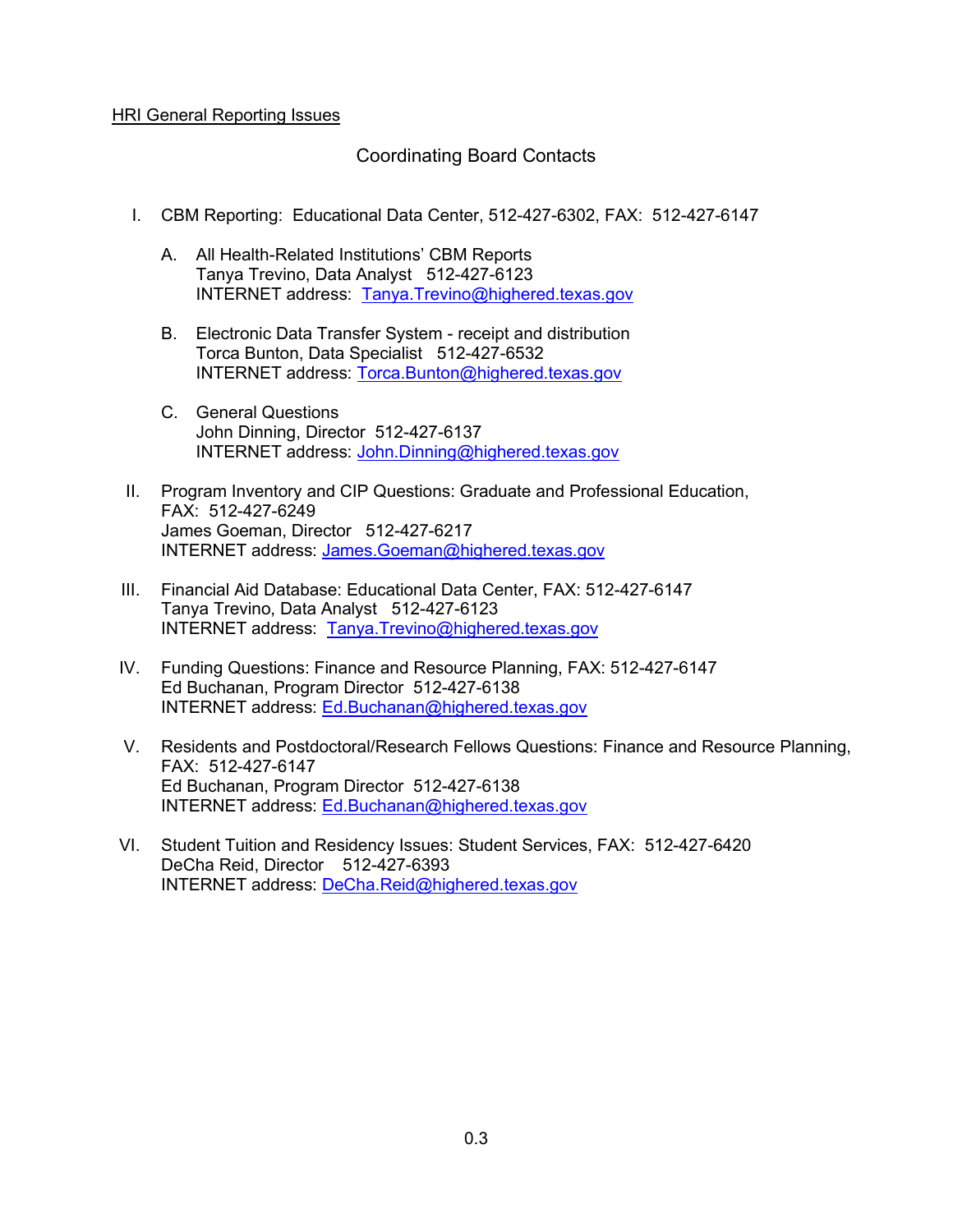Electronic Data Transfer System

The submission of CBM reports must be by electronic transfer. If any data items need to be changed, make the changes to your file and re-submit it as a complete report.

State and federal security requirements mandate that confidential data be transferred using a secure process. New and modified CBM reports are required to be submitted through the new EDC Portal which can be accessed via [CBPass.](https://www1.thecb.state.tx.us/CBPass/default.cfm) All other CBM reports are required to be submitted or retrieved via the MOVEit® DMZ portal. Institutions will be able to access the secure site using a web browser or a SFTP client (FileZilla, WinSCP, SSH Secure, etc.). Detailed instructions for MOVEit® DMZ are available on the CB Data Exchange page [\(http://www.txhighereddata.org/DataExchange\)](http://www.txhighereddata.org/DataExchange).

You may create the data file containing a header record, data records, and a trailer record by whatever method available.

The header record contains information to identify the type of data in the file and the length of the data records. The trailer record contains a record count of the actual number of data records, not including the header and trailer records, in the file. The record count in the trailer record will be used to verify that all records were transferred through the communication system.

The data sent to the Coordinating Board goes to the "INPUT" directory and the edit and summary report files are retrieved from the "OUTPUT" directory.

The data content of the files will be as defined in the Data Processing Record Layout of each report in this manual. The format and content of the HEADER and TRAILER records are critical and must be valid. Identification of the data depends totally on the accuracy of the information contained in the header record.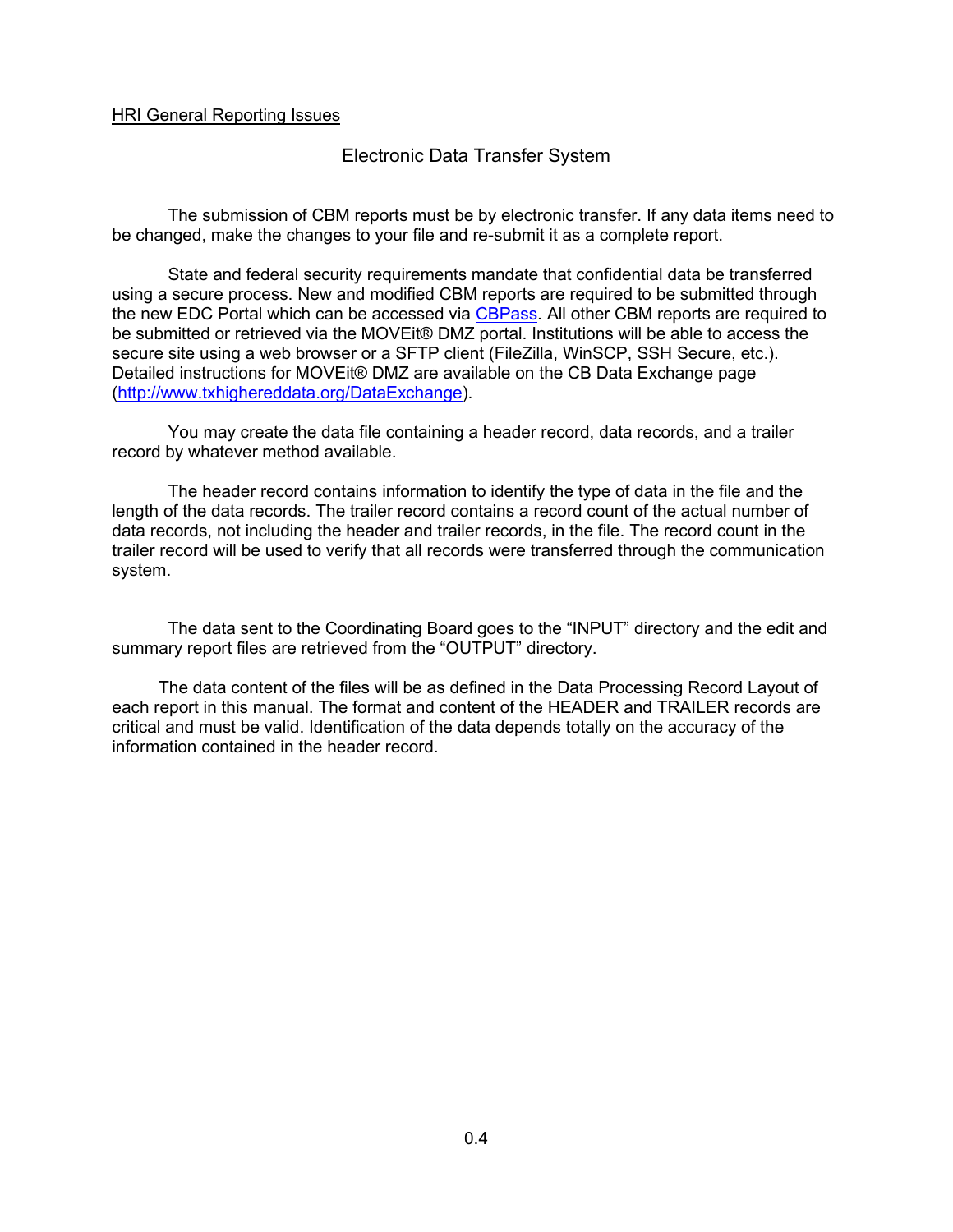#### File Transfer System Input File Format

| <b>HEADER RECORD</b> |                                                                                                        | <b>Beginning</b><br>Position | Length         |
|----------------------|--------------------------------------------------------------------------------------------------------|------------------------------|----------------|
| Item $#1$            | File Label-ID - Always 'HY2K'                                                                          | 1                            | 4              |
| Item $#2$            | Institution Code - FICE - Numeric                                                                      | 5                            | 6              |
| Item $#3$            | Data Identifier, e.g., CBM001                                                                          | 11                           | 6              |
| Item $#4$            | Semester – Numeric $(1, '2', '3', or '5')$                                                             | 17                           | 1              |
| Item $#5$            | Year - Numeric - YYYY                                                                                  | 18                           | $\overline{4}$ |
| Item $#6$            | Record Type – C for a Complete report                                                                  | 22                           | 1              |
| Item $#7$            | Length of data records within report – Numeric, leading<br>zeros, i.e., "0080", "0102", "0120", "0136" | 23                           | 4              |
| Item $#8$            | Name and E-mail address of person<br>submitting file                                                   | 27                           | As<br>Required |

**NOTE**: Use a space (not a special character) to separate the name and e-mail address. The length of the record may extend up to 400 characters in order to contain the name and e-mail address. - - - - - - - - - - - - - - - - - - - - - - - - - - - - - - - - - - - - - - - - - - - - - - - - - - - - - - - - - - - - - - - - - - - - - - - - -

DATA RECORDS

For CBM Reports, data record formats must match the record formats specified in the documentation for each report. - - - - - - - - - - - - - - - - - - - - - - - - - - - - - - - - - - - - - - - - - - - - - - - - - - - - - - - - - - - - - - - - - - - - - - - - -

| <b>TRAILER RECORD</b> |                                                                                                                            | <b>Beginning</b><br>Position | Length |
|-----------------------|----------------------------------------------------------------------------------------------------------------------------|------------------------------|--------|
| Item #1               | File Label-ID - Always 'EOF1'                                                                                              |                              |        |
| Item $#2$             | Record Count – Numeric, leading zeros<br>(Number of data records in file, not including<br>"Header" and "Trailer" records) | 5                            | 5      |

Record size may be any length up to 400 characters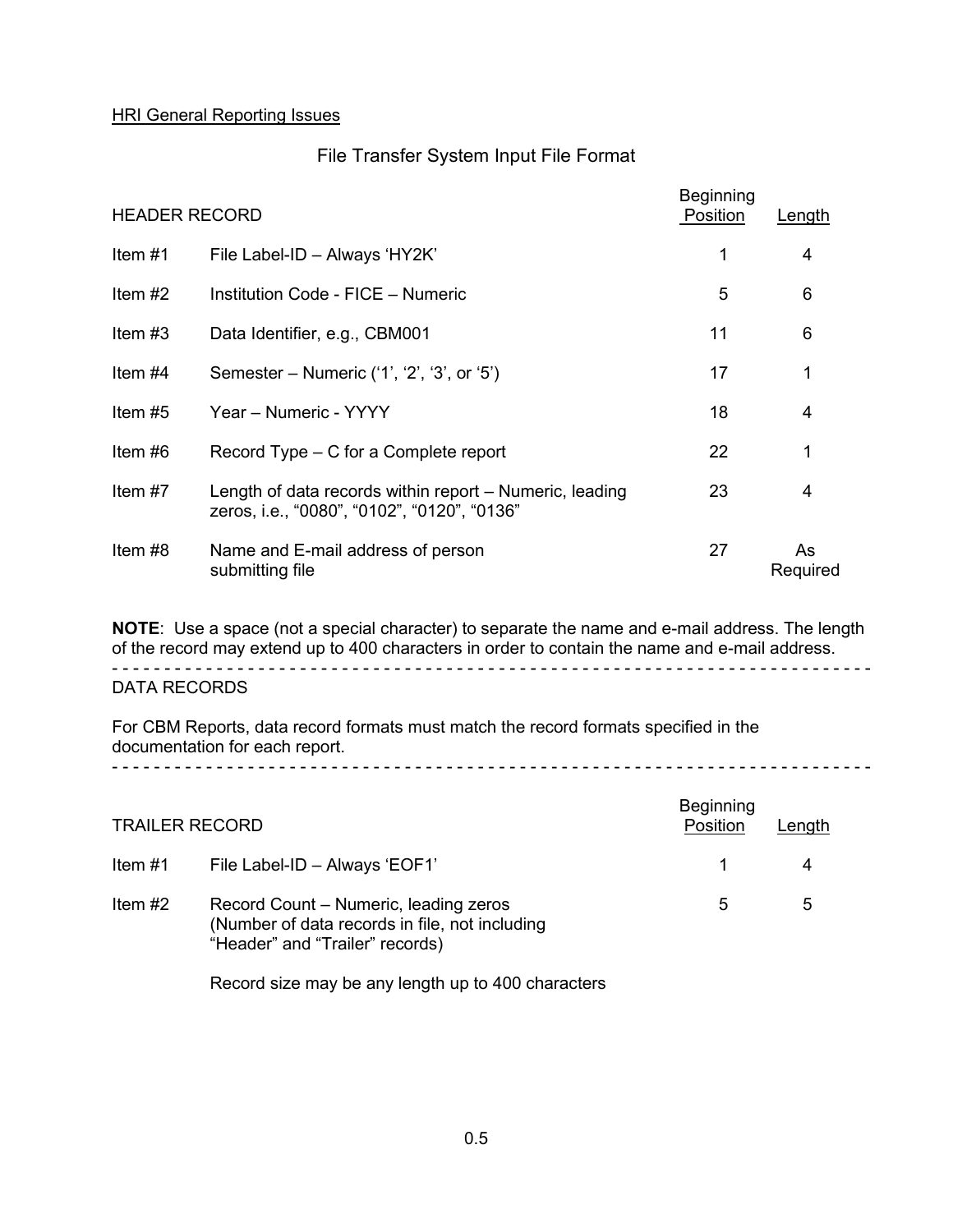#### Edit Report Output Files

The following file name is an example of the naming convention used for the edit report output files:

#### **CBM001\_FALL\_2020\_H\_002201\_202010150136262.TXT**

**CBM001** – CBM report type **\_** - used as a separator **FALL** – the report semester (can also be SPRING, SUMMER, ANNUAL) **\_** - used as a separator **2020** – Report Year **\_** - used as a separator  $\overline{H}$  – Institution type \_ - used as a separator **002201**– FICE code of institution **\_** - used as a separator **202010150136262** – Date Time stamp (Year, Month, Day, Hour, Minute, Second, Tenth of Second)

#### EDC Data Report Processing Schedule

| Reports in by | Edit run begins   | Edit reports posted |
|---------------|-------------------|---------------------|
| 6:00 a.m.     | $6:20$ a.m. (M-F) | $7:00$ a.m.         |
| 8:00 a.m.     | 8:20 a.m. (M-F)   | $9:00$ a.m.         |
| $10:00$ a.m.  | 10:20 a.m. (M-F)  | 11:00 a.m.          |
| 1:00 p.m.     | 1:20 p.m. $(M-F)$ | 2:00 p.m.           |
| 3:00 p.m.     | $3:20$ p.m. (M-F) | 4:00 p.m.           |
| 6:00 p.m.     | 6:20 p.m. (M-Th)  | 7:00 p.m.           |

#### Edit Summary Report Year-to-Year Comparisons

The standard Summary Report is compared to the previous year to aid in early detection of potentially erroneously-reported data. It shows the percentage increase/decrease of items and evaluates the items identified with a Review message. If the absolute value of the difference between the current year and prior year item is:

- 1) less than 50, a Review message is not printed;
- 2) between 50 and 10,000, a percentage change greater than 25% is identified;
- 3) between 10,000 and 100,000, a percentage change greater than 20% is identified; or
- 4) greater than 100,000, a percentage change greater than 10% is identified.

If the original report had only one column, the comparison data is in the adjacent column. If the original report had multiple columns, the comparison data is in the next row and asterisks are printed below the column in question.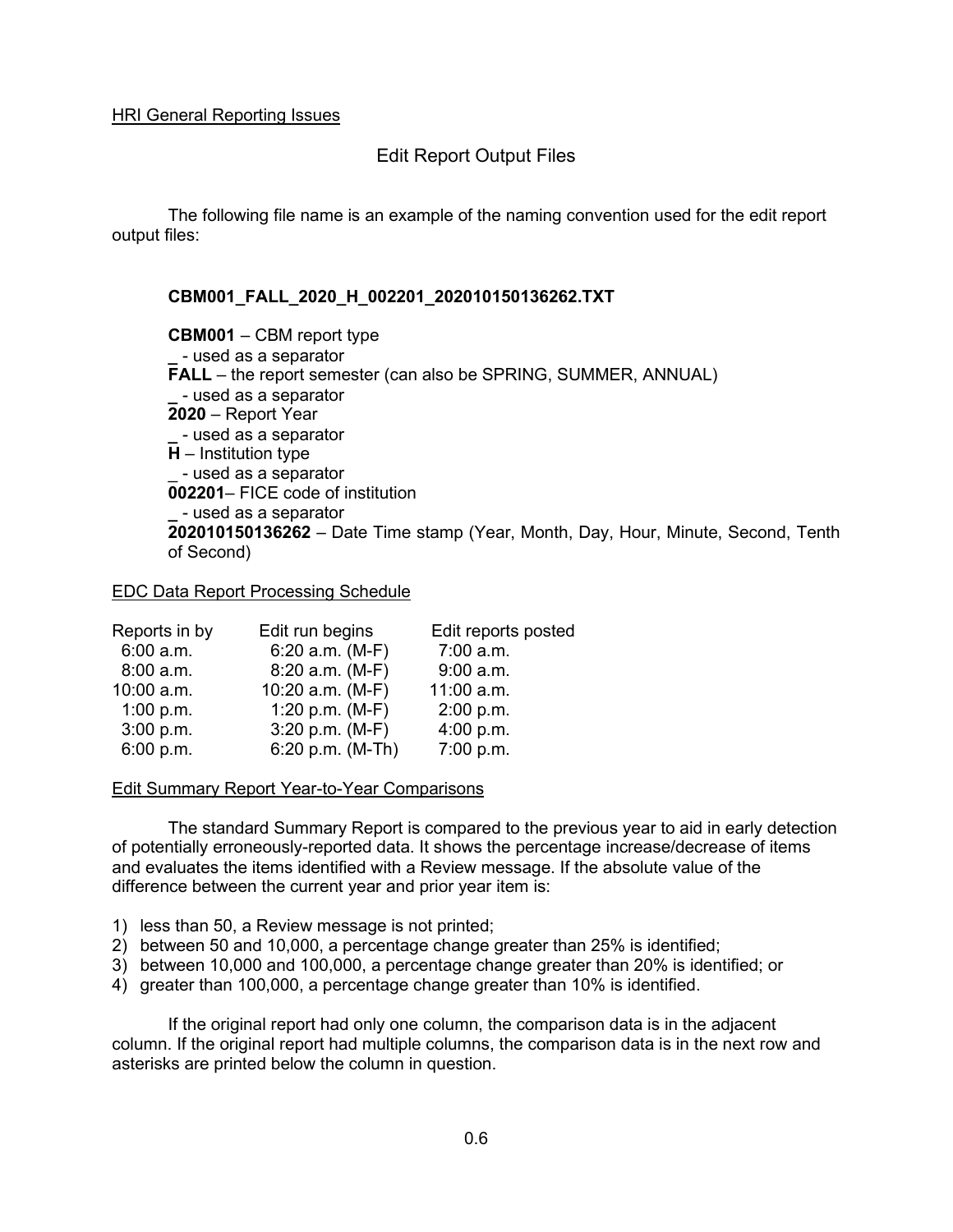#### Certification Tracking

The goal of these procedures is to have the CBM reports collected by the Educational Data Center and certified by the institutions as available for use within four working weeks of the due date. Since there are six edit cycles each workday, turn-around time should be less of an issue. Also, the desire is to have the most current data available for formula committee work, accountability measures, and appropriation requests. Here is a fall example of the follow-up procedures for ensuring timely certification of the reports are:

- 1. The EDC Data Analyst will telephone or e-mail the Reporting Official if there has been no initial submission of a specific report within 2 weeks of the due date or if a specific report is not received within two days after the certification date.<sup>1</sup>
- 2. An email from the Director of the Educational Data Center will be sent to the Reporting Official if the report has not been received and certified by December 1st.
- 3. An inquiry letter will be emailed to the THECB liaison from the Assistant Commissioner if the report has not been received and certified by December 8th.
- 4. A letter indicating that the certification of the CB report is delinquent will be emailed to the President from the Assistant Commissioner if the report has not been certified by December 15th.
- $1$  This step will be adjusted for institutions that have notified the THECB that they plan to report late-start session, such as eight-week courses, as part of their regular reporting and not as flex.

#### CHANGES TO CERTIFIED REPORTS

- A. Changes to certified data will not be permitted unless an executive officer of the reporting institution requests the change in writing and the reporting error would have a significant impact on future year funding or statistical analysis.
- B. Requests made prior to the data being published may be approved by the Educational Data Center and must not delay standard publish dates.
- C. Requests to change data which are already published must be approved by the Commissioner.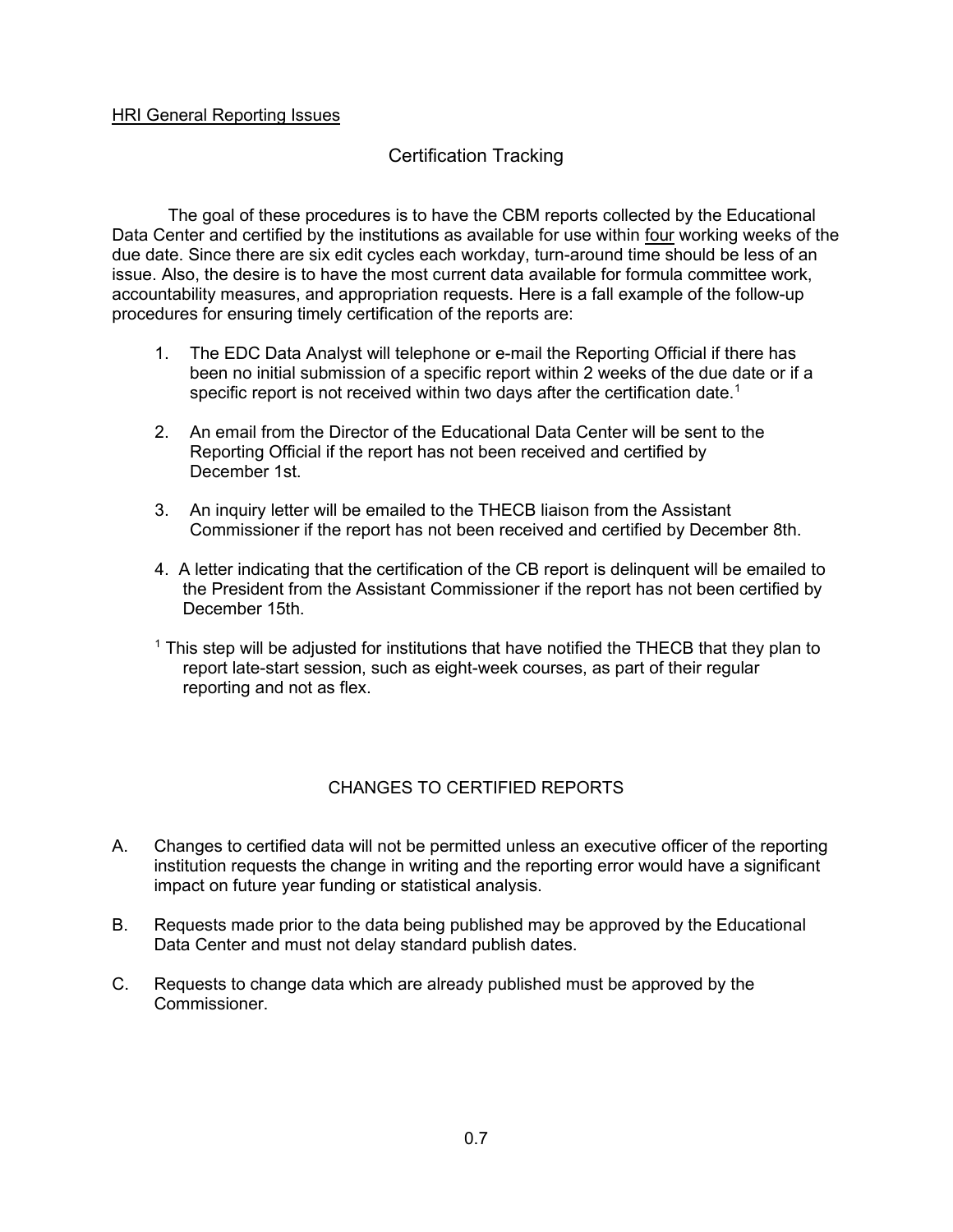#### Certification Statement Instructions

When the edit materials for a CBM report are returned to the reporting institution for verification, one of two actions is required. If the edit reveals errors in the report, corrections should be submitted. Justification of all "Review" items is **required** before certification can be applied. When all the information is correct, the reporting official certifies the report by completing a certification statement and returning it to the Educational Data Center. An e-mail stating which report is certified is an acceptable alternative.

The example below shows the certification of Lone Star Health Science Center's Fall 2020 CBM001, CBM008, and CBM009.

#### CERTIFICATION STATEMENT

#### INSTITUTION: LONE STAR HEALTH SCIENCE CENTER 002201

#### DATE: DECEMBER 1, 2020

I hereby certify that the following report(s) is (are) correct and the data are usable in all output reports.

| REPORT NUMBER | <b>SEMESTER AND YEAR</b> |
|---------------|--------------------------|
| CBM001        | <b>Fall 2020</b>         |
| CBM008        | <b>Fall 2020</b>         |
| CBM009        | <b>Fall 2020</b>         |

Justification of Review items is as follows:

REPORTING OFFICIAL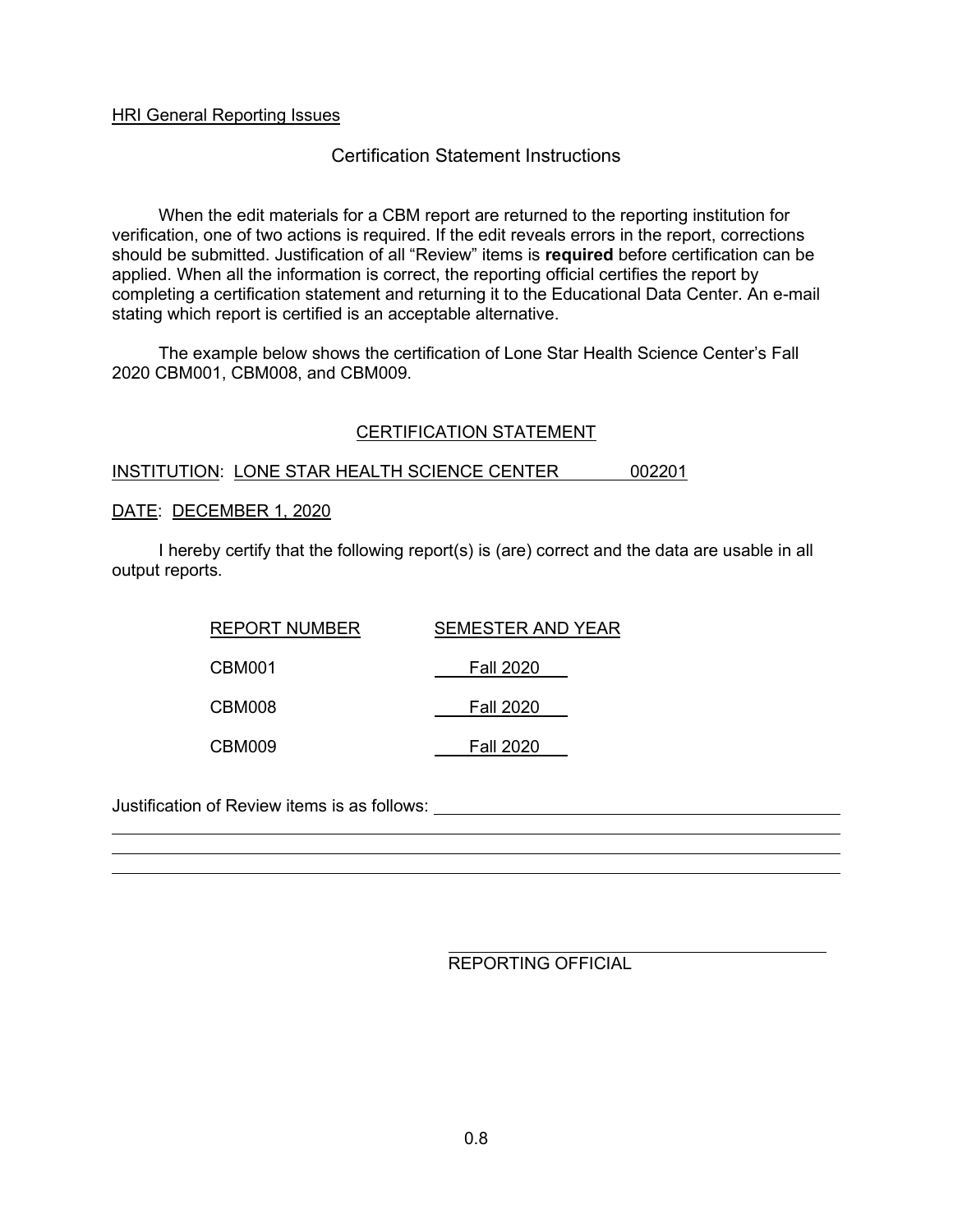#### CBM001 Student Report

The health-related institution (HRI) CBM001 report reflects all students enrolled at the reporting institution as of the official census date, which is the 12th class day for the fall and spring semesters (16-week session) and the  $4<sup>th</sup>$  class day for each of the summer terms (6week session). To be counted for state funding, the students must be registered as of the official census date, and the institution must collect in full from the student (or have a valid accounts receivable on record) by the 20th class day or the 15th class day during summer sessions. Students are required to have a fully operational installment contract (in accordance with Chapter 54, Section 54.007 of the Texas Education Code) by the payment due date in order to be in good standing. This includes receipt of a first installment payment prior to the beginning of the semester.

Students who withdraw from the institution prior to or on the official census date will not be reported for that term. The CBM001 report provides an unduplicated headcount of all students registered at the reporting institution, whether a student's courses are taught oncampus or off-campus, or whether the student is in an academic or professional practice program.

Students who are participating in joint degree programs (e.g., MD/PhD) should be classified according to the majority of course work they are enrolled in during the semester. For example, if a jointly admitted student is completing the second year of medical school, the student should be reported in Item #5 as 'B.' However, if that student is enrolled primarily in PhD courses or lab work, the student should be reported in Item #5 as '7.'

Students will be reported in each term (fall, spring, or summer) if they have not withdrawn from classes by the census date of the term. Use the latest occurring academic census date as the census date for medical and dental programs. If other professional and academic programs have different start-dates, use the actual  $12<sup>th</sup>$  class day in the fall and spring semesters as the census date for each program. Programs within a school/college may have different census dates.

All summer sessions will be combined into one report. When combined, the headcount reported should be non-duplicative. Combined reports should be coded as '3' (summer) in Item #14.

The student records for all components of the HRI will be submitted as one report under the FICE code of the health science center. The specific component in which each student is enrolled will be identified in Item #33.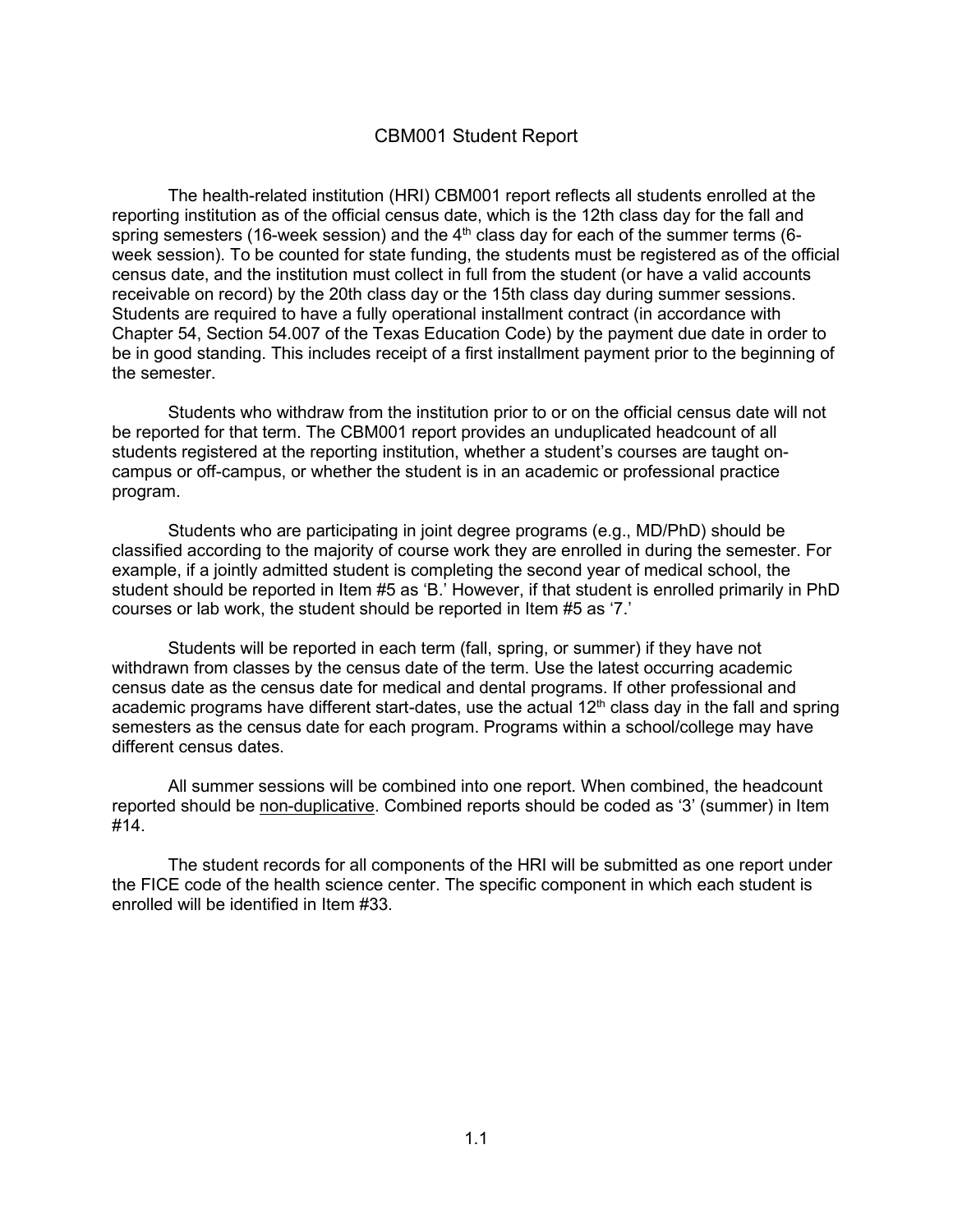| <b>Fall and Spring Semesters</b> |                | <b>Summer Semester</b> |                    |  |
|----------------------------------|----------------|------------------------|--------------------|--|
| Length of Term (Weeks)           | Census Date    | Length of Term (Weeks) | <b>Census Date</b> |  |
| 2 or less                        | 1st Class Day  | 2 or less              | 1st Class day      |  |
| 3                                | 2nd Class Day  | 3                      | 2nd Class Day      |  |
| 4                                | 3rd Class Day  | 4                      | 3rd Class Day      |  |
| $5 - 6$                          | 4th Class Day  | $5 - 6$                | 4th Cass Day       |  |
|                                  | 5th Class Day  |                        | 5th Class Day      |  |
| 8                                | 6th Class Day  | 8                      | 6th Class Day      |  |
| $9 - 10$                         | 7th Class Day  | 9                      | 7th Class Day      |  |
| 11                               | 8th Class Day  | 10 or more             | 12th Class Day     |  |
| 12                               | 9th Class Day  |                        |                    |  |
| $13 - 14$                        | 10th Class Day |                        |                    |  |
| 15                               | 11th Class Day |                        |                    |  |
| 16                               | 12th Class Day |                        |                    |  |

Census Dates for other than 16 or 6 week terms are outlined below:

#### Flexible Entry Students

Students enrolled in classes organized after the official census date should be included in the data submitted in the semester following; i.e., (1) students enrolled in the classes organized after the 12th class day of the fall semester will be reported in the following spring semester 12th class day report; (2) students enrolled in classes organized after the 12th class day of the spring semester will be reported in the summer semester report; etc. These students will be identified by inserting a '1' in Item #17 to denote "flexible entry."

- **NOTE**: A class is organized when students have registered and have paid fees or established accounts receivable. Classes organized with regular semester classes, but whose first class day is not until after the term census date, may be reported as a regular class, except:
	- A. Students who register for the class after the term census date cannot have the hours reported for state funding on the CBM001;
	- B. Students who drop the class before its first class day cannot be reported for state funding on the CBM001.

#### Inter-institutional Credit Hours

If the instruction of a student is being provided by the faculty of another institution, both the institution in which the student is enrolled and the institution providing the faculty instruction cannot claim the credit hours attempted by the student. If the institution providing the instruction reports the student's credit hours, then the institution in which the student is enrolled shall report the student's credit hours as inter-institutional. Neither the location of the class nor the delivery mode affects the reporting.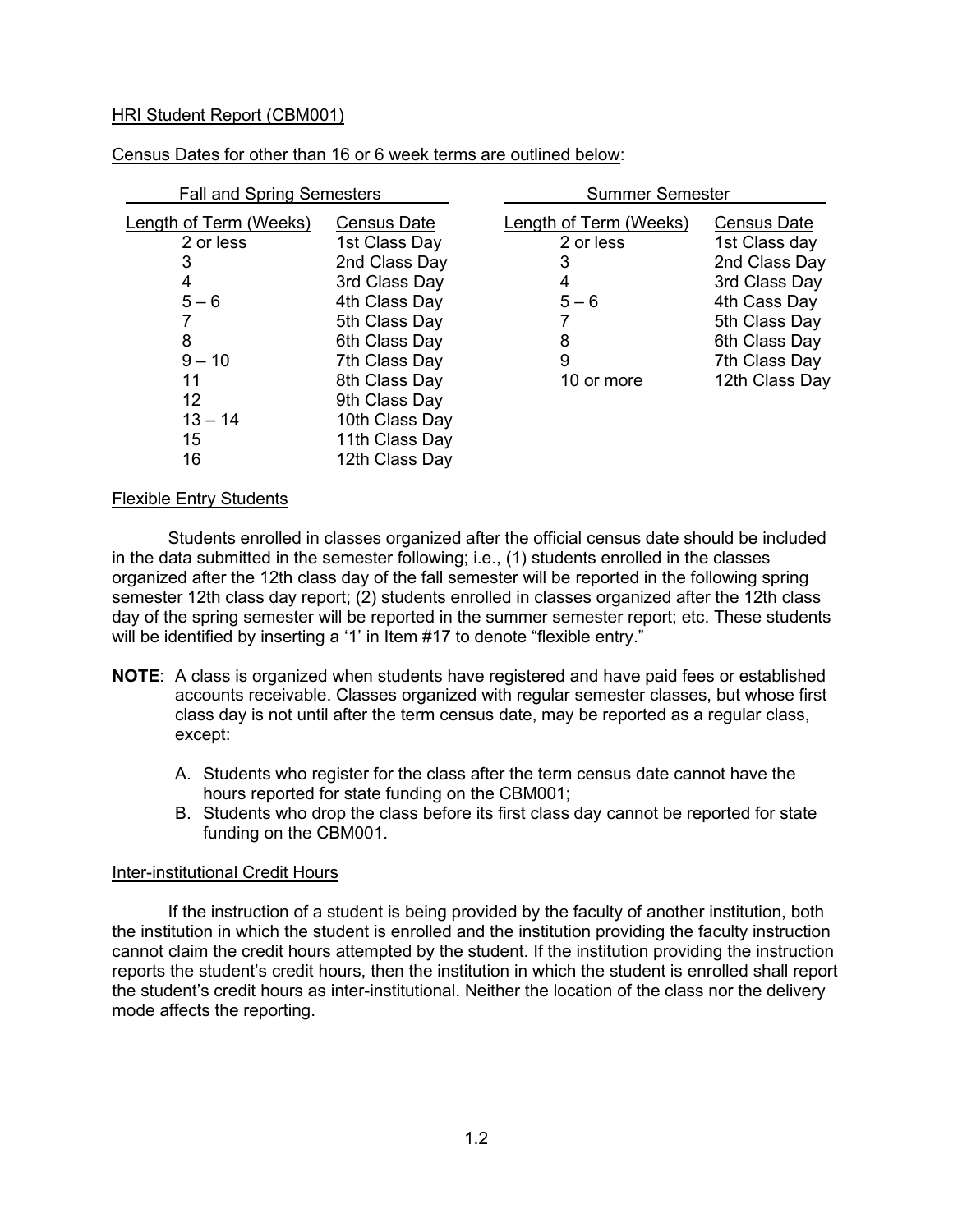#### Remote Teaching Sites

Use the assigned FICE codes below to identify the location of a remote teaching site on the student report in Item #34. Please contact Torca Bunton at (512) 427-6532 or email at [Torca.Bunton@h](mailto:Torca.Bunton@)ighered.texas.gov to make any changes to the following institution locations. Documentation, such as legislative authorization, is required for the addition of teaching sites.

The Texas A&M University System Health Science Center

- 000850 Dallas Campus (Baylor College of Dentistry, School of Graduate Studies)
- 000851 Austin (School of Rural Public Health)
- 000852 Houston Campus (Institute for Biosciences and Technology, School of Graduate Studies, School of Rural Public Health)
- 000853 Round Rock Campus (College of Medicine, College of Nursing, School of Rural Public Health)
- 000854 Temple Campus (College of Medicine, School of Graduate Studies, School of Rural Public Health)
- 000856 Kingsville Campus (Irma Rangel College of Pharmacy, School of Graduate Studies)
- 000857 McAllen Campus (School of Rural Public Health)
- Texas Tech University Health Sciences Center
	- 000860 Amarillo (Graduate School of Biomedical Sciences, School of Allied Health, School of Medicine, School of Pharmacy)
	- 000861 Abilene (School of Nursing, School of Pharmacy)
	- 000863 Midland (School of Allied Health)
	- 000864 Odessa (School of Allied Health, School of Medicine, School of Nursing)
	- 000866 Dallas (School of Pharmacy)

The University of Texas Health Science Center at Houston

- 000871 Austin (School of Public Health)
- 000872 Brownsville RAHC (School of Public Health)
- 000874 Dallas (School of Public Health)
- 000876 El Paso (School of Nursing, School of Public Health)
- 000878 San Antonio (School of Public Health)
- 000879 Smithville (Grad School of Biomedical Science)

The University of Texas Health Science Center at San Antonio

- 000880 Edinburg Research Division (Medical School)
- 000882 Harlingen Research Division (Medical School)
- 000884 Laredo Research Division (Medical School, School of Health Professions)
- 000886 McAllen Research Division (Medical School)
- 000312 Houston (The Center for Hearing and Speech)
- The University of Texas M.D. Anderson Cancer Center
	- 000896 Veterinary Science Bastrop
	- 000898 Science Park Operations Smithville
- The University of Texas Medical Branch at Galveston 000870 Austin (Medical School)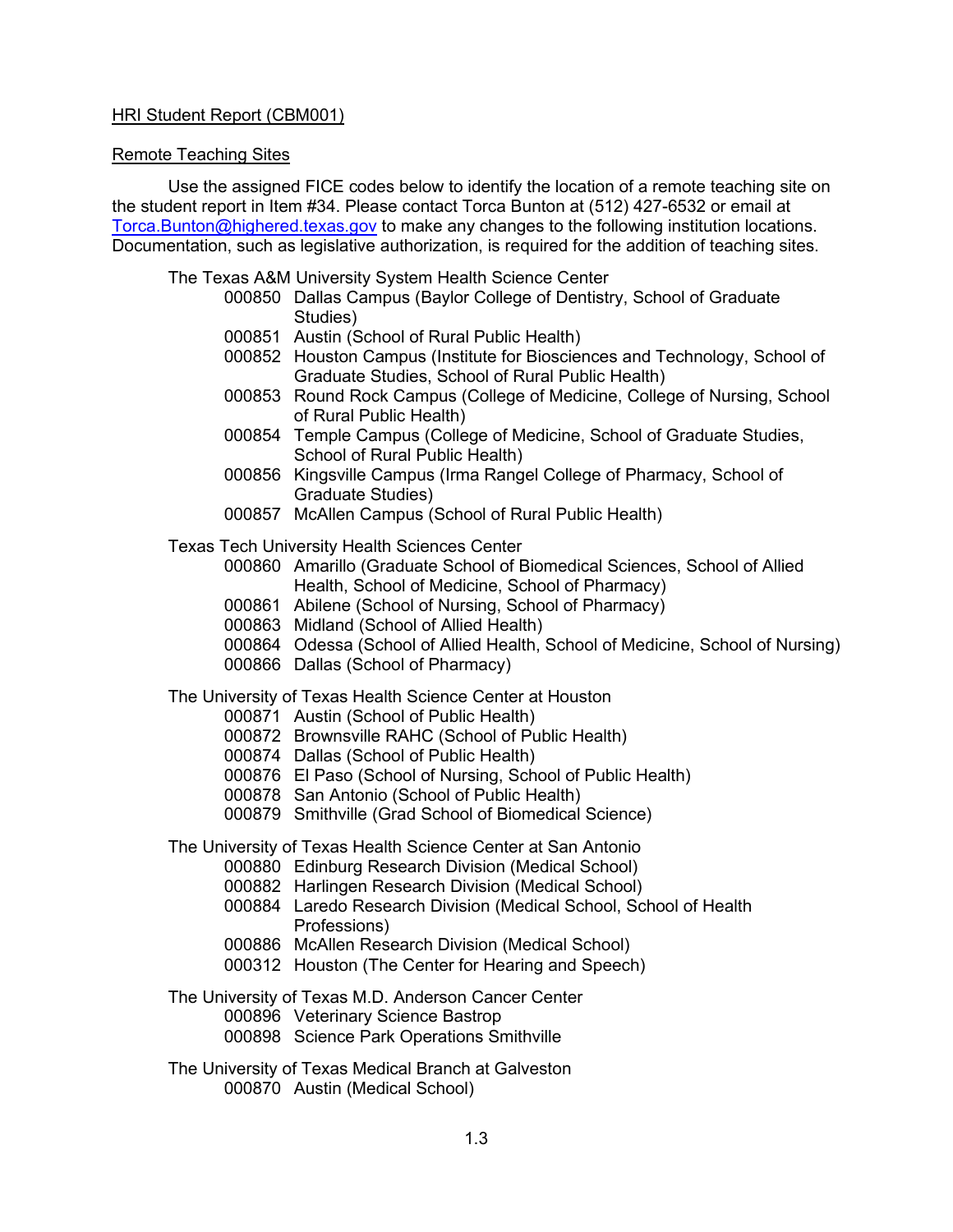#### Multi-Campus Adjustment

 Institutions seeking to add a site to the Multi-Campus Adjustment must complete the form at this link or by navigating to [Multi-Campus Adjustment Form.](https://www.highered.texas.gov/institutional-resources-programs/funding-facilities/standards/space-projection-model/) The form contains instructions and eligibility requirements.

#### Reporting Semester Credit Hours

Item #10 should be the total SCH a student attempted in the current term. For undergraduate students, Item #10 should equal the sum of the other SCH Items (#16, #22, #24, and #25):

Item #16 - SCH in inter-institutional courses that DO qualify for state funding Item #22 - SCH in collegiate courses that DO NOT qualify for state funding Item #24 - SCH in inter-institutional courses that DO NOT qualify for state funding Item #25 - SCH in collegiate courses that DO qualify for state funding

These items are mutually exclusive. When combined, they represent the total semester credit hours for a student.

#### Undergraduate Semester Credit Hours in Excess of State Limit and Formula Funding Exceptions for Repeated Courses

See rules at [http://www.thecb.state.tx.us/Rules/,](http://www.thecb.state.tx.us/Rules/) Chapter 13, Subchapter F, Section 13 100-13 109

#### Undergraduate Students Approaching Funding Limit for a Baccalaureate Degree

Six reports are produced each edit run – three for students affected by the 45-hour funding limit and three for students affected by the 30-hour funding limit. The reports identify those students who are approaching the funding limit (within 30 SCH of the limit), who will exceed the funding limit in the following semester, and who exceed the funding limit (prior to the semester reports). Item #28, Student Affected by Undergraduate Funding Limitation, will be used to determine the funding limit the student is affected by. The total number of undergraduate SCH the student has accumulated and Item #27, SCH of Undergraduate Degree Program, will be used to determine if the student will appear on any of the reports.

#### Funding Limitation for Doctoral Students

The statutory limitation of 99 funded SCHs per doctoral student and the allowable exceptions for funding up to 130 hours are described in the Texas Education Code (TEC), 61.059 (1) through (3). Two reports are provided during each CBM001 edit cycle. One report provides the students who have exceeded 70 doctoral SCHs, but who have not exceeded 99 doctoral SCHs. The other report identifies the students who have exceeded the 99 doctoral SCH limit. Prior to the formula runs each base year, each institution is given the opportunity to identify which of their doctoral students should be granted program or individual exceptions during the next funding period.

#### Distance Education

Institutions should not report non-resident students who are taking only distance education courses delivered outside the state (Texas Administrative Code, Title 19, Part 1,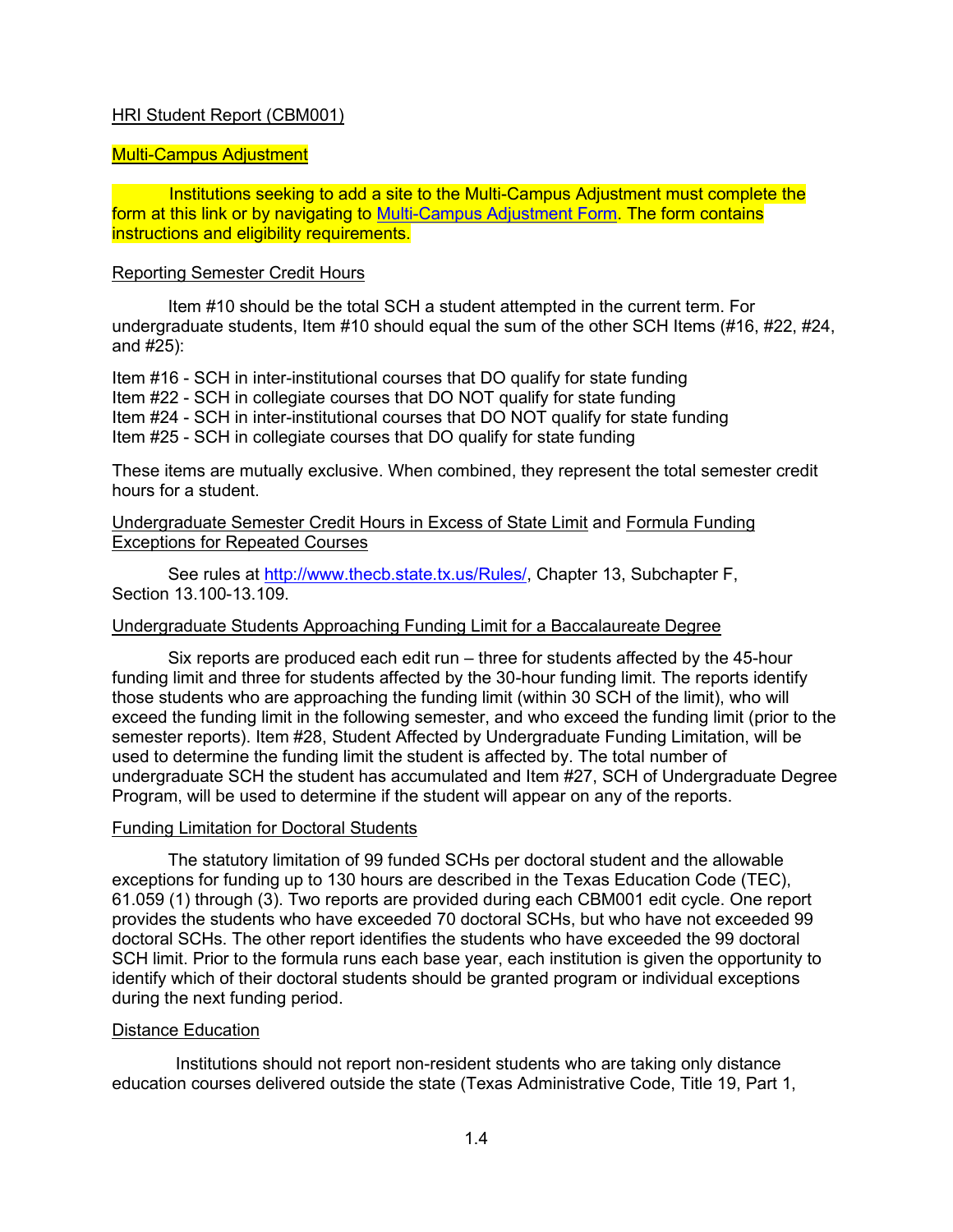Chapter 4, Subchapter P).

*In response to the COVID-19 pandemic, TAC Rule § 4.264(c) regarding the restriction of submission of distance education courses for formula funding, taken by non-resident students who are located out of state, was temporarily modified on August 31, 2020. Please see th[e](http://reportcenter.highered.texas.gov/cbm-memo-nonresident-distance-ed-august-2020) [8/31/2020 Memorandum](http://reportcenter.highered.texas.gov/cbm-memo-nonresident-distance-ed-august-2020) for additional details about how to report these students.*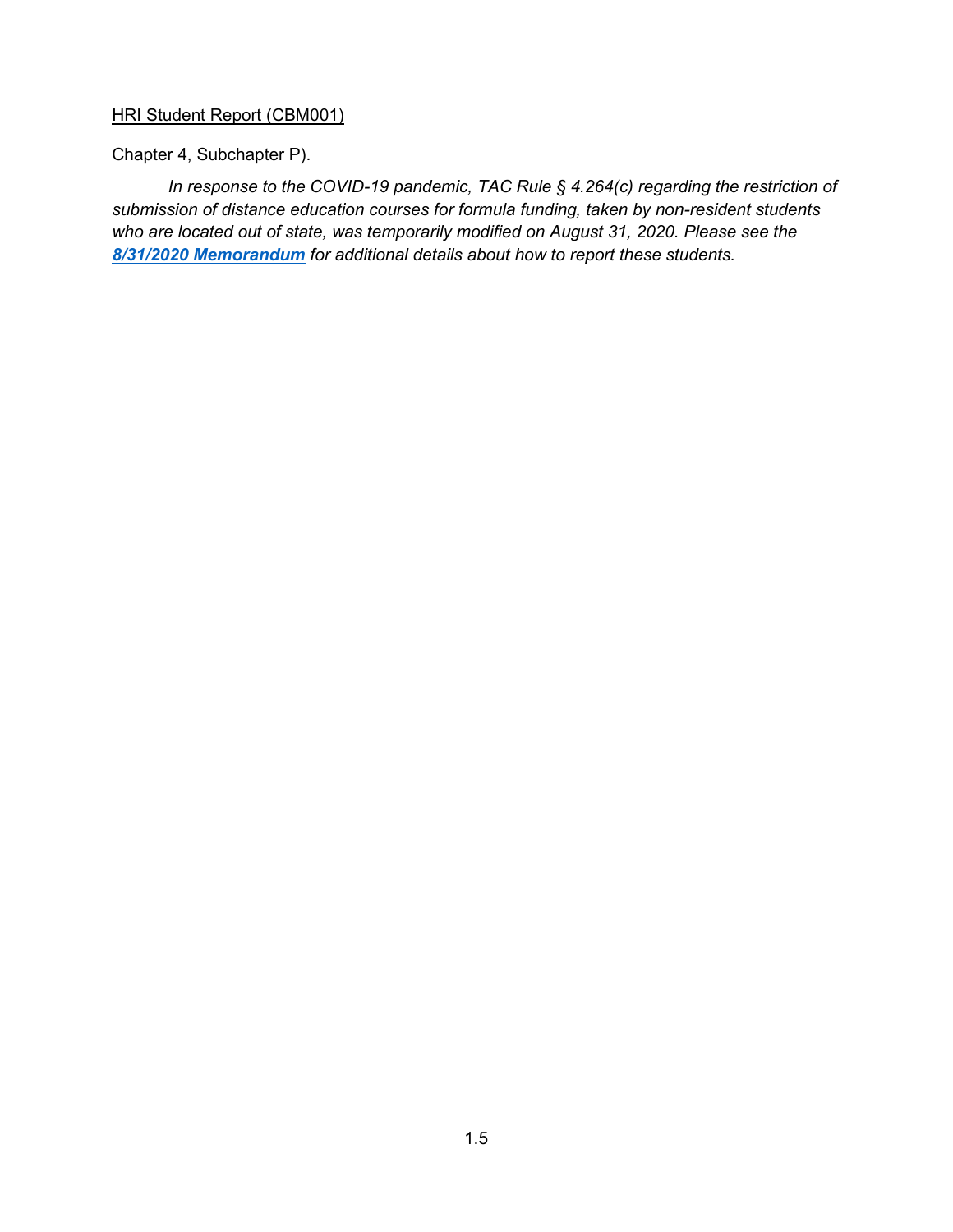#### Instructions for Student Report

**Note**: The term "medical" used in the CBM001 refers to both MD and DO students.

- Item #1 Record Code. Always enter '1' for all students.
- Item #2 Institution Code. Enter the FICE Code of the health-related institution.
- Item #3 Student Identification Number. Enter the social security number of the student. The institution will assign unique nine-digit identification numbers to students without social security numbers. A second record with the same student identification number will only be accepted if a student is being reported as a "flexentry" student from a prior term and is enrolled in the current term being reported.
- Item #4 Gender. Enter the gender of the student.

 $M = Male$   $F = Female$ 

- Item #5 Classification. Enter the classification of the student.
	-
	-
	-
	-
	-
	-
	- 7 Doctor's Level-Research/ **Scholarship**
	- 1 Freshman 8 Doctor's Level-Professional Practice
	- 2 Sophomore **A** First Year Medical/Dental
	- 3 Junior B Second Year Medical/Dental
	- 4 Senior C Third Year Medical/Dental
	- 5 Post-Baccalaureate D Fourth Year Medical/Dental
	- 6 Master's Level M Postdoctoral Specialty (Advanced Dentistry)

Use the following guidelines to classify students:

- 1 Freshman
- 2 Sophomore Institutions will use their guidelines
- 3 Junior for these categories
- 4 Senior
- 5 Post-Baccalaureate a student possessing a baccalaureate degree who has not been admitted to a graduate program and is not currently enrolled in an undergraduate degree program
- 6 Master's Level a student possessing a baccalaureate degree or the equivalent and admitted to a master's degree program at the institution
- 7 Doctor's Level-Research/Scholarship a student admitted to an approved research/scholarship doctoral degree program at the institution
- 8 Doctor's Level-Professional Practice a student admitted to an approved doctoral level professional practice program at the institution
- A First Year student in a Medical or Dental degree program
- B Second Year student in a Medical or Dental degree program
- C Third Year student in a Medical or Dental degree program
- D Fourth Year student in a Medical or Dental degree program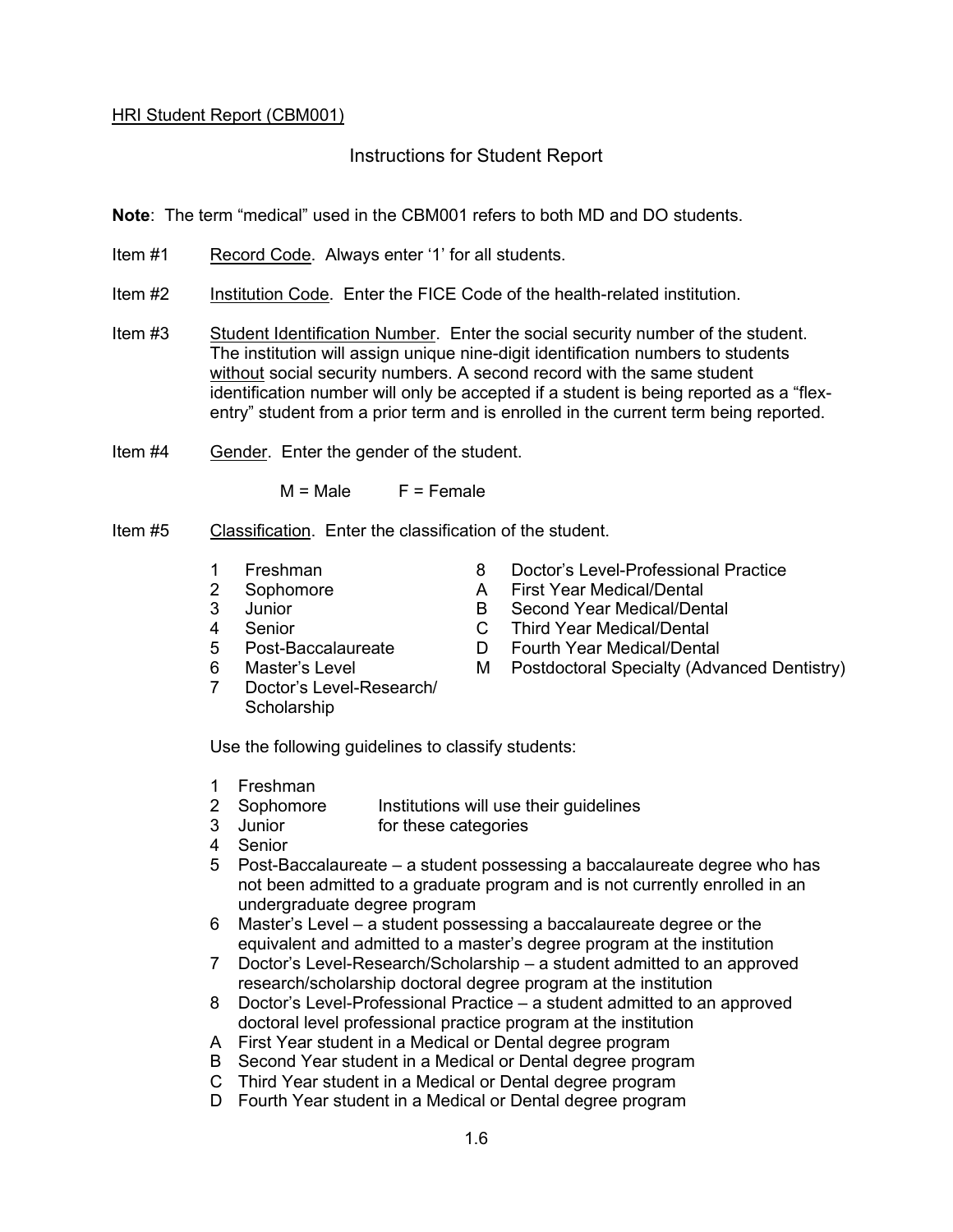- M Postdoctoral Specialty (Advanced Dentistry) a post dental resident or advanced dentistry student who is contractually obligated or admitted to a professional dental specialty program at the institution
- Item #6 Date of Birth. Enter all four digits of the year and the two digits of the month and the day of birth for the student in the YYYYMMDD format.

YYYY = Year; MM = Month; DD = Day

- **NOTE**: If the month of birth is known and the year is unknown, enter for unknown as '00000000'. If the year of birth is known and the month and day are unknown, code the month as '06' and the day as '01'.
- Item #7 Tuition Status. Enter the code indicating the status of the student for tuition purposes.
	- 1 Resident Tuition (regular)
	- 2 Non-Resident Tuition (regular)
	- 3 Tuition Exemption for Texas Resident
	- 5 Thesis or Dissertation
	- A Student classified as a resident based on Texas Education Code, Section 54.052(a)(3) who is not a U.S. citizen or permanent resident, but is allowed to pay resident tuition
	- C An applicant for permanent resident status or holder of a visa that allows a person to domicile in the U.S. who is classified as a resident and is allowed to pay resident tuition
	- E Tuition Waiver that allows non-resident or foreign students to pay the resident rate as well as recipients of Tuition Exemptions through Texas Education Code, Section 54.207 (Good Neighbor Scholarship)

#### **NOTE**:

- a) Students who are allowed to pay the "Resident Tuition" rate due to a waiver should be coded 'E'.
- b) Students who qualify as residents through the 36-months' residence in Texas and who are not U.S. citizens or permanent residents should be coded as 'A' if they are paying regular resident tuition. Students coded 'A' must complete the affidavit.
- c) Students who are eligible for permanent resident status (whose I-485 applications have not been rejected and are being processed by BCIS) and students who hold visas that allow them to domicile in the U.S. should be coded 'C' if they actually established a domicile in Texas and have been classified as residents eligible to pay regular resident tuition.
- Item #8 Residence. Enter the code representing the county, state, or foreign country of which the student is a resident as identified by the student as his/her permanent address at the time of application to the institution. See Appendix B for codes.
	- a. Enter the Texas county code for students who are Texas residents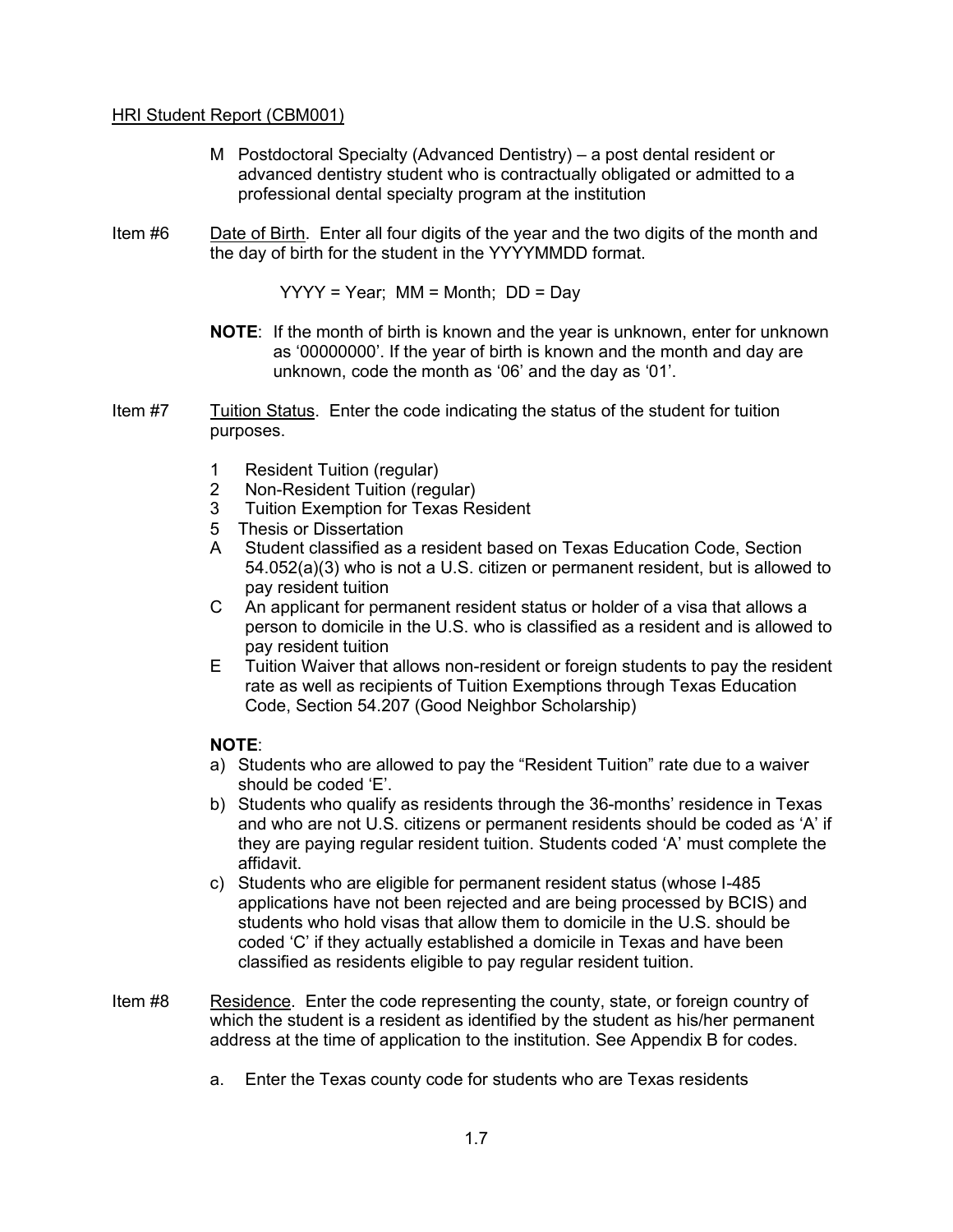- b. Enter the state code for students who are U.S. citizens or permanent residents and who are residents of other states
- c. Enter the foreign country code for foreign country citizens who are not Texas residents
- Item #9 Transfer Student or First-Time-in-College. Enter the FICE code (see Appendix A) of the institution of higher education from which a student transfers the first semester that the student enrolls at your institution. Enter '999999' for an out-ofstate institution if the FICE code is not known. A transfer is a student entering the reporting institution for the first time, but who is known to have previously attended another postsecondary institution at the same level (e.g., undergraduate to undergraduate or graduate to graduate; not undergraduate to graduate). This does not include an institution's own graduates who enter for further education.

If the student has never attended college or other postsecondary institution, enter '000001' to indicate a first-time student. Also, include as first-time students those who entered with advanced standing (college credits earned before graduation from high school). For a first-time-entering medical or dental student (Item #5, Classification, coded an 'A') enter '000001' in this Item.

In the term that the student is accepted into a master's program, doctoral program, or doctoral professional practice program (e.g., AUD, PharmD, DNP, DRPH, DPT – refer to Item #35), enter '000001' in this item; otherwise, for a graduate or doctoral professional practice student leave blank, unless the student is a first-time transfer at that level. If the student is a first-time transfer, enter the FICE of the institution transferring from. This will allow the CB to determine time-to-degree of such students.

**NOTE**: A student should not be coded as first-time until he/she has completed high school.

Leave blank if not applicable.

- Item #10 Semester Credit Hour Load. Enter the number of semester credit hours (SCHs) the student is registered for in the current semester. Item #10 should equal the sum of the other SCH items (#16, #22, #24, and #25). The SCHs attempted in courses that begin after the census date of the prior term, which are identified as flexible-entry, are to be reported in a separate record and a '1' entered in Item #17. Where applicable, convert quarter hours to semester hours – 3 quarter hours equal 2 semester hours; right justify with leading zeros. Do not enter decimals. Enter zeros for medical and dental students.
- Item #11 Unused
- Item #12 Unused
- Item #13 Unused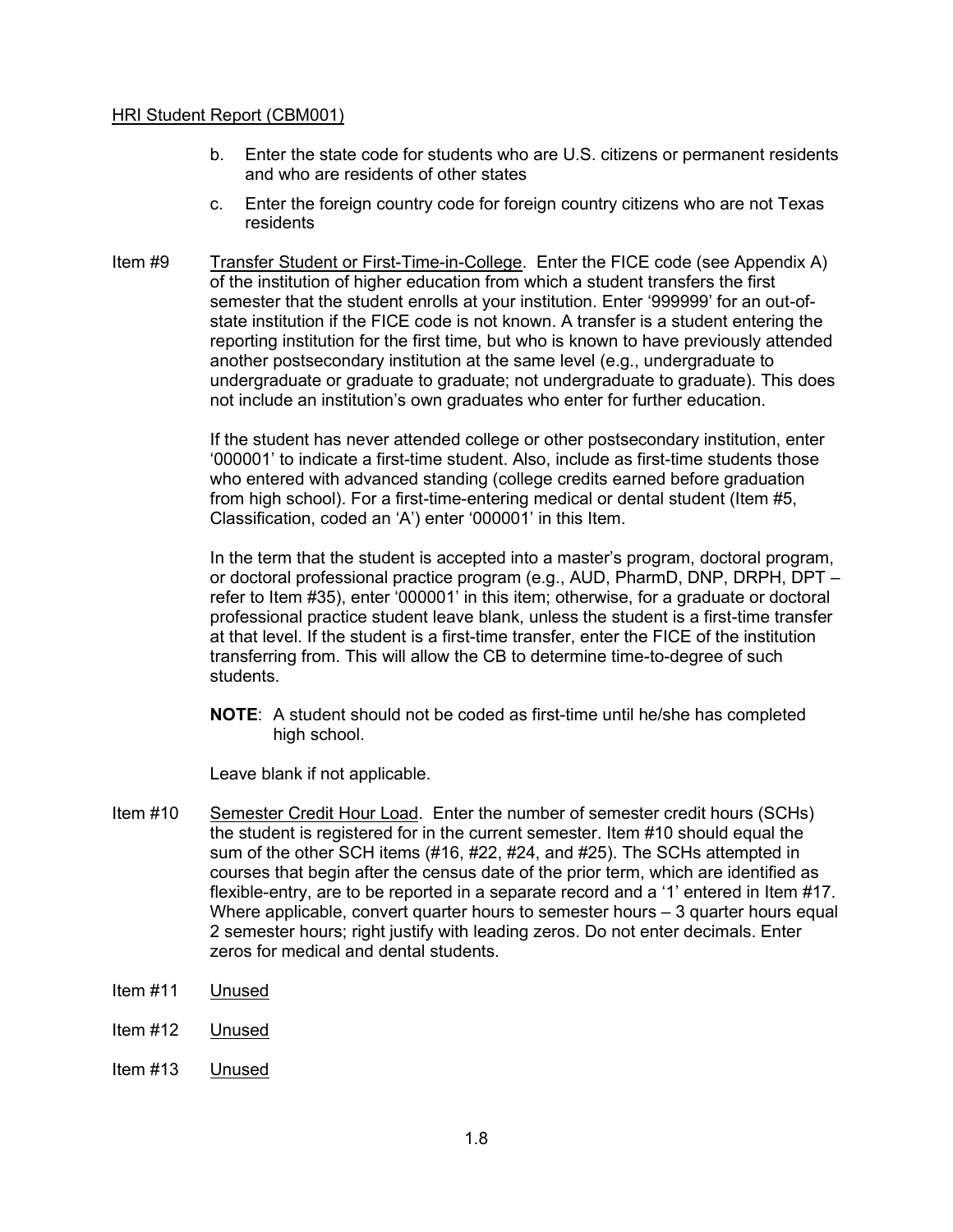Item #14 Semester. Enter the appropriate code.

- 1 Fall
- 2 Spring
- 3 Summer
- Item #15 Year. Enter all four digits of the calendar year in which the semester occurs.
- Item #16 Inter-institution SCH Load. Enter the number of semester credit hours (SCHs) in inter-institutional courses the student is registered for during the current semester that DO qualify for state funding. Exclude SCHs attempted in inter-institutional courses that do not qualify for state funding (Item #24) and all other collegiate-level courses (Items #22 and #25). Inter-institutional classes are those in which the faculty and courses of one institution are provided to another institution's students and there is an inter-institutional agreement on file at the CB. For additional information, see section Inter-Institutional Credit Hours in the introduction. Enter zeros for medical and/or dental students.
- Item #17 Flexible Entry. Enter a '1' if the student is enrolled in a Flexible Entry (FE) class that is being reported this semester. Enter a '2' if a professional student is enrolled in academic class work as a "dual degree" student; item #33 will be the school code of the academic unit, Item #5 should include the classification corresponding to the professional student's dual degree, and Item #19 should include the CIP Code of the academic major. If the professional student is also engaged in their professional program, then they should also have a separate record with Item #17, Flexible Entry left blank. Enter a '4' if an academic student is taking interinstitutional courses at a health science center. Leave the item blank if not applicable.
- Item #18 Correctional Entity. If the student is confined in a correctional institution, enter a '5'. If not, leave the item blank. Not applicable for professional practice students.
- Item #19 Major Area of Concentration. Enter the CIP code of the major area of concentration. See Appendix C. Undergraduate, graduate, and professional medical and dental students should be coded with an appropriate major area; not undeclared. Use the general CIP code for graduate students who have not identified their specialty.
- Item #20 Unused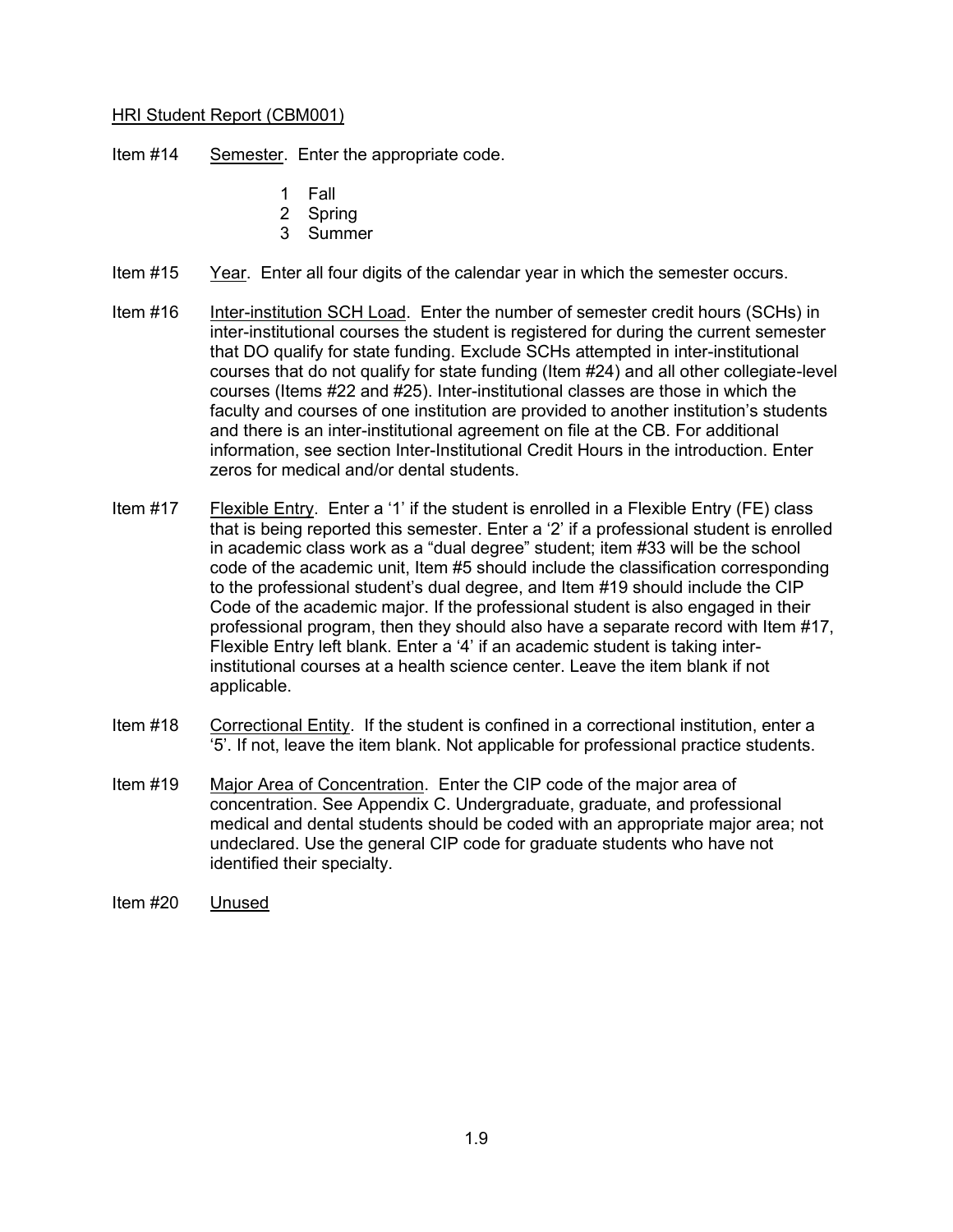- Item #21 Tuition Exemption/Waiver Code. When Item #7 is coded '3' and the student is a resident receiving a Hazlewood exemption (authorized in Texas Education Code 54.203), enter the code '01'; otherwise leave blank. When Item #7 is coded 'E' and the student is a nonresident eligible to pay the resident rate due to the state's waiver for members of the military and their families (Texas Education Code 54.058), enter '21'; otherwise leave blank.
	- 01 Exemption of certain veterans, dependents, etc. of the Armed Forces of the United States from payment of tuition
	- 21 Application of resident rather than nonresident tuition to military personnel and dependents
- Item #22 SCH Load NOT State Funded. Enter the number of attempted semester credit hours (SCHs) the student is registered for that DO NOT qualify for state funding during the current semester. Include SCHs of undergraduate classes that are not allowed to be state-funded if attempted three or more times. Exclude SCHs attempted in courses that are state-funded (Item #25) and all inter-institutional courses (Items #16 and #24). Examples are attempted SCHs of an undergraduate student who has exceeded the state limit and attempted SCHs of a student in physical education courses that are not allowed for state funding (see discussion on SCHs that exceed state limits in the introduction). Enter zeros for medical and dental students.
- Item #23 Unused
- Item #24 SCH Load Inter-Institutional NOT State Funded. Enter the number of semester credit hours (SCHs) in inter-institutional courses the student is registered for during the current semester that DO NOT qualify for state funding. Exclude SCHs attempted in state-funded inter-institutional courses (Item #16) and all other collegiate-level courses (Items #22 and #25). Enter zeros for medical and dental students.
- Item #25 SCH Load State Funded. Enter the number of attempted semester credit hours (SCHs) the student is registered for that DO qualify for state funding during the current semester. Exclude SCHs attempted in collegiate courses that are not statefunded (Item #22) and all inter-institutional courses (Items #16 and #24). For more information, see section Inter-institutional Credit Hours in the introduction. Enter zeros for medical and dental students.
- Item #26 Unused
- Item #27 SCH of Undergraduate Degree Program. Enter the number of semester credit hours (SCHs) the student is enrolled for in the undergraduate degree program. Enter '000' if the student is not classified as a senior. For students who have exceeded 100 hours and are not considered seniors, report the hours in the degree program. A student who is enrolled on a temporary basis or who has not enrolled in a degree program is considered to be enrolled in a degree program requiring a minimum of 120 SCHs. Enter zeros for students who are not undergraduates.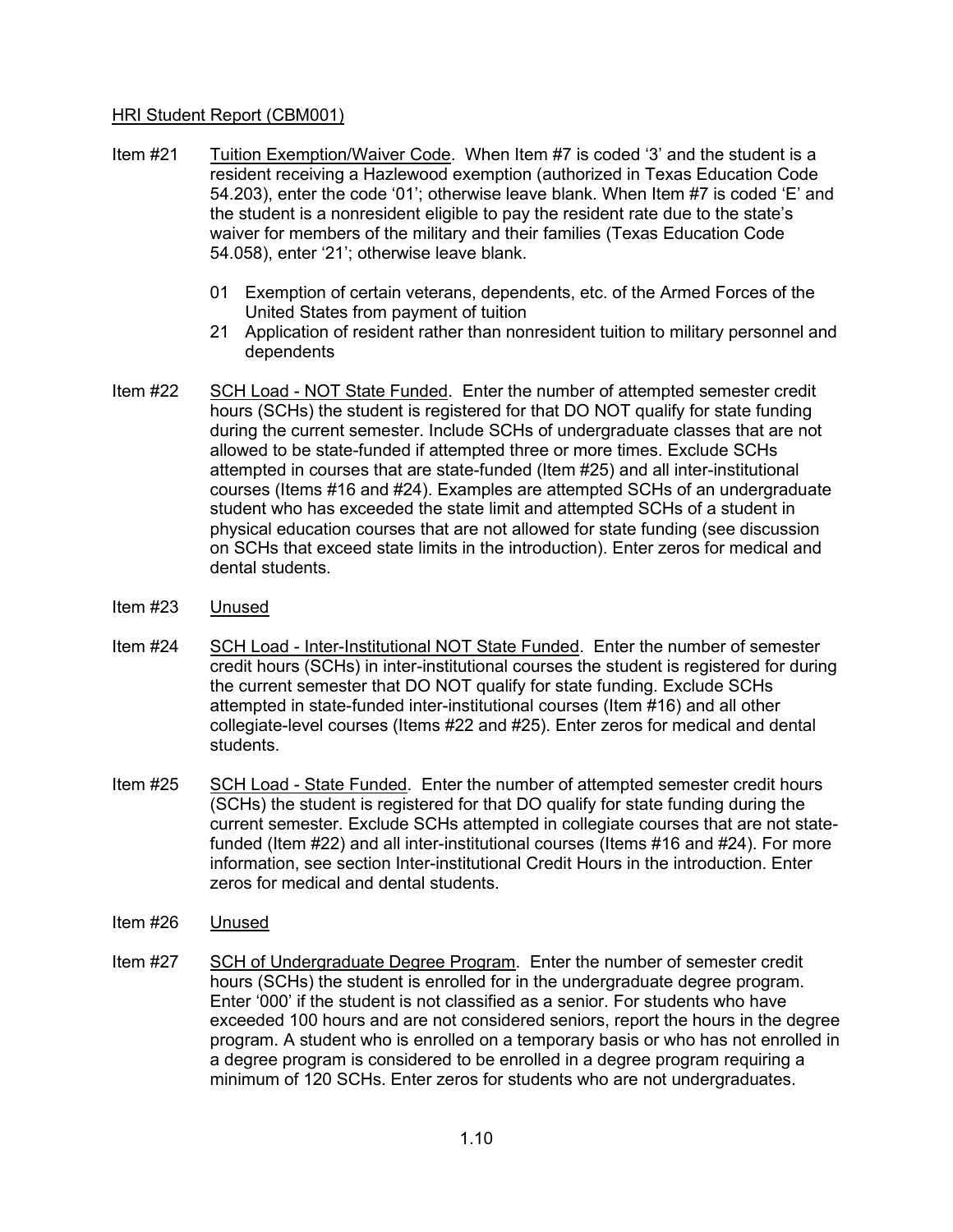- Item #28 Student Affected by Undergraduate Funding Limitation. Enter a '1' if the student first enrolled in an institution of higher education in fall 1999 through summer 2006 (45-hour rule). Enter a '2' if the student first enrolled in an institution of higher education in the fall 2006 semester or later (30-hour rule). Otherwise enter a '0'. Not required for graduate students.
- Item #29 Last Name. Enter the student's last name. Truncate if the name contains more than 20 characters.
- Item #30 First Name. Enter the student's first name. Truncate if the name contains more than 10 characters.
- Item #31 Middle Name Initial. Enter the initial of the student's middle name.
- Item #32 Full-Time Equivalency of Student. Enter the student's percent of time enrolled, in relation to a full or normal workload at the institution, during the reporting period. Each institution has a policy that determines a full or normal workload. For an undergraduate, a long term workload may be 18 credit hours and 12 credit hours in the summer. For a master's student, a long term workload may be 15 credit hours and 9 credit hours in the summer. For a doctoral student, a long term workload may be 12 credit hours and 6 credit hours in the summer. An equivalency for a medical or dental student should be entered by semester too. In calculating an annual FTE, the fall and spring FTEs will be divided by 2 and the summer FTE will be divided by 3 and added per student. A student who enrolls in several courses, and the sum of the credit hours is in excess of a "normal" workload, is coded as 100 percent. **A student may not be counted greater than 100 percent, or fulltime.**
- Item #33 School or College. Enter the six-digit assigned code of the school or college in which the student is to be funded, as identified in Appendix A.
- Item #34 Remote Teaching Site. Enter the six-digit assigned code of the remote teaching site listed, if one has been identified in the Remote Teaching Site section in the introduction, or enter the FICE code of the institution if the remote site is another institution. Include the semester credit hours in Item #11. If the student is not at a remote teaching site, leave blank.
- Item #35 Restricted Program Admission. The Coordinating Board uses restricted admission codes to distinguish students who have a declared major in a particular discipline from those who are actually admitted to a certificate or degree program through a restricted or separate admission process. The distinction provides more accurate enrollment and graduation numbers in key, high-demand occupations, and the data are often linked to special legislative initiatives.

To ensure accuracy of the number of students in these programs, enter the appropriate code for each student who is admitted to and continuing his/her enrollment in a certificate or degree program in the following areas or CIP codes. Leave blank if not. Not required for medical and dental students.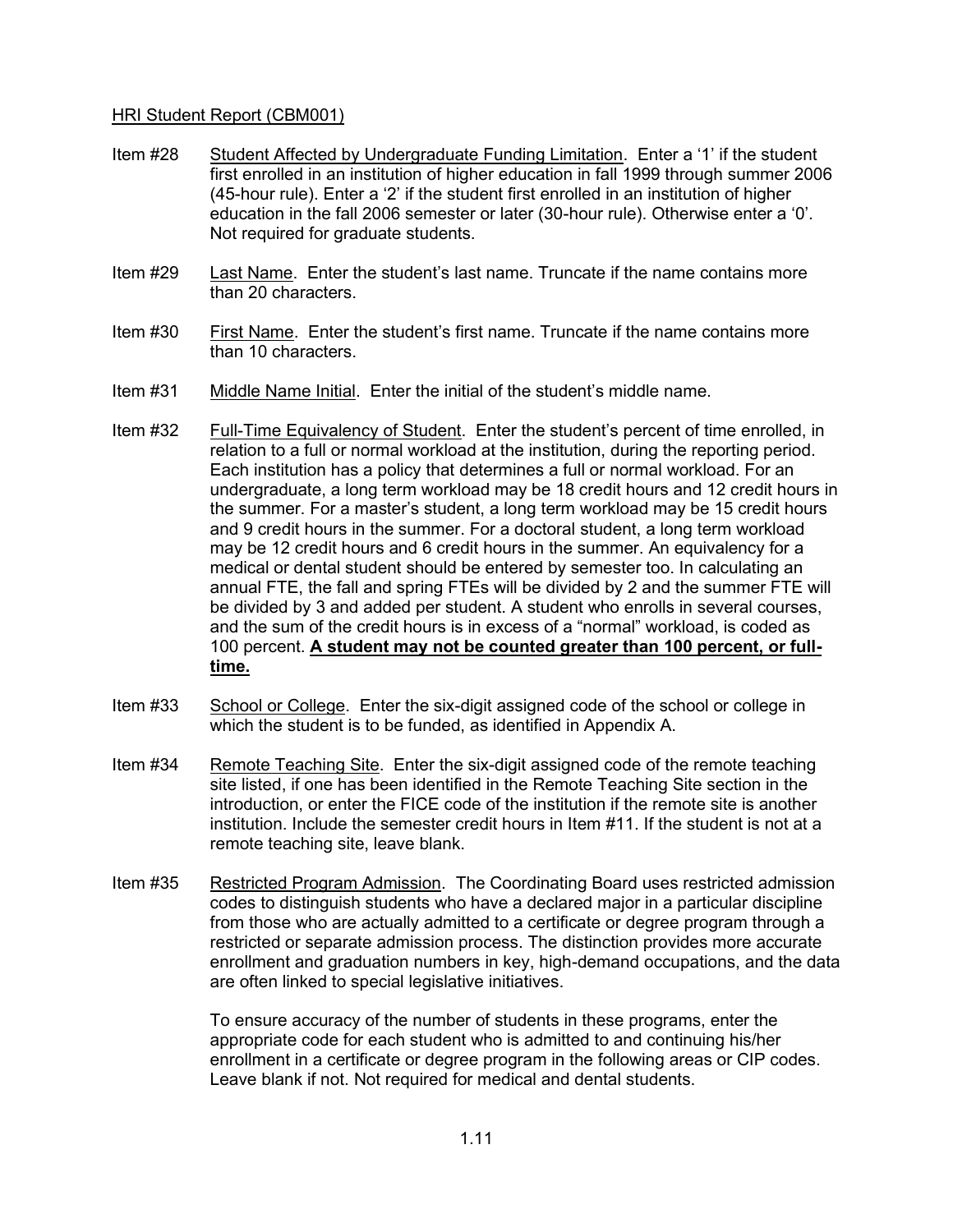10 Nursing (51.3801.00) RN to BSN degree program

- 12 Nursing (51.3801.00) Initial RN licensure, generic baccalaureate degree program
- 13 Nursing (51.3801.00) Initial RN licensure, master's degree program
- 15 Nursing (51.3801.00) Initial RN licensure, LVN to BSN transition program
- 40 Doctor's Level-Professional Practice Audiology (AUD)
- 44 Doctor's Level-Professional Practice Pharmacy (PharmD)
- 45 Doctor's Level-Research/Scholarship Doctor of Nursing Practice (DNP)
- 46 Doctor's Level-Professional Practice Doctor of Physical Therapy (DPT)
- 47 Doctor's Level-Research/Scholarship Doctor of Public Health (DrPH)
- 48 Doctor's Level Professional Practice Medical Physics (DMP)

#### *Definitions:*

The Restricted Program Admission codes for Nursing are needed in the calculation of graduation rates (Education Code 61.0901) and for the distribution of funds under the Nursing Shortage Reduction Program (Education Code 61.9623).

- 10 Nursing (51.3801.00) RN to BSN degree program a student admitted to and continuing his/her enrollment in an approved BSN nursing program who already possesses an ADN degree or a diploma in nursing and is a registered nurse. The Board uses the data to count graduates.
- 12 Nursing (51.3801.00) Initial RN licensure, generic baccalaureate degree program – a student admitted to and continuing his/her enrollment in an approved BSN nursing program who is not a registered nurse. (Previously reported as NL.) For the Board's purpose of counting graduates and calculating completion rates, this program is considered a two-year program.
- 13 Nursing (51.3801.00) Initial RN licensure, master's degree program a student admitted to and continuing his/her enrollment in an approved MSN nursing program who is not a registered nurse. Report graduates in the nursing specialty. (Previously reported as NL.) The Board uses the data to count graduates.
- 15 Nursing (51.3801.00) Initial RN Licensure, LVN to BSN transition program a student admitted to and continuing his/her enrollment in an approved BSN nursing program who already possesses an LVN certificate or degree and who is not a registered nurse. For the Board's purpose of counting graduates and calculating completion rates, this program is considered a two-year program.
- 40 Doctor's Level-Professional Practice Audiology (AUD) a student admitted to an approved Audiology program.
- 44 Doctor's Level-Professional Practice Pharmacy (PharmD) a student admitted to an approved PharmD program; prior to admission to pharmacy school, a student must complete at least 60 semester credit hours (SCH) of pre-pharmacy coursework.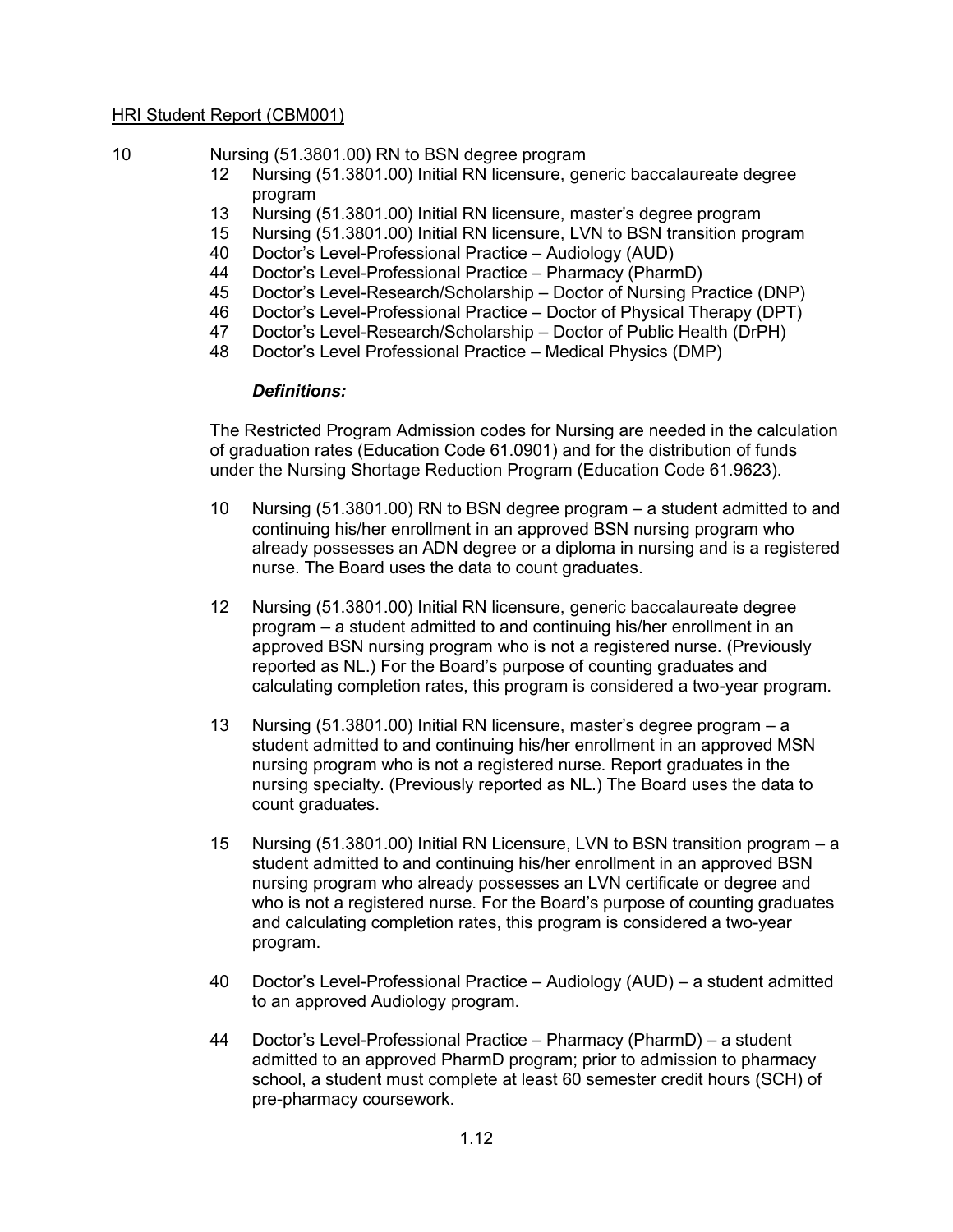- 45 Doctor's Level-Research/Scholarship Doctor of Nursing Practice (DNP) a student admitted to a doctoral program in Nursing Practice.
- 46 Doctor's Level-Professional Practice Doctor of Physical Therapy (DPT) a student admitted to an entry-level or post-professional practice-focused doctoral program in Physical Therapy.
- 47 Doctor's Level-Research/Scholarship Doctor of Public Health (DrPH) a student admitted to a doctoral program in Public Health.
- 48 Doctor's Level Professional Practice Medical Physics (DMP) a student admitted to an approved Medical Physics program.
- Item #36 Non-Disclosure. Enter a '2' to indicate that the individual student has notified the institution of his/her refusal to have "directory information" disclosed; else zero fill.
- Item #37 High School Code. Enter the College Board CEEB High School code of the high school that the student graduated from. Required for Texas high school graduates that are coded as First-time-in-College (Item #9 = 000001). The Texas CEEB codes are in Appendix M. Not required for students over the age of 25. Not required for medical and dental students or students in master's or doctoral programs for the first time. Leave blank if not applicable.

May be reported for all students. Use the CB-created special CEEB codes in Appendix M for students who did not graduate from a Texas high school.

- Item #38 PEIMS Identification Number. Enter the PEIMS identification number of the student if you collect this information. The PEIMS identification number is a stateapproved alternative student identification number provided by TEA to the school districts that is to be used when the student does not provide an SSN. It may be found in the student's high school transcript. This number begins with an 'S' which is then followed by eight digits. Leave blank if you do not collect this information.
- Item #39 Ethnic Origin. Enter the code indicating whether the student is of Hispanic or Latino origin or not.
	- 1 Hispanic or Latino origin
	- 2 Not Hispanic or Latino origin
	- 3 Not answered
- Item #40 Race. Select one or more codes indicating the race of the student.
- Item #40A 1 White
- Item #40B 2 Black or African-American
- Item  $\#40C$  4 Asian
- Item #40D 5 American Indian or Alaskan Native
- Item #40E 6 International
- Item #40F 7 Unknown or Not Reported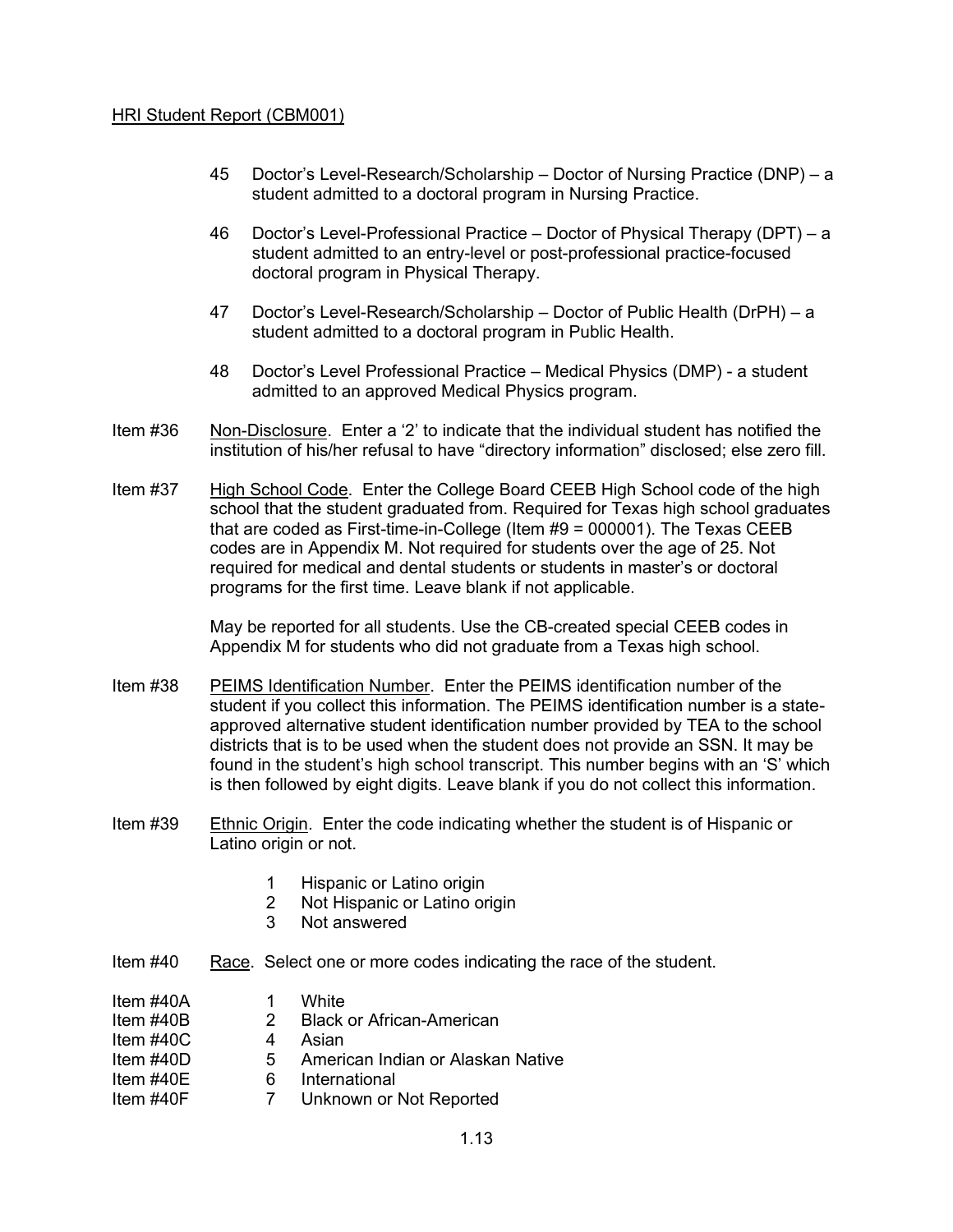Item #40G 8 Native Hawaiian or Other Pacific Islander

#### *Definitions:*

- Hispanic or Latino: A person of Cuban, Mexican, Puerto Rican, South or Central American, or other Spanish culture or origin, regardless of race.
- American Indian or Alaskan Native: A person having origins in any of the original peoples of North and South America (including Central America), and who maintains a tribal affiliation or community attachment.
- Asian: A person having origins in any of the original peoples of the Far East, Southeast Asia, or the Indian subcontinent including, for example, Cambodia, China, India, Japan, Korea, Malaysia, Pakistan, the Philippine Islands, Thailand, and Vietnam.
- Black or African-American: A person having origins in any of the black racial groups of Africa.
- Native Hawaiian or Other Pacific Islander: A person having origins in any of the original peoples of Hawaii, Guam, Samoa, or other Pacific Islands.
- White: A person having origins in any of the original peoples of Europe, the Middle East or North Africa.
- International denotes a person who is not a citizen or permanent resident of the United States and who is in this country on a temporary basis and does not have the right to remain indefinitely.
- Unknown or Not Reported: The unknown classification should only be used if the student has not selected a racial designation.

#### *Notes:*

- a) Even though a student is allowed to pay the "Resident Tuition" rate due to a waiver (coded 'E' in Item #7), report with the international code.
- b) Report the ethnicity of students who were coded 'A' in Item #7.
- c) Report the ethnicity of students who have applied to or have a petition pending with the Bureau of Citizenship and Immigration Services and students who base their residency on visas that allow them to domicile in the U.S.
- d) Report students who are Refugees, asylees, parolees, and those who are here under Temporary Protective Status as international students.
- Item #41 Individual with Intellectual or Developmental Disabilities (IDD). Student has been identified as having an intellectual or developmental disability based on the definitions provided below. If a student is identified as having both an Intellectual Disability and identified as being on the Autism Spectrum, prioritize the reporting of the Intellectual Disability (enter '1'). Institutions may only report students who have been identified through self-identification and/or documented receipt of special services.

#### Definition of Intellectual and Developmental Disability (IDD):

For reporting purposes, for Items #41 and #41A, Intellectual and Developmental Disability (IDD) is defined as a neurodevelopmental disorder that must meet the following criteria: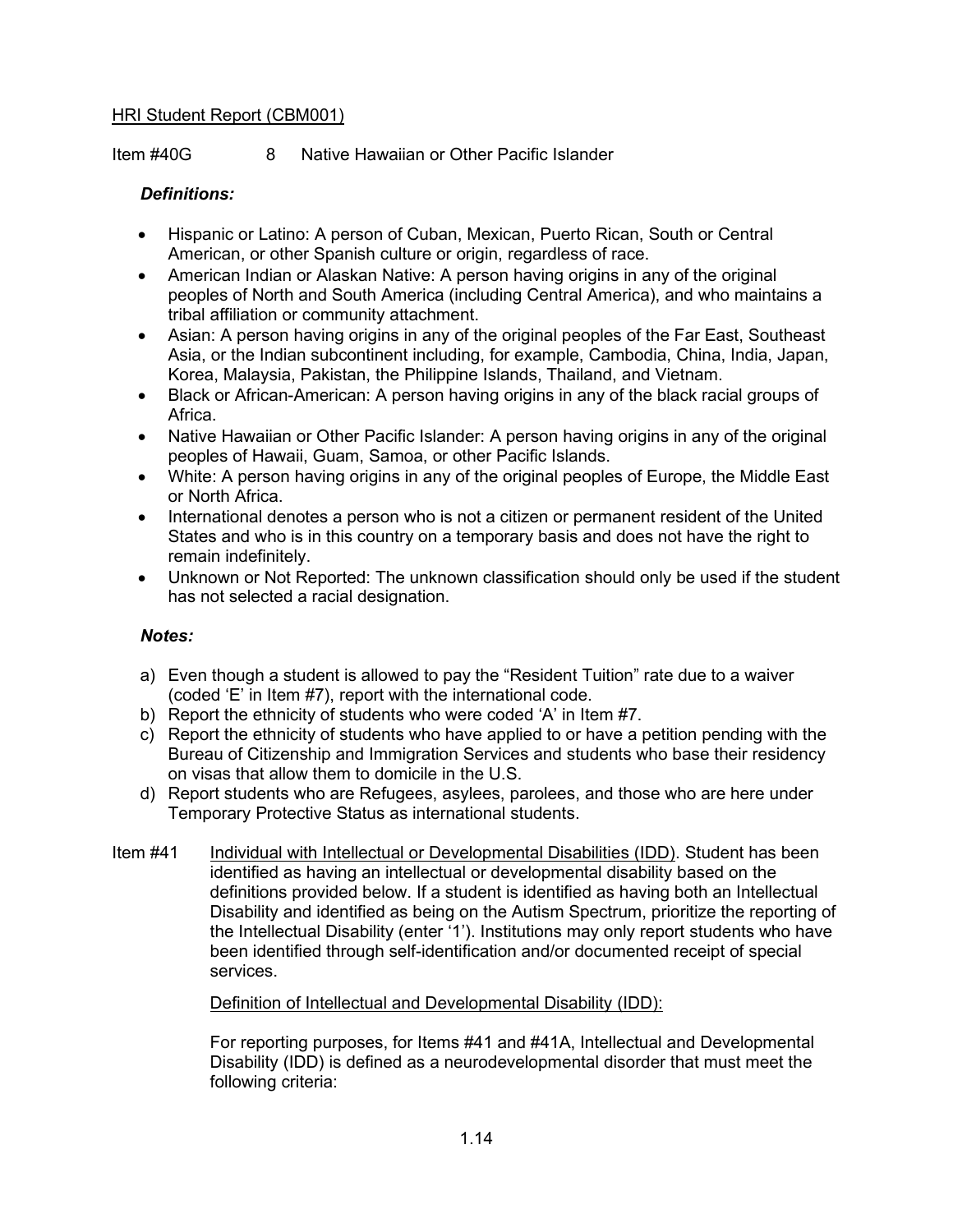- a. Deficits in intellectual functions, such as reasoning, problem solving, planning, abstract thinking, judgement, academic learning, and learning from experience.
- b. Deficits in adaptive functioning that result in failure to meet developmental and sociocultural standards for personal independence and social responsibility. Without ongoing support, the adaptive deficits limit functioning in one or more activities of daily life, such a communication, social participation, and independent living, across multiple environments, such as home, school, work and community.
- c. (a) and (b) may occur after the developmental period (such as in the case of a traumatic brain injury).
- d. Students with IDD may include those diagnosed with an Autism Spectrum Disorder.
- 0. Student not identified as having an IDD
- 1. Student identified as having an IDD as defined above
- 2. Student identified as having an Autism Spectrum Disorder but not an Intellectual Disability (Report '1' if student is also identified as having an Intellectual Disability)
- Item #41A Individual enrolled in a transitional or other program for students with Intellectual and Developmental Disabilities (IDD). Enter '1' if student was ever enrolled in a program for students with IDD at your institution. Report if student was enrolled in program at any time. Report only if coded '1' or '2' in Item #41. Enter '0' if student was not enrolled in a program for students with IDD. A record should NOT be created for students who are not otherwise reported on the CBM001. See definition of program below.

#### Definition of Postsecondary Transitional Program or Program for Students with IDD:

A degree, certificate or non-degree program for students with IDD that is offered by an institution of higher education. These programs are designed to support students with IDD who want to continue academic, career, and independent living instruction following completion of secondary education.

- 0. Student never participated in a postsecondary program for students with IDD at this institution
- 1. Student participated in a postsecondary program for students with IDD at this institution
- 2. It is unknown if the student participated in a postsecondary program for students with IDD at this institution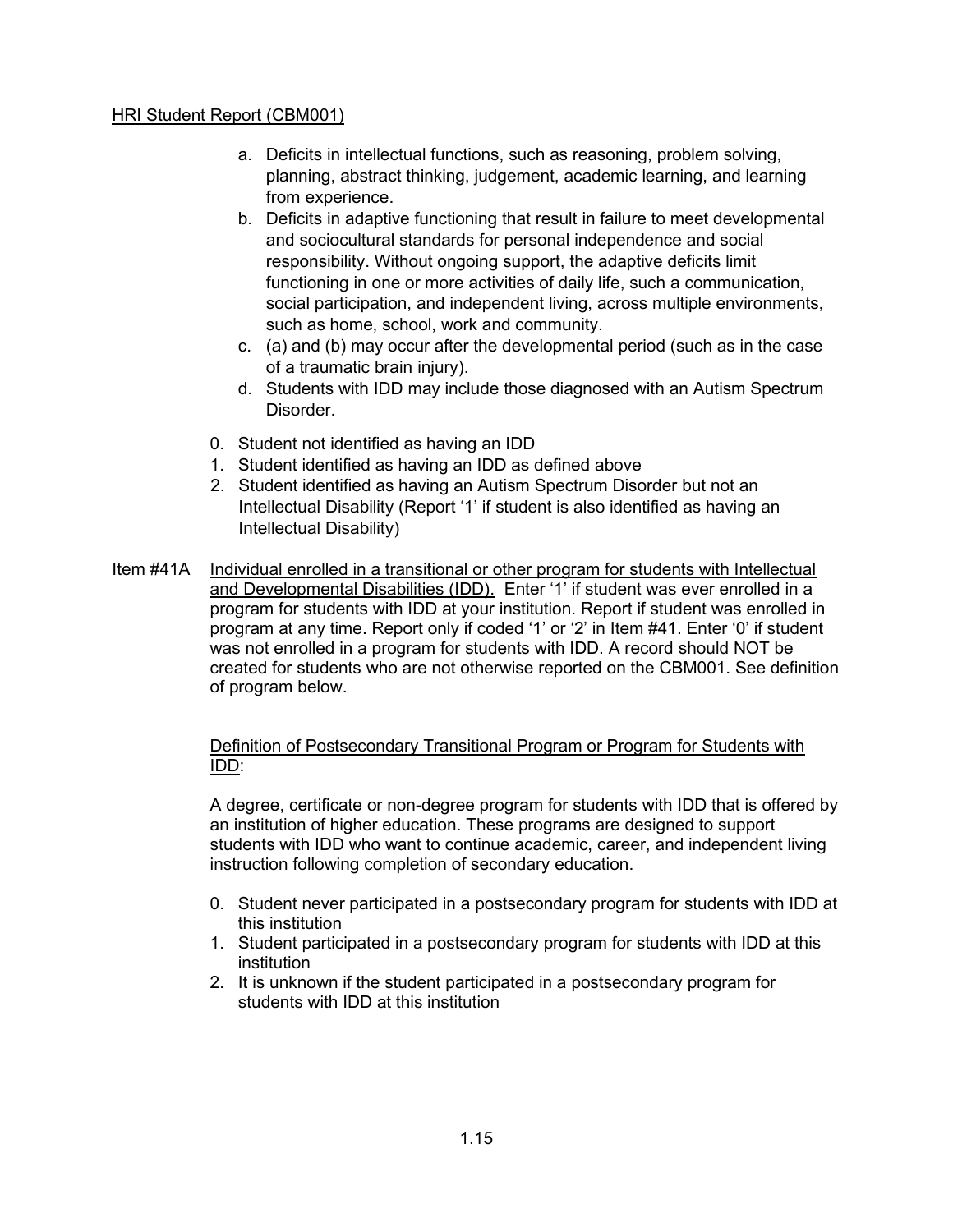#### Data Processing Record Layout

|                          |                                                                    | <b>Beginning</b><br>Position | <b>Length</b>  |
|--------------------------|--------------------------------------------------------------------|------------------------------|----------------|
| Item $#1$                | Record Code - Always '1' - Numeric                                 | 1                            | 1              |
| Item $#2$                | <b>Institution Code - FICE - Numeric</b>                           | $\overline{2}$               | 6              |
| Item $#3$                | Student Identification Number - Alphanumeric                       | 8                            | 9              |
| Item $#4$                | Gender - 'M' or 'F' - Alpha                                        | 17                           | 1              |
| Item $#5$                | Classification - Alphanumeric                                      | 18                           | 1              |
| Item #6                  | Date of Birth - YYYYMMDD - Numeric                                 | 19                           | 8              |
| Item $#7$                | Tuition Status - Alphanumeric                                      | 27                           | 1              |
| Item #8                  | Residence - Numeric, leading zeros                                 | 28                           | 3              |
| Item $#9$                | Transfer/First-Time-In-College - Numeric or blank                  | 31                           | 6              |
| Item $#10$ $*$           | SCH Load - Numeric - No decimals, zero fill                        | 37                           | $\overline{c}$ |
| Item $#11$ *             | Unused                                                             | 39                           | $\overline{2}$ |
| Item $#12$               | Unused                                                             | 41                           | $\overline{2}$ |
| Item $#13$               | Unused                                                             | 43                           | $\mathbf 1$    |
| Item $#14$               | Semester - Numeric                                                 | 44                           | 1              |
| Item $#15$               | Year - YYYY - Numeric                                              | 45                           | 4              |
| Item $#16$ *             | Inter-institution SCH Load State Funded - No decimals              | 49                           | $\overline{2}$ |
| Item $#17$               | Flexible Entry - Numeric or blank                                  | 51                           | 1              |
| Item $#18$ *             | Correctional Entity - Numeric or blank                             | 52                           | 1              |
| Item $#19$               | Major Area of Concentration - CIP - Numeric                        | 53                           |                |
| Item $#20$               | Unused                                                             | 61                           |                |
| Item $#21$               | Tuition Exemption/Waiver Code – Numeric or blank                   | 63                           |                |
| Item $#22$ $*$           | SCH NOT State Funded - Numeric - No decimals                       | 65                           | 822222         |
| Item $#23$               | Unused                                                             | 67                           |                |
| Item $#24$ *             | SCH - Inter-institutional NOT State Funded - Numeric               | 69                           |                |
| Item #25 $*$             | SCH - State Funded - Numeric - No decimals                         | 71                           | $\overline{c}$ |
| Item $#26$               | Unused                                                             | 73                           | $\overline{2}$ |
| Item $#27$ $*$           | SCH - Undergraduate Degree Program - Numeric                       | 75                           | 3              |
| Item $#28$ $*$           | Student Affected by UG Funding Limit - Numeric                     | 78                           | $\mathbf{1}$   |
| Item $#29$               | <b>Last Name</b>                                                   | 79                           | 20             |
| Item $#30$               | <b>First Name</b>                                                  | 99                           | 10             |
| Item $#31$               | <b>Middle Name Initial</b>                                         | 109                          | 1              |
| Item $#32$               | FTE Student - Numeric - 2 decimals                                 | 110                          | 3              |
| Item $#33$               | School or College - Numeric                                        | 113                          | 6              |
| Item $#34$               | Remote Teaching Site - Numeric or blank                            | 119                          | 6              |
| Item #35 $*$             | <b>Restricted Program Admission</b>                                | 125                          | $\overline{c}$ |
| Item $#36$               | Non-Disclosure - Numeric                                           | 127                          | 1              |
| Item $#37$ $*$           | High School Code - Numeric                                         | 128                          | 6              |
| Item $#38$               | <b>PEIMS Identification Number</b>                                 | 134                          | 9<br>1         |
| Item $#39$               | Ethnic Origin - Numeric                                            | 143                          |                |
| Item $#40$               | Race:                                                              |                              |                |
| Item #40A<br>Item $#40B$ | White $-$ '1' or blank<br>Black or African-American – '2' or blank | 144<br>145                   | 1              |
| Item $#40C$              | Asian $-$ '4' or blank                                             | 146                          | 1              |
| Item #40D                | American Indian or Alaskan Native - '5' or blank                   | 147                          | 1              |
|                          |                                                                    |                              |                |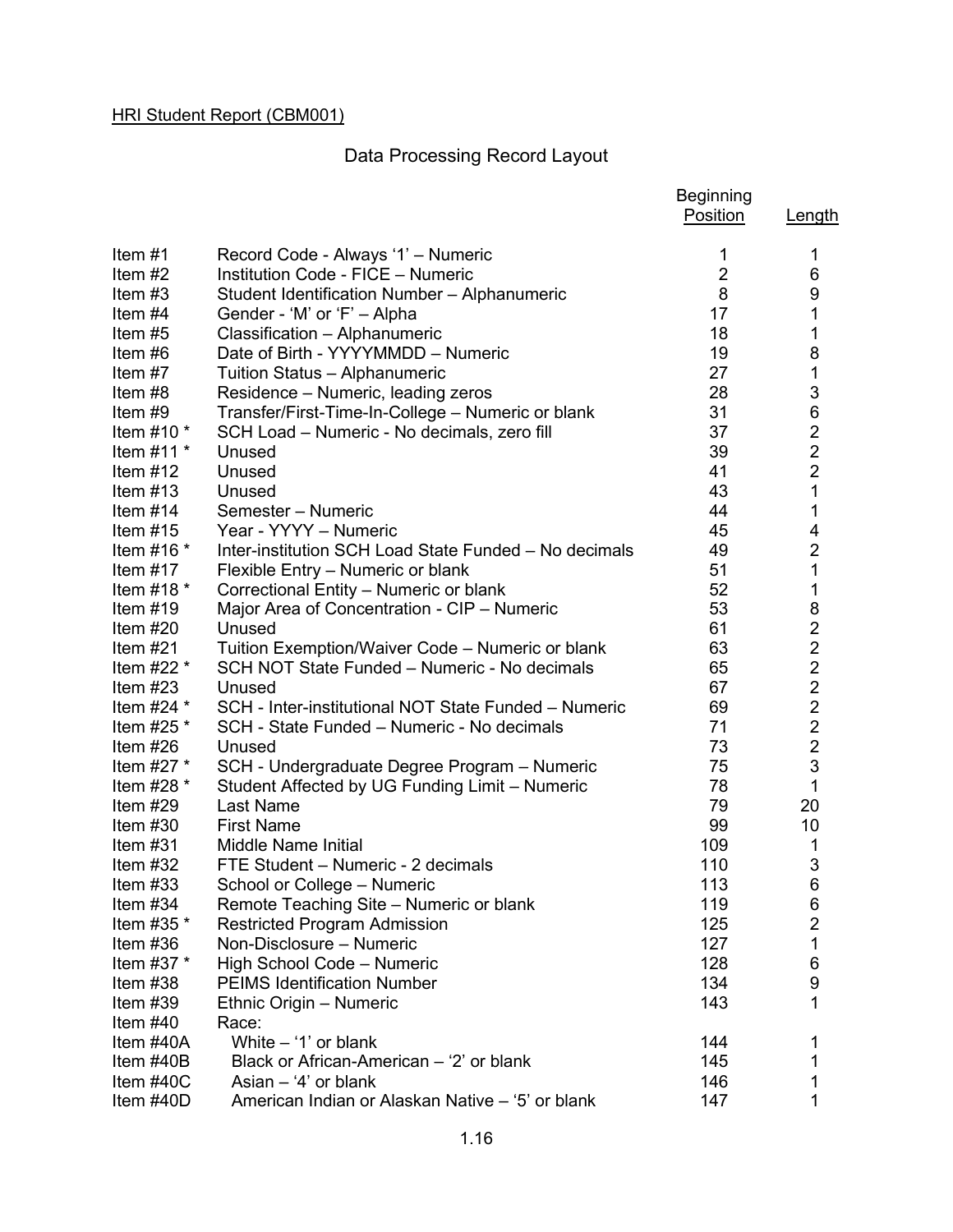|              |                                                          | <b>Beginning</b><br>Position | Length |
|--------------|----------------------------------------------------------|------------------------------|--------|
| Item $\#40E$ | International – '6' or blank                             | 148                          |        |
| Item $\#40F$ | Unknown or Not Reported $-$ '7' or blank                 | 149                          | 1      |
| Item $#40G$  | Native Hawaiian or Other Pacific Islander – '8' or blank | 150                          |        |
| Item #41     | Individual with IDD - Numeric                            | 151                          | 1      |
| Item $#41A$  | Individual enrolled in IDD program - Numeric             | 152                          |        |

\* Indicates item not required to be reported for medical and dental students.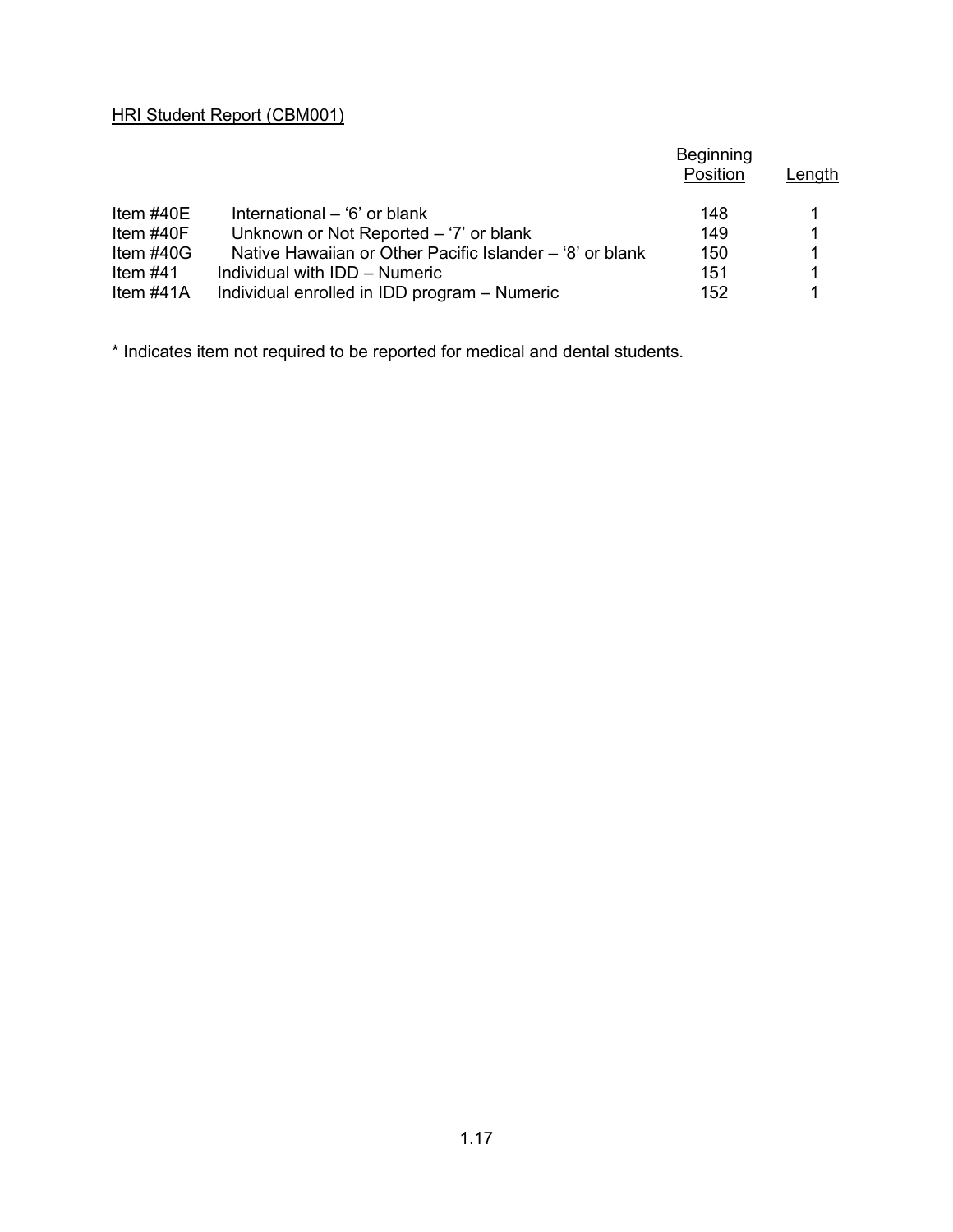#### Questionable and Error Values

The following values are used in the Coordinating Board's edit program to determine Questionable and Error Values of each element.

| <b>ITEM NUMBER</b> |                                    | <b>QUESTIONABLE VALUE</b>                                | <b>ERROR VALUE</b>                                                                                                      |
|--------------------|------------------------------------|----------------------------------------------------------|-------------------------------------------------------------------------------------------------------------------------|
| 1.                 | <b>Record Code</b>                 | N/A                                                      | Any value except '1'                                                                                                    |
| 2.                 | <b>Institution Code</b>            | N/A                                                      | Must match value in<br>header record and be on<br>the list of valid FICE codes                                          |
| 3.                 | <b>Student ID Number</b>           | N/A                                                      | Blank or duplicate entries;<br>not alpha and/or numeric                                                                 |
| 4.                 | Gender                             | N/A                                                      | Any value except 'M' or 'F'                                                                                             |
| 5.                 | Classification                     | N/A                                                      | Any value except '1' thru<br>'8', 'A' thru' D', or 'M'; if<br>coded '8', Item $#35$ must =<br>'40', '44', '46', or '48' |
| 6.                 | Date of Birth                      | Value less than 16 or<br>greater than 75 years<br>of age | Any non-numerical<br>data; month greater than<br>'12' or less than '01'                                                 |
| 7.                 | <b>Tuition Status</b>              | N/A                                                      | Any value except '1', '2',<br>'3', '5', 'A', 'C', or 'E'                                                                |
| 8.                 | Residence                          | Not '001' thru '254' if<br>Item #21 coded '01'           | Not on residence file                                                                                                   |
| 9.                 | Transfer/First-Time-In-<br>College | Zero students coded<br>'000001'                          | Any non-numerical<br>characters or embedded<br>spaces or invalid FICE                                                   |
| 10.                | <b>SCH Load</b>                    | Value greater than 22                                    | Any non-numerical value;<br>unused positions should be<br>zero-filled                                                   |
| 11.                | Unused                             | N/A                                                      | N/A                                                                                                                     |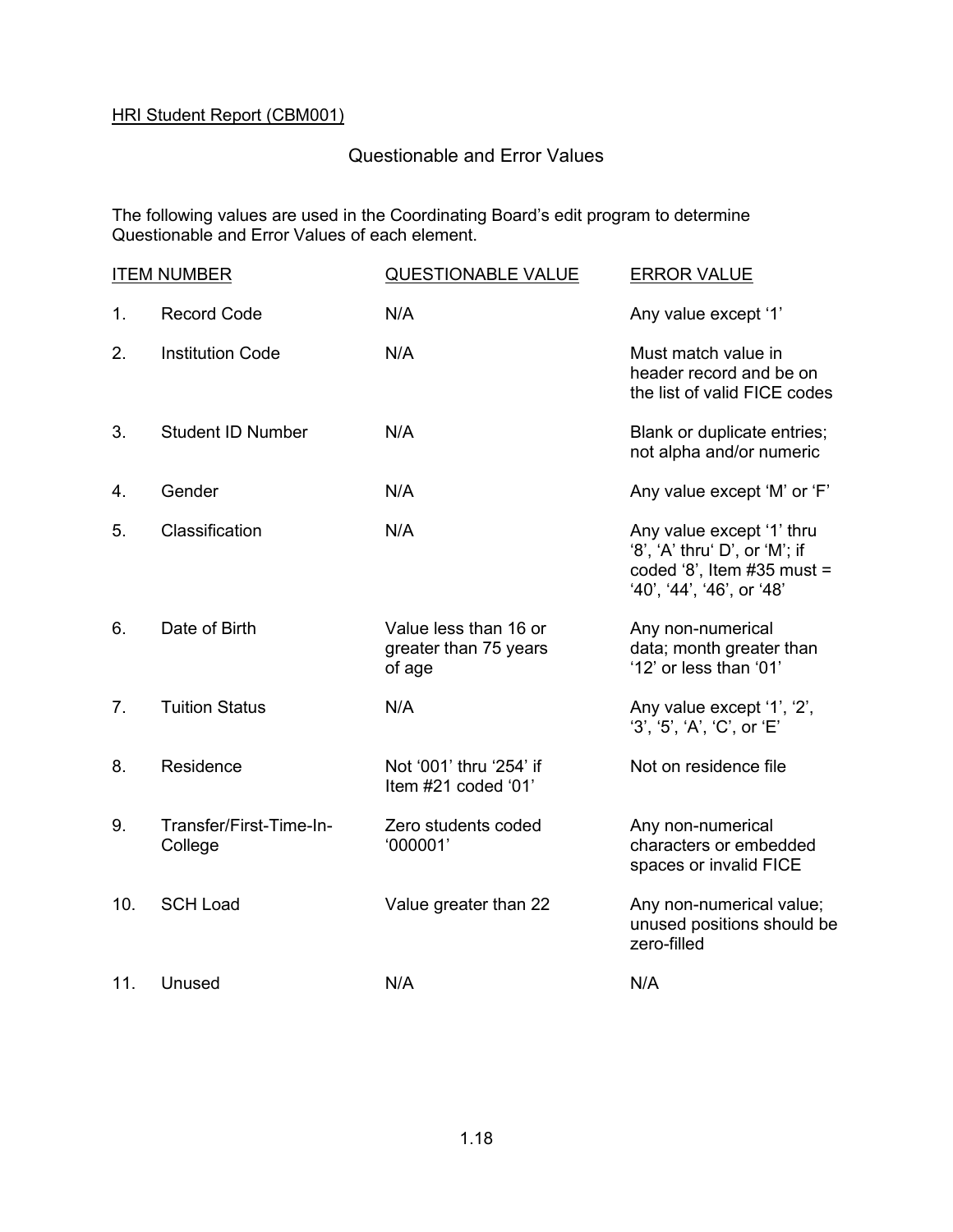| <b>ITEM NUMBER</b> |                                   | <b>QUESTIONABLE VALUE</b>                                                   | <b>ERROR VALUE</b>                                                                                                                                                          |
|--------------------|-----------------------------------|-----------------------------------------------------------------------------|-----------------------------------------------------------------------------------------------------------------------------------------------------------------------------|
| 12.                | Unused                            | N/A                                                                         | N/A                                                                                                                                                                         |
| 13.                | Unused                            | N/A                                                                         | N/A                                                                                                                                                                         |
| 14.                | Semester                          | N/A                                                                         | Must match value on header<br>record                                                                                                                                        |
| 15.                | Year                              | N/A                                                                         | Must match value on header<br>record                                                                                                                                        |
| 16.                | <b>Inter-Institution SCH</b>      | Sum of Items #16, #22,<br>#24, and #25 less than 1<br>or greater than 22    | Non-numerical                                                                                                                                                               |
| 17.                | <b>Flexible Entry</b>             | N/A                                                                         | Any value except spaces,<br>'1', '2', or '4' when Item #33<br>is coded an academic<br>school; any value except<br>spaces when Item #33 is<br>coded a professional<br>school |
| 18.                | <b>Correctional Entity</b>        | N/A                                                                         | Any value except '5' or<br>spaces                                                                                                                                           |
| 19.                | Major (CIP)                       | N/A                                                                         | Not numeric or '99999999'<br>or '240101'; must be a valid<br>CIP code; not '51380100' if<br>Item #35 is coded '10', '12',<br>'13', '15'                                     |
| 20.                | Unused                            | N/A                                                                         | N/A                                                                                                                                                                         |
| 21.                | <b>Tuition Exemption/Waiver</b>   | Any value except '01'<br>when Item #7 is coded '3'<br>and Item $#8 > '254'$ | Any value except '01' when<br>Item #7 is coded '3' or '21'<br>when Item #7 is coded 'E'                                                                                     |
| 22.                | <b>SCH Load Not Funded</b>        | Sum of Items #16, #22,<br>#24, and #25 less than 1<br>or greater than 22    | Non-numerical                                                                                                                                                               |
| 23.                | Unused                            | N/A                                                                         | N/A                                                                                                                                                                         |
| 24.                | <b>SCH Inter-Inst. Not Funded</b> | See Item #22                                                                | Non-numerical                                                                                                                                                               |
| 25.                | <b>SCH Load Funded</b>            | See Item #22                                                                | Non-numerical                                                                                                                                                               |
| 26.                | Unused                            | N/A                                                                         | N/A                                                                                                                                                                         |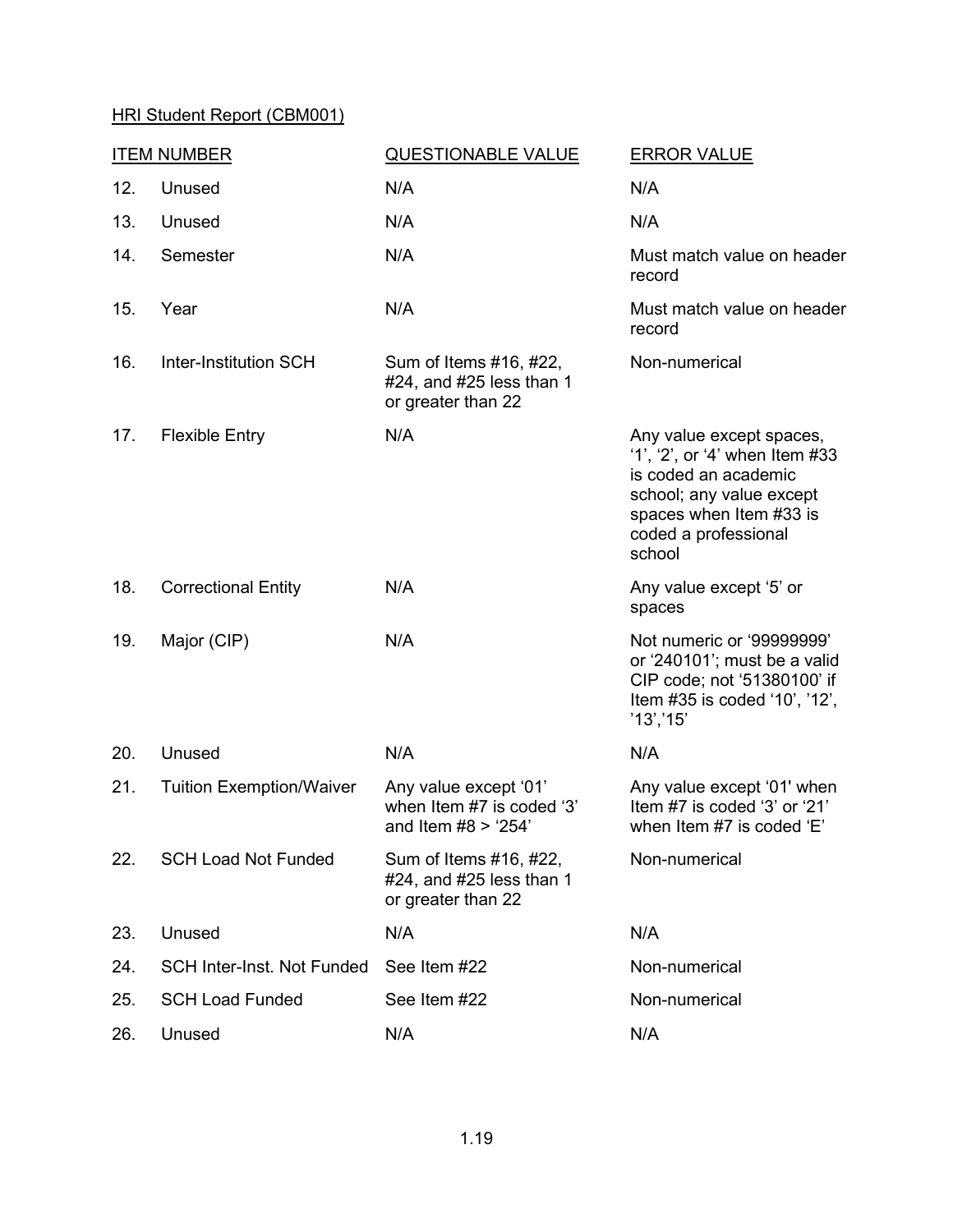| <b>ITEM NUMBER</b> |                                        | <b>QUESTIONABLE VALUE</b> | <b>ERROR VALUE</b>                                                                                                                                                                                                                                                                            |  |
|--------------------|----------------------------------------|---------------------------|-----------------------------------------------------------------------------------------------------------------------------------------------------------------------------------------------------------------------------------------------------------------------------------------------|--|
| 27.                | <b>SCH of UG Degree</b><br>Program     | Value less than 120       | Non-numerical or greater<br>than 195 when Item<br>#5 is coded '4'                                                                                                                                                                                                                             |  |
| 28.                | <b>Student Affected by UG</b><br>Level | N/A                       | Any value except '0', '1', or<br>'2'                                                                                                                                                                                                                                                          |  |
| 29.                | <b>First Name</b>                      | N/A                       | <b>Blank or numerical</b>                                                                                                                                                                                                                                                                     |  |
| 30.                | Middle Initial                         | <b>Blank</b>              | N/A                                                                                                                                                                                                                                                                                           |  |
| 31.                | Last Name                              | N/A                       | <b>Blank or numerical</b>                                                                                                                                                                                                                                                                     |  |
| 32.                | <b>FTE Student</b>                     | N/A                       | Non-numerical; percentage<br>greater than 100 percent                                                                                                                                                                                                                                         |  |
| 33.                | School or College                      | N/A                       | Not on FICE file                                                                                                                                                                                                                                                                              |  |
| 34.                | <b>Remote Teaching Site</b>            | N/A                       | Not on FICE file                                                                                                                                                                                                                                                                              |  |
| 35.                | <b>Restricted Program Adm</b>          | N/A                       | Any value except blank or<br>'10', '12', and '15' when<br>Item #19 is coded<br>$451380100$ ' and Item #5 =<br>'1' - '4' or '13' when Item<br>#19 is coded '51380100'<br>and Item $#5 = '6'$ or '40',<br>'44', '46', and '48' when<br>Item $#5 = '8'$ or '45' and '47'<br>when Item $#5 = '7'$ |  |
| 36.                | Non-Disclosure                         | N/A                       | Any value except '2' or '0'                                                                                                                                                                                                                                                                   |  |
| 37.                | <b>High School Code</b>                | N/A                       | Blank if Item $#9 = '000001'$<br>and Item $#5 = '1', '2',$ or '3'<br>and Item $#8 = '001'$ thru<br>'254'                                                                                                                                                                                      |  |
| 38.                | PEIMS Ident. Number                    | N/A                       | First position not 'S' with<br>remaining positions not<br>numeric                                                                                                                                                                                                                             |  |
| 39.                | <b>Ethnic Origin</b>                   | N/A                       | Value other than '1', '2', or<br>'3'                                                                                                                                                                                                                                                          |  |
|                    | 40A. White                             | N/A                       | Value other than '1' or<br>space or value = $'1'$ and '7'                                                                                                                                                                                                                                     |  |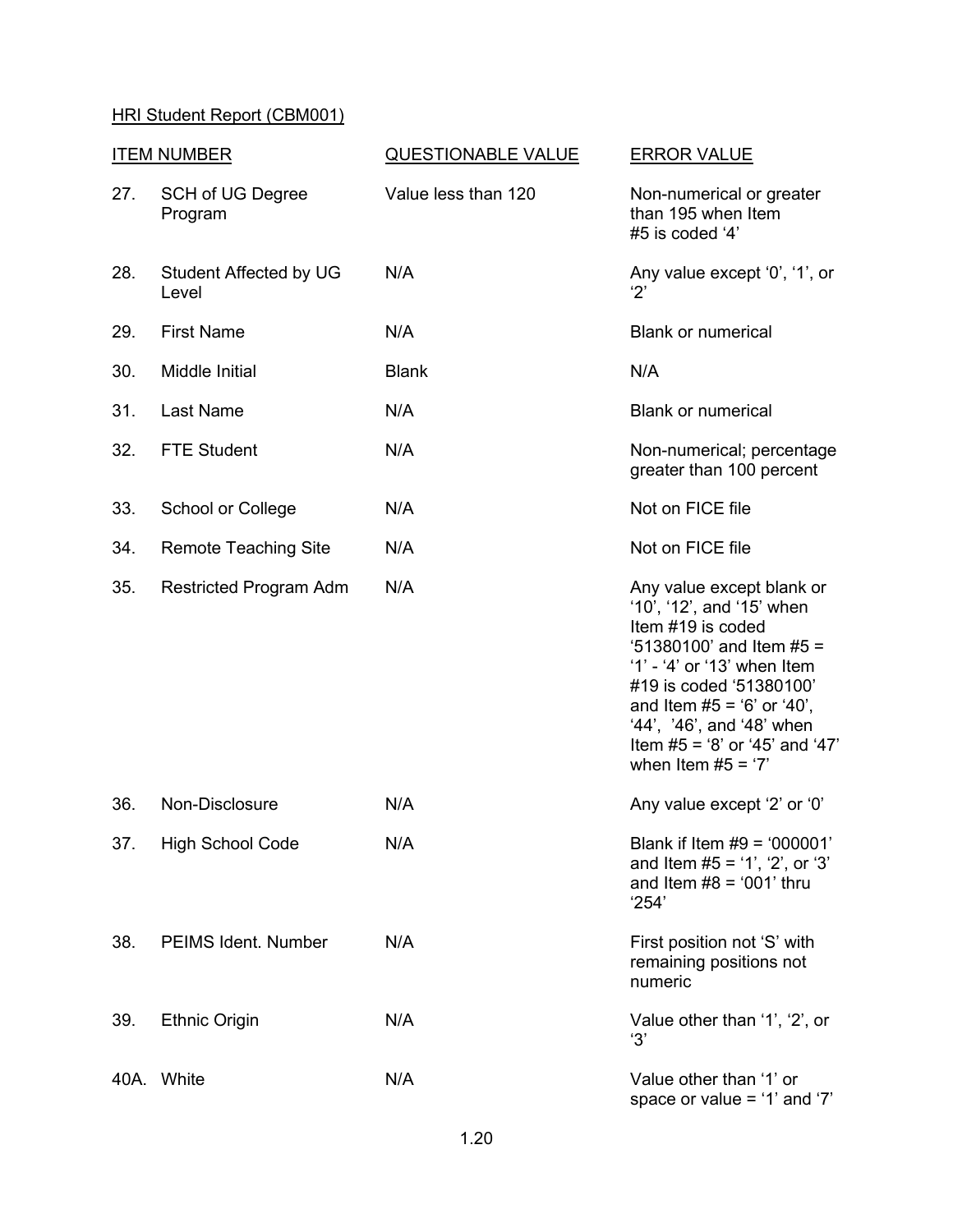| <b>ITEM NUMBER</b> |                                            | <b>QUESTIONABLE VALUE</b> | <b>ERROR VALUE</b>                                                                                 |  |
|--------------------|--------------------------------------------|---------------------------|----------------------------------------------------------------------------------------------------|--|
| 40B.               | <b>Black/African-Amer</b>                  | N/A                       | Value other than '2' or<br>space or value = $2'$ and $7'$                                          |  |
|                    | 40C. Asian                                 | N/A                       | Value other than '4' or<br>space or value = $4'$ and $7'$                                          |  |
|                    | 40D. Amer Ind/Alask Nat                    | N/A                       | Value other than '5' or<br>space or value = $5'$ and $7'$                                          |  |
| 40E.               | International                              | N/A                       | Value other than '6' or<br>space or value = $6'$ and $7'$                                          |  |
|                    | 40F. Unknown/Not Rep                       | N/A                       | Value other than '7' or<br>space; value = $'7'$ plus<br>value = '1', '2', '4', '5', '6', or<br>'8' |  |
|                    | 40G. Nat Hawaiian/Pac Is                   | N/A                       | Value other than '8' or<br>space or value = $8'$ and $7'$                                          |  |
| 41.                | Individual with IDD                        | N/A                       | Any value other than '0',<br>$'1'$ , or $'2'$                                                      |  |
|                    | 41A. Individual enrolled in<br>IDD program | N/A                       | Any value other than '0',<br>'1', or '2'                                                           |  |

**NOTE**: The number of duplicate records is indicated.

**DISCREPANCY**: The number of records received in each submission is compared to the number in the trailer record (control total). The difference is shown on the edit report as a discrepancy.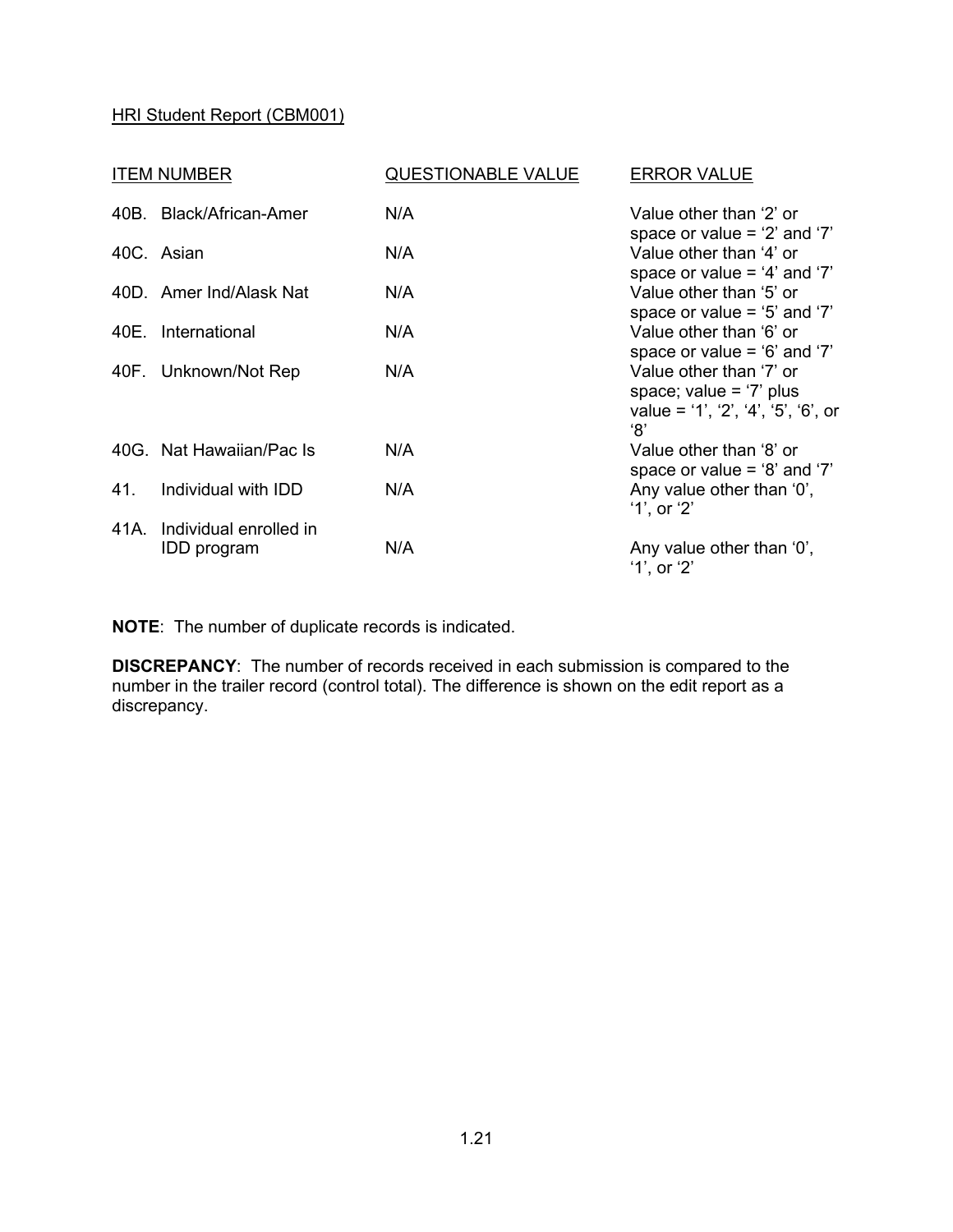#### Summary of Student Data

Summaries are produced for each unit within each health science center, as well as the health science center as a whole. For this manual, the summary for the health science center will be shown as the example.

- HEADCOUNT: The headcount is a summation of CBM001 records less the number of flexible entry students. The headcount is categorized by gender, age, first-time students, residence, ethnic origin, classification, tuition status, and non-disclosure.
- AGE: The age distribution is calculated by subtracting the date of birth (Item #6) from the beginning date of the semester. For this report the beginning date of each semester is:

| Fall   | September 1 |
|--------|-------------|
| Spring | January 1   |
| Summer | June 1      |

- FIRST-TIME STUDENTS: The first-time-in-college student is based on a code of '000001' in Item #9. A first-time-entering medical and dental student is based on a code of '000001' in Item #9 and an 'A' in Item #5. All other numeric values are considered a transfer code and cause a counter to be incremented to show the number of students who have transferred to your institution. Item #37 is used for first-time students from Texas and out-of-state high schools.
- SCH REGISTERED: Item #10 is summed to produce a total. Hours of flexible entry students are not included. Also Items #16, #22, #24, and #25 are summed for undergraduate students.
- FLEXIBLE ENTRY: All records with a '1' in Item #17 are summed separately and are not included in the headcount summaries. Records coded '2' are summed as professional dual degree students; records coded '4' are summed as inter-institutional academic students.

#### DOCTORAL, 30-HOUR AND 45-HOUR-LIMIT REPORTS

These reports are generated each time the CBM001 edit report is generated in each semester and will appear on the edit. The reports are listed below.

- 1. Doctoral Students Approaching Doctoral SCH Limit
- 2. Doctoral Students Exceeding Doctoral SCH Limit
- 3. UG Students Approaching 30-Hour Funding Limit
- 4. UG Students Who Will Exceed the 30-Hour Funding Limit After This Term
- 5. UG Students Exceeding 30-Hour Funding Limit
- 6. UG Students Approaching 45-Hour Funding Limit
- 7. UG Students Who Will Exceed the 45-Hour Funding Limit After This Term
- 8. UG Students Exceeding 45-Hour Funding Limit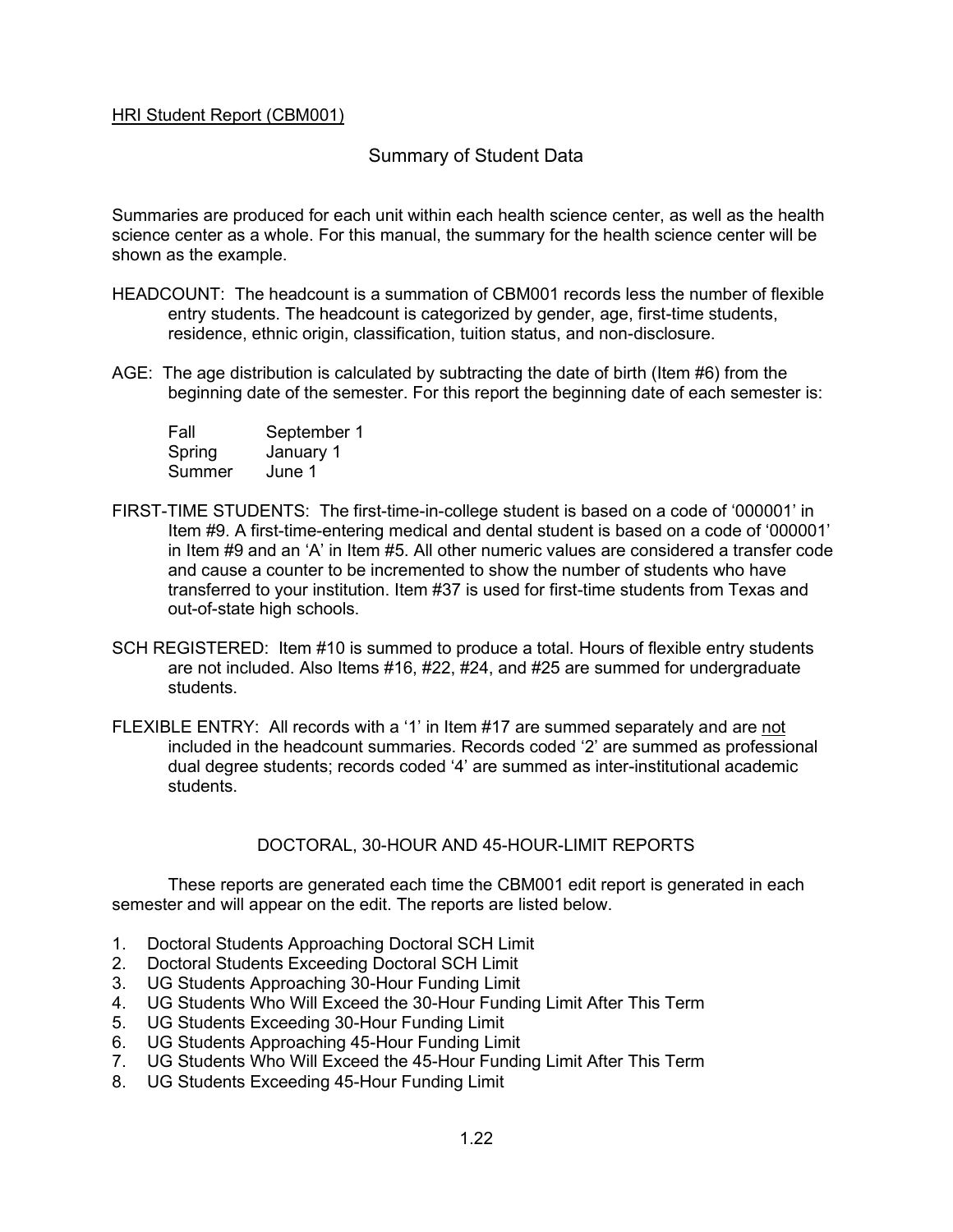| Edit00v00               | TEXAS HIGHER EDUCATION COORDINATING BOARD                                                                       |          | Page 1              |       |
|-------------------------|-----------------------------------------------------------------------------------------------------------------|----------|---------------------|-------|
|                         | HR-CBM001 EDIT SUMMARY FROM RunDate: 10/15/2019 Time: 13:22:06<br>LONE STAR HEALTH SCIENCE CTR 002201 FALL 2019 |          |                     |       |
|                         |                                                                                                                 |          |                     |       |
|                         |                                                                                                                 |          | NORMAL QUESTIONABLE | ERROR |
|                         |                                                                                                                 |          | RANGE VALUES VALUES |       |
| ITEM 1                  | RecordCode                                                                                                      | 2,379    | 0                   | 0     |
| - 2<br>ITEM             | INST. CODE                                                                                                      | 2,379    | 0                   | 0     |
| ITEM 3                  | STUDENT ID                                                                                                      | 2,379    | $\circ$             | 0     |
| ITEM<br>-4              | GENDER                                                                                                          | 2,379    | 0                   | 0     |
| ITEM<br>5               | Classification                                                                                                  | 2,379    | 0                   | 0     |
| ITEM<br>- 6             | DATE OF BIRTH                                                                                                   | 2,379    | 0                   | 0     |
| ITEM<br>$\overline{7}$  | Tuition Status                                                                                                  | 2,379    | 0                   | 0     |
| - 8                     | Residence                                                                                                       |          | 0                   | 0     |
| ITEM                    |                                                                                                                 | 2,379    |                     |       |
| ITEM<br>9               | Transfer                                                                                                        | 2,379    | 0                   | 0     |
| ITEM 10                 | SCH Load - On Campus                                                                                            | 2,379    | 0                   | 0     |
| ITEM 11                 | Unused                                                                                                          | 2,379    | 0                   | 0     |
| ITEM 14                 | Semester                                                                                                        | 2,379    | 0                   | 0     |
| ITEM 15                 | Year                                                                                                            | 2,379    | 0                   | 0     |
| ITEM 16                 | Interinstitution SCH                                                                                            | 2,379    | 0                   | 0     |
|                         | ITEM 17 Flexible Entry                                                                                          | 2,379    | 0                   | 0     |
|                         | ITEM 18 Correctional Entry                                                                                      | 2,379    | 0                   | 0     |
|                         | ITEM 19 Major--Texas Cip                                                                                        | 2,379    | 0                   | 0     |
|                         | ITEM 21 Tuition Exemption                                                                                       | 2,379    | 0                   | 0     |
|                         | ITEM 22 SCH - College Not Fund                                                                                  | 2,379    | 0                   | 0     |
|                         | ITEM 24 SCH - InterInstitutional Not Fund 2,379                                                                 |          | 0                   | 0     |
|                         | ITEM 25 SCH - UG College Funded                                                                                 | 2,379    | 0                   | 0     |
| ITEM 27                 | SCH - UG Degree Pgm                                                                                             | 2,379    | 0                   | 0     |
| ITEM 28                 | Students Affected by UG Limit                                                                                   | 2,379    | 0                   | 0     |
|                         | ITEM 29 Last Name                                                                                               | 2,379    | 0                   | 0     |
|                         | ITEM 30 First Name                                                                                              | 2,379    | 0                   | 0     |
|                         | ITEM 31 Middle Initial                                                                                          | 2,379    | 0                   | 0     |
|                         | ITEM 32 FTE Student                                                                                             | 2,379    | 0                   | 0     |
|                         | ITEM 33 School or College                                                                                       | 2,379    | 0                   | 0     |
|                         | ITEM 34 Remote Teaching Site                                                                                    | 2,379    | 0                   | 0     |
|                         | ITEM 35 RN Nursing Program                                                                                      | 2,379    | 0                   | 0     |
|                         | ITEM 36 Non Disclosure                                                                                          | 2,379    | 0                   | 0     |
|                         | ITEM 37 CeebHsCode                                                                                              | 2,379    | 0                   | 0     |
|                         | ITEM 38 Student Alternate Id                                                                                    | 2,379    | 0                   | 0     |
|                         |                                                                                                                 |          |                     |       |
|                         | ITEM 39 Ethnic Origin                                                                                           | 2,379    | 0                   | 0     |
| ITEM 40A White          |                                                                                                                 | 2,379    | 0                   | 0     |
|                         | ITEM 40B Black/African-Amer                                                                                     | 2,379    | 0                   | 0     |
| ITEM 40C Asian          |                                                                                                                 | 2,379    | 0                   | 0     |
|                         | ITEM 40D American Ind/Alask Nat                                                                                 | 2,379    | 0                   | 0     |
|                         | ITEM 40E International                                                                                          | 2,379    | 0                   | 0     |
|                         | ITEM 40F Unknown/Not Reported                                                                                   | 2,379    | 0                   | 0     |
|                         | ITEM 40G Nat Hawaiian/Other Pac Is                                                                              | 2,379    | 0                   | 0     |
|                         |                                                                                                                 |          |                     |       |
|                         | Summary Report Input Record count:                                                                              |          |                     |       |
|                         | 102201 - LONE STAR GRAD SCH BIOMED SCI                                                                          | 1,232    |                     |       |
|                         | 202201 - LONE STAR MEDICAL SCHOOL                                                                               | 923      |                     |       |
|                         |                                                                                                                 |          |                     |       |
|                         | TOTAL Report Records                                                                                            | 2,379    |                     |       |
| CONTROL TOTAL           |                                                                                                                 | 2,379    | DISCREPANCY         | 0     |
| Total Recs on Db        |                                                                                                                 | 2,379    |                     |       |
|                         | Number Of Non-Unique/Duplicated Id's                                                                            | 0        |                     |       |
|                         | Number Of Duplicate Records                                                                                     | $\circ$  |                     |       |
|                         | Number Of Relative Duplicate Questionable                                                                       | $\circ$  |                     |       |
|                         | Number Of Relative Duplicate Error                                                                              | $\Omega$ |                     |       |
|                         | 149 derived IDs were found. This is 6.2631% of the total records you submitted.                                 |          |                     |       |
|                         | 0 of your students are identified as First time in college from a Texas High School.                            |          |                     |       |
| $\qquad \qquad - - - -$ | This is 0% of the total records you submitted.                                                                  |          |                     |       |
|                         | Total Error Recs on Db                                                                                          | O        |                     |       |
|                         | Total Questionable Recs on Db                                                                                   | 0        |                     |       |
|                         | Total Non Error Records on Db                                                                                   | 2,379    |                     |       |
|                         | Total Rejected Records                                                                                          | 0        |                     |       |
|                         | Total Flexible Entry Records                                                                                    | 39       |                     |       |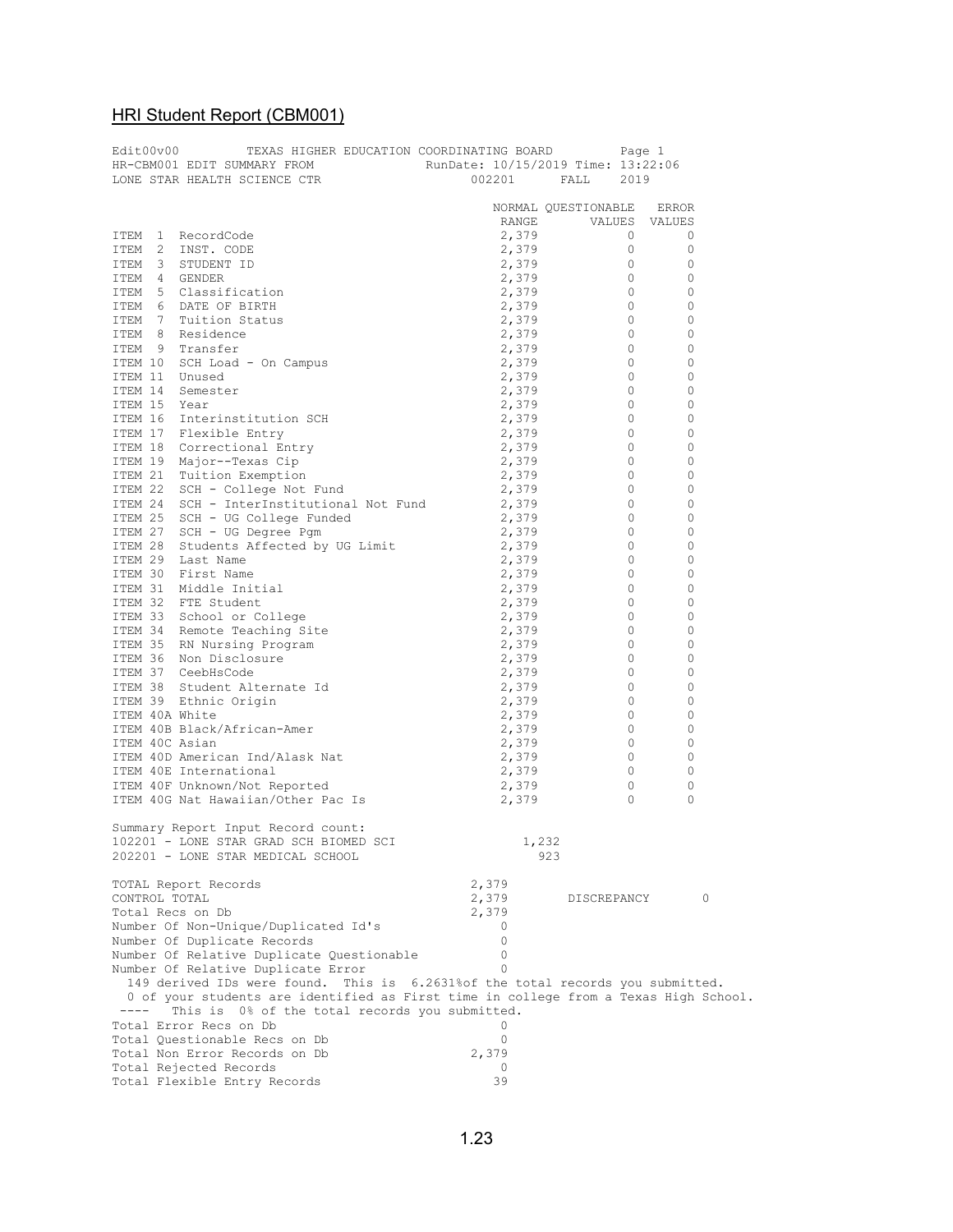| TEXAS HIGHER EDUCATION COORDINATING BOARD<br>Percent Change Of HR-CBM001 Data From Prior Year RunDate: 10/15/2019 Time: 13:22:06<br>LONE STAR HEALTH SCIENCE CTR | 002201            | Page 1<br>2019<br>FALL                      |                       |
|------------------------------------------------------------------------------------------------------------------------------------------------------------------|-------------------|---------------------------------------------|-----------------------|
| Gender                                                                                                                                                           |                   |                                             |                       |
|                                                                                                                                                                  | 2019/1            | 2018/1                                      | % Diff                |
| Male                                                                                                                                                             | 1,172             | 1,192                                       | $-1.68%$              |
| Female                                                                                                                                                           | 1,168             | 1,137                                       | 2.73%                 |
| Total                                                                                                                                                            | 2,340             | 2,329                                       | 0.47%                 |
|                                                                                                                                                                  |                   |                                             |                       |
| Age                                                                                                                                                              |                   |                                             |                       |
|                                                                                                                                                                  | 2019/1            | 2018/1                                      | % Diff                |
| Under 17                                                                                                                                                         | 0                 | $\circ$                                     | 0.00%                 |
| 17                                                                                                                                                               | $\circ$           | 0                                           | 0.00%                 |
| 18                                                                                                                                                               | $\circ$           | $\circ$                                     | $0.00$ <sup>8</sup>   |
| $19 - 21$                                                                                                                                                        | 28                | 36                                          | $-22.22$ <sup>8</sup> |
| $22 - 24$                                                                                                                                                        | 677               | 684                                         | $-1.02%$              |
| $25 - 30$                                                                                                                                                        | 1,000             | 991                                         | 0.91%                 |
| $31 - 35$                                                                                                                                                        | 411               | 394                                         | 4.31%                 |
| $36 - 50$                                                                                                                                                        | 217               | 217                                         | $0.00$ <sup>8</sup>   |
| $51 - 64$                                                                                                                                                        | 7                 | 7                                           | $0.00$ %              |
| 65 and Older                                                                                                                                                     | $\circ$           | $\circ$                                     | 0.00%                 |
| UnReported (not in avg)                                                                                                                                          | $\circ$           | $\circ$                                     | $0.00$ <sup>8</sup>   |
| Average Age                                                                                                                                                      | 28                | 28                                          | $-0.25%$              |
| Total                                                                                                                                                            | 2,340             | 2,329                                       | 0.47%                 |
|                                                                                                                                                                  |                   |                                             |                       |
| First Time In College                                                                                                                                            |                   |                                             |                       |
|                                                                                                                                                                  | 2019/1<br>$\circ$ | 2018/1<br>*No Exact Historic Data Available | % Diff                |
| From a Texas High School                                                                                                                                         | $\circ$           | *No Exact Historic Data Available           |                       |
| From a Out of State High School<br>No High School reported                                                                                                       | $\circ$           | *No Exact Historic Data Available           |                       |
| Subtotal                                                                                                                                                         | $\circ$           | *No Exact Historic Data Available           |                       |
| First Time Graduate/Professional Pgm                                                                                                                             | 219               | *No Exact Historic Data Available           |                       |
| First Time Transfer student                                                                                                                                      | 8                 | *No Exact Historic Data Available           |                       |
| Total                                                                                                                                                            | 227               | *No Exact Historic Data Available           |                       |
|                                                                                                                                                                  |                   |                                             |                       |
| Residence                                                                                                                                                        |                   |                                             |                       |
|                                                                                                                                                                  | 2019/1            | 2018/1                                      | % Diff                |
| Texas Counties                                                                                                                                                   | 1,431             | 1,411                                       | 1.42%                 |
| Other States                                                                                                                                                     | 323               | 336                                         | $-3.87%$              |
| Foreign Countries                                                                                                                                                | 586               | 582                                         | 0.69%                 |
| Total                                                                                                                                                            | 2,340             | 2,329                                       | 0.47%                 |
|                                                                                                                                                                  |                   |                                             |                       |
| SCH Registered Total                                                                                                                                             | 10,667            | 10,802                                      | $-1.25%$              |
| SCH Load State Funded                                                                                                                                            | 10,649            | 10,790                                      | $-1.31%$              |
| SCH Load Not State Funded                                                                                                                                        | $\circ$           | $\circ$                                     | $0.00\%$              |
| Inter Inst State Funded                                                                                                                                          | 18                | $12 \overline{ }$                           | 50.00%                |
| SCH Load Remote Campus                                                                                                                                           | 0                 | $\circ$                                     | $0.00$ %              |
| Inter-Inst Not State Funded                                                                                                                                      | $\mathbf{0}$      | 0                                           | 0.00%                 |
| Dual Degree SCH                                                                                                                                                  | 78                | 91                                          | $-14.29%$             |
| SCH of RN Nursing Pgm Students                                                                                                                                   | 0                 | 0                                           | $0.00$ %              |
|                                                                                                                                                                  |                   |                                             |                       |
| Ethnic Origin                                                                                                                                                    | 2019/1            | 2018/1                                      | % Diff                |
| Hispanic or Latino Origin                                                                                                                                        | 482               | *No Exact Historic Data Available           |                       |
| Not Hispanic or Latino Origin                                                                                                                                    | 1,832             | *No Exact Historic Data Available           |                       |
| Not Answered                                                                                                                                                     | 26                | *No Exact Historic Data Available           |                       |
| Total                                                                                                                                                            | 2,340             | *No Exact Historic Data Available           |                       |
|                                                                                                                                                                  |                   |                                             |                       |
| Race                                                                                                                                                             |                   |                                             |                       |
|                                                                                                                                                                  | 2019/1            | 2018/1                                      | % Diff                |
| Multi-racial                                                                                                                                                     | 100               | *No Exact Historic Data Available           |                       |
| White only                                                                                                                                                       | 1,600             | *No Exact Historic Data Available           |                       |
| Black only                                                                                                                                                       | 100               | *No Exact Historic Data Available           |                       |
| Hispanic only                                                                                                                                                    | 382               | *No Exact Historic Data Available           |                       |
| Asian only                                                                                                                                                       | 81                | *No Exact Historic Data Available           |                       |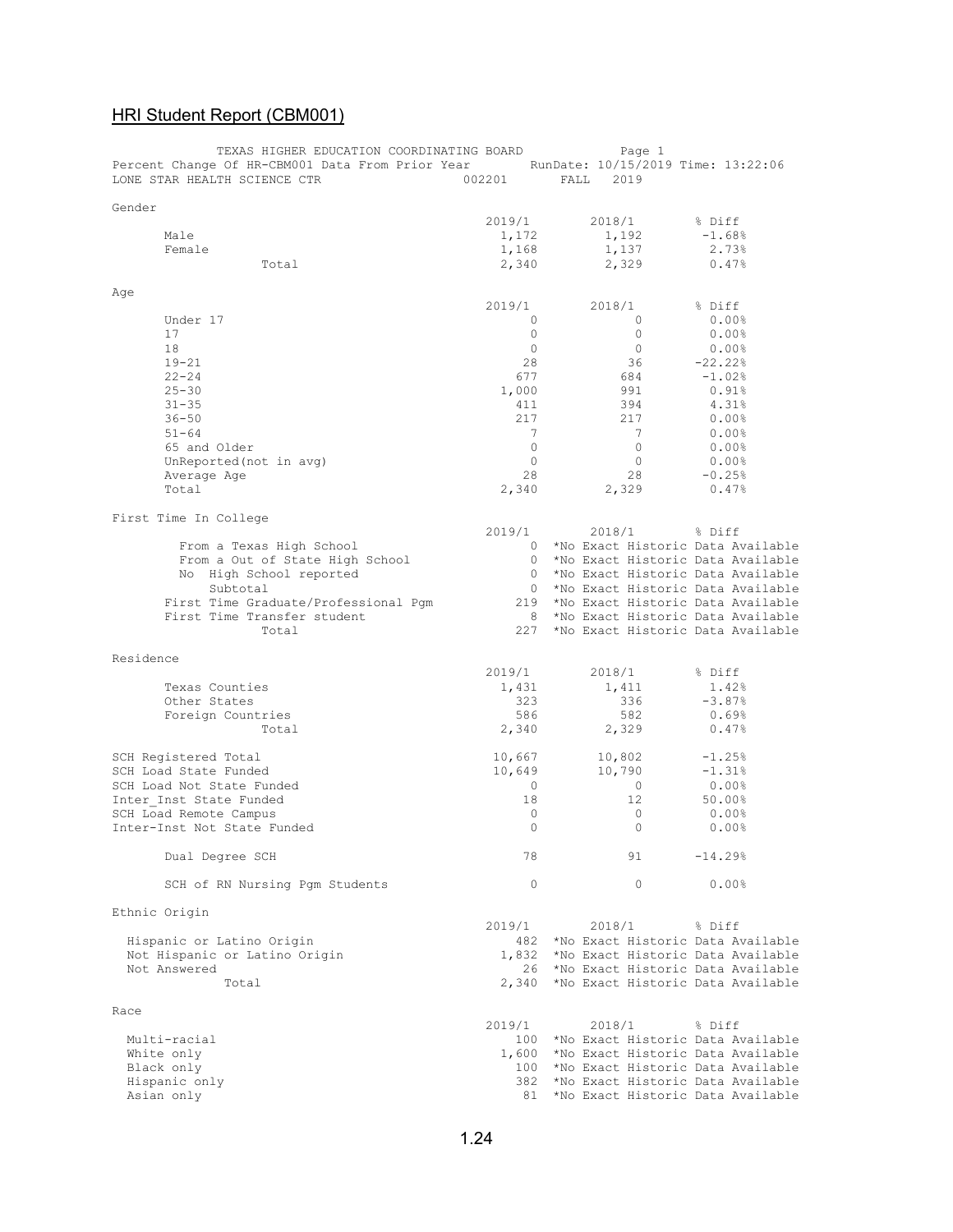| American Indian/Alaskan Native only<br>International only<br>Native Hawaiian/Other Pacific Islander only<br>Ethnic Origin/Race Unknown<br>Total | 42<br>15<br>10<br>10 | *No Exact Historic Data Available<br>*No Exact Historic Data Available<br>*No Exact Historic Data Available<br>*No Exact Historic Data Available<br>2,340 *No Exact Historic Data Available |                        |
|-------------------------------------------------------------------------------------------------------------------------------------------------|----------------------|---------------------------------------------------------------------------------------------------------------------------------------------------------------------------------------------|------------------------|
| Races reported in Multi-racial                                                                                                                  |                      |                                                                                                                                                                                             |                        |
|                                                                                                                                                 | 2019/1               | 2018/1                                                                                                                                                                                      | % Diff                 |
| White                                                                                                                                           | 72                   | *No Exact Historic Data Available                                                                                                                                                           |                        |
| Black                                                                                                                                           | 65                   | *No Exact Historic Data Available                                                                                                                                                           |                        |
| Asian                                                                                                                                           | 42                   | *No Exact Historic Data Available                                                                                                                                                           |                        |
| American Indian/Alaskan Native                                                                                                                  | 10                   | *No Exact Historic Data Available                                                                                                                                                           |                        |
| Native Hawaiian/Other Pacific Islander<br>International                                                                                         | 14<br>$\overline{4}$ | *No Exact Historic Data Available<br>*No Exact Historic Data Available                                                                                                                      |                        |
|                                                                                                                                                 |                      |                                                                                                                                                                                             |                        |
| Classification                                                                                                                                  |                      |                                                                                                                                                                                             |                        |
|                                                                                                                                                 | 2019/1               | 2018/1                                                                                                                                                                                      | % Diff                 |
| Freshman                                                                                                                                        | 0                    | 0                                                                                                                                                                                           | $0.00$ <sup>8</sup>    |
| Sophomore                                                                                                                                       | $\circ$<br>4         | 0<br>$7\phantom{.0}$                                                                                                                                                                        | 0.00%                  |
| Junior<br>Senior                                                                                                                                | 69                   | 79                                                                                                                                                                                          | $-42.86%$<br>$-12.66%$ |
| Post-Baccalaureate                                                                                                                              | 57                   | 64                                                                                                                                                                                          | $-10.94%$              |
| Masters                                                                                                                                         | 769                  | 757                                                                                                                                                                                         | 1.59%                  |
| Doctor's-Research/Scholar                                                                                                                       | 518                  | 511                                                                                                                                                                                         | 1.37%                  |
| Doctor's-Prof Practice (AUD)                                                                                                                    | 0                    | 0                                                                                                                                                                                           | 0.00%                  |
| Doctor's-Research/Scholarship(DNP)                                                                                                              | $\circ$              | $\circ$                                                                                                                                                                                     | 0.00%                  |
| Doctor's-Prof Practice (DPT)                                                                                                                    | $\circ$              | 0                                                                                                                                                                                           | 0.00%                  |
| Doctoral-Prof Practice (PharmD)                                                                                                                 | $\circ$              | $\circ$                                                                                                                                                                                     | $0.00$ <sup>8</sup>    |
| First Year Medical-Den                                                                                                                          | 235                  | 232                                                                                                                                                                                         | 1.29%                  |
| Second Year Medical-Den                                                                                                                         | 234                  | 219                                                                                                                                                                                         | 6.85%                  |
| Third Year Medical-Den                                                                                                                          | 216                  | 243                                                                                                                                                                                         | $-11.11$ %             |
| Fourth Year Medical-Den                                                                                                                         | 238                  | 217                                                                                                                                                                                         | 9.68%                  |
| Postdoctoral Specialty Med-Den                                                                                                                  | $\circ$              | $\circ$                                                                                                                                                                                     | $0.00$ %               |
| Total                                                                                                                                           | 2,340                | 2,329                                                                                                                                                                                       | 0.47%                  |
| Remote Site                                                                                                                                     | 0                    | 0                                                                                                                                                                                           | 0.00%                  |
| Total                                                                                                                                           | $\circ$              | $\Omega$                                                                                                                                                                                    | 0.00%                  |
| Tuition Status                                                                                                                                  |                      |                                                                                                                                                                                             |                        |
|                                                                                                                                                 | 2019/1               | 2018/1                                                                                                                                                                                      | % Diff                 |
| Resident Tuition                                                                                                                                | 1,491                | 1,445                                                                                                                                                                                       | 3.18%                  |
| Non-Resident Tuition                                                                                                                            | 344                  | 434                                                                                                                                                                                         | $-20.74%$              |
| Tuition Exemption TX Res (3)                                                                                                                    | 500                  | 437                                                                                                                                                                                         | 14.42%                 |
| Thesis/Dissertation                                                                                                                             | 5                    | 13                                                                                                                                                                                          | $-61.54%$              |
| Resident Tuition (HB1403)                                                                                                                       | $\circ$              | $\circ$                                                                                                                                                                                     | $0.00$ %               |
| Resident Tuition Pending                                                                                                                        | $\circ$              | 0                                                                                                                                                                                           | $0.00$ <sup>8</sup>    |
| Tuition Waiver Non-Res (E)                                                                                                                      | $\mathbf{0}$         | 0                                                                                                                                                                                           | 0.00%                  |
| Visiting Student (N)                                                                                                                            | $\Omega$             | $\Omega$                                                                                                                                                                                    | 0.00%                  |
| Total                                                                                                                                           | 2,340                | 2,329                                                                                                                                                                                       | 0.47%                  |
| Non Disclosure                                                                                                                                  |                      |                                                                                                                                                                                             |                        |
|                                                                                                                                                 | 2019/1               | 2018/1                                                                                                                                                                                      | % Diff                 |
| Non Disclosure                                                                                                                                  | 447                  | 451                                                                                                                                                                                         | $-0.89%$               |
| Total                                                                                                                                           | 447                  | 451                                                                                                                                                                                         | $-0.89%$               |
| Flexible Entry                                                                                                                                  | $\Omega$             | $\mathbf{0}$                                                                                                                                                                                | 0.00%                  |
| Professional Dual Degree                                                                                                                        | 39                   | 39                                                                                                                                                                                          | 0.00%                  |
| Inter-Inst Academic                                                                                                                             | 0                    | 0                                                                                                                                                                                           | 0.00%                  |
| Visiting Student (7)                                                                                                                            | $\Omega$             | $\Omega$                                                                                                                                                                                    | 0.00%                  |
| Total                                                                                                                                           | 2,379                | 2,368                                                                                                                                                                                       | 0.46%                  |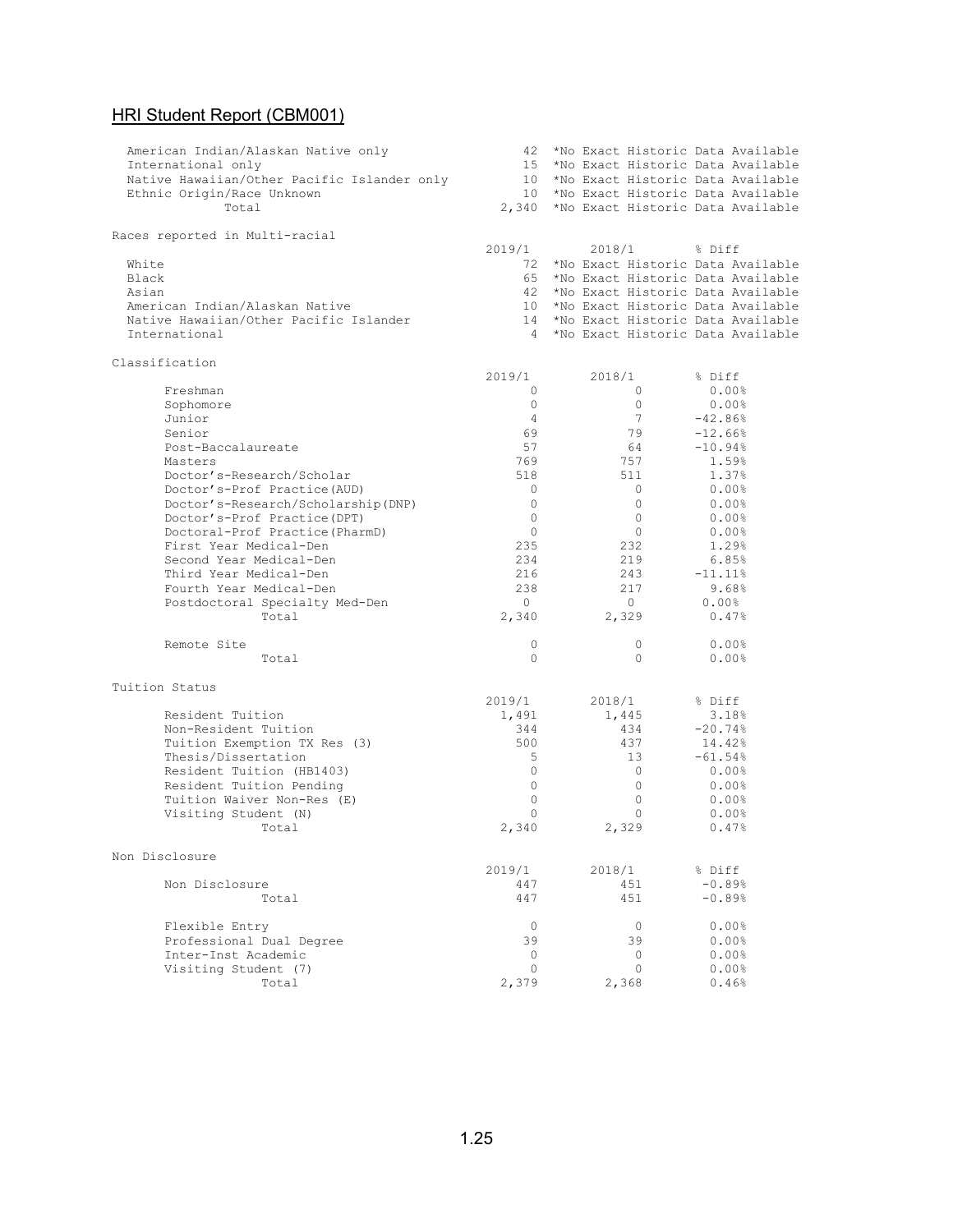|         | Edit00v00    |                                                              | TEXAS HIGHER EDUCATION COORDINATING BOARD         |                      |                          | Page 1                                                                           |  |
|---------|--------------|--------------------------------------------------------------|---------------------------------------------------|----------------------|--------------------------|----------------------------------------------------------------------------------|--|
|         |              |                                                              | Doctoral Students Approaching Doctoral SCH Limit  |                      |                          | FALL 2019 LONE STAR HEALTH SCIENCE CTR 002201 RunDate: 10/15/2019 Time: 13:22:06 |  |
|         |              |                                                              |                                                   |                      |                          |                                                                                  |  |
|         |              | College Student                                              |                                                   |                      |                          | Rept Sem Doctoral Hours On DB                                                    |  |
|         |              | Fice Number Exempt Major                                     |                                                   | SCH                  |                          | Tot SCH Thru Semester                                                            |  |
|         |              | 000101 012345675 26020300<br>000101 012345676 26020300       |                                                   | 09                   | 120                      | 3/2008                                                                           |  |
|         |              |                                                              |                                                   | 09                   | 120                      | 3/2008                                                                           |  |
|         |              | 000101 012345677<br>000101 012345678                         | 26040600<br>42020100                              | 02<br>$\frac{1}{09}$ | 123<br>$\frac{125}{115}$ | 3/2007<br>3/2008                                                                 |  |
|         |              | 000101 012345679 26020300                                    |                                                   | 09                   | 120                      | 3/2008                                                                           |  |
|         |              |                                                              |                                                   |                      |                          |                                                                                  |  |
|         |              |                                                              |                                                   |                      |                          |                                                                                  |  |
| ***Note |              | Students Approaching are within 15 SCH of their Limit of 130 |                                                   |                      |                          |                                                                                  |  |
|         |              |                                                              |                                                   |                      |                          |                                                                                  |  |
|         |              |                                                              |                                                   |                      |                          |                                                                                  |  |
|         | Edit00v00    |                                                              | TEXAS HIGHER EDUCATION COORDINATING BOARD         |                      |                          | Page 1                                                                           |  |
|         |              |                                                              | Doctoral Students Exceeding Doctoral SCH Limit    |                      |                          |                                                                                  |  |
| FALL    |              |                                                              |                                                   |                      |                          | 2019 LONE STAR HEALTH SCIENCE CTR 002201 RunDate: 10/15/2019 Time: 13:22:06      |  |
|         |              | College Student                                              |                                                   |                      |                          | Rept Sem Doctoral Hours On DB                                                    |  |
|         |              | Fice Number Exempt Major                                     |                                                   | SCH                  |                          | Tot SCH Thru Semester                                                            |  |
|         |              | 000101 112345678 26020300                                    |                                                   | 09                   |                          | 123 3/2008                                                                       |  |
|         |              | 000101 212345678 26020300<br>000101 312345678 26020300       |                                                   | 09                   | 126                      | 3/2008                                                                           |  |
|         |              |                                                              |                                                   | 02                   | 136                      | 3/2007                                                                           |  |
|         |              | 000101 412345678 26040600                                    |                                                   | 02 166 3/2007        |                          |                                                                                  |  |
|         |              | 000101 512345678 42020100                                    |                                                   | 09                   | 178                      | 3/2008                                                                           |  |
|         |              |                                                              |                                                   |                      |                          |                                                                                  |  |
| ***Note |              | The SCH Limit is 130.                                        |                                                   |                      |                          |                                                                                  |  |
|         |              |                                                              |                                                   |                      |                          |                                                                                  |  |
|         |              |                                                              |                                                   |                      |                          |                                                                                  |  |
|         |              |                                                              |                                                   |                      |                          |                                                                                  |  |
|         | Edit00v00    |                                                              | TEXAS HIGHER EDUCATION COORDINATING BOARD         |                      |                          | Page 1                                                                           |  |
|         |              |                                                              | UG Students Approaching 30 Hour Funding Limit     |                      |                          |                                                                                  |  |
|         |              |                                                              |                                                   |                      |                          | FALL 2019 LONE STAR HEALTH SCIENCE CTR 002201 RunDate: 10/15/2019 Time: 13:22:06 |  |
|         |              |                                                              | Hours On Database is Through Year 2019 Semester 2 |                      |                          |                                                                                  |  |
|         | Student Date |                                                              | Sem Program                                       |                      |                          |                                                                                  |  |
|         | Number       | of Birth Gender Sch SCH Last Name                            |                                                   |                      |                          | First Name                                                                       |  |
|         |              | No Students Approaching 45 Hour Funding Limit                |                                                   |                      |                          |                                                                                  |  |
|         |              |                                                              |                                                   |                      |                          |                                                                                  |  |
|         |              |                                                              |                                                   |                      |                          |                                                                                  |  |
|         |              |                                                              |                                                   |                      |                          | ***Note Students Approaching are Within 30 sch of the undergraduate limit        |  |
|         |              |                                                              |                                                   |                      |                          |                                                                                  |  |
|         |              |                                                              |                                                   |                      |                          |                                                                                  |  |
|         | Edit00v00    |                                                              | TEXAS HIGHER EDUCATION COORDINATING BOARD         |                      |                          | Page 1                                                                           |  |
|         |              |                                                              |                                                   |                      |                          | UG Students that will exceed the 30 Hour Funding Limit after this term           |  |
| FALL    |              |                                                              |                                                   |                      |                          | 2019 LONE STAR HEALTH SCIENCE CTR 002201 RunDate: 10/15/2019 Time: 13:22:06      |  |
|         |              |                                                              | Hours On Database is Through Year 2019 Sem 2      |                      |                          |                                                                                  |  |
|         |              |                                                              |                                                   |                      |                          |                                                                                  |  |
|         | Student Date |                                                              | Sem Program                                       |                      |                          |                                                                                  |  |
|         | Number       | of Birth Gender Sch SCH Last Name First Name                 |                                                   |                      |                          |                                                                                  |  |
|         |              | No Students on this Report                                   |                                                   |                      |                          |                                                                                  |  |
|         |              |                                                              |                                                   |                      |                          |                                                                                  |  |
|         |              |                                                              |                                                   |                      |                          |                                                                                  |  |
|         | Edit00v00    |                                                              | TEXAS HIGHER EDUCATION COORDINATING BOARD         |                      |                          | Page 1                                                                           |  |
|         |              |                                                              | UG Students Exceeding 30 Hour Funding Limit       |                      |                          |                                                                                  |  |
|         |              |                                                              |                                                   |                      |                          | FALL 2019 LONE STAR HEALTH SCIENCE CTR 002201 RunDate: 10/15/2019 Time: 13:22:06 |  |
|         |              |                                                              | Hours On Database is Through Year 2019 Sem 2      |                      |                          |                                                                                  |  |
|         |              |                                                              |                                                   |                      |                          |                                                                                  |  |
|         |              |                                                              |                                                   |                      |                          |                                                                                  |  |
|         | Student Date |                                                              | Sem Program                                       |                      |                          |                                                                                  |  |
|         |              | Number of Birth Gender Sch SCH Last Name                     |                                                   |                      |                          | First Name                                                                       |  |
|         |              | No Students Exceeded 45 Hour Funding Limit                   |                                                   |                      |                          |                                                                                  |  |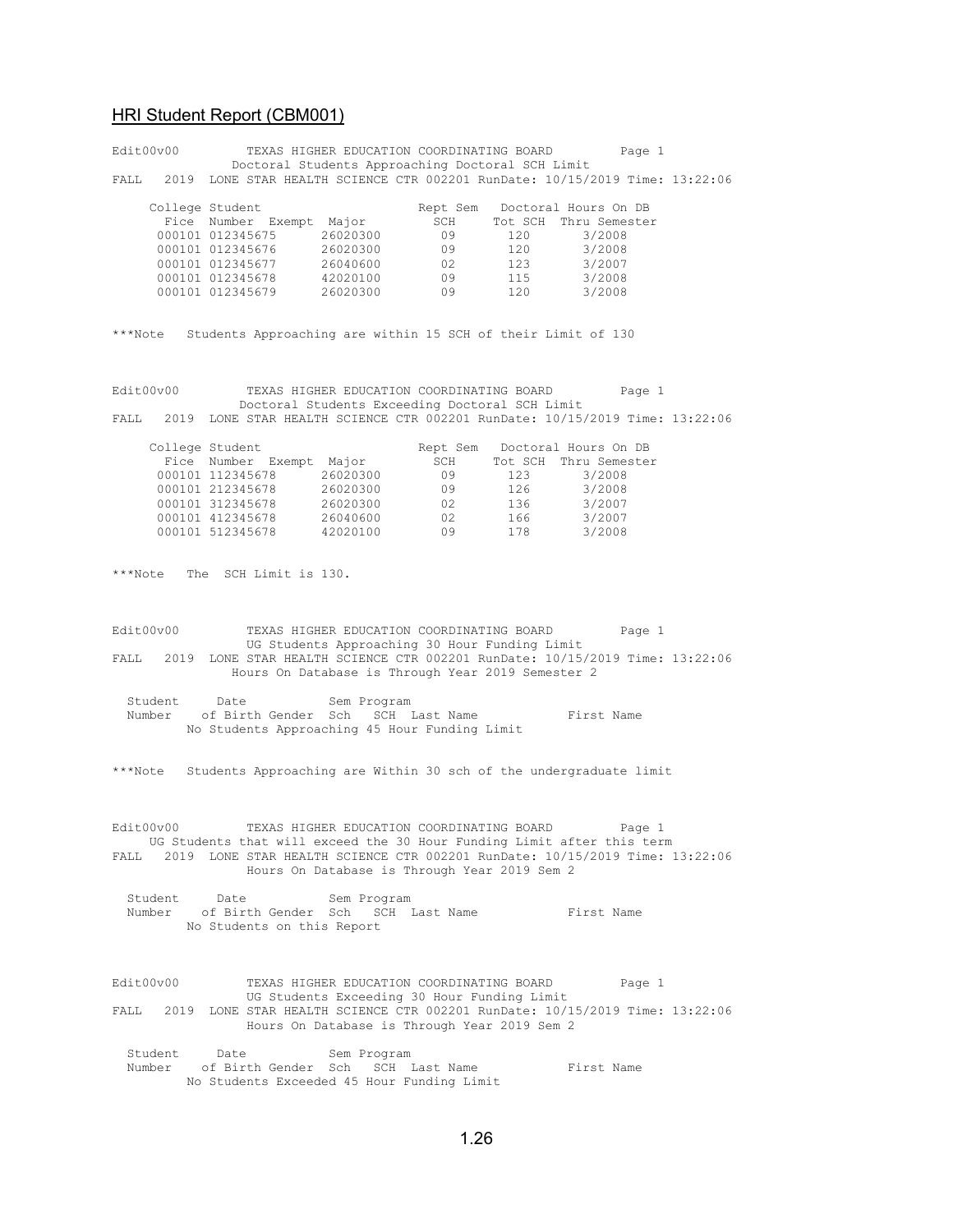Edit00v00 TEXAS HIGHER EDUCATION COORDINATING BOARD Page 1 UG Students Approaching 45 Hour Funding Limit FALL 2019 LONE STAR HEALTH SCIENCE CTR 002201 RunDate: 10/15/2019 Time: 13:22:06 Hours On Database is Through Year 2019 Semester 2 Student Date Sem Program Number of Birth Gender Sch SCH Last Name First Name No Students Approaching 45 Hour Funding Limit \*\*\*Note Students Approaching are Within 30 sch of the undergraduate limit Edit00v00 TEXAS HIGHER EDUCATION COORDINATING BOARD Page 1 UG Students that will exceed the 45 Hour Funding Limit after this term FALL 2019 LONE STAR HEALTH SCIENCE CTR 002201 RunDate: 10/15/2019 Time: 13:22:06 Hours On Database is Through Year 2019 Sem 2 Student Date Sem Program Number of Birth Gender Sch SCH Last Name First Name No Students on this Report Edit00v00 TEXAS HIGHER EDUCATION COORDINATING BOARD Page 1 UG Students Exceeding 45 Hour Funding Limit FALL 2019 LONE STAR HEALTH SCIENCE CTR 002201 RunDate: 10/15/2019 Time: 13:22:06 Hours On Database is Through Year 2019 Sem 2 Student Date Sem Program

Number of Birth Gender Sch SCH Last Name First Name No Students Exceeded 45 Hour Funding Limit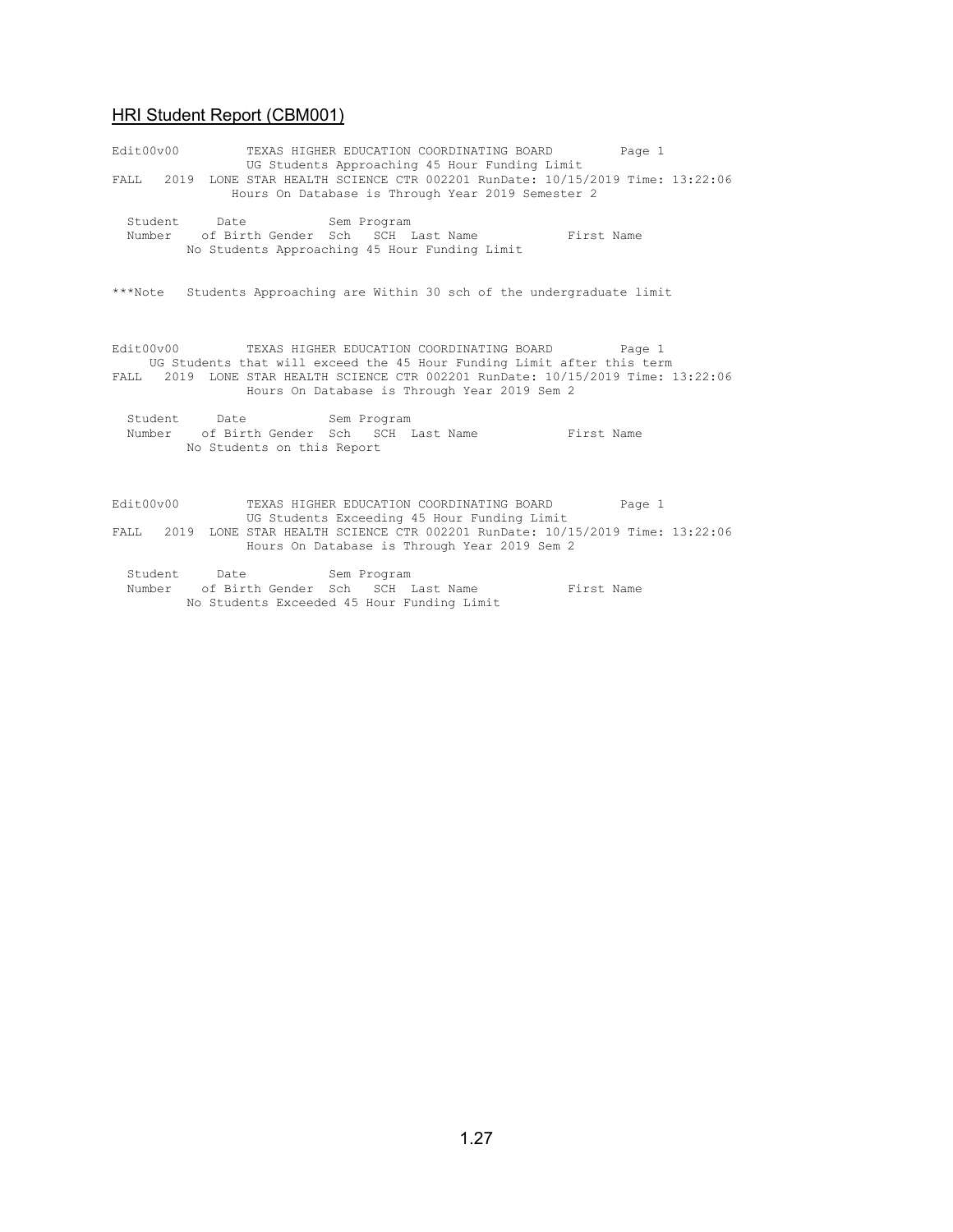| Edit00v00         |      |  |                                                                                     |  | Edit Of HR-CBM001 Data From | TEXAS HIGHER EDUCATION COORDINATING BOARD |  |  |                                    | Page 1  |
|-------------------|------|--|-------------------------------------------------------------------------------------|--|-----------------------------|-------------------------------------------|--|--|------------------------------------|---------|
| FALL              | 2019 |  |                                                                                     |  |                             | LONE STAR HEALTH SCIENCE CTR 002201       |  |  | RunDate: 10/15/2019 Time: 13:22:06 |         |
| $1 \quad 2 \quad$ |      |  | 3/29 4 5 6 /30 7 8 /31 9/38 0 11 3 4 15 16 7 8 19 21 22 24 25 27 8 32 33 34 35 6 37 |  |                             |                                           |  |  |                                    | Remarks |

 149 derived IDs were found. This is 6.2631%of the total records you submitted. 0 of your students are identified as First time in college from a Texas High School. ---- This is 0% of the total records you submitted.

There Were No Errors Detected For : LONE STAR HEALTH SCIENCE CTR

Items In Error Are Indicated By (\*), Questionable By (-)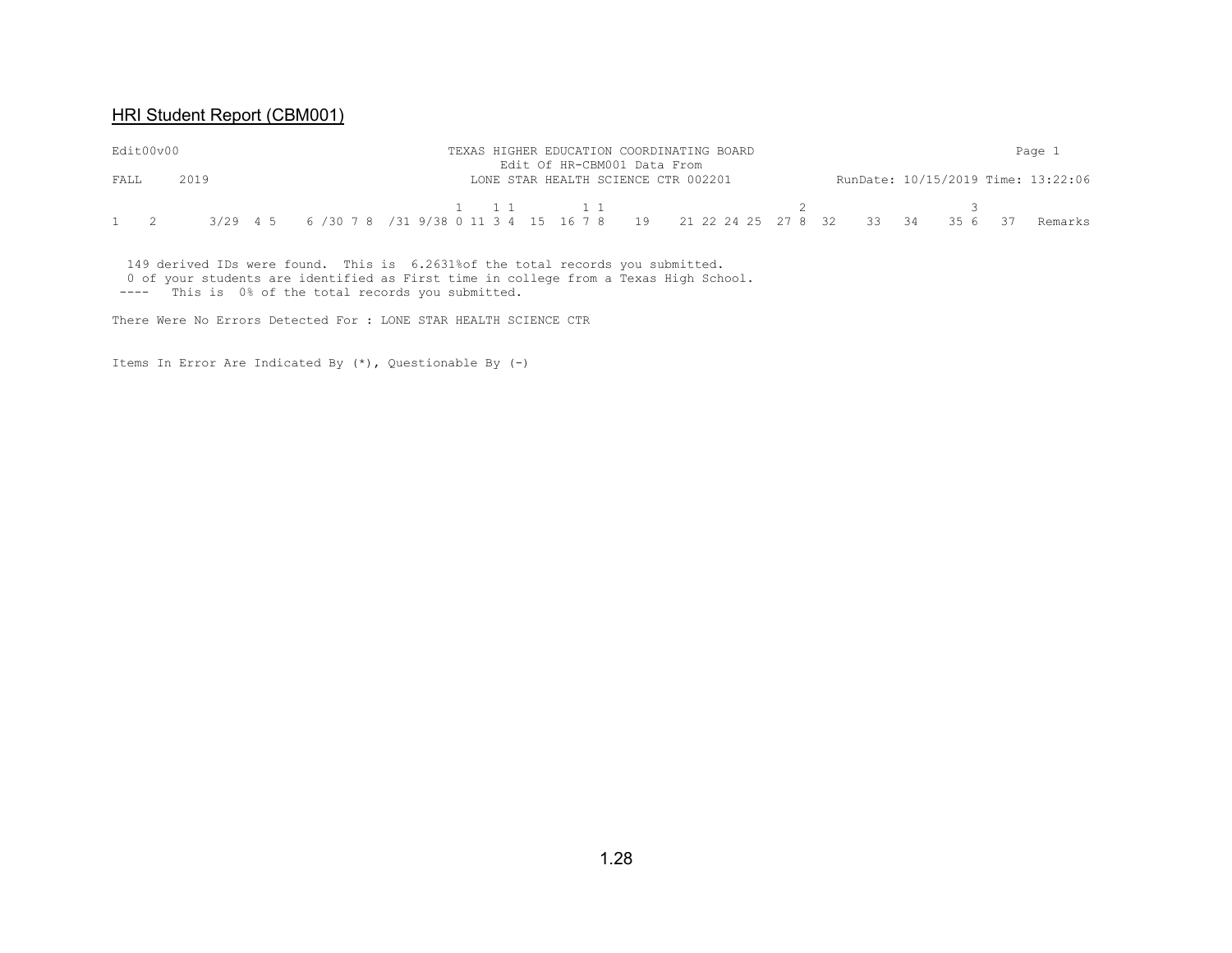|      | Edit00v00 |      |  |                                                                                               | TEXAS HIGHER EDUCATION COORDINATING BOARD<br>Edit Of HR-CBM001 Data From |  |  |  |       |                                     | Page 1  |
|------|-----------|------|--|-----------------------------------------------------------------------------------------------|--------------------------------------------------------------------------|--|--|--|-------|-------------------------------------|---------|
| FALL |           | 2019 |  |                                                                                               | LONE STAR HEALTH SCIENCE CTR 002201<br>Ouestionables ONLY                |  |  |  |       | RunDate: 010/15/2019 Time: 13:22:06 |         |
|      | $1 \t 2$  |      |  | 3/29  4  5  6  /30  7  8  /31  9/38  0  11  3  4  15  16  7  8  19  21  22  24  25  27  8  32 |                                                                          |  |  |  | 33 34 | 35 6                                | Remarks |

Items In Error Are Indicated By (\*), Questionable By (-)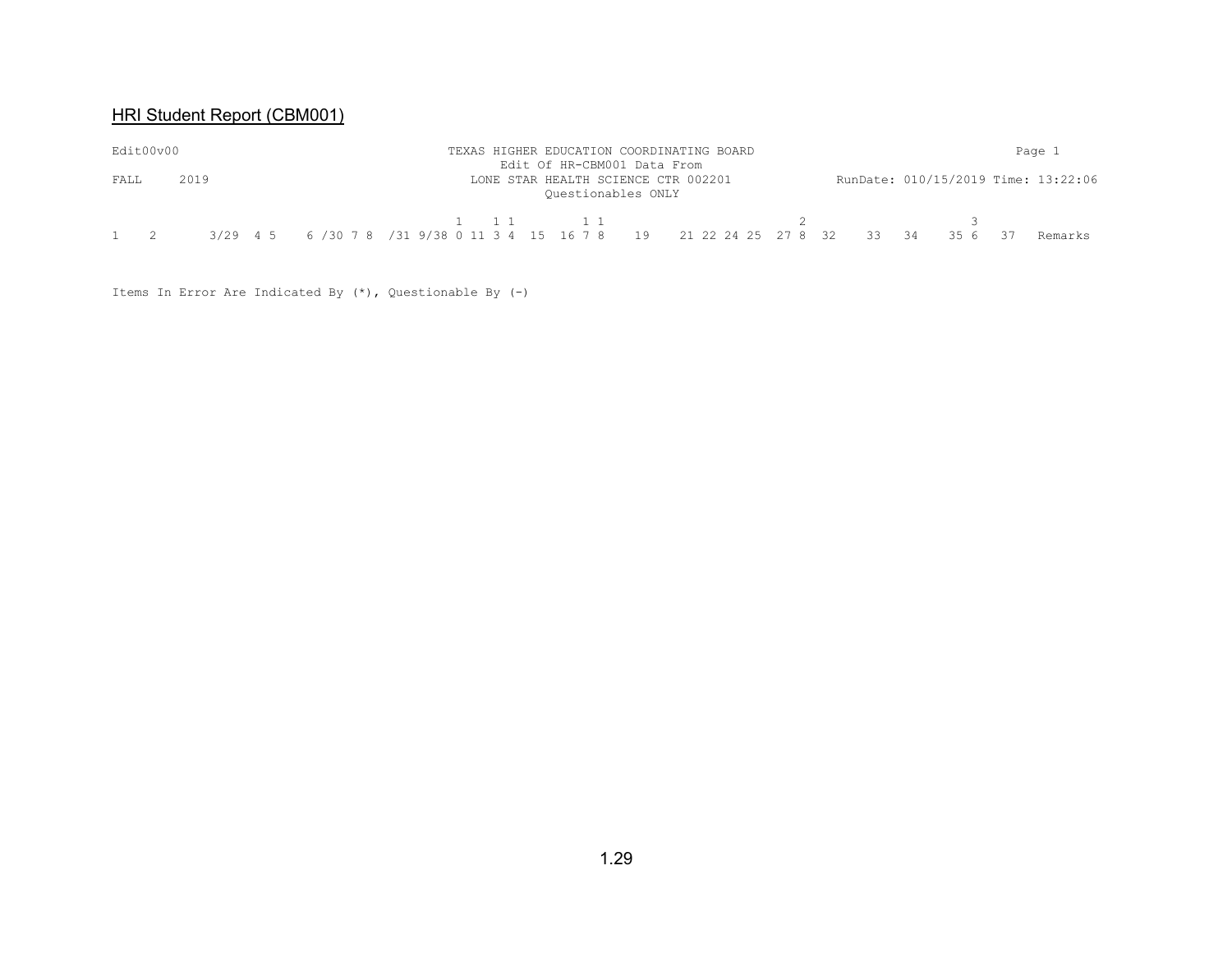### CBM008 Faculty Report

The purpose of this report is to collect data on each person who is an employee of the institution who is paid a salary or receives benefits associated with the institution, and who has any type of faculty appointment, regardless of their source of funds or their assignment, during the year. Submit all such persons who are on the payroll of the institution as of October 1. Include research faculty, librarians, and administrators if they have faculty titles. Do not include student assistants, laboratory assistants, and graders whose duties are limited to grading, clerical functions, store keeping, and preparations of class or laboratory or other subordinate functions. The report will include the annual budgeted salary or benefit for the employee and be due on October 15 each year.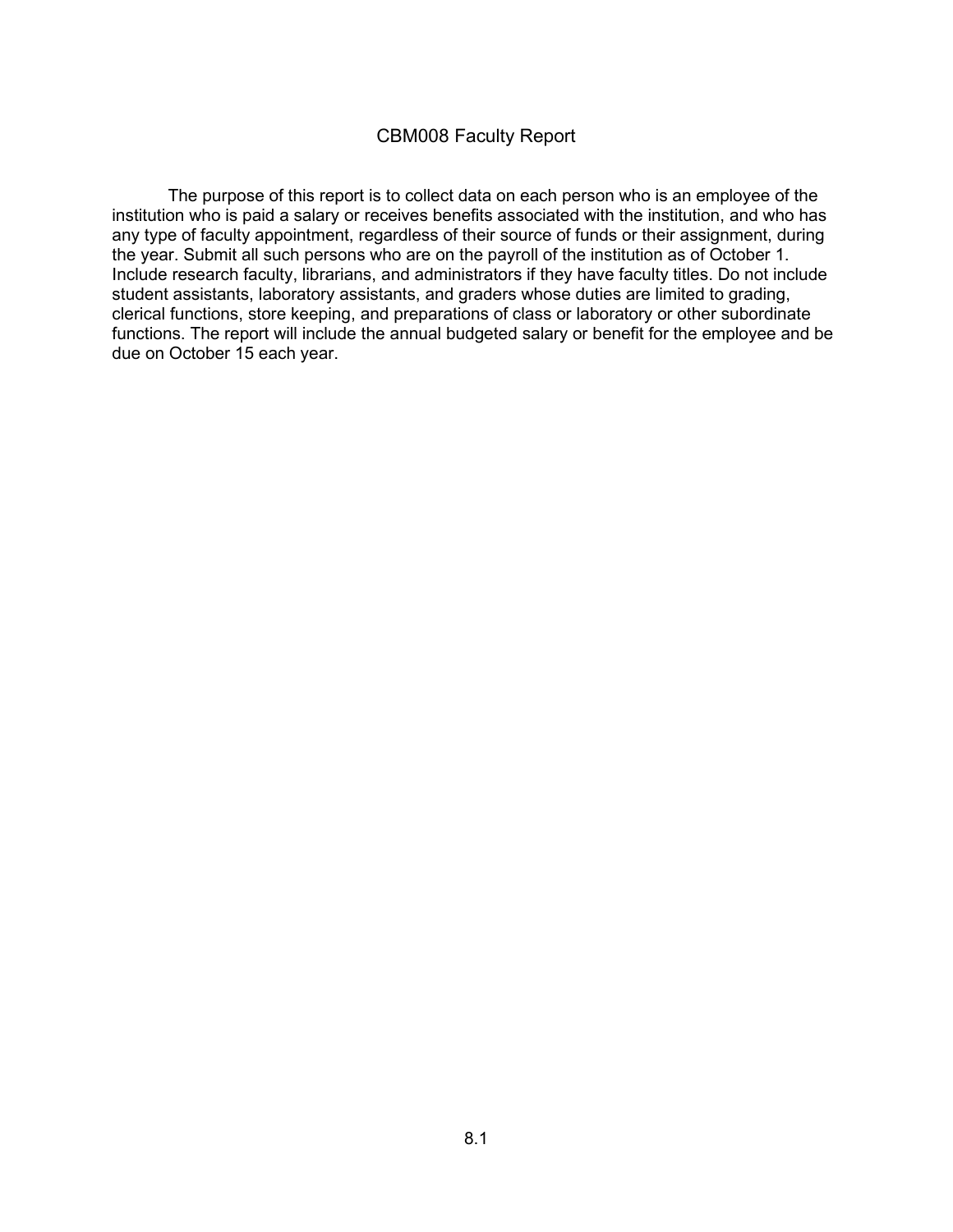### Instructions for Faculty Report

- Item #1 Record Code. Always enter '8'.
- Item #2 Institution Code. Enter the FICE Code of the Health Science Center. See Appendix A.
- Item #3 Faculty Identification Number. Enter the social security number of the faculty member.
- Item #4 Last Name. Enter the faculty member's last name.
- Item #5 First Name Initial. Enter the initial of the faculty member's first name.
- Item #6 Middle Name Initial. Enter the initial of the faculty member's middle name.
- Item #7 Rank. Enter the code indicating the highest academic rank of the faculty member.

|   | Rank                       | Definition                                                                                                                                                                                                                                                         |
|---|----------------------------|--------------------------------------------------------------------------------------------------------------------------------------------------------------------------------------------------------------------------------------------------------------------|
|   | Professor                  | Include only faculty on tenure track or with tenure at<br>your institution.                                                                                                                                                                                        |
| 2 | Associate Professor        | Include only faculty on tenure track or with tenure at your<br>institution.                                                                                                                                                                                        |
| 3 | <b>Assistant Professor</b> | Include only faculty on tenure track or with tenure at your<br>Institution.                                                                                                                                                                                        |
| 4 | Instructor                 | Include all faculty on tenure track or with tenure at<br>your institution who do not hold the rank of assistant<br>professor, associate professor, or professor.                                                                                                   |
| 5 | Other faculty              | Includes faculty without tenure and not on tenure track<br>including, but not limited to, adjunct, special, clinical,<br>visiting, emeritus, and lecturer at your institution. Also<br>include faculty with tenure or on tenure track from<br>another institution. |
| 6 | <b>Teaching Assistant</b>  | A graduate student who is teaching and/or assists a<br>faculty member in teaching a class or laboratory.<br>Exclude those who only serve as graders or who are<br>included in one of the categories above.                                                         |

- Item #8 Tenure. Use the institution's criteria or requirements to determine tenure status.
	- 0 Non-tenured
	- 1 Tenured
	- 2 On tenure track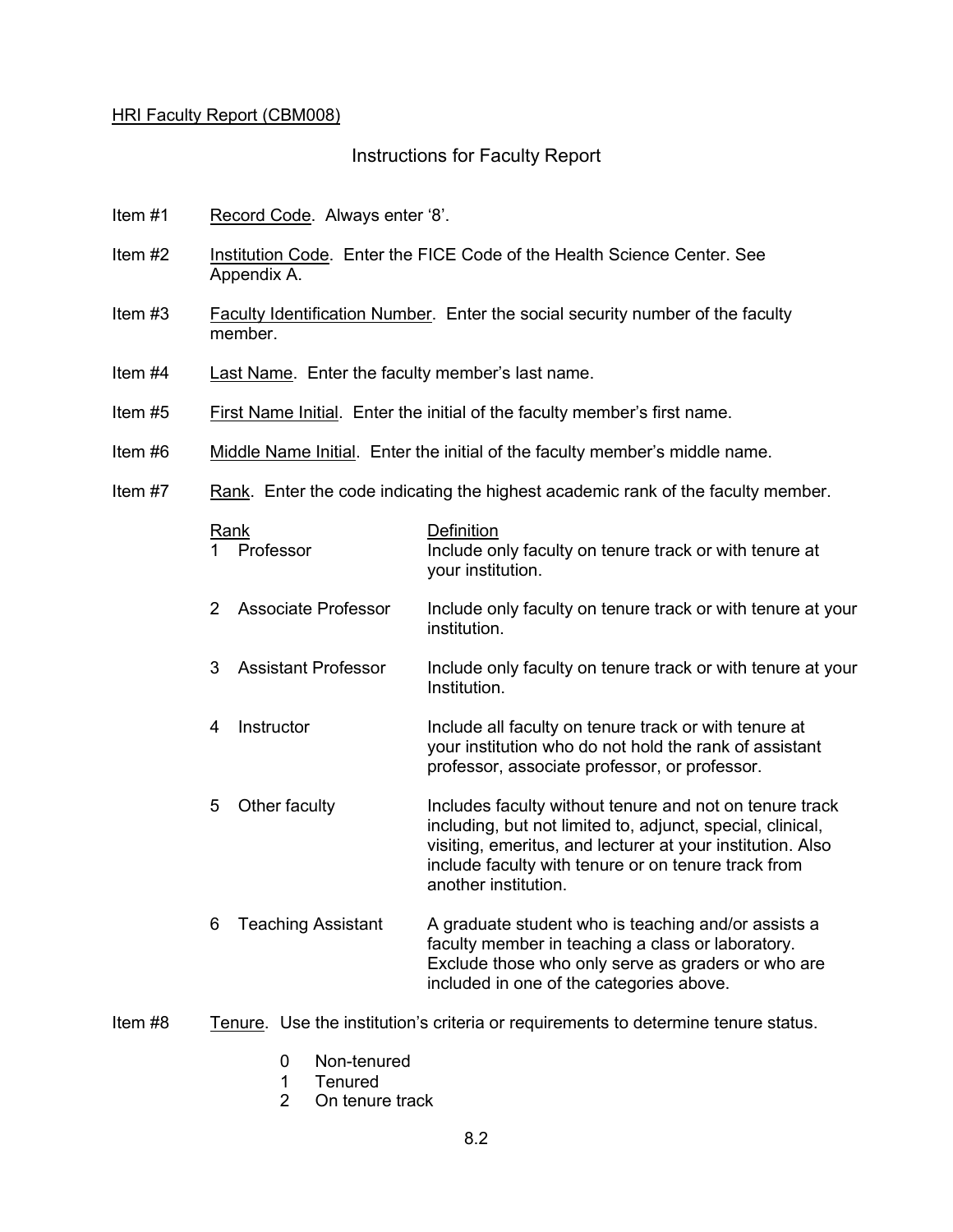Item #9 Gender. Enter the appropriate code indicating the gender of the faculty member.

 $M = Male$   $F = Female$ 

- Item #10 Unused
- Item #11 Unused
- Item #12 Date of Birth. Enter the year and month in which the faculty member was born in the YYYYMM format where

YYYY = Century and Year; MM = Month; If unknown enter '000000'.

- Item #13 Percent of Time. Enter the faculty member's percent of time, in relation to a full or normal workload at the institution, for each appointment (Items #13A-E) during the reporting period. Each institution has a policy that determines a full or normal workload (example, 12 semester credit hours, four classes, etc.). For multiple assignments, apportion the percent of time according to the contracted or required duties. The total percent time must never exceed 100 percent.
	- **NOTE**: In this report the appointments are associated with a specific Item #13A-E so the appointment code will not be entered, only the percent of time.

#### **Item #13A is related to the Instruction function:**

Item #13A Appointment 01 Percent. Instruction: Direct instructional activities which include interaction with students related to instruction, preparation for such instruction, and evaluation of student performance. Also include administrative assignments which directly supplement the teaching function, such as heads of teaching departments, coordinator of special programs or multi-section courses, etc., and any other professional assignments which an institution considers to be directly related to the teaching function.

#### **Appointments related to functions other than Instruction:**

- Item #13B Appointment 03 Percent. Patient Care: Faculty assignments for activities specifically organized for patient care.
- Item #13C Appointment 11 Percent. Academic Support: Assignments include activities in the offices of academic and graduate deans; directors of major teaching department groupings like colleges, schools, or divisions; and librarians. Not included are the offices of the heads of teaching departments which are included in Item #13A.
- Item #13D Appointment 12 Percent. Research: Faculty assignments for activities specifically organized to produce research outcomes.
- Item #13E Appointment 13 Percent. Public Service, Student Services, Institutional Support, Operation and Maintenance of Plant, Auxiliary Enterprise Operations: Activities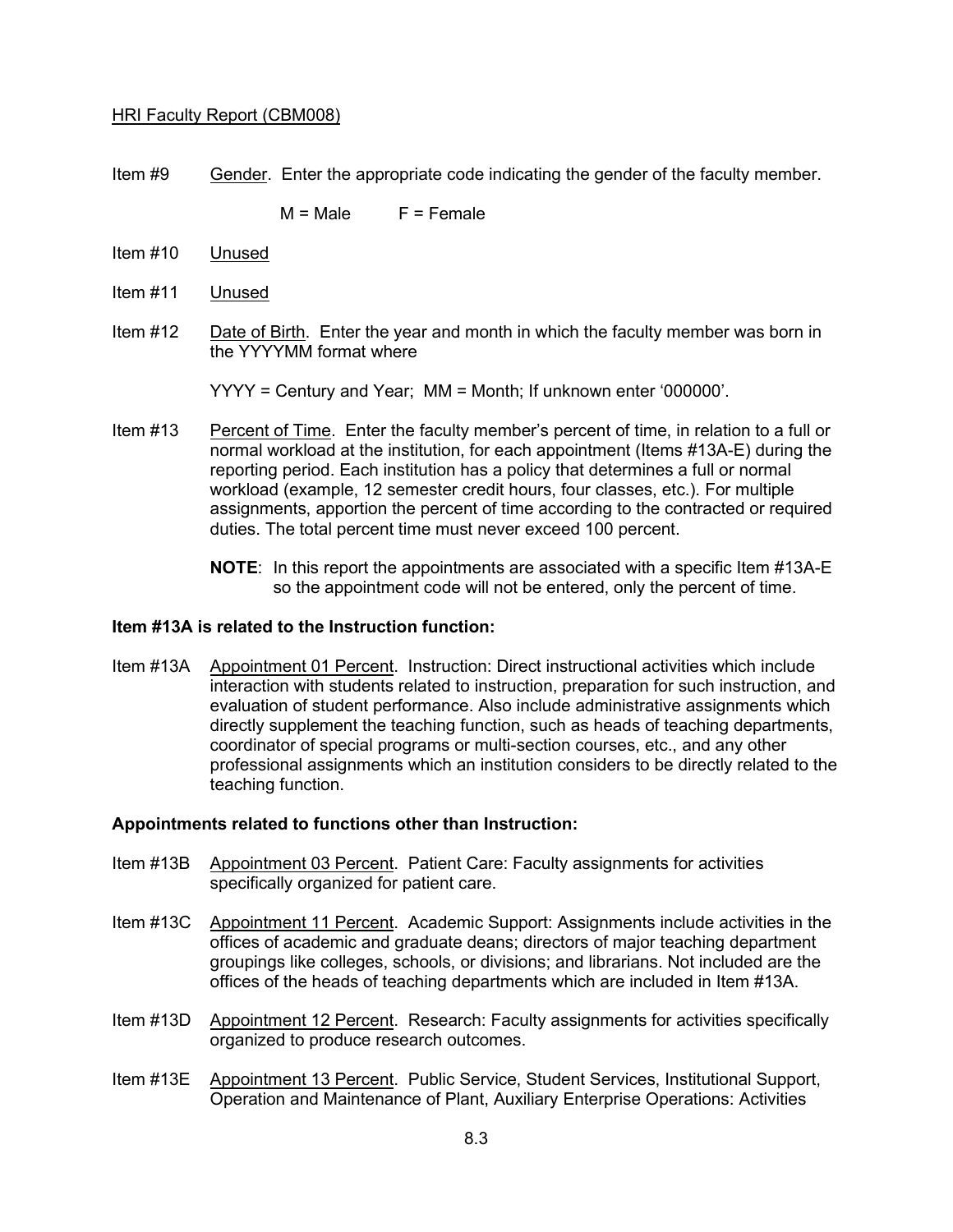associated with admissions and registration, financial aid, student affairs, executive direction and control, business and fiscal management, personnel, administrative data processing, campus security, purchasing, physical plant administration, and auxiliary enterprise operations.

- Item #14 Salary. Enter the annual budgeted salary and supplements (non-fringe benefits) of the faculty member based on the source of funds as identified in Items #14A thru #14X. Each amount must be entered in whole dollars, right justified, with leading zeros.
- Item #14A State Appropriations. Enter all funds from state appropriations including special items, whether funded by general revenue or other educational and general income.
- Item #14D Designated. Enter funds arising from sources that have been designated by the Board or management to be used for specific purposes. This fund distinguishes such internally designated funds from externally restricted funds as well as other current funds. Physician practice plan funds and revolving and clearing accounts are also included in this fund group.
- Item #14R Restricted. Enter funds available for current purposes, the use of which has been restricted by outside agencies or persons.
- Item #14X Auxiliary Enterprises. Enter funds for activities which furnish a service to students, faculty, or staff for which charges are made that are directly related to the cost of the service such as residence halls, bookstores, intercollegiate athletics, etc.
- Item #14Z Unused
- **NOTE**: For the purposes of this report, annual salaries are to be computed as follows:

#### Salary Computations:

- 1. Sum the percent of time assigned for all appointments (Items #13A-13E).
- 2. Sum the salary amounts for all funds (Items #14A-X).
- 3. Divide the total percent of time assigned for all appointments (step 1) into the sum of all salary amounts (step 2) giving a full-time equivalent (FTE) salary for all appointments.
- 4. Summarize the FTE salaries (results of step 3) of ONLY the faculty who have percents of time assigned to appointment 01.
- 5. Tally all faculty with appointment code 01 where FTE salaries are greater than zero.
- 6. Divide the total faculty with appointment code 01 (results of step 5) into the total FTE salaries of faculty with 01 appointments (results of step 4) to yield the average FTE salaries.
- Item #15 Appointment Length. Enter the number of months of the appointment. Enter a leading zero for an appointment of less than 10 months.
- Item #16 Unused.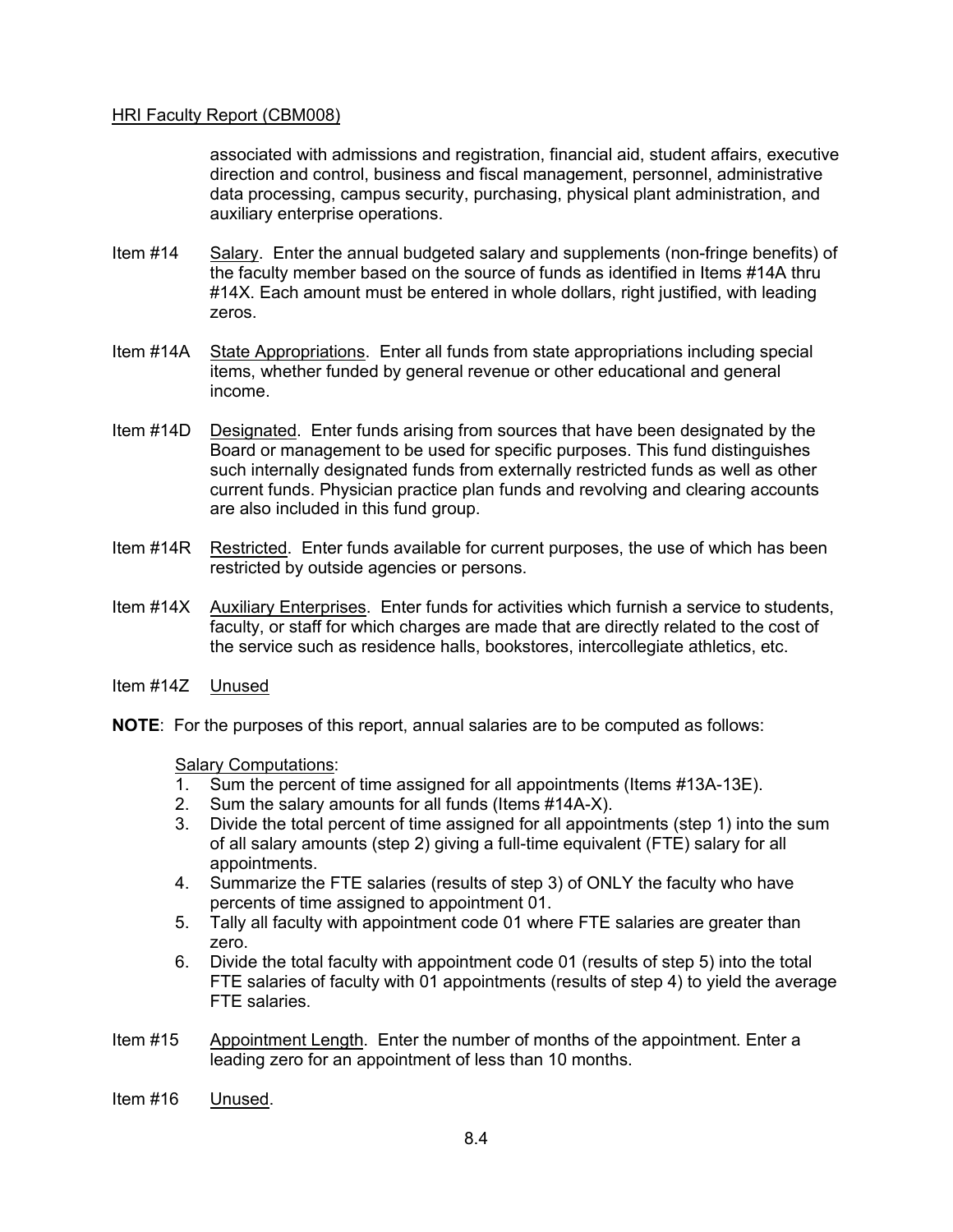- Item #17 Semester. Enter a '1' indicating the Fall semester.
- Item #18 Year. Enter the calendar year in which the semester occurred. Use the YYYY format. Example, 2019.
- Item #19 School or College. Enter the six-digit school or college identifier which may be the FICE code of the entity or may be a number assigned by the Coordinating Board. When the assignments of a faculty member involve more than one school or college, choose the one in which the faculty is most closely associated.
- Item #20 Ethnic Origin. Enter the code indicating whether the faculty member is of Hispanic or Latino origin or not.
	- 1 Hispanic or Latino origin
	- 2 Not Hispanic or Latino origin
	- 3 Not answered

| ltem #21  |        | Race. Select one or more codes indicating the race of the faculty member. |
|-----------|--------|---------------------------------------------------------------------------|
| Item #21A |        | White                                                                     |
| Item #21B |        | 2 Black or African-American                                               |
| ltem #21C |        | 4 Asian                                                                   |
| Item #21D |        | 5 American Indian or Alaskan Native                                       |
| ltem #21E |        | 6 International                                                           |
| Item #21F | $\tau$ | Unknown or Not Reported                                                   |
| ltem #21G |        | 8 Native Hawaiian or Other Pacific Islander                               |

### *Definitions:*

- Hispanic or Latino: A person of Cuban, Mexican, Puerto Rican, South or Central American, or other Spanish culture or origin, regardless of race.
- American Indian or Alaskan Native: A person having origins in any of the original peoples of North and South America (including Central America), and who maintains a tribal affiliation or community attachment.
- Asian: A person having origins in any of the original peoples of the Far East, Southeast Asia, or the Indian subcontinent including, for example, Cambodia, China, India, Japan, Korea, Malaysia, Pakistan, the Philippine Islands, Thailand, and Vietnam.
- Black or African-American: A person having origins in any of the black racial groups of Africa.
- Native Hawaiian or Other Pacific Islander: A person having origins in any of the original peoples of Hawaii, Guam, Samoa, or other Pacific Islands.
- White: A person having origins in any of the original peoples of Europe, the Middle East or North Africa.
- International denotes a person who is not a citizen or permanent resident of the United States and who is in this country on a temporary basis and does not have the right to remain indefinitely.
- Unknown or Not Reported: The unknown classification should only be used if the faculty member has not selected a racial designation.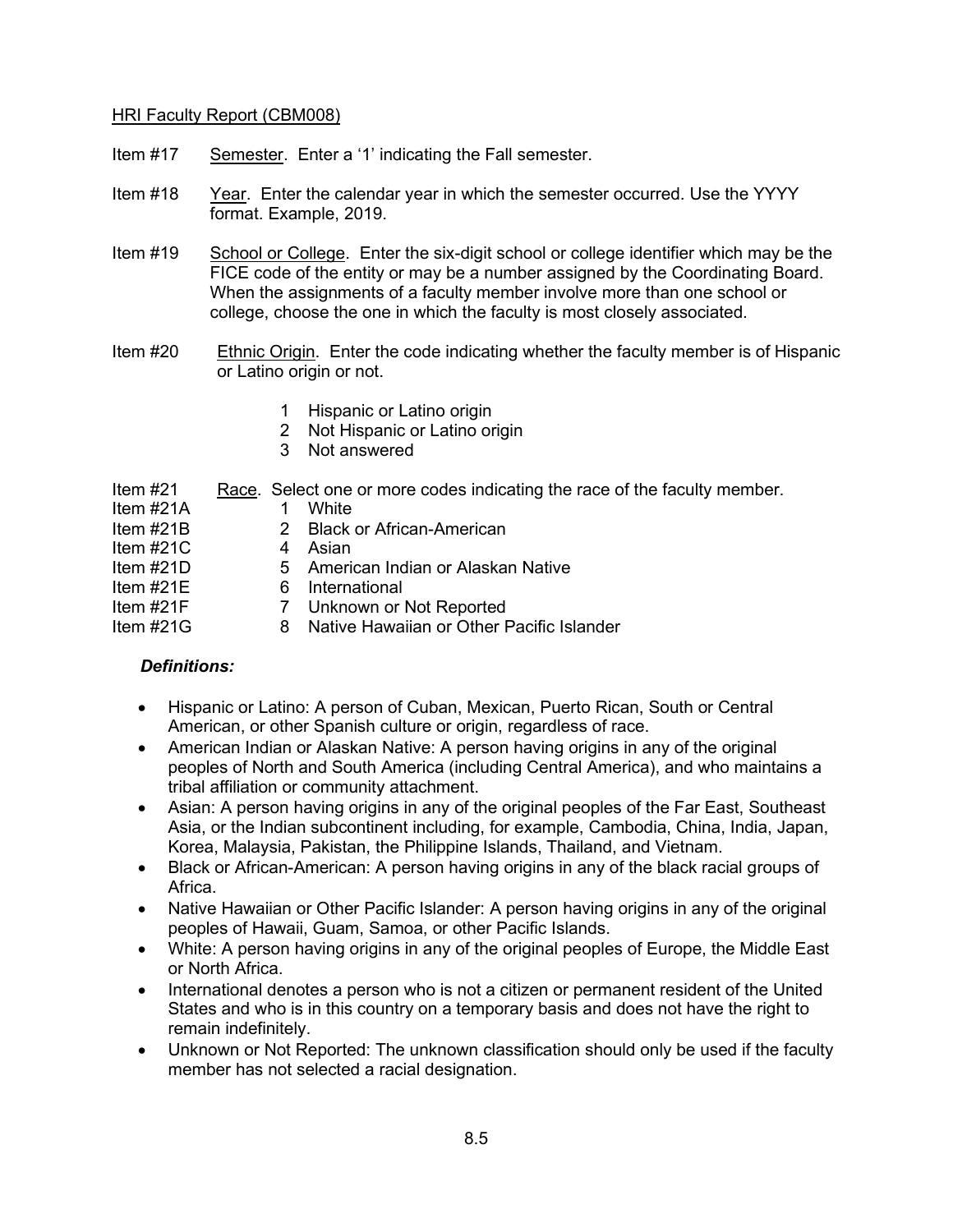# Data Processing Record Layout

|             |                                                          | <b>Beginning</b><br>Position | Length         |
|-------------|----------------------------------------------------------|------------------------------|----------------|
|             |                                                          |                              |                |
| Item #1     | Record Code - Always '8' - Numeric                       | 1<br>$\overline{2}$          | 1              |
| Item $#2$   | Institution Code - FICE - Numeric                        |                              | 6              |
| Item #3     | <b>Faculty Identification Number - Numeric</b>           | 8                            | 9              |
| Item $#4$   | Last Name - Alpha                                        | 17                           | 10             |
| Item $#5$   | First Name Initial - Alpha                               | 27                           | 1              |
| Item #6     | Middle Name Initial - Alpha or blank                     | 28                           | 1              |
| Item #7     | Rank - Numeric                                           | 29                           | 1              |
| Item #8     | Tenure - '0', '1' or '2' $-$ Numeric                     | 30                           | 1              |
| Item #9     | Gender - 'M' or 'F' - Alpha                              | 31                           | 1              |
| Item $#10$  | Unused                                                   | 32                           | 4              |
| Item $#11$  | Unused                                                   | 36                           | 1              |
| Item $#12$  | Date of Birth - YYYYMM - Numeric                         | 37                           | 6              |
| Item $#13$  | Percent of Time:                                         |                              |                |
| Item #13A   | Appointment 01 % - Numeric, zero fill                    | 43                           | 3              |
| Item #13B   | Appointment 03 % - Numeric, zero fill                    | 46                           | 3              |
| Item #13C   | Appointment 11 % - Numeric, zero fill                    | 49                           | $\frac{3}{3}$  |
| Item $#13D$ | Appointment 12 % - Numeric, zero fill                    | 52                           |                |
| Item #13E   | Appointment 13 % - Numeric, zero fill                    | 55                           | 3              |
| Item $#14$  | Salary Fields - Right justified, no decimals             |                              |                |
| Item #14A   | State Appropriations - Numeric, zero fill                | 58                           | $\overline{7}$ |
| Item $#14D$ | Designated - Numeric, zero fill                          | 65                           | $\overline{7}$ |
| Item $#14R$ | Restricted - Numeric, zero fill                          | 72                           | $\overline{7}$ |
| Item $#14X$ | Auxiliary Enterprises - Numeric, zero fill               | 79                           | $\,6$          |
| Item $#14Z$ | Unused                                                   | 85                           | 6              |
| Item $#15$  | Appointment Length - Numeric, zero fill                  | 91                           | $\overline{2}$ |
| Item $#16$  | Unused                                                   | 93                           | $\overline{1}$ |
| Item $#17$  | Semester - '1' - Numeric                                 | 94                           | 1              |
| Item $#18$  | Year - YYYY - Numeric                                    | 95                           | 4              |
| Item $#19$  | School or College - Numeric                              | 99                           | $\,6$          |
| Item $#20$  | <b>Ethnic Origin</b>                                     | 105                          | 1              |
| Item $#21$  | Race:                                                    |                              |                |
| Item #21A   | White $-$ '1' or blank                                   | 106                          | 1              |
| Item $#21B$ | Black or African-American - '2' or blank                 | 107                          | 1              |
| Item $#21C$ | Asian $-$ '4' or blank                                   | 108                          | 1              |
| Item $#21D$ | American Indian or Alaskan Native - '5' or blank         | 109                          | 1              |
| Item $#21E$ | International - '6' or blank                             | 110                          | 1              |
| Item #21F   | Unknown or Not Reported - '7' or blank                   | 111                          | $\mathbf 1$    |
| Item #21G   | Native Hawaiian or Other Pacific Islander – '8' or blank | 112                          | $\mathbf{1}$   |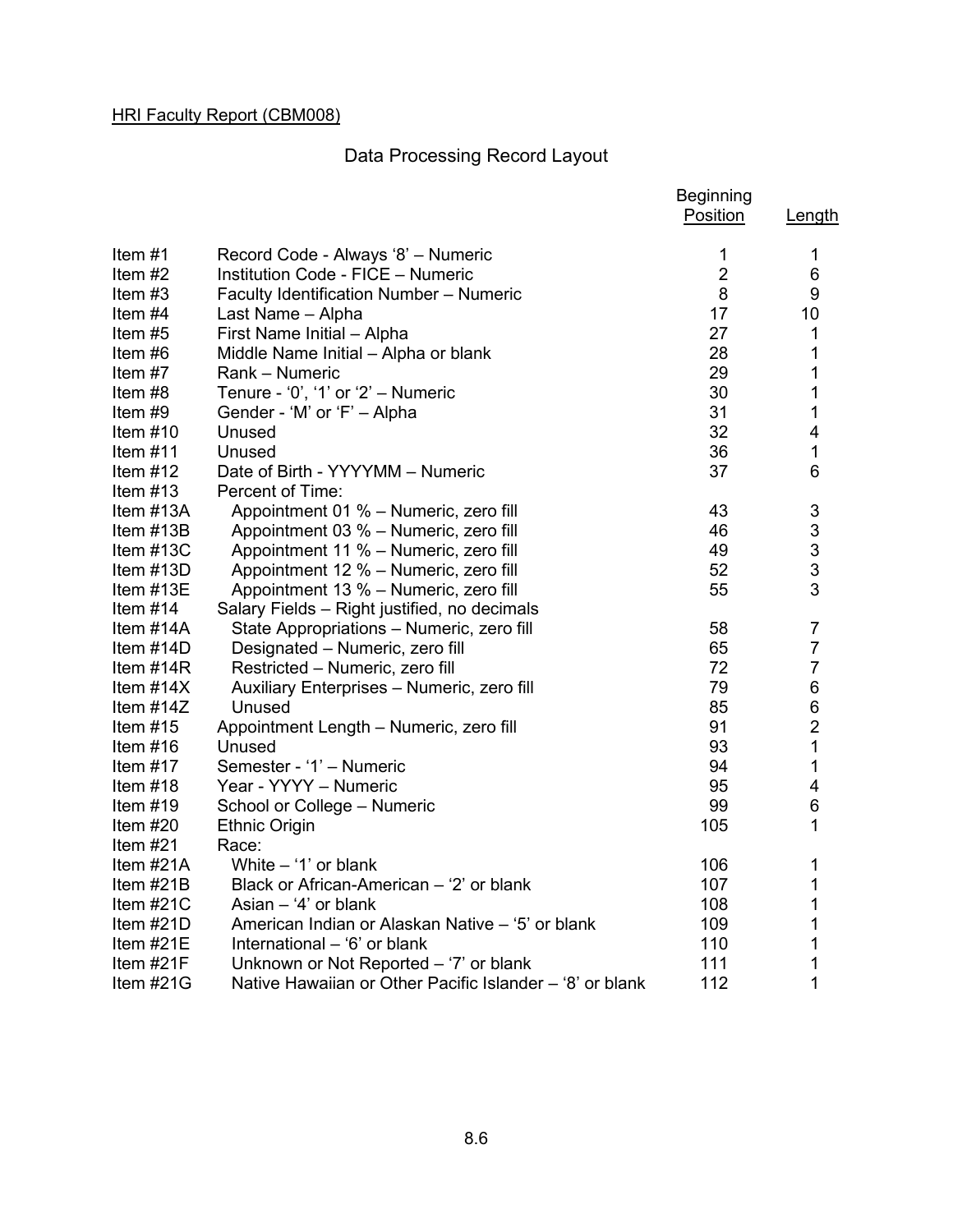# Questionable and Error Values

The following values are used in the Coordinating Board's edit program to determine Questionable and Error Values for each faculty record.

|        | <b>ITEM NUMBER</b>      | <b>QUESTIONABLE VALUE</b> | <b>ERROR VALUE</b>                                                             |
|--------|-------------------------|---------------------------|--------------------------------------------------------------------------------|
| 1.     | <b>Record Code</b>      | N/A                       | Any value except '8'                                                           |
| 2.     | <b>Institution Code</b> | N/A                       | Must match value in<br>header record and be on<br>the list of valid FICE codes |
| 3.     | <b>Faculty ID</b>       | Alphanumeric              | Blank or all zeros                                                             |
| 4.     | <b>Last Name</b>        | Non-alphabetic            | Numbers or spaces                                                              |
| 5.     | <b>First Initial</b>    | N/A                       | Number or space                                                                |
| 6.     | Middle Initial          | N/A                       | Number or special<br>character                                                 |
| 7.     | Rank                    | N/A                       | Any value other than '1'<br>thru '6'                                           |
| 8.     | Tenure                  | N/A                       | Any value other than '0',<br>$'1',$ or $'2'$                                   |
| 9.     | Gender                  | N/A                       | Any value other than 'M' or<br>F'                                              |
| 10.    | Unused                  | N/A                       | N/A                                                                            |
| 11.    | Unused                  | N/A                       | N/A                                                                            |
| 12.    | Date of Birth           | '000000'                  | Non-numerical data; month<br>less than '01' or greater<br>than '12'            |
| 13A-E. | Percent of Time         | Value of 0                | Non-numerical; sum of time<br>for all appointments is<br>greater than 100      |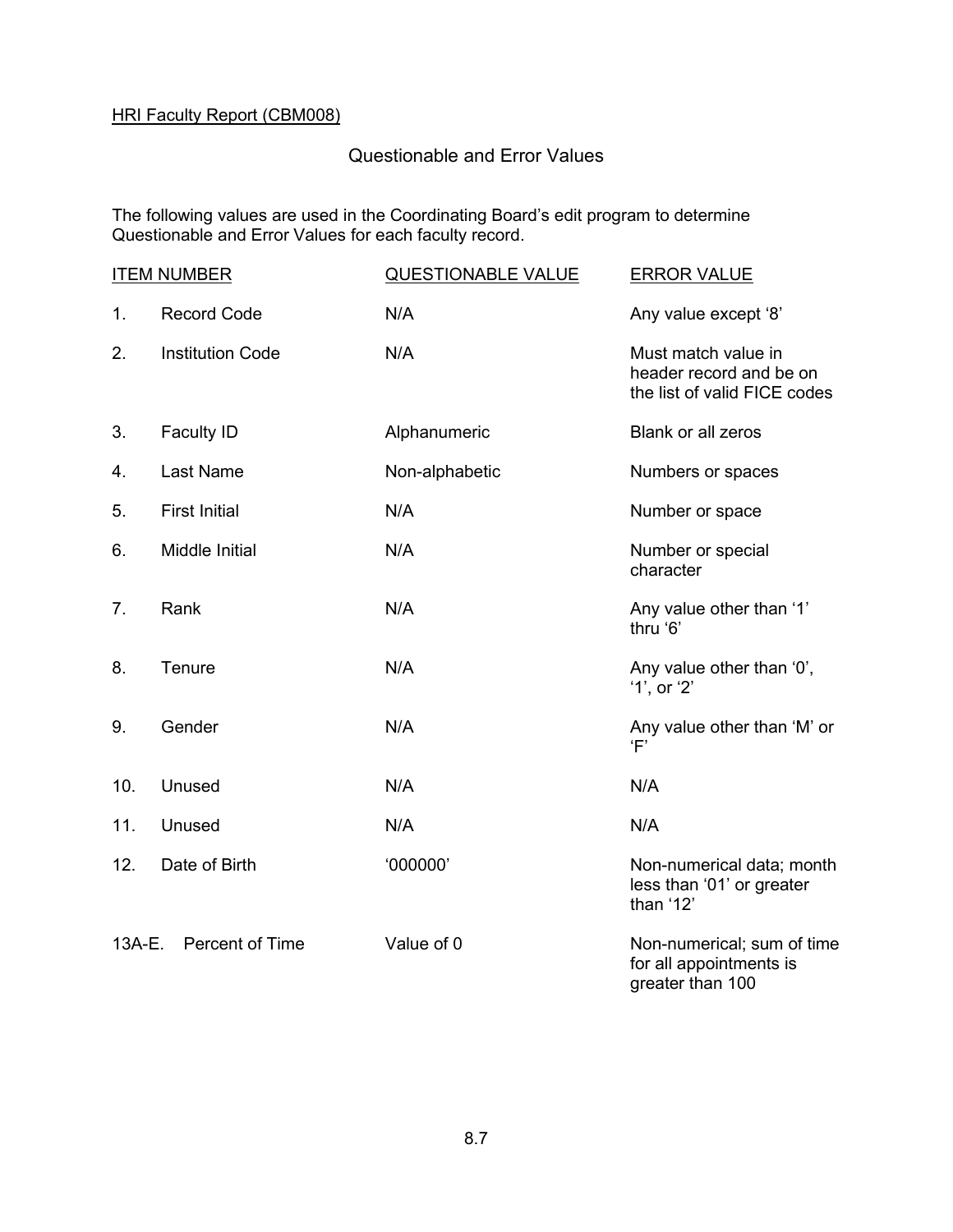| <b>ITEM NUMBER</b> |                           |                                                     | <b>QUESTIONABLE VALUE</b>                                                                                                                    | <b>ERROR VALUE</b>                                                                                                                   |  |  |
|--------------------|---------------------------|-----------------------------------------------------|----------------------------------------------------------------------------------------------------------------------------------------------|--------------------------------------------------------------------------------------------------------------------------------------|--|--|
| 14A-X.             | Salary                    | <b>Rank</b><br>1<br>$\overline{2}$<br>3,5<br>4<br>6 | Salary<br>Greater<br>Less<br>than<br>than<br>500,000<br>24,000<br>400,000<br>24,000<br>10,000<br>350,000<br>3,200 150,000<br>3,200<br>55,000 | Non-Numerical                                                                                                                        |  |  |
| 14Z.               | Unused                    | N/A                                                 |                                                                                                                                              | N/A                                                                                                                                  |  |  |
| 15.                | <b>Appointment Length</b> |                                                     | Value equal to '00'                                                                                                                          | Value greater than '12'                                                                                                              |  |  |
| 16.                | Unused                    | N/A                                                 |                                                                                                                                              | N/A                                                                                                                                  |  |  |
| 17.                | Semester                  | N/A                                                 |                                                                                                                                              | Value other than '1'                                                                                                                 |  |  |
| 18.                | Year                      | N/A                                                 |                                                                                                                                              | Non-numerical; must match<br>header record                                                                                           |  |  |
| 19.                | School or College         | N/A                                                 |                                                                                                                                              | Must on the list of valid<br>FICE codes                                                                                              |  |  |
| 20.                | <b>Ethnic Origin</b>      | N/A                                                 |                                                                                                                                              | Value other than '1', '2', or<br>'3'                                                                                                 |  |  |
|                    | 21A. White                | N/A                                                 |                                                                                                                                              | Value other than '1' or                                                                                                              |  |  |
|                    | 21B. Black/African-Amer   | N/A                                                 |                                                                                                                                              | space or value = $'1'$ and '7'<br>Value other than '2' or<br>space or value = $2'$ and $7'$                                          |  |  |
|                    | 21C. Asian                | N/A                                                 |                                                                                                                                              | Value other than '4' or<br>space or value = $4'$ and '7'                                                                             |  |  |
|                    | 21D. Amer Ind/Alaska Nat  | N/A                                                 |                                                                                                                                              | Value other than '5' or<br>space or value = '5' and '7'                                                                              |  |  |
| 21E.               | International             | N/A                                                 |                                                                                                                                              | Value other than '6' or                                                                                                              |  |  |
|                    | 21F. Unknown/Not Rep      | N/A                                                 |                                                                                                                                              | space or value = $6'$ and $7'$<br>Value other than '7' or<br>space; value = $'7'$ plus<br>value = '1', '2', '4', '5', '6', or<br>'8' |  |  |
|                    | 21G. Nat Hawaiian/Pac Is  | N/A                                                 |                                                                                                                                              | Value other than '8' or<br>space or value = $8'$ and '7'                                                                             |  |  |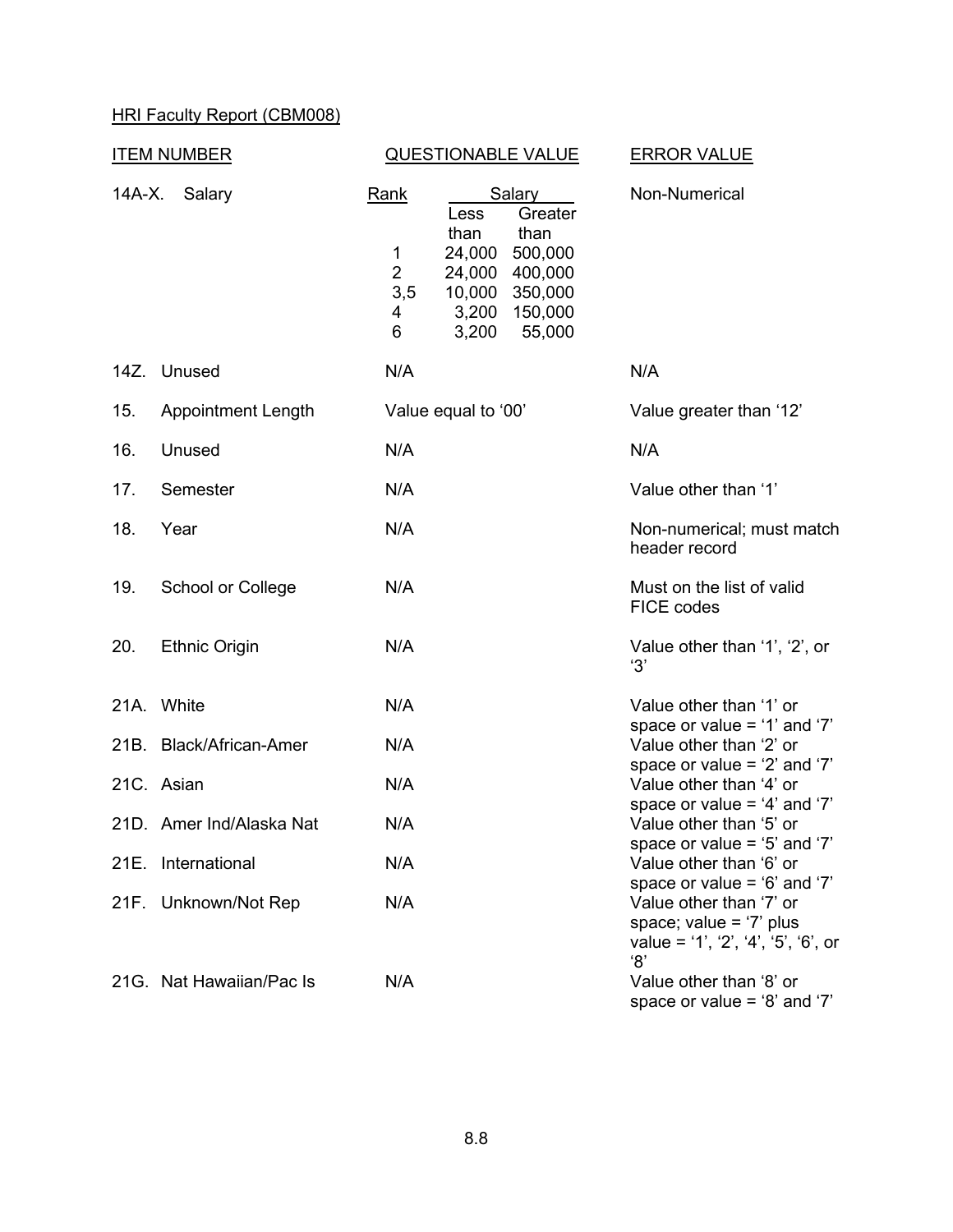### Reporting Examples

**NOTE**: Items #1, #2, #20, and #21 will be omitted from the examples.

1. Mary A. Jones, a professor of Clinical Medical Technology, is chairman of the Department of Medical Technology and also teaches Medical Lab Technology. Professor Jones is paid \$62,000 for the 12-month period. Professor Jones's workload is distributed as follows: three fourths of her time in direct instructional activities and one-fourth as departmental chair. CBM008 would be coded:

| Item $#3$  |                        | 999999999              |
|------------|------------------------|------------------------|
| Item $#4$  |                        | Jones                  |
| Item #5    |                        | м                      |
| Item $#6$  |                        | A                      |
| Item $#7$  |                        | 1                      |
| Item #8    |                        | 1                      |
| Item #9    |                        | F                      |
| Item $#10$ |                        | blank                  |
| Item $#11$ |                        | blank                  |
| Item $#12$ |                        | 194405                 |
|            | Item $#13A$            | 100                    |
|            | Item $\#13B$ , C, D, E | 000,000,000,000        |
|            | Item $#14A$            | 062000                 |
|            | Item $\#14D, R, X$     | 000000, 000000, 000000 |
| Item $#15$ |                        | 12                     |
| Item $#16$ |                        | 0                      |
| Item $#17$ |                        | 1                      |
| Item $#18$ |                        | 2019                   |
| Item $#19$ |                        | 000222                 |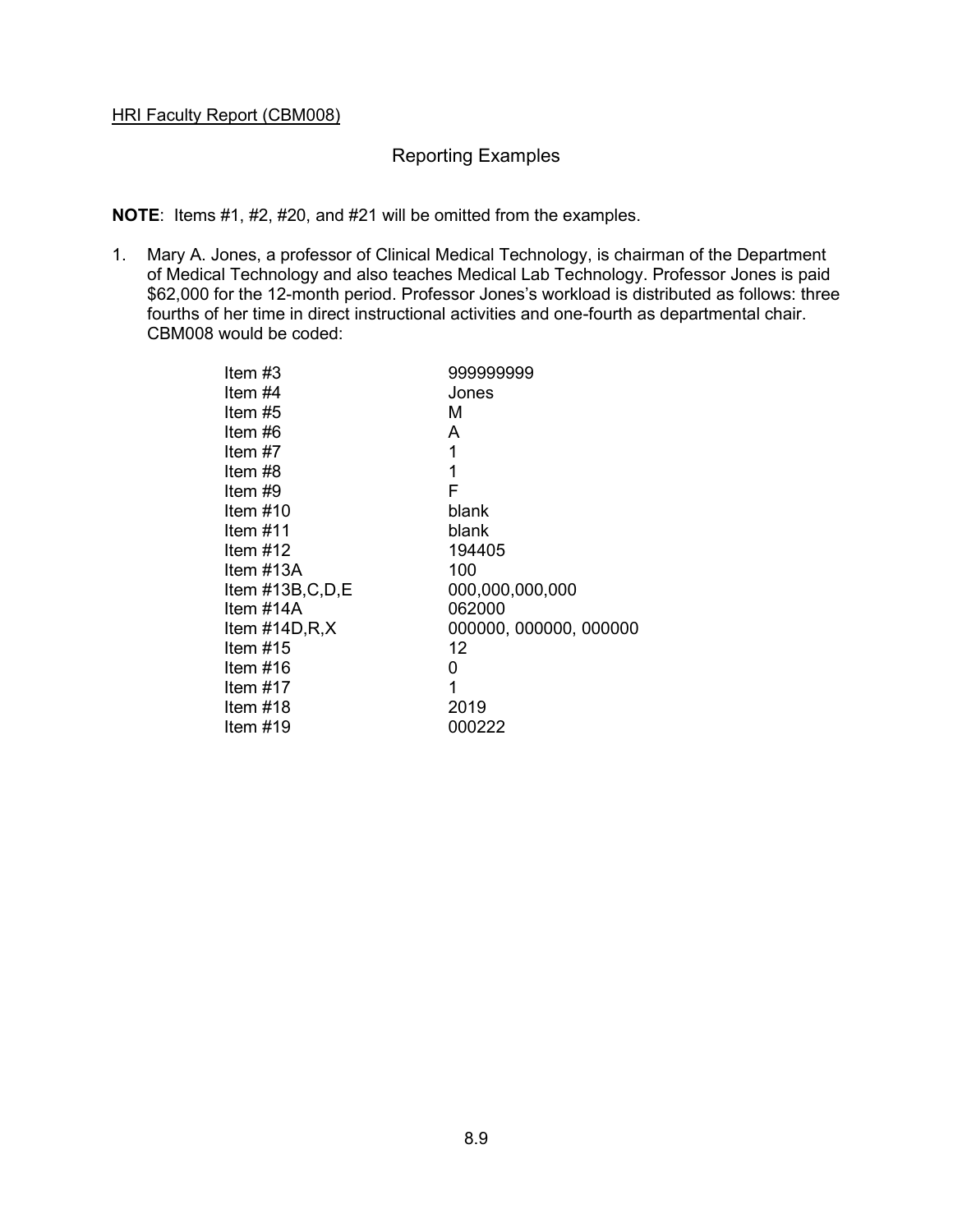2. Professor John E. Smith, is chair of Health Services, teaches, and is involved with Patient Care 25% of his time. Professor Smith is paid \$48,000 for the nine-month period. Professor Smith's workload is distributed as follows: three fourths of his time in direct instructional activities and one-fourth to Patient Care. CBM008 would be coded:

| Item #3            | 999999999            |
|--------------------|----------------------|
| Item #4            | Smith                |
| Item #5            | J                    |
| Item #6            | E                    |
| Item #7            | 1                    |
| Item #8            | 1                    |
| Item #9            | М                    |
| Item $#10$         | blank                |
| Item $#11$         | blank                |
| Item $#12$         | 194003               |
| Item #13A          | 075                  |
| Item #13B          | 025                  |
| Item #13C,D,E      | 000,000,000          |
| Item #14A          | 048000               |
| Item $\#14D, R, X$ | 000000,000000,000000 |
| Item $#15$         | 09                   |
| Item $#16$         | 0                    |
| Item $#17$         | 1                    |
| Item $#18$         | 2019                 |
| Item $#19$         | 000222               |
|                    |                      |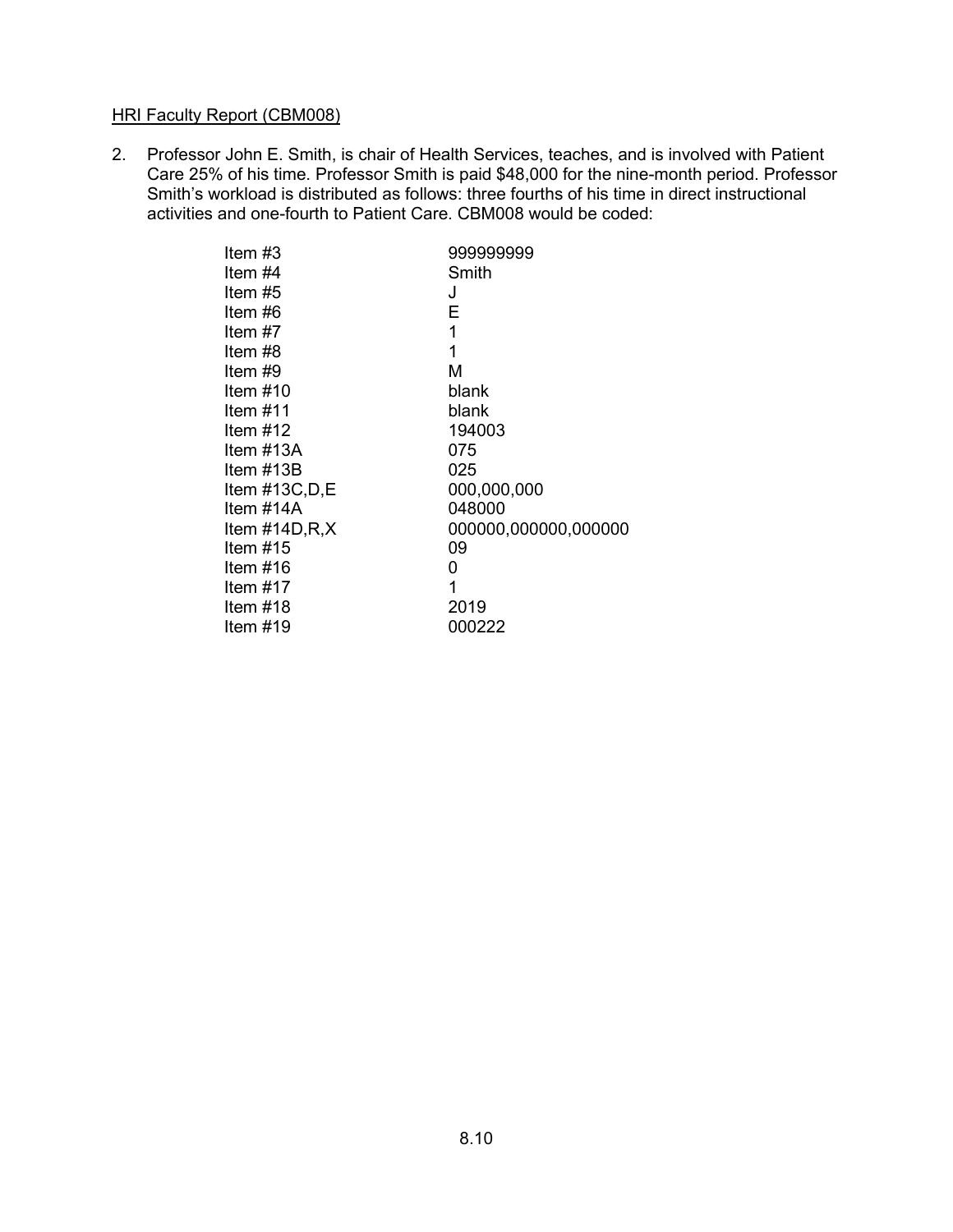3. Dr. William E. Frederickson is a visiting teacher in the Department of Allied Health Science on special assignment as follows: Teaching - ten percent; Research - ninety percent. All of Dr. Frederickson's salary of \$90,000 is paid from a federal grant. CBM008 should be coded:

| Item $#3$        | 999999999                               |
|------------------|-----------------------------------------|
| Item #4          | Fredericks (only 10 characters allowed) |
| Item #5          | w                                       |
| Item #6          | Е                                       |
| Item $#7$        | 5                                       |
| Item #8          | 0                                       |
| Item #9          | Μ                                       |
| Item $#10$       | blank                                   |
| Item $#11$       | blank                                   |
| Item $#12$       | 194210                                  |
| Item $#13A$      | 010                                     |
| Item $\#13B$ , C | 000,000                                 |
| Item $#13D$      | 090                                     |
| Item $#13E$      | 000                                     |
| Item #14A,D      | 000000,000000                           |
| Item $#14R$      | 090000                                  |
| Item $#14X$      | 000000                                  |
| Item $#15$       | 10                                      |
| Item $#16$       | 0                                       |
| Item $#17$       | 1                                       |
| Item $#18$       | 2019                                    |
| Item $#19$       | 000222                                  |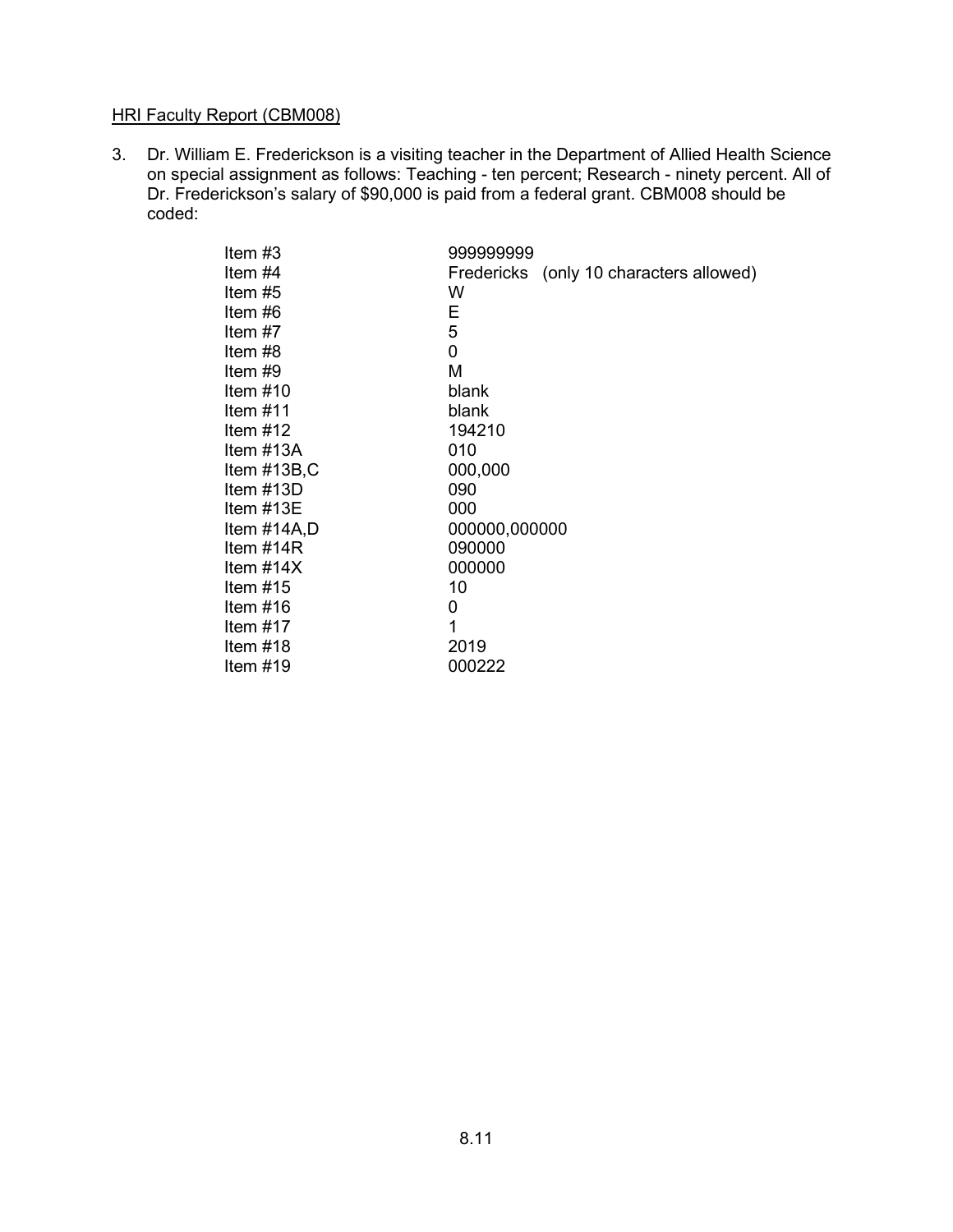4. Charles Martin has been hired to teach in the spring term, teaching half-time in occupational therapy and half-time in physical therapy, each of which is administered in separate departments. Assistant Professor Martin's nine-month salary of \$42,000 is budgeted equally between the two departments. Choose the department with which Dr. Martin is most closely associated. CBM008 for the fall semester would be coded:

| Item #4<br>Martin<br>Item #5<br>С<br>Item #6<br>blank<br>Item #7<br>3<br>1<br>Item #8<br>М<br>Item #9<br>Item $\#10$<br>blank<br>ltem #11<br>blank<br>Item $#12$<br>195108<br>Item #13A<br>050 |
|------------------------------------------------------------------------------------------------------------------------------------------------------------------------------------------------|
|                                                                                                                                                                                                |
|                                                                                                                                                                                                |
|                                                                                                                                                                                                |
|                                                                                                                                                                                                |
|                                                                                                                                                                                                |
|                                                                                                                                                                                                |
|                                                                                                                                                                                                |
|                                                                                                                                                                                                |
|                                                                                                                                                                                                |
|                                                                                                                                                                                                |
| 000,000,000,000<br>Item #13B,C,D,E                                                                                                                                                             |
| 021000<br>Item #14A                                                                                                                                                                            |
| 000000,000000,000000<br>Item $\#14D, R, X$                                                                                                                                                     |
| Item $#15$<br>05                                                                                                                                                                               |
| 3<br>ltem #16                                                                                                                                                                                  |
| 1<br>Item #17                                                                                                                                                                                  |
| 2019<br>ltem #18                                                                                                                                                                               |
| Item $#19$<br>000222                                                                                                                                                                           |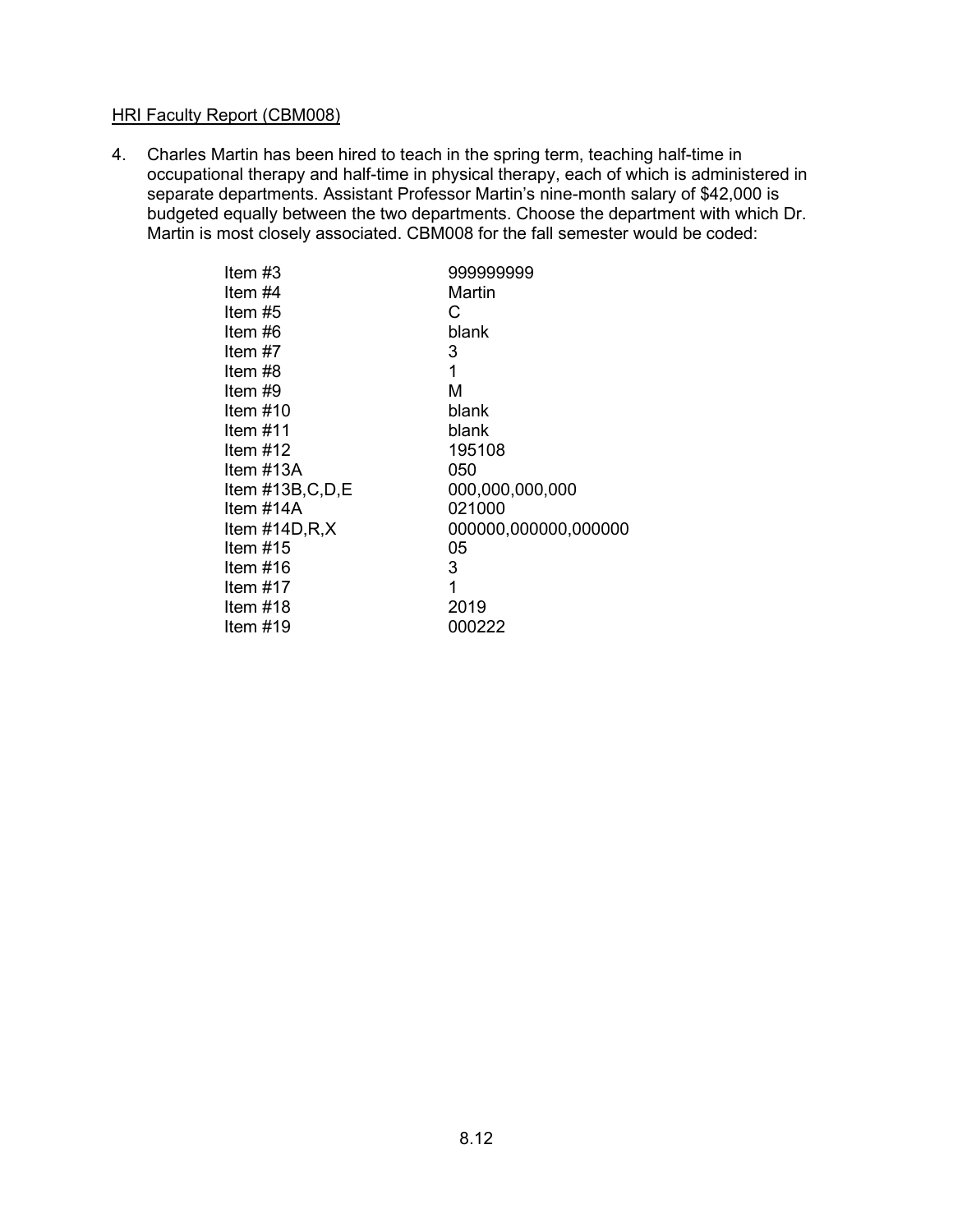5. Associate Professor A. B. Jarrold is a full-time librarian who is teaching one class this semester in medical records. His eleven-month salary is \$45,000. He receives no extra salary for teaching. CBM008 is coded:

| 1<br>Item #17<br>Item $#18$<br>2019 | 000000, 000000, 000000 |
|-------------------------------------|------------------------|
| Item $#15$<br>11<br>ltem #16<br>0   |                        |
|                                     |                        |
|                                     |                        |
| Item $#19$<br>000222                |                        |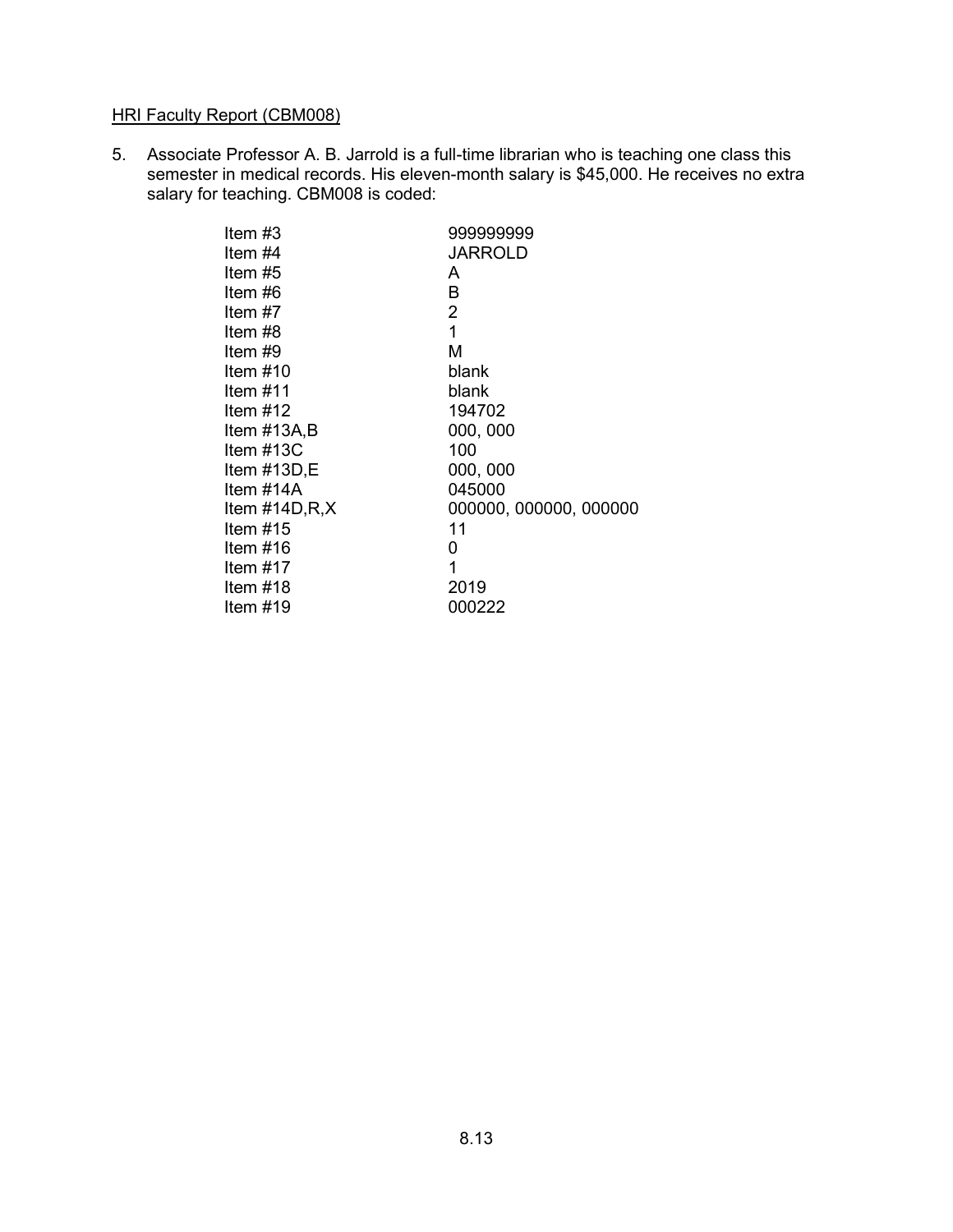6. Dr. D. R. Frank is a Research Professional with an academic rank of assistant professor. During the fall semester she was conducting research 100 percent of her time. Her ninemonth salary of \$38,000 is from a federal grant. She also teaches a class in medical pharmacology, which is an overload, for which she is paid \$2,500 from state appropriations. CBM008 is coded:

| ltem #3       | 999999999      |
|---------------|----------------|
| Item #4       | <b>FRANK</b>   |
| Item #5       | D              |
| Item #6       | R              |
| Item #7       | 3              |
| Item #8       | $\overline{2}$ |
| ltem #9       | F              |
| Item #10      | blank          |
| ltem #11      | blank          |
| ltem #12      | 195706         |
| Item #13A,B,C | 000, 000, 000  |
| Item #13D     | 100            |
| ltem #13E     | 000            |
| Item #14A     | 002500         |
| ltem #14D     | 000000         |
| ltem #14R     | 038000         |
| ltem #14X     | 000000         |
| ltem #15      | 09             |
| ltem #16      | 0              |
| ltem #17      | 1              |
| ltem #18      | 2019           |
| Item #19      | 000222         |
|               |                |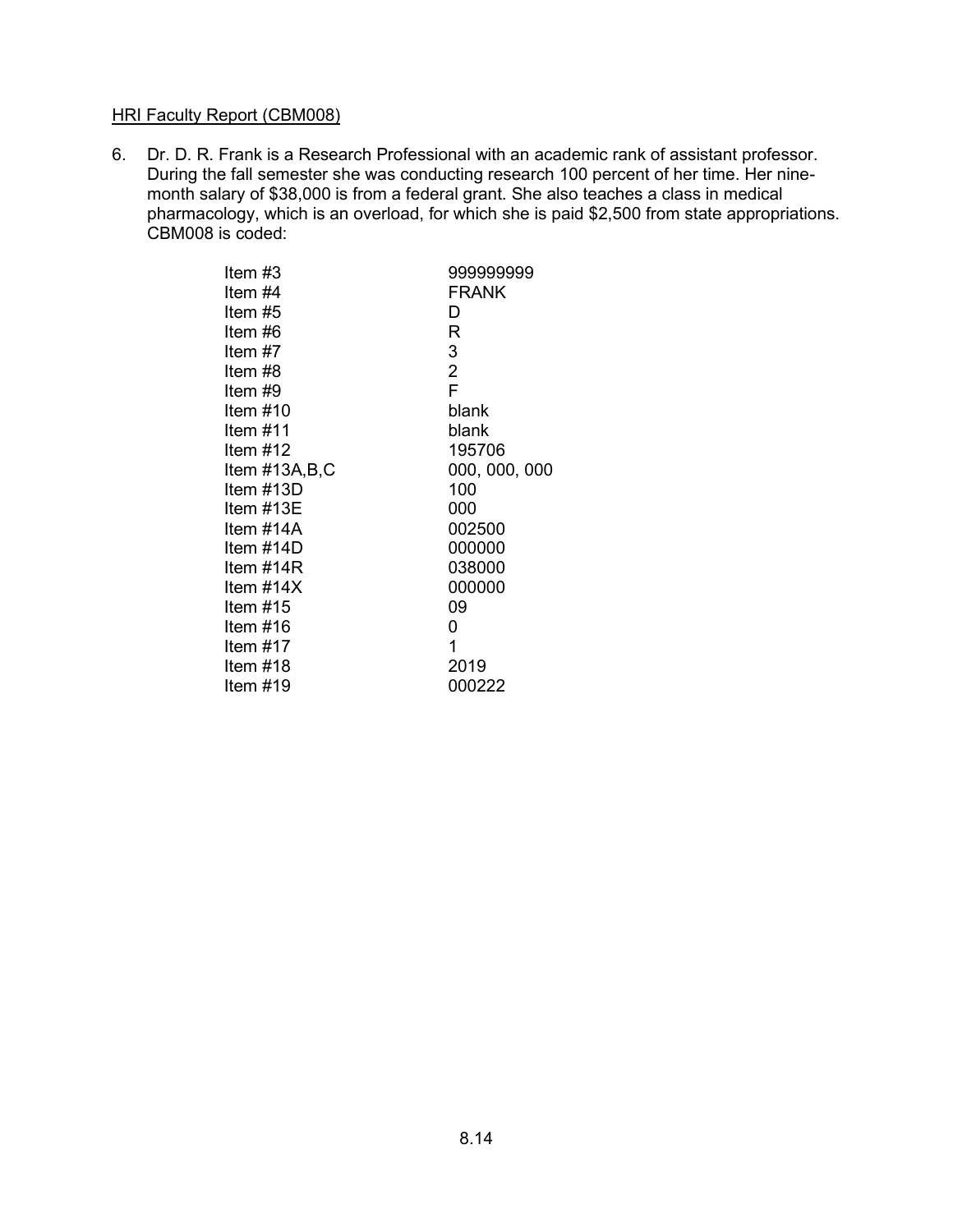### Summary of Faculty Data

- **NOTE**: Error records are not included in the summary counts. There will be a report for each college/school and one summed for the health science center.
- TOTAL FACULTY: The total faculty headcount is a summation of all CBM008 records. The headcount is summed by gender, ethnic origin, faculty age, tenure, and rank.
- FACULTY AGE: The faculty age distribution is calculated using the date of birth (Item #12) of the faculty member and the date of the beginning of the fall semester, which is considered September 1.
- SALARIES BY SOURCE: These summaries are compiled from the values summed from Items #14A-X.
- FACULTY FTE BY APPOINTMENT: Sum the percents from all faculty reported at the institution for each appointment code (Items #13A-E) and divide the results by 100.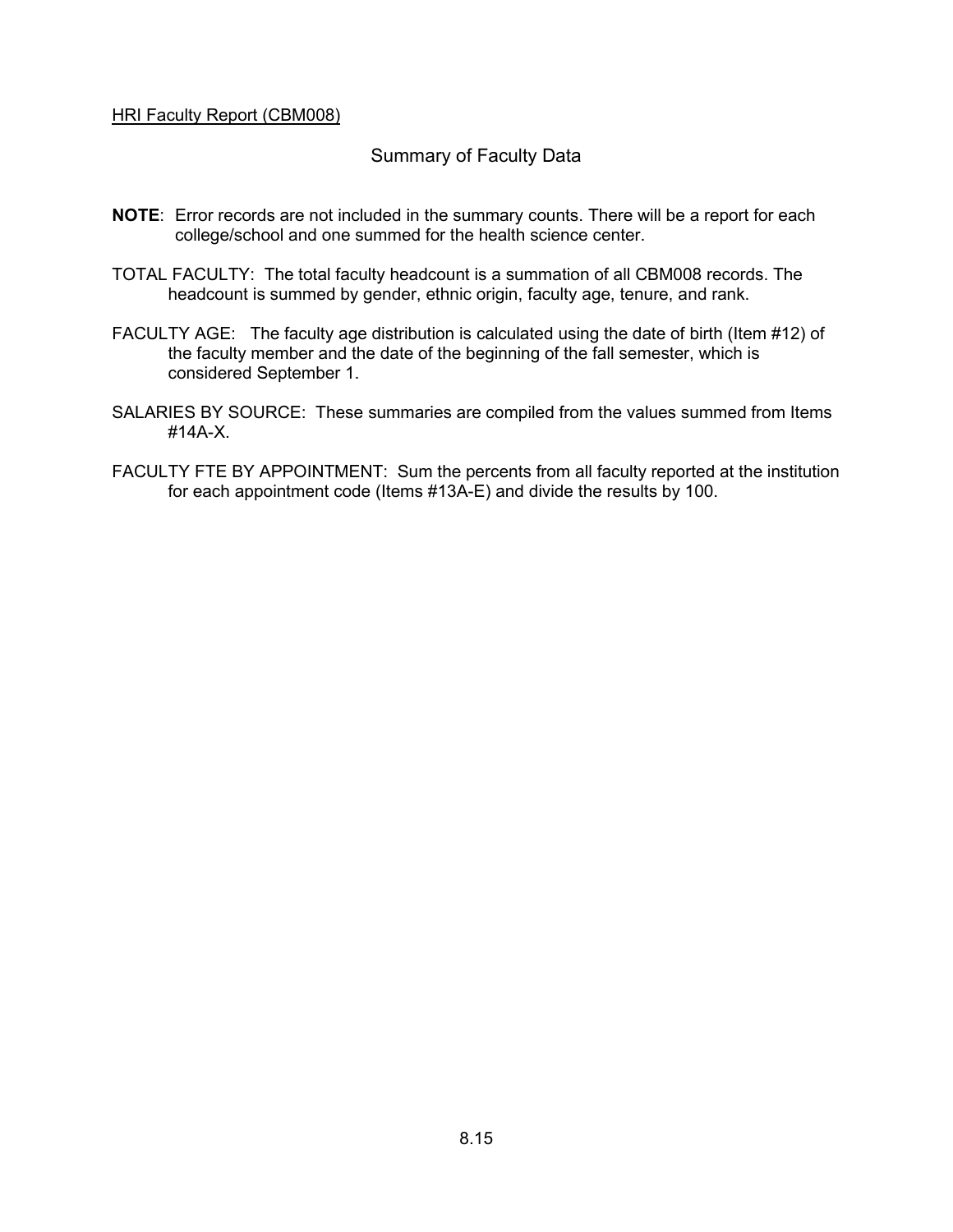|               | TEXAS HIGHER EDUCATION COORDINATING BOARD                                                                                                                                                                                                                                                                                                                                                                                                                                                    |                |                     |              |
|---------------|----------------------------------------------------------------------------------------------------------------------------------------------------------------------------------------------------------------------------------------------------------------------------------------------------------------------------------------------------------------------------------------------------------------------------------------------------------------------------------------------|----------------|---------------------|--------------|
|               |                                                                                                                                                                                                                                                                                                                                                                                                                                                                                              |                |                     |              |
|               |                                                                                                                                                                                                                                                                                                                                                                                                                                                                                              |                |                     |              |
|               | $\begin{tabular}{lcccccc} \multicolumn{2}{c}{\textbf{Page 1}} & \multicolumn{2}{c}{\textbf{Page 1}} & \multicolumn{2}{c}{\textbf{Page 1}} \\ \multicolumn{2}{c}{\textbf{LONE STR HEADTH SCIENCE CTR}} & \multicolumn{2}{c}{\textbf{RunDate: 10/15/2019 Time: 13:37:21}} \\ \multicolumn{2}{c}{\textbf{Lower Mark} & \multicolumn{2}{c}{\textbf{Action} & \multicolumn{2}{c}{\textbf{NonData} & \multicolumn{2}{c}{\textbf{NonData} & \multicolumn{2}{c}{\textbf{NonData} & \multicolumn{2}{$ |                |                     |              |
|               |                                                                                                                                                                                                                                                                                                                                                                                                                                                                                              |                | NORMAL QUESTIONABLE | ERROR        |
|               |                                                                                                                                                                                                                                                                                                                                                                                                                                                                                              |                | RANGE VALUES VALUES |              |
|               | ITEM 1 RecordCode                                                                                                                                                                                                                                                                                                                                                                                                                                                                            | 1,959          | $\circ$             | 0            |
|               | ITEM 2 INST. CODE                                                                                                                                                                                                                                                                                                                                                                                                                                                                            | 1,959          | $\circ$             | 0            |
|               | ITEM 3 Faculty Id                                                                                                                                                                                                                                                                                                                                                                                                                                                                            | 1,959          | $\circ$             | $\circ$      |
|               | ITEM 4 Faculty Last Name                                                                                                                                                                                                                                                                                                                                                                                                                                                                     | 1,959          | $\circ$             | $\circ$      |
|               | ITEM 5 Faculty First Initial                                                                                                                                                                                                                                                                                                                                                                                                                                                                 | 1,959          | $\overline{0}$      | $\mathbf{0}$ |
|               | ITEM 6 Faculty Middle Initial                                                                                                                                                                                                                                                                                                                                                                                                                                                                | 1,959          | $\overline{0}$      | 0            |
| ITEM 7 Rank   |                                                                                                                                                                                                                                                                                                                                                                                                                                                                                              | 1,954          | 5                   | $\circ$      |
|               | ITEM 8 Tenure                                                                                                                                                                                                                                                                                                                                                                                                                                                                                | 1,959          | $\overline{0}$      | 0            |
|               | ITEM 9 Gender                                                                                                                                                                                                                                                                                                                                                                                                                                                                                | 1,959          | $\circ$             | 0            |
|               | ITEM 12 Date Of Birth                                                                                                                                                                                                                                                                                                                                                                                                                                                                        | 1,954          | 5                   | 0            |
|               | ITEM 13A Appointment 01 %                                                                                                                                                                                                                                                                                                                                                                                                                                                                    | 1,959          | $\overline{0}$      | $\circ$      |
|               | ITEM 13B Appointment 03 %                                                                                                                                                                                                                                                                                                                                                                                                                                                                    | 1,959          | $\overline{0}$      | 0            |
|               | ITEM 13C Appointment 11 %                                                                                                                                                                                                                                                                                                                                                                                                                                                                    | 1,959          | $\circ$             | $\circ$      |
|               | ITEM 13D Appointment 12 %                                                                                                                                                                                                                                                                                                                                                                                                                                                                    | 1,959          | $\overline{0}$      | $\circ$      |
|               | ITEM 13E Appointment 13 %                                                                                                                                                                                                                                                                                                                                                                                                                                                                    | 1,959          | $\circ$             | $\circ$      |
|               | ITEM 14A Salary - State App                                                                                                                                                                                                                                                                                                                                                                                                                                                                  | 1,954          | 5                   | $\circ$      |
|               | ITEM 14D Salary - Designated                                                                                                                                                                                                                                                                                                                                                                                                                                                                 | 1,954          | 5                   | 0            |
|               | ITEM 14R Salary - Restricted                                                                                                                                                                                                                                                                                                                                                                                                                                                                 | 1,954          | $5\phantom{.0}$     | 0            |
|               | ITEM 14X Salary - Aux Enter                                                                                                                                                                                                                                                                                                                                                                                                                                                                  | 1,954          | 5                   | 0            |
|               |                                                                                                                                                                                                                                                                                                                                                                                                                                                                                              | 1,959          | $\overline{0}$      | 0            |
|               | ITEM 15 Appointment Length<br>ITEM 16 New Hire                                                                                                                                                                                                                                                                                                                                                                                                                                               |                | $\overline{0}$      | 0            |
|               |                                                                                                                                                                                                                                                                                                                                                                                                                                                                                              | 1,959          |                     |              |
|               | ITEM 17 Semester                                                                                                                                                                                                                                                                                                                                                                                                                                                                             | 1,959          | $\overline{0}$      | 0            |
| ITEM 18 Year  |                                                                                                                                                                                                                                                                                                                                                                                                                                                                                              | 1,959          | $\overline{0}$      | $\circ$      |
|               | ITEM 19 School or College                                                                                                                                                                                                                                                                                                                                                                                                                                                                    | 1,959          | $\overline{0}$      | $\mathbf{0}$ |
|               | ITEM 20 New Ethnic Origin                                                                                                                                                                                                                                                                                                                                                                                                                                                                    | 1,959          | $\circ$             | 0            |
| ITEM 21 Race  |                                                                                                                                                                                                                                                                                                                                                                                                                                                                                              | 1,959          | $\circ$             | $\circ$      |
|               | ITEM 21A White                                                                                                                                                                                                                                                                                                                                                                                                                                                                               | 1,959          | $\overline{0}$      | 0            |
|               | ITEM 21B Black/African-Amer                                                                                                                                                                                                                                                                                                                                                                                                                                                                  | 1,959          | $\circ$             | 0            |
|               | ITEM 21C Asian                                                                                                                                                                                                                                                                                                                                                                                                                                                                               | 1,959          | $\circ$             | 0            |
|               | ITEM 21D American Ind/Alask Nat                                                                                                                                                                                                                                                                                                                                                                                                                                                              | 1,959          | $\overline{0}$      | $\mathbf{0}$ |
|               | ITEM 21E International                                                                                                                                                                                                                                                                                                                                                                                                                                                                       | 1,959          | $\circ$             | 0            |
|               | ITEM 21F Unknown/Not Reported                                                                                                                                                                                                                                                                                                                                                                                                                                                                | 1,959          | $\circ$             | 0            |
|               | ITEM 21G Nat Hawaiian/Other Pac Is                                                                                                                                                                                                                                                                                                                                                                                                                                                           | 1,959          | $\circ$             | 0            |
|               |                                                                                                                                                                                                                                                                                                                                                                                                                                                                                              |                |                     |              |
|               | Summary Report Input Record count:                                                                                                                                                                                                                                                                                                                                                                                                                                                           |                |                     |              |
|               | 102201 - LONE STAR GRAD SCH BIOMED SCI                                                                                                                                                                                                                                                                                                                                                                                                                                                       | 110            |                     |              |
|               | 202201 - LONE STAR MEDICAL SCHOOL                                                                                                                                                                                                                                                                                                                                                                                                                                                            | 1,764          |                     |              |
|               | 302201 - LONE STAR SCH OF ALLIED HLTH                                                                                                                                                                                                                                                                                                                                                                                                                                                        | 85             |                     |              |
|               |                                                                                                                                                                                                                                                                                                                                                                                                                                                                                              |                |                     |              |
|               |                                                                                                                                                                                                                                                                                                                                                                                                                                                                                              |                |                     |              |
|               | TOTAL Report Records                                                                                                                                                                                                                                                                                                                                                                                                                                                                         | 1,959          |                     |              |
| CONTROL TOTAL |                                                                                                                                                                                                                                                                                                                                                                                                                                                                                              | 1,959          | DISCREPANCY         | 0            |
|               | Total Recs on Db                                                                                                                                                                                                                                                                                                                                                                                                                                                                             | 1,959          |                     |              |
|               | Number Of Non-Unique/Duplicated Id's                                                                                                                                                                                                                                                                                                                                                                                                                                                         | 0              |                     |              |
|               | Number Of Duplicate Records                                                                                                                                                                                                                                                                                                                                                                                                                                                                  | $\circ$        |                     |              |
|               | Number Of Relative Duplicate Questionable                                                                                                                                                                                                                                                                                                                                                                                                                                                    | $\circ$        |                     |              |
|               | Number Of Relative Duplicate Error                                                                                                                                                                                                                                                                                                                                                                                                                                                           | 0              |                     |              |
|               | Total Error Recs on Db                                                                                                                                                                                                                                                                                                                                                                                                                                                                       | $\circ$        |                     |              |
|               | Total Questionable Recs on Db                                                                                                                                                                                                                                                                                                                                                                                                                                                                | $\overline{9}$ |                     |              |
|               | Total Non Error Records on Db                                                                                                                                                                                                                                                                                                                                                                                                                                                                | 1,959          |                     |              |
|               | Total Rejected Records                                                                                                                                                                                                                                                                                                                                                                                                                                                                       | $\mathbf 0$    |                     |              |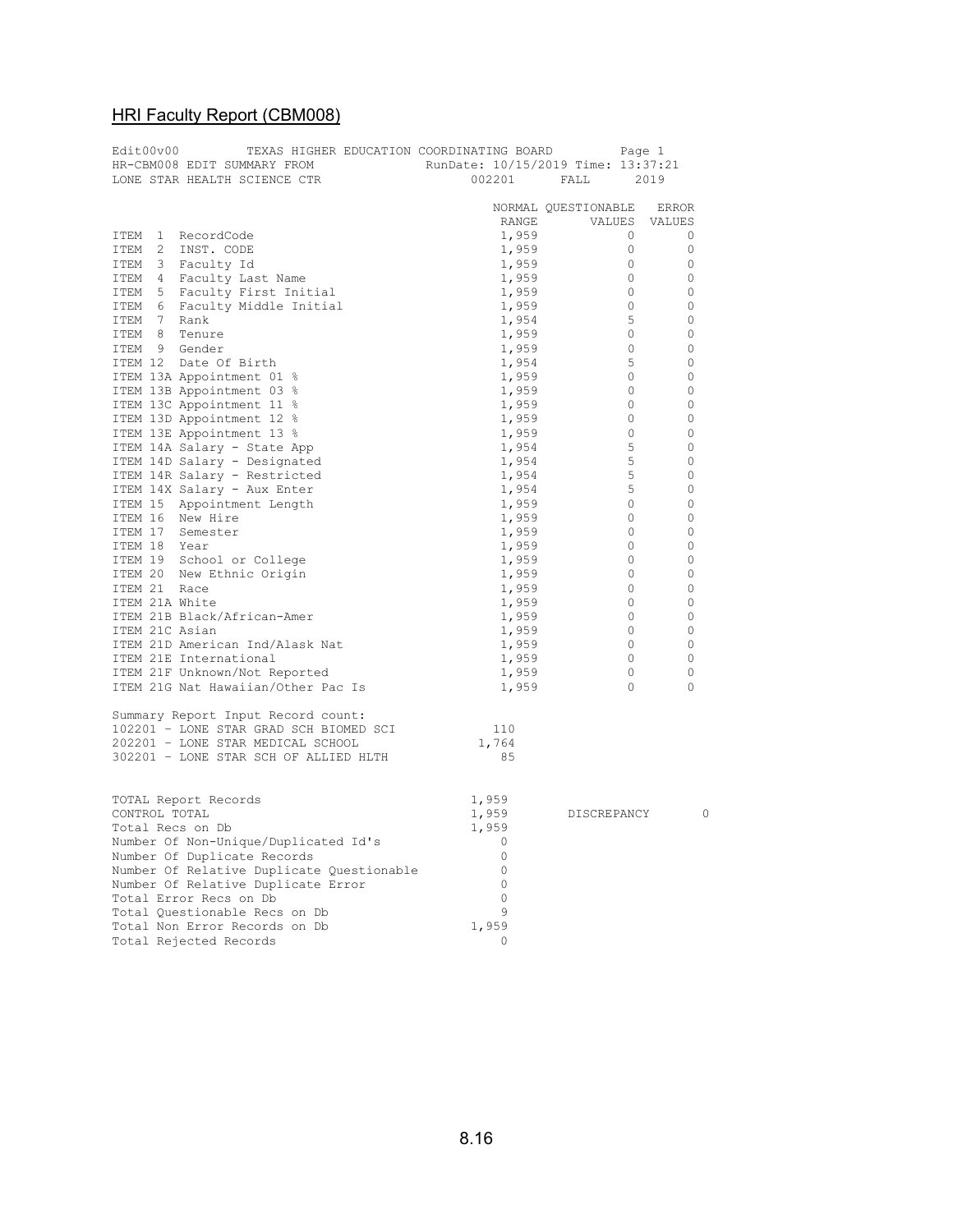|        |                                          | TEXAS HIGHER EDUCATION COORDINATING BOARD        |               | Page 1                             |                   |  |
|--------|------------------------------------------|--------------------------------------------------|---------------|------------------------------------|-------------------|--|
|        |                                          | Percent Change Of HR-CBM008 Data From Prior Year |               | RunDate: 10/15/2019 Time: 13:37:21 |                   |  |
|        | LONE STAR HEALTH SCIENCE CTR             |                                                  | 002201        | FALL<br>2019                       |                   |  |
|        |                                          |                                                  |               |                                    |                   |  |
| Gender |                                          |                                                  | 2019/1        | 2018/1                             | % Diff            |  |
|        | Male                                     |                                                  | 1,210         | 1,203                              | 0.58%             |  |
|        |                                          |                                                  |               | 696                                |                   |  |
|        | Female                                   |                                                  | 749           |                                    | 7.61%             |  |
|        |                                          | Total                                            | 1,959         | 1,899                              | 3.16%             |  |
|        |                                          |                                                  |               |                                    |                   |  |
| Age    |                                          |                                                  | 2019/1        | 2018/1                             | % Diff            |  |
|        | Unknown                                  |                                                  | $\circ$       | $\mathbf{0}$                       | $0.00$ %          |  |
|        | Under 20                                 |                                                  | $\circ$       | 0                                  | $0.00$ %          |  |
|        | $20 - 30$                                |                                                  | 71            | 79                                 | $-10.13%$         |  |
|        | $31 - 40$                                |                                                  | 647           | 616                                | 5.03%             |  |
|        | $41 - 50$                                |                                                  | 611           | 606                                | 0.83%             |  |
|        |                                          |                                                  |               |                                    |                   |  |
|        | $51 - 60$                                |                                                  | 411           | 389                                | 5.66%             |  |
|        | $61 - 65$                                |                                                  | 103           | 101                                | 1.98%             |  |
|        | Over 65                                  |                                                  | 116           | 108                                | 7.41%             |  |
|        | UnReported (not in avg)                  |                                                  | $\circ$       | $\circ$                            | $0.00$ %          |  |
|        | Average Age                              |                                                  | 46            | 46                                 | 0.30%             |  |
|        | Total                                    |                                                  | 1,959         | 1,899                              | 3.16%             |  |
|        |                                          |                                                  |               |                                    |                   |  |
| Tenure |                                          |                                                  |               |                                    |                   |  |
|        |                                          |                                                  | 2019/1        | 2018/1                             | % Diff            |  |
|        | Tenured                                  |                                                  | 289           | 291                                | $-0.69%$          |  |
|        | Not Tenured                              |                                                  | 1,536         | 1,478                              | 3.92%             |  |
|        | On Tenure Track                          |                                                  | 134           | 130                                | 3.08%             |  |
|        |                                          | Total                                            | 1,959         | 1,899                              | 3.16%             |  |
|        |                                          |                                                  |               |                                    |                   |  |
| Rank   |                                          |                                                  |               |                                    |                   |  |
|        |                                          |                                                  | 2019/1        | 2018/1                             | % Diff            |  |
|        | Professors                               |                                                  | 247           | 250                                | $-1.20%$          |  |
|        | Associate Professors                     |                                                  | 51            | 48                                 | 6.25%             |  |
|        | Assistant Professors                     |                                                  | 125           | 123                                | 1.63%             |  |
|        | Instructor                               |                                                  | 0             | 0                                  | $0.00$ %          |  |
|        | Teaching Assistants                      |                                                  | 6             | 7                                  | $-14.29%$         |  |
|        | Other Faculty                            |                                                  | 1,530         | 1,471                              | 4.01%             |  |
|        |                                          | Total                                            | 1,959         | 1,899                              | 3.16%             |  |
|        |                                          |                                                  |               |                                    |                   |  |
|        |                                          |                                                  |               |                                    |                   |  |
|        | Salaries By Source                       |                                                  | 2019/1        | 2018/1                             | % Diff            |  |
|        |                                          |                                                  | 60, 351, 635  |                                    | 1.78%             |  |
|        | Salaries By Source<br>Salaries By Source |                                                  |               | 59,293,421                         |                   |  |
|        |                                          |                                                  | 184, 226, 245 | 161,711,088                        | 13.92% *** Review |  |
|        | Salaries By Source                       |                                                  | 51,006,159    | 49,404,258                         | 3.24%             |  |
|        | Salaries By Source                       |                                                  | 264,150       | 256,588                            | 2.95%             |  |
|        |                                          | Total                                            | 295,848,189   | 270,665,355                        | 9.30%             |  |
|        |                                          |                                                  |               |                                    |                   |  |
|        | Faculty FTE By Appointment               |                                                  |               |                                    |                   |  |
|        |                                          |                                                  | 2019/1        | 2018/1                             | % Diff            |  |
| Pct01  |                                          |                                                  | 412.40        | 419.08                             | $-1.59%$          |  |
| Pct03  |                                          |                                                  | 466.38        | 424.29                             | 9.92%             |  |
| Pct11  |                                          |                                                  | 20.17         | 21.77                              | $-7.35%$          |  |
| Pct12  |                                          |                                                  | 638.79        | 629.38                             | 1.50%             |  |
| Pct13  |                                          |                                                  | 193.12        | 174.74                             | 10.52%            |  |
|        |                                          | Total                                            | 1,730.86      | 1,669.26                           | 3.69%             |  |
|        |                                          |                                                  |               |                                    |                   |  |
|        | New Ethnic Origin                        |                                                  | 2019/1        | 2018/1                             | % Diff            |  |
|        | Hispanic or Latino Origin                |                                                  | 229           | *No Exact Historic Data Available  |                   |  |
|        | Not Hispanic or Latino Origin            |                                                  | 1,708         | *No Exact Historic Data Available  |                   |  |
|        | Not Answered                             |                                                  | 22            | *No Exact Historic Data Available  |                   |  |
|        | Total                                    |                                                  | 1,959         | *No Exact Historic Data Available  |                   |  |
|        |                                          |                                                  |               |                                    |                   |  |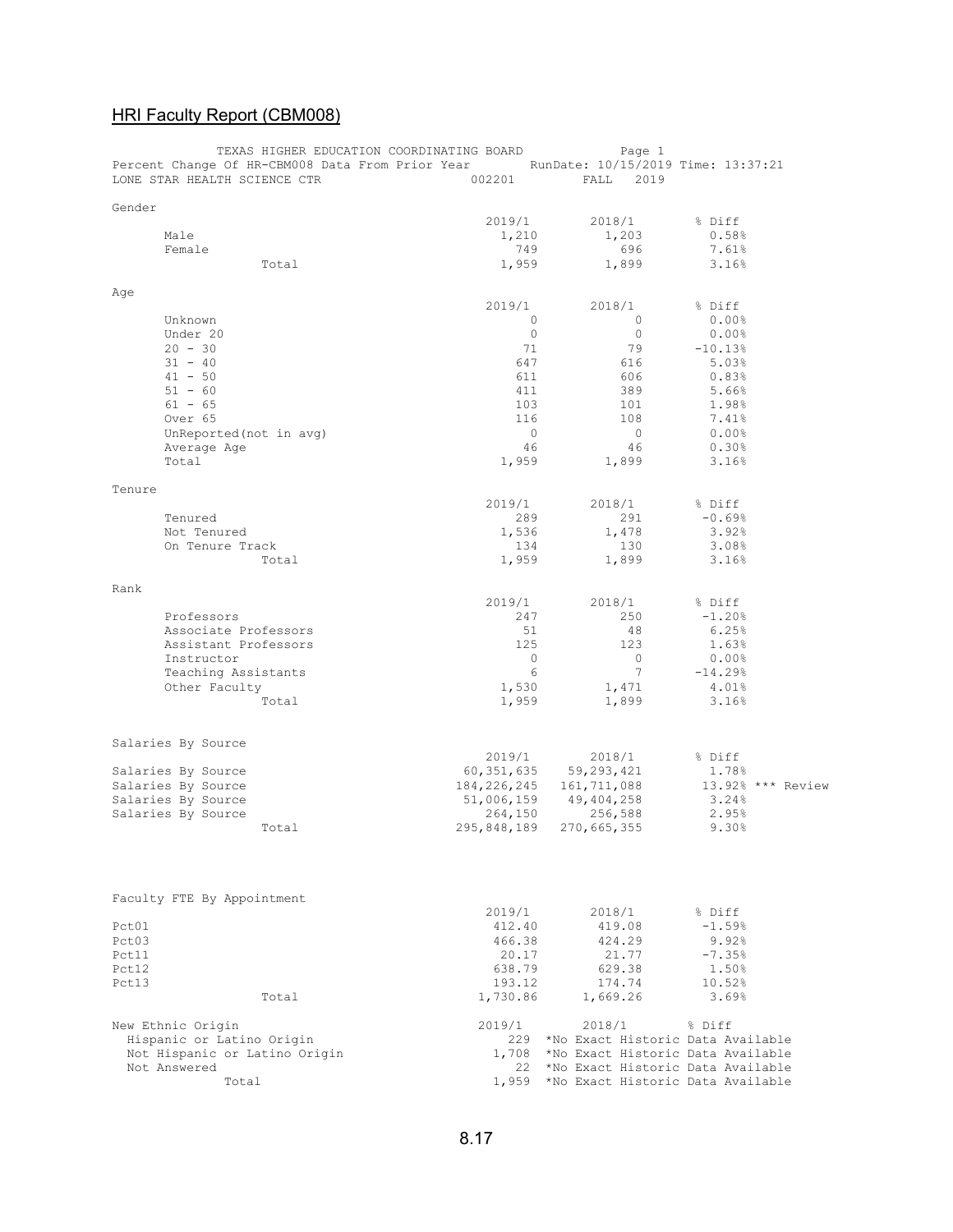| Race                                        | 2019/1          |  | 2018/1 % Diff  |       |                                         |
|---------------------------------------------|-----------------|--|----------------|-------|-----------------------------------------|
| Multi-racial                                | 64              |  |                |       | *No Exact Historic Data Available       |
| White only                                  | 1,487           |  |                |       | *No Exact Historic Data Available       |
| Black only                                  | 132             |  |                |       | *No Exact Historic Data Available       |
| Hispanic only                               | 165             |  |                |       | *No Exact Historic Data Available       |
| Asian only                                  | 77              |  |                |       | *No Exact Historic Data Available       |
| American Indian/Alaskan Native only         | 10              |  |                |       | *No Exact Historic Data Available       |
| International only                          |                 |  |                |       | *No Exact Historic Data Available       |
| Native Hawaiian/Other Pacific Islander only | 15              |  |                |       | *No Exact Historic Data Available       |
| Ethnic Origin/Race Unknown                  | $\mathcal{P}$   |  |                |       | *No Exact Historic Data Available       |
| Total                                       |                 |  |                |       | 1,959 *No Exact Historic Data Available |
|                                             |                 |  |                |       |                                         |
| Races reported in Multi-racial              | 2019/1          |  | 2018/1 % Diff  |       |                                         |
| White                                       | 69              |  |                |       | *No Exact Historic Data Available       |
| Black                                       | 17 <sup>7</sup> |  |                |       | *No Exact Historic Data Available       |
| Asian                                       |                 |  |                |       | *No Exact Historic Data Available       |
| American Indian/Alaskan Native              | $\Omega$        |  |                |       | *No Exact Historic Data Available       |
| Native Hawaiian/Other Pacific Islander      | $\Omega$        |  |                |       | *No Exact Historic Data Available       |
| International                               | 40              |  |                |       | *No Exact Historic Data Available       |
| Total Faculty                               | 1,959           |  | 1,899          | 3.16% |                                         |
| Duplicates                                  | $\Omega$        |  | $\overline{0}$ |       | $0.00\%$                                |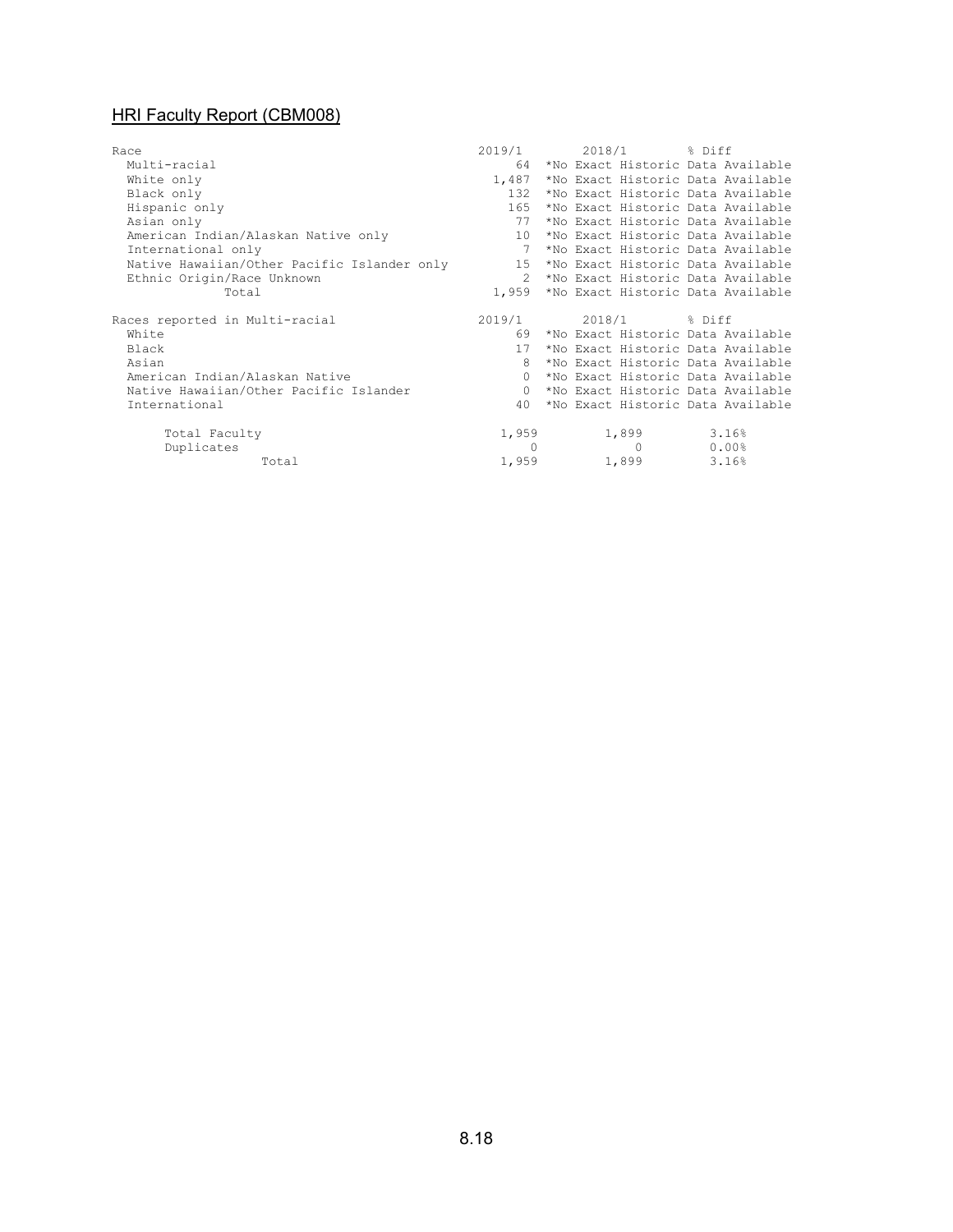| Edit00v00<br>2019<br>FALL                                  |             |                     |                                 |              |                                                             |              |                               | TEXAS HIGHER EDUCATION COORDINATING BOARD<br>LONE STAR HEALTH SCIENCE CTR 002201 |                     |           |                                                                                                                       |                     |               |                                                                                                                                                                                                                                                                                                                                                                                              | Page 1<br>RunDate: 10/15/2019 Time: 13:37:21 |
|------------------------------------------------------------|-------------|---------------------|---------------------------------|--------------|-------------------------------------------------------------|--------------|-------------------------------|----------------------------------------------------------------------------------|---------------------|-----------|-----------------------------------------------------------------------------------------------------------------------|---------------------|---------------|----------------------------------------------------------------------------------------------------------------------------------------------------------------------------------------------------------------------------------------------------------------------------------------------------------------------------------------------------------------------------------------------|----------------------------------------------|
| AVERAGE ANNUAL FACULTY SALARIES BY GENDER WITHIN ETHNICITY |             |                     |                                 |              |                                                             |              |                               |                                                                                  |                     |           |                                                                                                                       |                     |               |                                                                                                                                                                                                                                                                                                                                                                                              |                                              |
|                                                            |             | WHITE               |                                 | BLACK        |                                                             | HISPANIC     |                               | ASIAN                                                                            |                     | NATIVE AM |                                                                                                                       | INTERNATL           |               | TOTAL                                                                                                                                                                                                                                                                                                                                                                                        | AVG                                          |
| RANK                                                       | $M_{\odot}$ | $\mathbb F$         | М                               | $\mathbb F$  | М                                                           | F            | M                             | $\mathbb F$                                                                      | М                   | F         | М                                                                                                                     | F                   | Μ             | F                                                                                                                                                                                                                                                                                                                                                                                            |                                              |
| Prof                                                       | 178         | 32                  | $---$                           | $---$        | $7\overline{ }$                                             |              | 25                            | 4                                                                                | $\qquad \qquad - -$ | $---$     | $\qquad \qquad - -$                                                                                                   | $\qquad \qquad - -$ | 210           | 37                                                                                                                                                                                                                                                                                                                                                                                           | 247                                          |
|                                                            |             | 277,166 225,785     | $---$                           |              | $--- 252,971 96,100 223,422 177,325$                        |              |                               |                                                                                  | $\qquad \qquad - -$ | ---       | $---$                                                                                                                 |                     |               | $--- 269,961 217,041 262,034$                                                                                                                                                                                                                                                                                                                                                                |                                              |
| Assc Prof                                                  | 30          | 8                   | 2                               | $\mathbf{1}$ |                                                             | $\mathbf{1}$ | 6                             | 3                                                                                | $\qquad \qquad - -$ |           |                                                                                                                       |                     | 38            | 13                                                                                                                                                                                                                                                                                                                                                                                           | 51                                           |
|                                                            |             |                     | 131,057 123,063 192,600 110,000 |              |                                                             |              | $--- 107,300 131,057 108,833$ |                                                                                  | $\qquad \qquad - -$ |           |                                                                                                                       |                     |               | $--- 134,296 117,562 130,030$                                                                                                                                                                                                                                                                                                                                                                |                                              |
| Asst Prof                                                  | 51          | 17                  | $\sim$ 2                        | $---$        | 5                                                           | $\mathbf{1}$ | 39                            | 10                                                                               |                     |           |                                                                                                                       |                     | 97            | 28                                                                                                                                                                                                                                                                                                                                                                                           | 125                                          |
|                                                            |             |                     |                                 |              | $114,247$ 95,653 142,850 --- 145,560 92,600 101,408 104,690 |              |                               |                                                                                  | $- - -$             |           | ---                                                                                                                   |                     | $--- 111,289$ |                                                                                                                                                                                                                                                                                                                                                                                              | 98,771 108,485                               |
| Instr                                                      |             |                     |                                 |              |                                                             |              |                               |                                                                                  |                     |           |                                                                                                                       |                     |               |                                                                                                                                                                                                                                                                                                                                                                                              |                                              |
|                                                            |             |                     |                                 |              |                                                             |              |                               |                                                                                  |                     |           |                                                                                                                       |                     |               |                                                                                                                                                                                                                                                                                                                                                                                              |                                              |
| T/A                                                        | 5           |                     |                                 |              |                                                             |              |                               |                                                                                  |                     |           |                                                                                                                       |                     |               |                                                                                                                                                                                                                                                                                                                                                                                              |                                              |
|                                                            | 23,684      | $\qquad \qquad - -$ |                                 |              |                                                             | $- - -$      | 23,684                        | $---$                                                                            |                     |           |                                                                                                                       | $---$               | 23,684        | $\frac{1}{2} \frac{1}{2} \frac{1}{2} \frac{1}{2} \frac{1}{2} \frac{1}{2} \frac{1}{2} \frac{1}{2} \frac{1}{2} \frac{1}{2} \frac{1}{2} \frac{1}{2} \frac{1}{2} \frac{1}{2} \frac{1}{2} \frac{1}{2} \frac{1}{2} \frac{1}{2} \frac{1}{2} \frac{1}{2} \frac{1}{2} \frac{1}{2} \frac{1}{2} \frac{1}{2} \frac{1}{2} \frac{1}{2} \frac{1}{2} \frac{1}{2} \frac{1}{2} \frac{1}{2} \frac{1}{2} \frac{$ | 23,684                                       |
| Other Fac                                                  | 570         | 440                 | 30                              | 21           | 51                                                          | 38           | 205                           | 165                                                                              | 1                   |           | $3^{\circ}$<br>2                                                                                                      | 2                   | 859           |                                                                                                                                                                                                                                                                                                                                                                                              | 669 1,528                                    |
|                                                            |             |                     |                                 |              |                                                             |              |                               |                                                                                  |                     |           | 190,665 143,651 183,624 145,900 192,610 136,099 134,317 127,627 68,700 105,419 116,605 53,625 176,773 138,900 160,191 |                     |               |                                                                                                                                                                                                                                                                                                                                                                                              |                                              |

NOTE: SALARIES ARE COMPUTED TO 9-MONTH EQUIVALENTS. THE LIMITS FOR THE OUT OF RANGE SALARIES ARE: PROFESSOR GREATER THAN 500,000 OR LESS THAN 24,000 ASSOCIATE PROFESSOR GREATER THAN 400,000 OR LESS THAN 24,000 ASSISTANT PROFESSOR, OTHER GREATER THAN 350,000 OR LESS THAN 10,000 INSTRUCTOR, LECTURER GREATER THAN 150,000 OR LESS THAN 3,200 TEACHING ASSISTANTS GREATER THAN 55,000 OR LESS THAN 3,200

OUT OF RANGE SALARIES

Rank SSN Salary Rank SSN Salary Rank SSN Salary Rank SSN Salary Rank SSN Salary Rank SSN Salary 5 999999999 \$412,000 5 999999999 \$375,000 5 999999999 \$393,900 5 999999999 \$585,000 5 999999999 \$375,000 1 999999999 \$510,000 1 999999999 \$583,500 5 999999999 \$450,200 5 999999999 \$375,000 5 999999999 \$360,000 5 999999999 \$391,400 5 999999999 \$475,000 5 999999999 \$357,200 5 999999999 \$380,000 5 999999999 \$434,700 1 999999999 \$680,300 5 999999999 \$487,500 5 999999999 \$500,000 5 999999999 \$475,000 5 999999999 \$390,000 1 999999999 \$528,300 1 999999999 \$585,000 5 999999999 \$400,000 5 999999999 \$450,000 5 999999999 \$350,100 5 999999999 \$650,000 5 999999999 \$954,800 5 999999999 \$500,000 5 999999999 \$418,000 5 999999999 \$384,700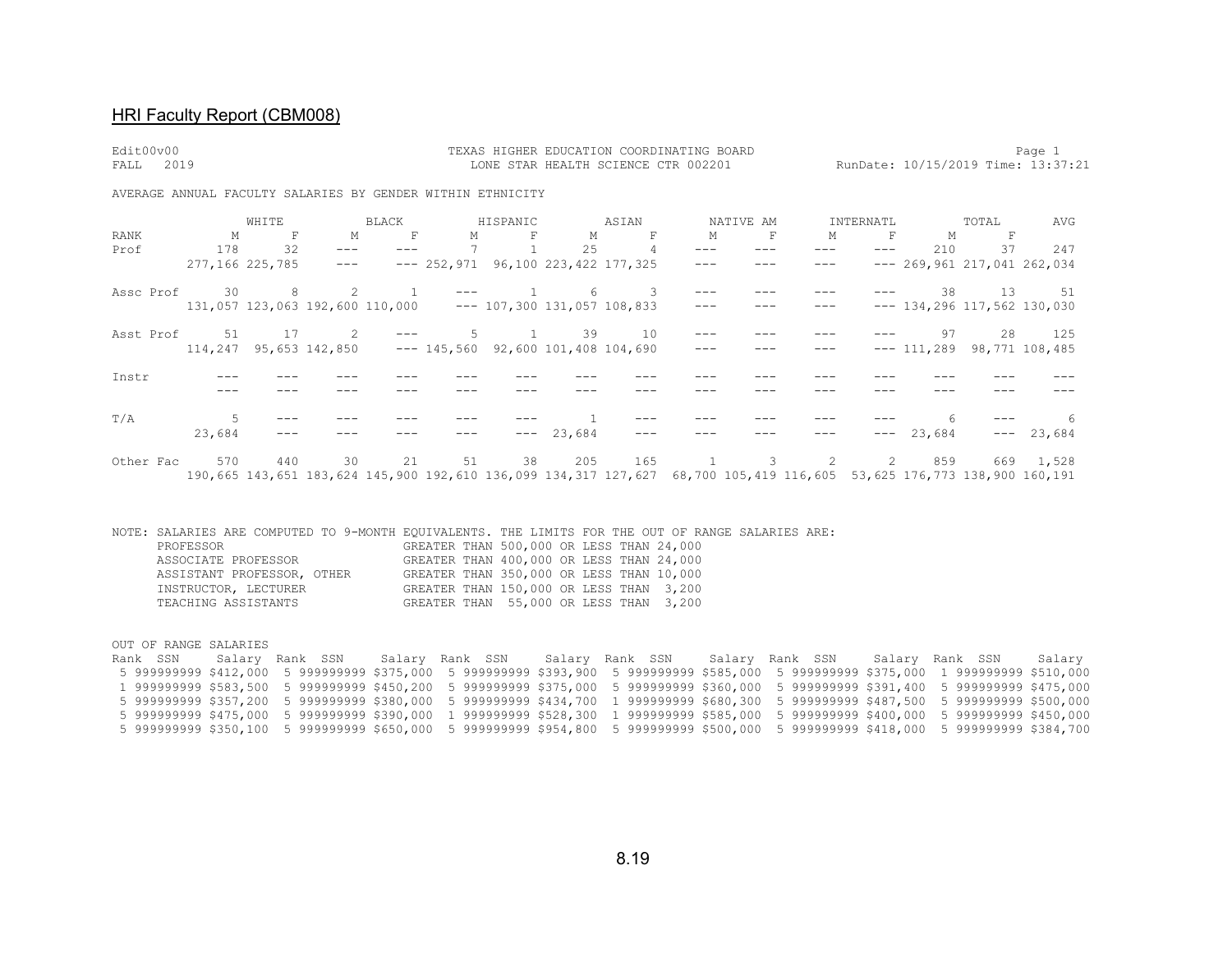| Edit00v00              |           |                                                                                |                                                                                                                   |  |  |              | TEXAS HIGHER EDUCATION COORDINATING BOARD<br>Edit Of HR-CBM008 Data From |                |          |  |  |  |  |  |     |                              |  |           |  | Page 1                                                                                                                                      |          |                                                                        |
|------------------------|-----------|--------------------------------------------------------------------------------|-------------------------------------------------------------------------------------------------------------------|--|--|--------------|--------------------------------------------------------------------------|----------------|----------|--|--|--|--|--|-----|------------------------------|--|-----------|--|---------------------------------------------------------------------------------------------------------------------------------------------|----------|------------------------------------------------------------------------|
|                        | FALL 2019 |                                                                                |                                                                                                                   |  |  |              |                                                                          |                |          |  |  |  |  |  |     |                              |  |           |  |                                                                                                                                             |          | LONE STAR HEALTH SCIENCE CTR 002201 RunDate: 10/15/2019 Time: 13:37:21 |
| $1 \quad \blacksquare$ | $2^{1}$   | $\mathcal{E}$                                                                  | $\overline{4}$                                                                                                    |  |  | $\mathbf{1}$ | 56 7 8 9 1 12 13A 13B 13C 13D 13E 14A 14D                                |                |          |  |  |  |  |  | 14R |                              |  | $1\quad1$ |  | 14X 15 6 7 18 19                                                                                                                            |          | Remarks                                                                |
|                        |           | 8 000030 999999999 SOUZA                                                       |                                                                                                                   |  |  |              |                                                                          |                |          |  |  |  |  |  |     |                              |  |           |  | RF 5 0 F 1 196509 000 000 000 004 000 000000 000000 009235 000000 12 0 1 2019 003660                                                        | $\circ$  |                                                                        |
|                        |           |                                                                                | 8 000030 999999999 PISTENMAA DA 1 1 M 1 193109 095 000 000 005 000 000000 345600 015200 000000 12 0 1 2019 003660 |  |  |              | $\frac{1}{2}$                                                            |                |          |  |  |  |  |  |     | ------ ------ ------ -----   |  |           |  | Total salary < 10,000 for Rank = $(3,5)$ ! REF0121                                                                                          | $\Omega$ |                                                                        |
|                        |           |                                                                                | 8 000030 999999999 LEMACK GE 5 0 M 1 196510 025 045 000 014 016 085235 186670 028695 000000 12 0 1 2019 003660    |  |  |              |                                                                          |                |          |  |  |  |  |  |     | ------- ------ ------ ------ |  |           |  | Total salary > 350,000 for Rank = 1! REF0116<br>Dob(Item12), is < 16 or > 75. Ouestionable. REF0017                                         | $\circ$  |                                                                        |
|                        |           |                                                                                | 8 000030 999999999 YU                                                                                             |  |  |              |                                                                          |                |          |  |  |  |  |  |     |                              |  |           |  | W 5 0 M 4 196209 000 081 019 000 000 000000 325000 000000 000000 12 0 1 2019 003660                                                         | $\circ$  | Total salary > 270,000 for Rank = $(3,5)$ ! REF0122                    |
|                        |           | 8 000030 999999999 ARENAS                                                      |                                                                                                                   |  |  |              |                                                                          |                |          |  |  |  |  |  |     | ------ ------ ------ ------  |  |           |  | JD 5 0 M 3 196303 027 073 000 000 000 112500 299500 000000 000000 12 0 1 2019 003660 0                                                      |          | Total salary > 270,000 for Rank = $(3,5)$ ! REF0122                    |
|                        |           | 8 000030 999999999 WALLACE                                                     |                                                                                                                   |  |  |              | $- - - - - -$                                                            |                |          |  |  |  |  |  |     |                              |  |           |  | Total salary > 270,000 for Rank = $(3,5)$ ! REF0122<br>DH 5 0 M 1 193012 000 005 000 000 000 000000 012463 000000 000000 12 0 1 2019 003660 | $\circ$  |                                                                        |
|                        |           | 8 000030 999999999 COMBES                                                      |                                                                                                                   |  |  |              | $- - - - - -$                                                            |                |          |  |  |  |  |  |     |                              |  |           |  | Dob(Item12), is < 16 or > 75. Ouestionable. REF0017<br>B 1 1 M 1 192706 005 000 000 045 000 000000 010020 090180 000000 12 0 1 2019 003660  | $\circ$  |                                                                        |
|                        |           | 8 000030 999999999 UNGER                                                       |                                                                                                                   |  |  |              |                                                                          |                |          |  |  |  |  |  |     |                              |  |           |  | RH 1 2 M 1 192403 000 000 000 061 000 000000 025203 144197 000000 12 0 1 2019 003660                                                        | $\circ$  | Dob(Item12), is < 16 or > 75. Ouestionable. REF0017                    |
|                        |           | 8 000030 999999999 SELDIN                                                      |                                                                                                                   |  |  |              | $\frac{1}{2}$                                                            |                |          |  |  |  |  |  |     |                              |  |           |  | DW 5 0 M 1 192010 000 000 000 050 000 156500 000000 031000 000000 12 0 1 2019 003660 0                                                      |          | Dob(Item12), is < 16 or > 75. Questionable. REF0017                    |
|                        |           |                                                                                |                                                                                                                   |  |  |              |                                                                          |                |          |  |  |  |  |  |     |                              |  |           |  |                                                                                                                                             |          | Dob(Item12), is < 16 or > 75. Ouestionable. REF0017                    |
|                        |           | Total Rejected Records<br>Total Records on DataBase<br>Total Non Error Records |                                                                                                                   |  |  |              |                                                                          | 1,959<br>1 959 | $\Omega$ |  |  |  |  |  |     |                              |  |           |  |                                                                                                                                             |          |                                                                        |

Total Non Error Records 1,959<br>
Total Error Records 0<br>
Total Questionable Records 9<br>
Total Rejected Records 0 Total Error Records Total Questionable Records Total Rejected Records 0

Items In Error Are Indicated By (\*), Questionable By (-)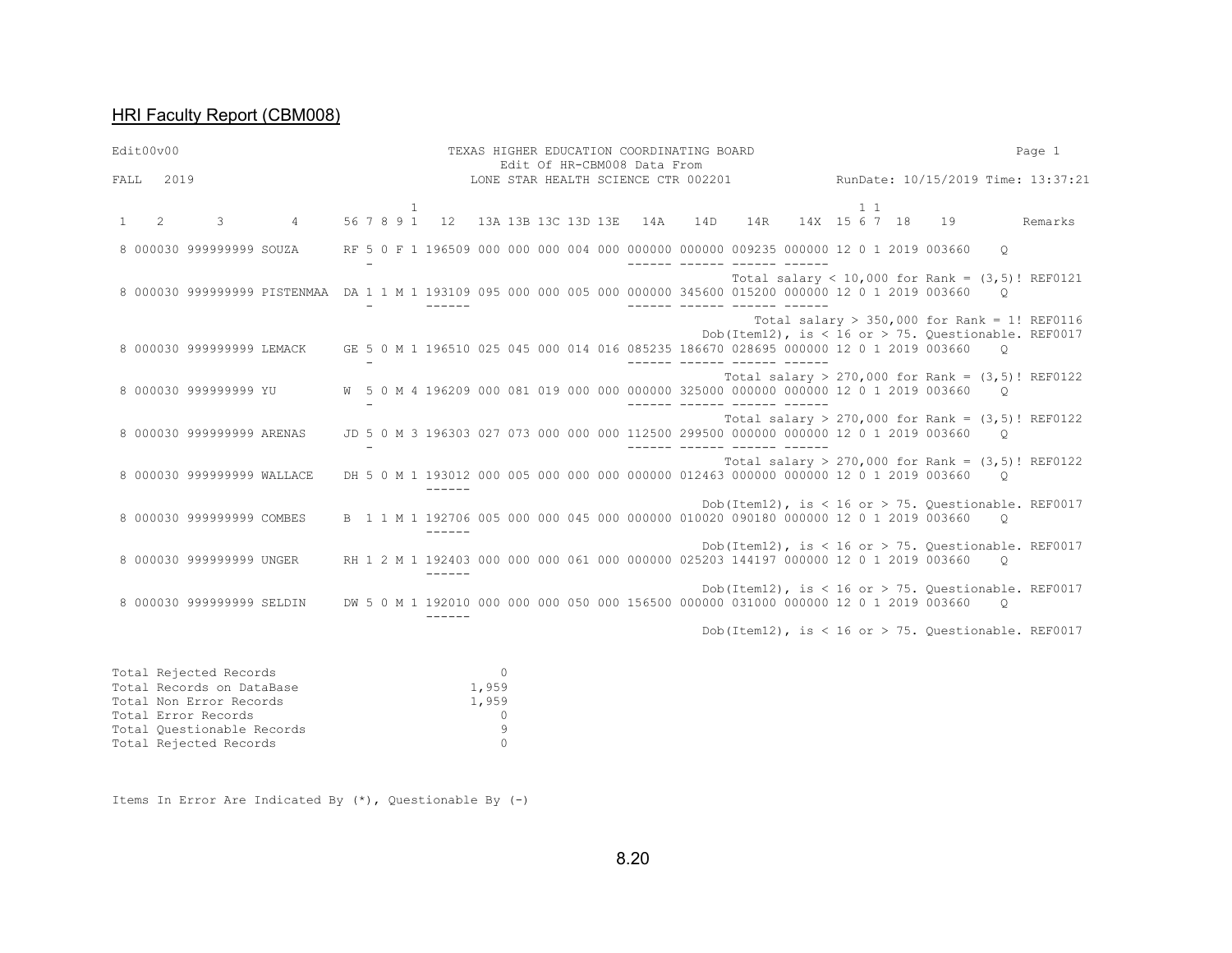### CBM009 Graduation Report

This report will reflect degrees conferred during the fiscal year immediately preceding the fall semester in which the report is submitted. The initial report and any updates should be transmitted using the Electronic Data Transfer System.

Only degrees listed in the institution's Inventory of Approved Degree Programs are to be reported.

If a student is awarded more than one degree in a reporting period, enter separate records for each degree.

The CBM009 Appendix is extracted from the current Degree Program Inventory file. It contains (a) the degree designation to be reported, (b) the level, and (c) the CIP code of each program authorized by the Texas Higher Education Coordinating Board. The data submitted in Items #7, #8 and #9 of each CBM009 record correspond to (a), (b), and (c) above, and will be validated against the Degree Program Inventory file.

For the academic units, this report will include all students who have been awarded an Associate Degree or above during the fiscal year.

For the professional schools, this report will include all students who have been awarded a professional degree ('DDS', 'DO', 'MD', 'PharmD') during the fiscal year.

#### Nursing Shortage Reduction Program

Institutions participating in the Nursing Shortage Reduction Program (NSRP) are required to submit their nursing graduates on the CBM009 by October 1. The nursing records must be error-free to be included in the count for funding.

#### Special codes for Medical (GME) Residency Programs (Items #20 and #22)

– No match – Did not participate in match – Early match – Military match – Oral surgery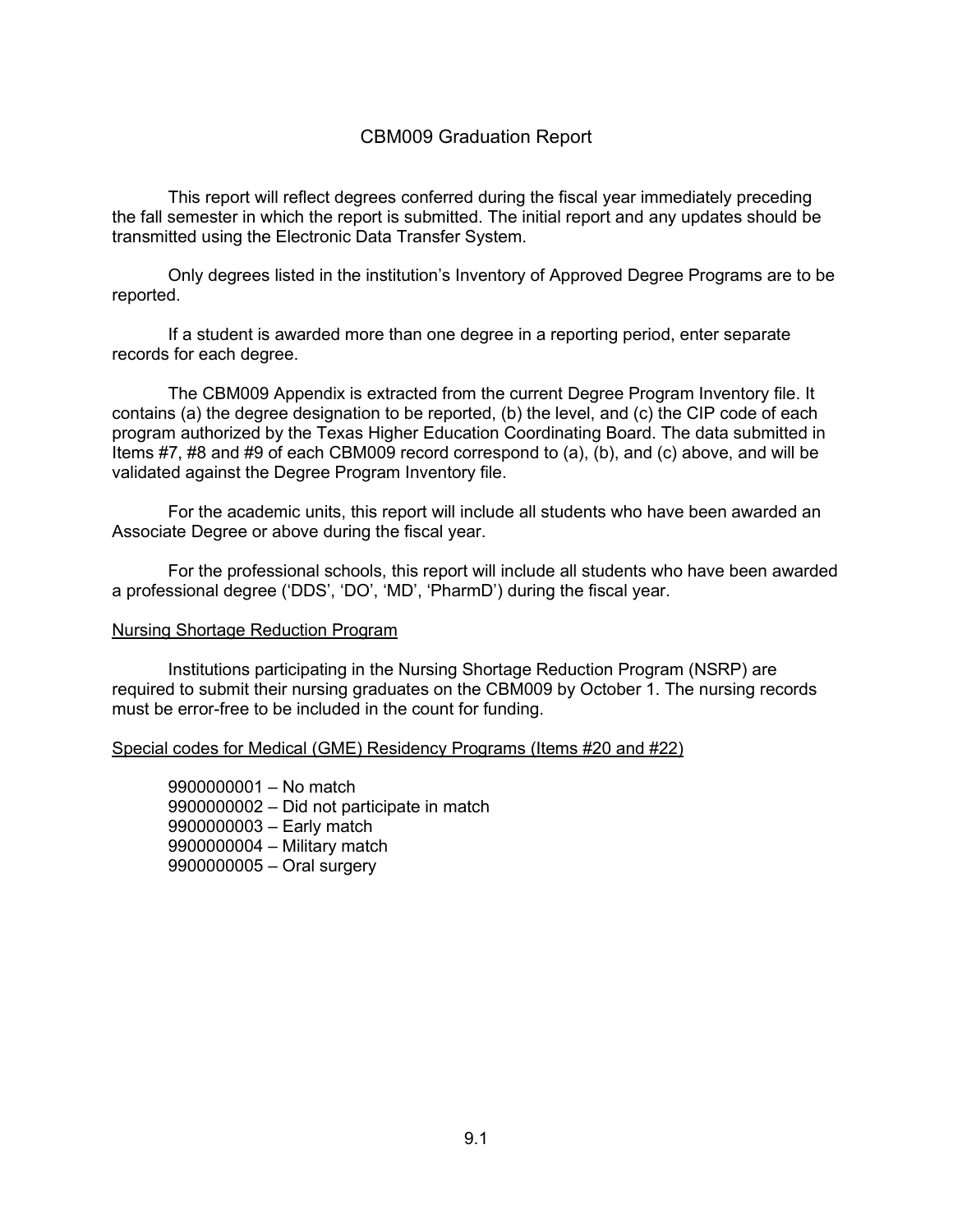#### Instructions for Graduation Report

- Item #1 Record Code. Always enter '9'.
- Item #2 Institution Code. Enter the FICE Code of the institution.
- Item #3 Student Identification Number. Enter the social security number of the student or the nine-digit identification for students without a social security number.
- Item #4 Gender. Enter the gender of the student.

 $M = Male$   $F = Female$ 

- Item #5 Unused
- Item #6 Date of Birth. Enter all four digits of the year, the two digits of the month, and the day of birth for the student.

YYYY – Year MM – Month DD – Day

- **NOTE**: The CBM009 Appendix containing the information for each institution regarding Items #7, #8, and #9 will be provided. ONLY the authorized degrees listed in the Appendix will be accepted. If your degree inventory is incomplete, you must communicate with the Universities and Health-Related Institutions Division.
- Item #7 Degree Conferred. Enter the abbreviation of the degree (e.g., 'CER', 'BS', 'MS', 'DDS', 'MD', 'PharmD') as it appears on the institution's CBM009 Appendix; left justified and space filled. The degree conferred for baccalaureate-level and graduate-level certificates will be identified with 'CER'. Do not include certificates that are awarded to continuing education students and to not include students who have taken courses toward their teacher certification.
- Item #8 Level of Degree Conferred. (i.e., '1' Associate, '2' Baccalaureate, etc.) See CBM009 Appendix for level of degree. The level of the courses dictates the certificate level.
	- 1 Associate (Certificate only)
	- 2 Baccalaureate
	- 3 Master's
	- 4 Doctor's Degree-Research/Scholarship
	- 5 Doctor's Degree-Professional Practice (AUD, DDS, DO, DPT, MD, PharmD)
	- 6 Baccalaureate-Level Certificate
	- 8 Graduate-Level Certificate

### **NOTE:**

Baccalaureate-Level Certificate – An upper-level undergraduate certificate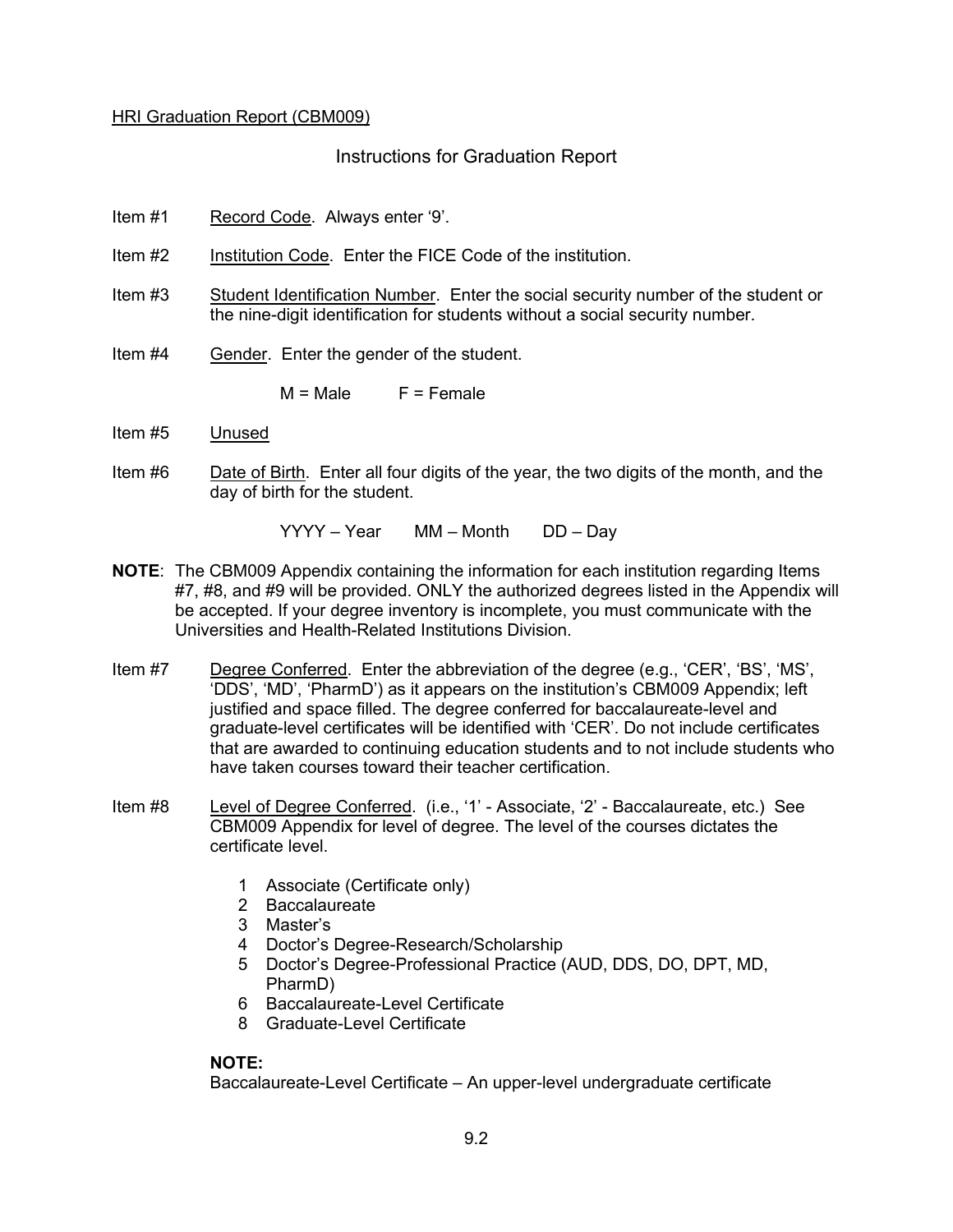requiring completion of an organized program of study that includes 21-36 hours in disciplinary areas where the institution already offers an undergraduate degree program.

Graduate-Level Certificate – a graduate-level certificate that requires the completion of an organized program of study that includes 16-29 hours in disciplinary areas where the institution already offers a graduate program at the same level as the certificate. Use this code to identify the certificates that previously were coded '3'.

- Item #9 Major. Enter the eight-digit CIP code in which the degree was earned. (See CBM009 Appendix for authorized CIP code of degree.) The CIP classification you will provide for baccalaureate-level and graduate-level certificates must be the same as the baccalaureate or graduate level degree program on the Program Inventory to which they support, unless the certificate program is on the Program Inventory.
- Item #10 Reporting Period. Always enter '1'.
- Item #11 Year. Enter all four digits of the year in which the report is submitted.
- Item #12 School or College. Enter the six-digit school or college identifier which may be the FICE code of the entity or may be an assigned number by the Coordinating Board.
- Item #13 Non-Disclosure. Enter a '2' to indicate that the individual student has notified the institution of his/her refusal to have "directory information" disclosed; else zero fill.
- Item #14 Month of Award. Enter the two-digit number for the month in which the award was conferred (e.g., '05' for May).
- Item #15 Last Name. Enter the student's last name. Truncate if the name contains over 20 characters.
- Item #16 First Name. Enter the student's first name. Truncate if the name contains over 10 characters.
- Item #17 Middle Name Initial. Enter the initial of the student's middle name.
- Item #18 Ethnic Origin. Enter the code indicating whether the student is of Hispanic or Latino origin or not.
	- 1 Hispanic or Latino origin
	- 2 Not Hispanic or Latino origin
	- 3 Not answered
- Item #19 Race. Select one or more codes indicating the race of the student.
- Item #19A 1 White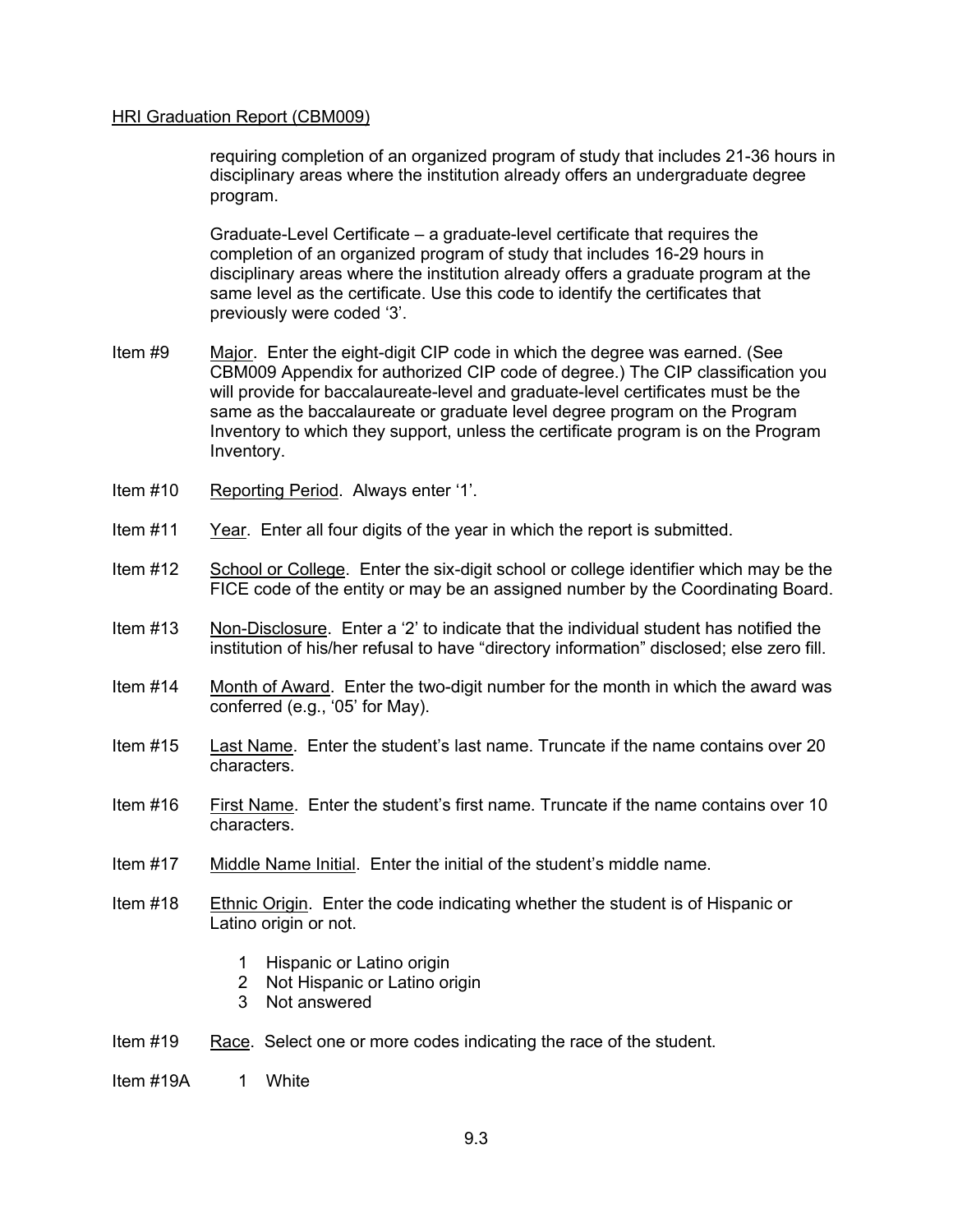- Item #19B 2 Black or African-American
- Item #19C 4 Asian
- Item #19D 5 American Indian or Alaskan Native
- Item #19E 6 International
- Item #19F 7 Unknown or Not Reported
- Item #19G 8 Native Hawaiian or Other Pacific Islander

# *Definitions:*

- Hispanic or Latino: A person of Cuban, Mexican, Puerto Rican, South or Central American, or other Spanish culture or origin, regardless of race.
- American Indian or Alaskan Native: A person having origins in any of the original peoples of North and South America (including Central America), and who maintains a tribal affiliation or community attachment.
- Asian: A person having origins in any of the original peoples of the Far East, Southeast Asia, or the Indian subcontinent including, for example, Cambodia, China, India, Japan, Korea, Malaysia, Pakistan, the Philippine Islands, Thailand, and Vietnam.
- Black or African-American: A person having origins in any of the black racial groups of Africa.
- Native Hawaiian or Other Pacific Islander: A person having origins in any of the original peoples of Hawaii, Guam, Samoa, or other Pacific Islands.
- White: A person having origins in any of the original peoples of Europe, the Middle East or North Africa.
- International denotes a person who is not a citizen or permanent resident of the United States and who is in this country on a temporary basis and does not have the right to remain indefinitely.
- Unknown or Not Reported: The unknown classification should only be used if the student has not selected a racial designation.

## *Notes:*

- a) Even though a student is allowed to pay the "Resident Tuition" rate due to a waiver (coded 'E' in Item #7 on the CBM001), report with the international code.
- b) Report the ethnicity of students who were coded 'A' in Item #7 on the CBM001.
- c) Report the ethnicity of students who have applied to or have a petition pending with the Bureau of Citizenship and Immigration Services and students who base their residency on visas that allow them to domicile in the U.S.
- d) Report students who are Refugees, asylees, parolees, and those who are here under Temporary Protective Status as international students.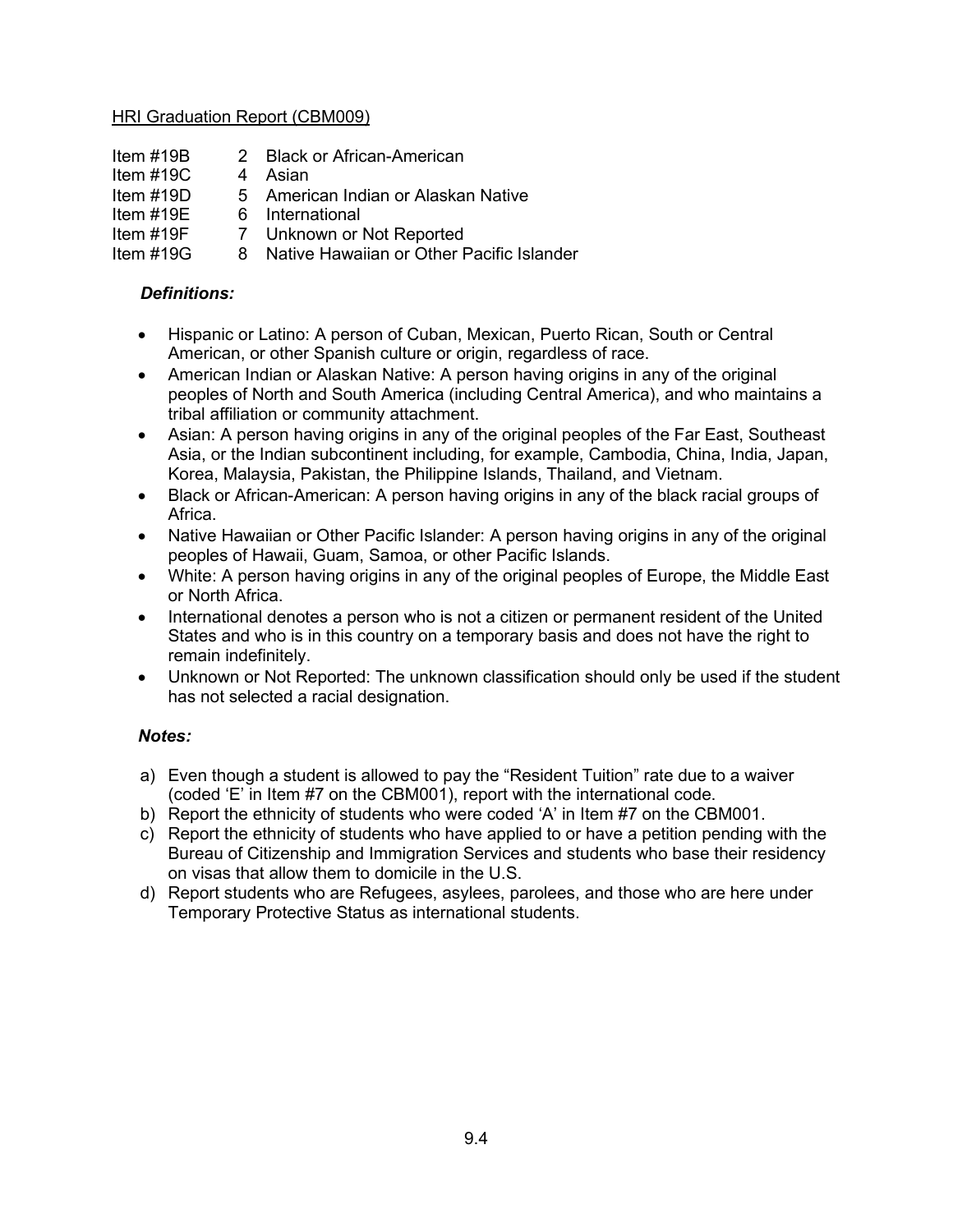- Item #20 Initial Program Code. Enter the appropriate 10-digit code for the initial medical (GME) residency program. Required for medical graduates only. Leave blank if not applicable.
- Item #21 Initial Program Sponsor Code. Enter the six-digit ACGME code of the healthrelated institution or independent organization that sponsors the initial program. Leave blank if not applicable.
- Item #22 Secondary Program Code. Enter the appropriate 10-digit code for the secondary medical (GME) residency program. Required for medical graduates only. Leave blank if not applicable.
- Item #23 Secondary Program Sponsor Code. Enter the six-digit ACGME code of the healthrelated institution or independent organization that sponsors the secondary program. Leave blank if not applicable.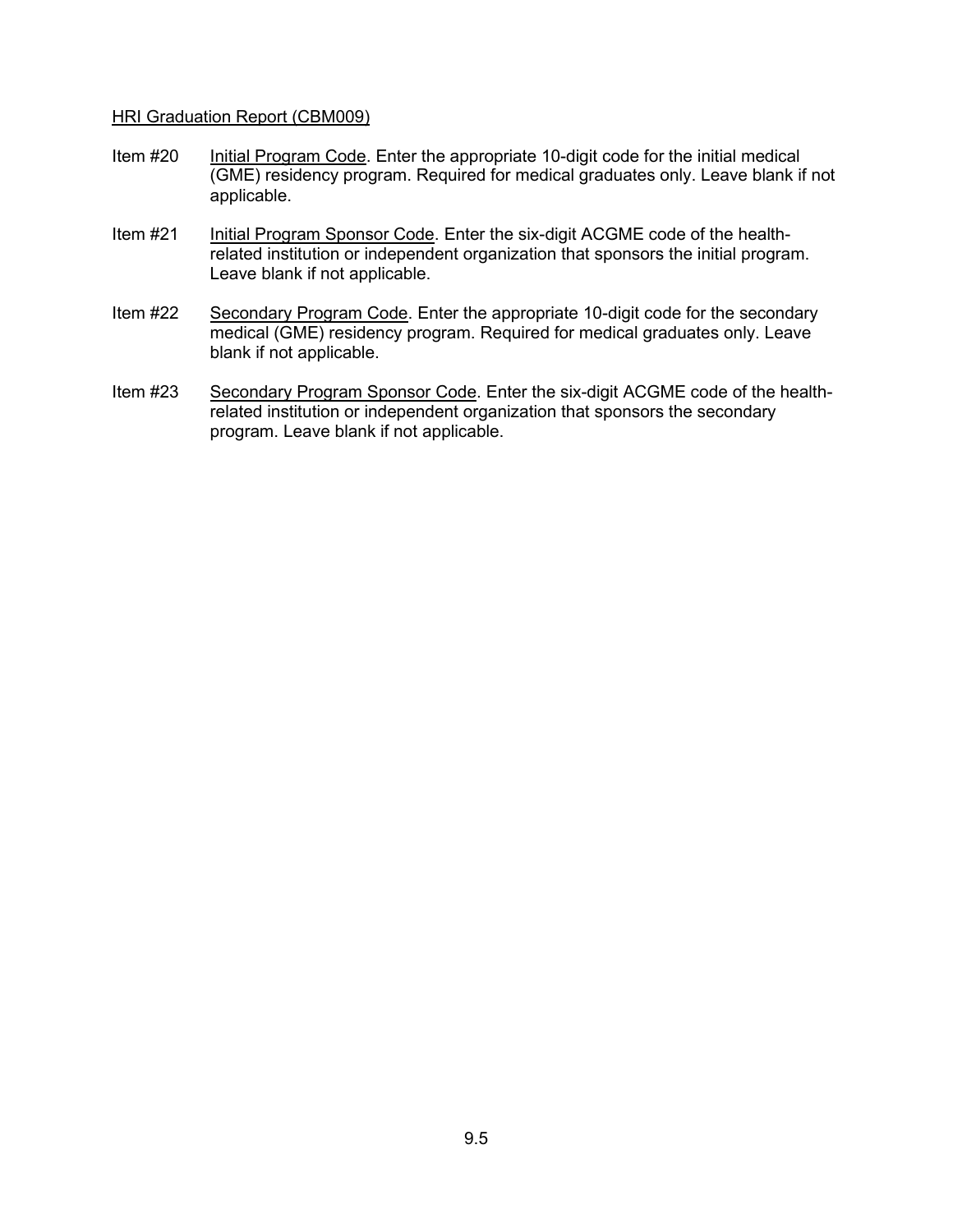# Data Processing Record Layout

|             |                                                          | <b>Beginning</b><br>Position | Length           |
|-------------|----------------------------------------------------------|------------------------------|------------------|
|             |                                                          |                              |                  |
| Item $#1$   | Record - Always '9' - Numeric                            | 1                            | 1                |
| Item $#2$   | Institution Identifier - FICE - Numeric                  | $\overline{2}$               | 6                |
| Item $#3$   | Student Identification Number - Alphanumeric             | 8                            | 9                |
| Item $#4$   | Gender - 'M' or 'F' - Alpha                              | 17                           | $\overline{1}$   |
| Item #5     | Unused                                                   | 18                           | 1                |
| Item #6     | Date of Birth - YYYYMMDD - Numeric                       | 19                           | 8                |
| Item $#7$   | Degree Conferred - Left justified - Space filled, alpha  | 27                           | 8                |
| Item #8     | Level of Degree Conferred - Numeric                      | 35                           | $\mathbf{1}$     |
| Item $#9$   | Major - Numeric                                          | 36                           | 8                |
| Item $#10$  | Reporting Period - Always enter '1' - Numeric            | 44                           | $\mathbf 1$      |
| Item $#11$  | Year - YYYY - Numeric                                    | 45                           | 4                |
| Item $#12$  | School or College - Numeric                              | 49                           | $\boldsymbol{6}$ |
| Item $#13$  | Non-Disclosure - Numeric                                 | 55                           | $\overline{1}$   |
| Item $#14$  | Month of Award                                           | 56                           | $\overline{2}$   |
| Item $#15$  | Last Name - Alpha                                        | 58                           | 20               |
| Item $#16$  | First Name - Alpha                                       | 78                           | 10               |
| Item $#17$  | Middle Name Initial - Alpha                              | 88                           | 1                |
| Item $#18$  | <b>Ethnic Origin</b>                                     | 89                           | 1                |
| Item $#19$  | Race:                                                    |                              |                  |
| Item $#19A$ | White $-$ '1' or blank                                   | 90                           | 1                |
| Item $#19B$ | Black or African-American – '2' or blank                 | 91                           | 1                |
| Item $#19C$ | Asian $-$ '4' or blank                                   | 92                           | 1                |
| Item $#19D$ | American Indian or Alaskan Native - '5' or blank         | 93                           | $\overline{1}$   |
| Item $#19E$ | International - '6' or blank                             | 94                           | 1                |
| Item $#19F$ | Unknown or Not Reported – '7' or blank                   | 95                           | 1                |
| Item #19G   | Native Hawaiian or Other Pacific Islander – '8' or blank | 96                           | 1                |
| Item#20     | Initial Program Code - Numeric                           | 97                           | 10               |
| Item#21     | Initial Program Sponsor Code - Numeric                   | 107                          | 6                |
| Item $#22$  | Secondary Program Code - Numeric                         | 113                          | 10               |
| Item $#23$  | Secondary Program Sponsor Code - Numeric                 | 123                          | 6                |

**Note**: See page 9.1 for special codes that can be used when the Medical (GME) Residency Program cannot be reported. Report 999999 for the Program Sponsor Code (Items #21 and #23) when these special codes are used.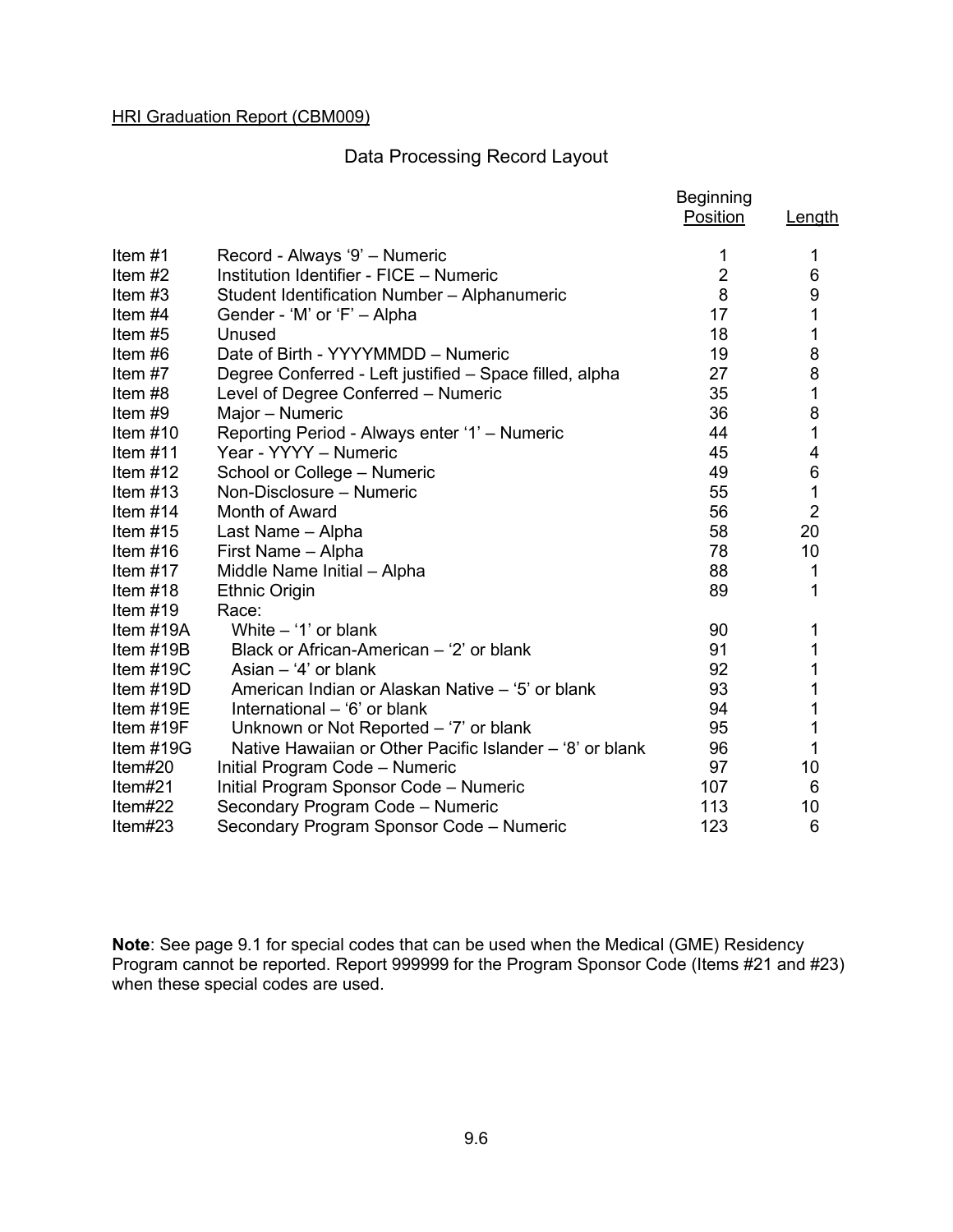# Questionable and Error Values

The following values are used in the Coordinating Board's edit program to determine Questionable and Error Values of each data element.

|     | <b>ITEM NUMBER</b>       | <b>QUESTIONABLE VALUE</b>                                | <b>ERROR VALUE</b>                                                                                |
|-----|--------------------------|----------------------------------------------------------|---------------------------------------------------------------------------------------------------|
| 1.  | <b>Record Code</b>       | N/A                                                      | Any value except '9'                                                                              |
| 2.  | Institution code         | N/A                                                      | Must match value in<br>header record and be in<br>list of valid FICE codes                        |
| 3.  | <b>Student ID Number</b> | Duplicate entries                                        | Blank, special characters                                                                         |
| 4.  | Gender                   | N/A                                                      | Any value except 'M' or 'F'                                                                       |
| 5.  | Unused                   | N/A                                                      | N/A                                                                                               |
| 6.  | Date of Birth            | Value less than 16 or<br>greater than 75 years of<br>age | Any non-numerical data;<br>month greater than '12' or<br>less than '01', day greater<br>than '31' |
| 7.  | Degree/Certificate       | N/A                                                      | Must match institution's<br>inventory of approved<br>degree programs                              |
| 8.  | Level of Award           | N/A                                                      | Must match institution's<br>inventory of approved<br>degree programs                              |
| 9.  | Major                    | N/A                                                      | Must match institution's<br>inventory of approved<br>degree programs                              |
| 10. | <b>Reporting Period</b>  | N/A                                                      | Any value except '1'                                                                              |
| 11. | Year                     | N/A                                                      | Must match value in<br>header record                                                              |
| 12. | School or College        | N/A                                                      | Must be on list of valid<br>FICE codes                                                            |
| 13. | Non-Disclosure           | N/A                                                      | Any value except '2' or '0'                                                                       |
| 14. | Month of Award           | N/A                                                      | Any value other than '01'<br>thru '12'                                                            |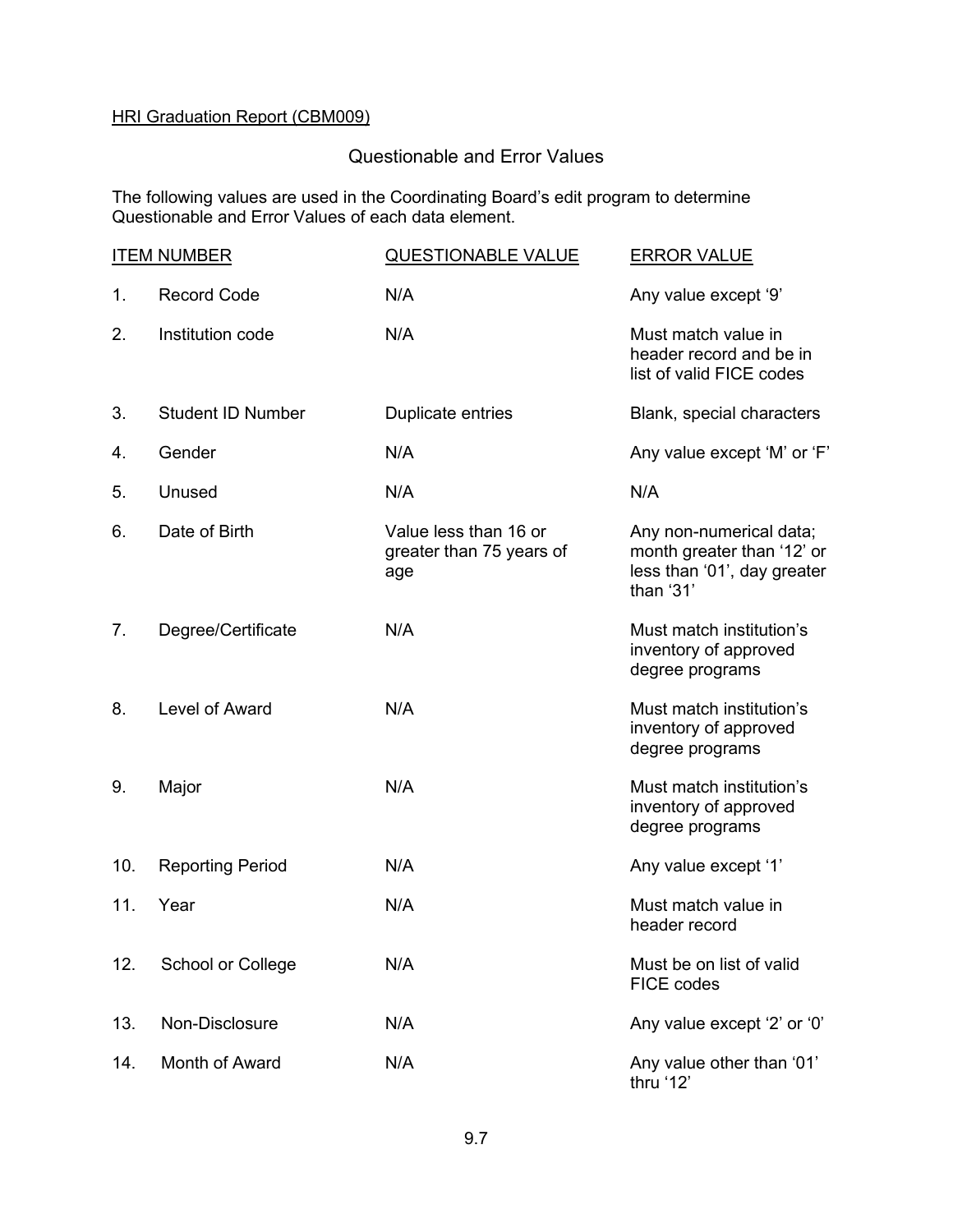|     | <b>ITEM NUMBER</b>                              | <b>QUESTIONABLE VALUE</b> | <b>ERROR VALUE</b>                                                                                 |  |  |
|-----|-------------------------------------------------|---------------------------|----------------------------------------------------------------------------------------------------|--|--|
| 15. | Last Name                                       | N/A                       | Blank, numerical                                                                                   |  |  |
| 16. | <b>First Name</b>                               | N/A                       | Blank, numerical                                                                                   |  |  |
| 17. | <b>Middle Name Initial</b>                      | N/A                       | <b>Numerical</b>                                                                                   |  |  |
| 18. | <b>Ethnic Origin</b>                            | N/A                       | Value other than '1', '2', or<br>'3'                                                               |  |  |
|     | 19A. White                                      | N/A                       | Value other than '1' or<br>space or value = '1' and '7'                                            |  |  |
|     | 19B. Black/African-Amer                         | N/A                       | Value other than '2' or<br>space or value = $2'$ and $7'$                                          |  |  |
|     | 19C. Asian                                      | N/A                       | Value other than '4' or<br>space or value = $4'$ and '7'                                           |  |  |
|     | 19D. Amer Ind/Alask Nat                         | N/A                       | Value other than '5' or<br>space or value = $5'$ and $7'$                                          |  |  |
|     | 19E. International                              | N/A                       | Value other than '6' or<br>space or value = $6'$ and $7'$                                          |  |  |
|     | 19F. Unknown/Not Rep                            | N/A                       | Value other than '7' or<br>space; value = $'7'$ plus<br>value = '1', '2', '4', '5', '6', or<br>'8' |  |  |
|     | 19G. Nat Hawaiian/Pac Is                        | N/A                       | Value other than '8' or<br>space or value = $8'$ and '7'                                           |  |  |
| 20. | Initial Program Code                            | N/A                       | Blank if Item $#8 = '5'$ and<br>Item $#10 = 'DO'$ or 'MBBS'<br>or 'MD' or 'MDPHD'                  |  |  |
| 21. | Initial Program Sponsor<br>Code                 | N/A                       | Not numeric if Item #20 is<br>numeric                                                              |  |  |
| 22. | Secondary Program Code                          | N/A                       | Blank if Item $#8 = '5'$ and<br>Item $#10 = 'DO'$ or 'MBBS'<br>or 'MD' or 'MDPHD'                  |  |  |
| 23. | <b>Secondary Program</b><br><b>Sponsor Code</b> | N/A                       | Not numeric if Item #22 is<br>numeric                                                              |  |  |

**DISCREPANCY:** The number of records received in each submission is compared to the number in the trailer record (control total). The difference is shown on the edit report as a discrepancy.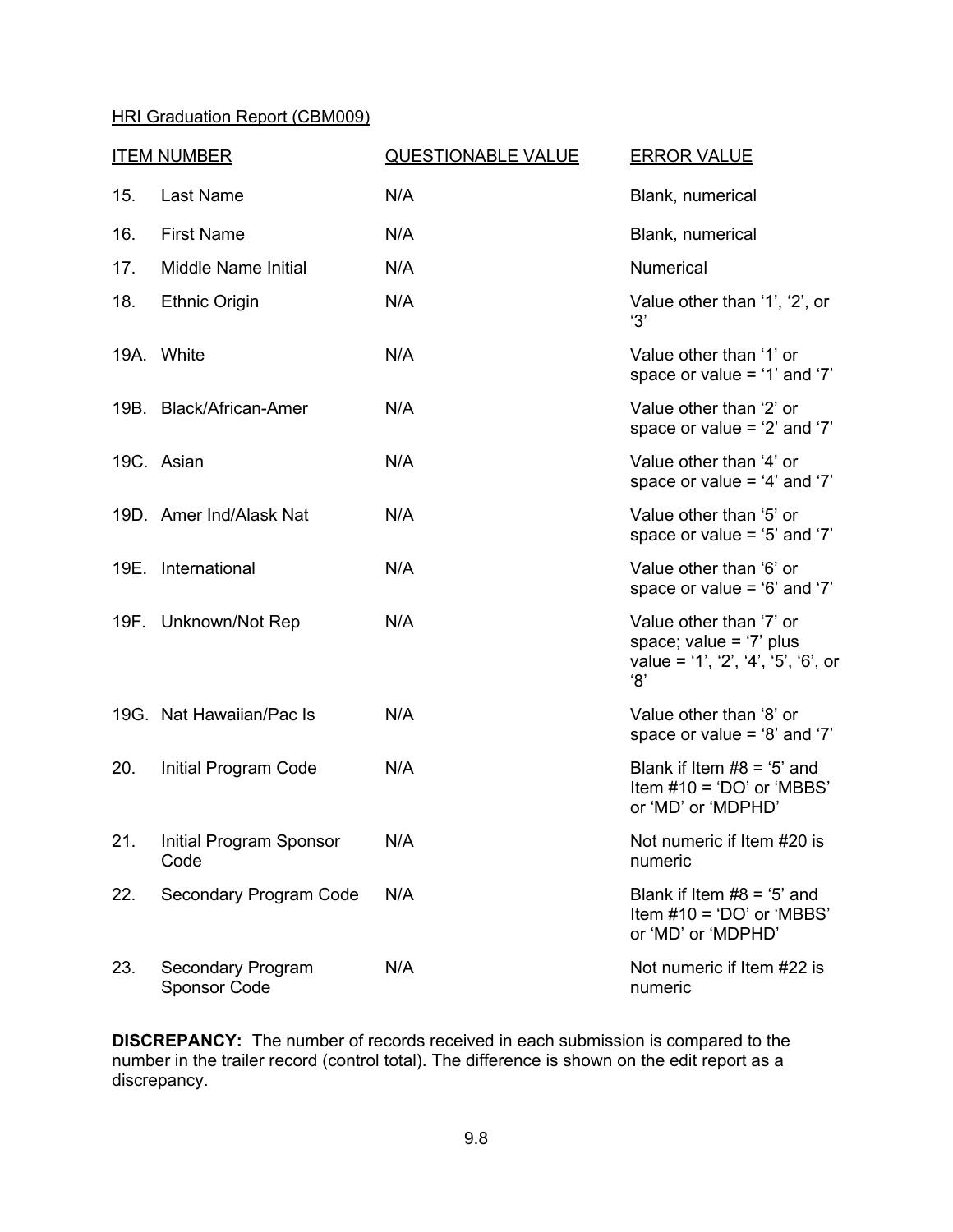### Summary of Degrees Conferred Data

Error records are not included in the summary counts. There will be a report for each college/school and one summed for the health science center.

HEADCOUNT: The headcount is a summation of non-duplicative CBM009 records.

TOTAL DEGREES: The total number of degrees is the summation of all CBM009 records. The degrees are summed by gender, age, non-disclosure, ethnic origin, and degree level.

AGE: The age distribution is calculated by subtracting the date of birth from September 1 of the fiscal year in which the data were collected.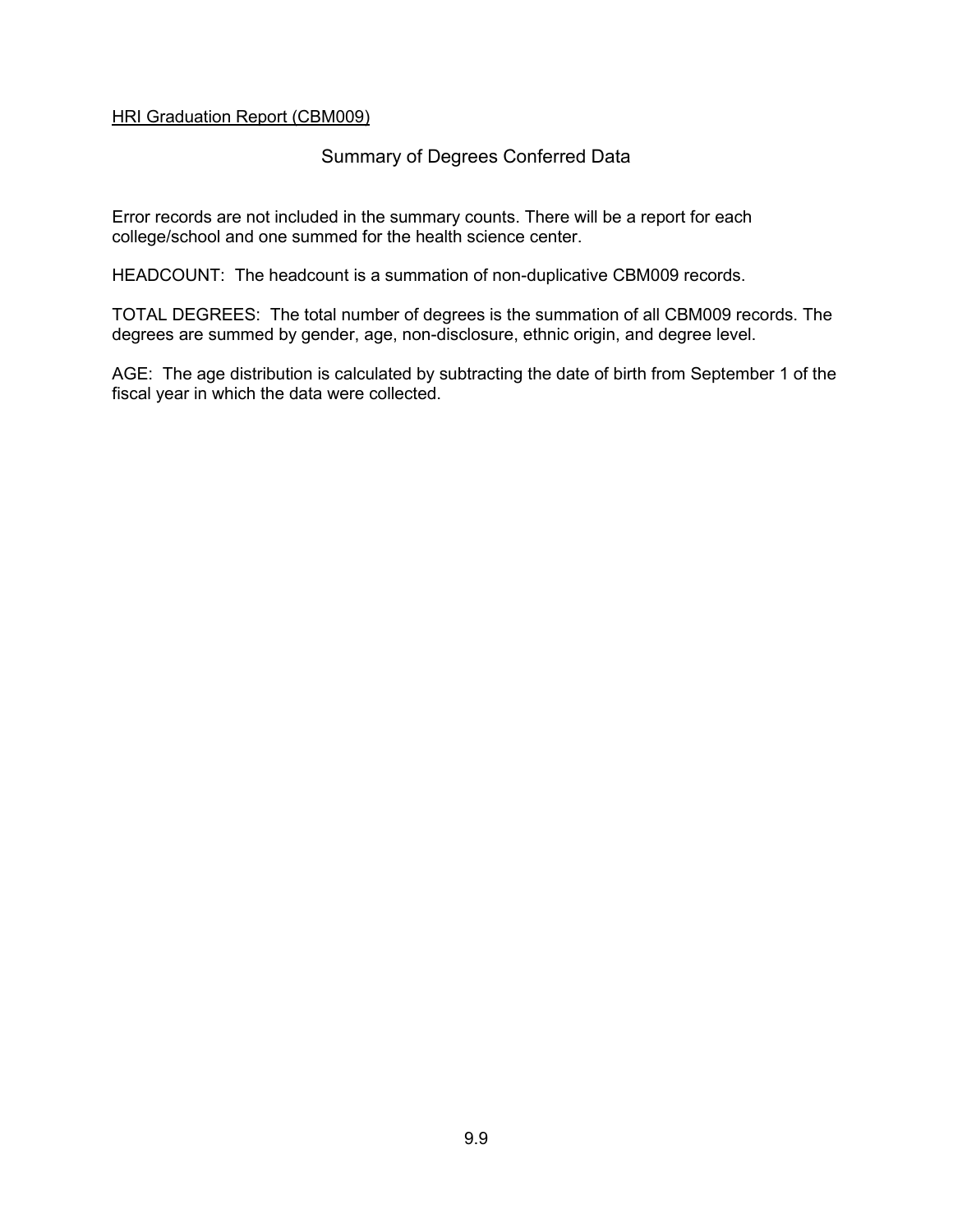| Edit00v00<br>TEXAS HIGHER EDUCATION COORDINATING BOARD<br>HR-CBM009 EDIT SUMMARY FROM | RunDate: 10/01/2019 Time: 13:20:46 | Page 1              |               |
|---------------------------------------------------------------------------------------|------------------------------------|---------------------|---------------|
| LONE STAR HEALTH SCIENCE CTR                                                          | 002201                             | FALL                | 2019          |
|                                                                                       |                                    | NORMAL QUESTIONABLE | <b>ERROR</b>  |
|                                                                                       | RANGE                              | VALUES              | <b>VALUES</b> |
| ITEM 1 RecordCode                                                                     | 588                                | $\Omega$            | 0             |
| ITEM<br>2 INST. CODE                                                                  | 588                                | $\circ$             | 0             |
| ITEM 3 STUDENT ID                                                                     | 578                                | 3                   | 0             |
| ITEM 4 GENDER                                                                         | 588                                | $\circ$             | 0             |
| ITEM 6 DATE OF BIRTH                                                                  | 588                                | $\circ$             | 0             |
| ITEM 7 Degree Confered                                                                | 588                                | $\Omega$            | 0             |
| ITEM 8 Level of Degree                                                                | 588                                | $\circ$             | 0             |
| ITEM 9 Major                                                                          | 588                                | $\Omega$            | 0             |
| ITEM 10 Semester                                                                      | 588                                | $\circ$             | 0             |
| ITEM 11 Report Year                                                                   | 588                                | $\circ$             | 0             |
| ITEM 12 School or College                                                             | 588                                | $\circ$             | $\circ$       |
| ITEM 13 Non Disclosure                                                                | 588                                | $\mathbf{0}$        | 0             |
| ITEM 14 Month of Award                                                                | 588                                | $\Omega$            | $\Omega$      |
| ITEM 15 Last Name                                                                     | 588                                | $\circ$             | 0             |
| ITEM 16 First Name                                                                    | 588                                | $\mathbf{0}$        | 0             |
| ITEM 17 Middle Initial                                                                | 588                                | $\circ$             | 0             |
| ITEM 18 Ethnic Origin                                                                 | 588                                | $\mathbf{0}$        | 0             |
| ITEM 19 Race                                                                          | 588                                | $\mathbf{0}$        | 0             |
| ITEM 19A White                                                                        | 588                                | $\mathbf{0}$        | 0             |
| ITEM 19B Black/African-Amer                                                           | 588                                | $\mathbf{0}$        | 0             |
| ITEM 19C Asian                                                                        | 588                                | $\circ$             | 0             |
| ITEM 19D American Ind/Alask Nat                                                       | 588                                | $\circ$             | 0             |
| ITEM 19E International                                                                | 588                                | $\mathbf{0}$        | 0             |
| ITEM 19F Unknown/Not Reported                                                         | 588                                | $\Omega$            | 0             |
| ITEM 19G Nat Hawaiian/Other Pac Is                                                    | 588                                | $\Omega$            | $\Omega$      |
| Summary Report Input Record count:                                                    |                                    |                     |               |
| 102201 - LONE STAR GRAD SCH BIOMED SCI                                                | 248                                |                     |               |
| 202201 - LONE STAR MEDICAL SCHOOL                                                     | 219                                |                     |               |
| 302201 - LONE STAR SCH OF ALLIED                                                      | 25                                 |                     |               |
| TOTAL Report Records                                                                  | 588                                |                     |               |
| CONTROL TOTAL                                                                         | 588                                | DISCREPANCY         | 0             |
| Total Recs on Db                                                                      | 588                                |                     |               |
| Number Of Non-Unique/Duplicated Id's                                                  | $\circ$                            |                     |               |
| Number Of Duplicate Records                                                           | $\circ$                            |                     |               |
| Number Of Relative Duplicate Questionable                                             | 3                                  |                     |               |
| Number Of Relative Duplicate Error                                                    | $\mathbf{0}$                       |                     |               |
| Total Error Recs on Db                                                                | $\circ$                            |                     |               |
| Total Ouestionable Recs on Db                                                         | 10                                 |                     |               |
| Total Non Error Records on Db                                                         | 588                                |                     |               |
| Total Rejected Records                                                                | $\Omega$                           |                     |               |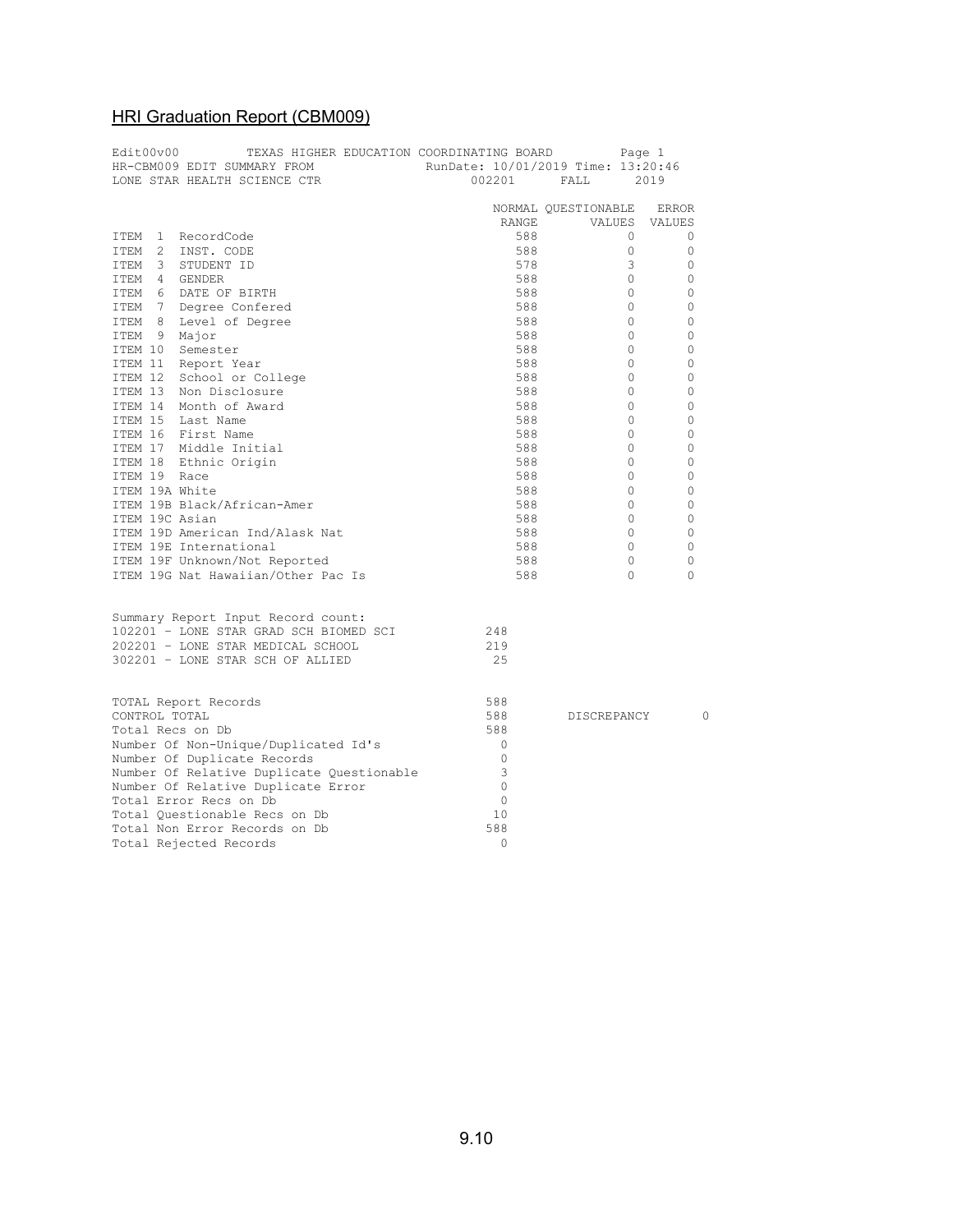| TEXAS HIGHER EDUCATION COORDINATING BOARD<br>Percent Change Of HR-CBM009 Data From Prior Year RunDate: 10/01/2019 Time: 13:20:46<br>LONE STAR HEALTH SCIENCE CTR | 002201               | Page 1<br>FALL<br>2019                                                        |                      |
|------------------------------------------------------------------------------------------------------------------------------------------------------------------|----------------------|-------------------------------------------------------------------------------|----------------------|
|                                                                                                                                                                  |                      |                                                                               |                      |
| Gender                                                                                                                                                           | 2019/1               | 2018/1                                                                        | % Diff               |
| Male                                                                                                                                                             | 281                  | 329                                                                           | $-14.59%$            |
| Female                                                                                                                                                           | 307                  | 280                                                                           | 9.64%                |
| Total                                                                                                                                                            | 588                  | 609                                                                           | $-3.45%$             |
|                                                                                                                                                                  |                      |                                                                               |                      |
| Age                                                                                                                                                              | 2019/1               | 2018/1                                                                        | % Diff               |
| Under 17                                                                                                                                                         | $\circ$              | $\mathbf{0}$                                                                  | 0.00%                |
| 17                                                                                                                                                               | $\mathbf{0}$         | $\circ$                                                                       | $0.00$ <sup>8</sup>  |
| 18                                                                                                                                                               | $\circ$              | $\circ$                                                                       | $0.00$ <sup>8</sup>  |
| $19 - 21$                                                                                                                                                        | $\overline{c}$       | $\mathbf{1}$                                                                  | 100.00%              |
| $22 - 24$                                                                                                                                                        | 40                   | 24                                                                            | 66.67%               |
| $25 - 30$                                                                                                                                                        | 329                  | 336                                                                           | $-2.08%$             |
| $31 - 35$                                                                                                                                                        | 137                  | 137                                                                           | $0.00$ %             |
| $36 - 50$<br>$51 - 64$                                                                                                                                           | 76<br>3              | 109<br>$\overline{2}$                                                         | $-30.28%$<br>50.00%  |
| 65 and Older                                                                                                                                                     | $\mathbf{1}$         | $\Omega$                                                                      | 100.00%              |
| UnReported (not in avg)                                                                                                                                          | $\circ$              | $\circ$                                                                       | $0.00$ %             |
| Average Age                                                                                                                                                      | 30                   | 31                                                                            | $-1.51%$             |
| Total                                                                                                                                                            | 588                  | 609                                                                           | $-3.45%$             |
|                                                                                                                                                                  |                      |                                                                               |                      |
| Non Disclosure                                                                                                                                                   |                      |                                                                               |                      |
|                                                                                                                                                                  | 2019/1               | 2018/1<br>145                                                                 | % Diff<br>$-6.90%$   |
| Non Disclosure<br>Total                                                                                                                                          | 135<br>135           | 145                                                                           | $-6.90%$             |
|                                                                                                                                                                  |                      |                                                                               |                      |
| Classification                                                                                                                                                   |                      |                                                                               |                      |
|                                                                                                                                                                  | 2019/1               | 2018/1                                                                        | % Diff               |
| Associate (Certificate only)                                                                                                                                     | $\circ$              | $\mathbf{0}$                                                                  | $0.00$ %             |
| Baccalaureate                                                                                                                                                    | 46                   | 44                                                                            | 4.55%                |
| Masters                                                                                                                                                          | 97                   | 90                                                                            | 7.78%                |
| Doctor's-Research/Scholarship<br>Doctor's-Professional Practice                                                                                                  | 82<br>219            | 88<br>226                                                                     | $-6.82%$<br>$-3.10%$ |
| Baccalaureate-Level Cert.                                                                                                                                        | 7                    | 161                                                                           | $-95.65%$ *** Review |
| Graduate-Level Certificate                                                                                                                                       | 137                  | $\circ$                                                                       | 100.00% *** Review   |
| Total                                                                                                                                                            | 588                  | 609                                                                           | $-3.45%$             |
|                                                                                                                                                                  |                      |                                                                               |                      |
| Ethnic Origin<br>Hispanic or Latino Origin                                                                                                                       | 2019/1<br>103        | 2018/1<br>*No Exact Historic Data Available                                   | % Diff               |
| Not Hispanic or Latino Origin                                                                                                                                    | 480                  | *No Exact Historic Data Available                                             |                      |
| Not Answered                                                                                                                                                     | .5                   | *No Exact Historic Data Available                                             |                      |
| Total                                                                                                                                                            | 588                  | *No Exact Historic Data Available                                             |                      |
|                                                                                                                                                                  |                      |                                                                               |                      |
| Race                                                                                                                                                             | 2019/1               | 2018/1                                                                        | % Diff               |
| Multi-racial                                                                                                                                                     |                      | 99 *No Exact Historic Data Available                                          |                      |
| White only<br>Black only                                                                                                                                         |                      | 359 *No Exact Historic Data Available<br>75 *No Exact Historic Data Available |                      |
| Hispanic only                                                                                                                                                    |                      | 103 *No Exact Historic Data Available                                         |                      |
| Asian only                                                                                                                                                       | 21                   | *No Exact Historic Data Available                                             |                      |
| American Indian/Alaskan Native only                                                                                                                              | $\circ$              | *No Exact Historic Data Available                                             |                      |
| International only                                                                                                                                               | 21                   | *No Exact Historic Data Available                                             |                      |
| Native Hawaiian/Other Pacific Islander only                                                                                                                      | 7                    | *No Exact Historic Data Available                                             |                      |
| Ethnic Origin/Race Unknown                                                                                                                                       | $\mathbf{2}^{\circ}$ | *No Exact Historic Data Available                                             |                      |
| Total                                                                                                                                                            | 588                  | *No Exact Historic Data Available                                             |                      |
| Races reported in Multi-racial                                                                                                                                   | 2019/1               | 2018/1                                                                        | % Diff               |
| White                                                                                                                                                            | 79                   | *No Exact Historic Data Available                                             |                      |
| Black                                                                                                                                                            | 88                   | *No Exact Historic Data Available                                             |                      |
| Asian                                                                                                                                                            | 12 <sup>7</sup>      | *No Exact Historic Data Available                                             |                      |
| American Indian/Alaskan Native                                                                                                                                   | 3                    | *No Exact Historic Data Available                                             |                      |
| Native Hawaiian/Other Pacific Islander                                                                                                                           | $\circ$              | *No Exact Historic Data Available                                             |                      |
| International                                                                                                                                                    | 5                    | *No Exact Historic Data Available                                             |                      |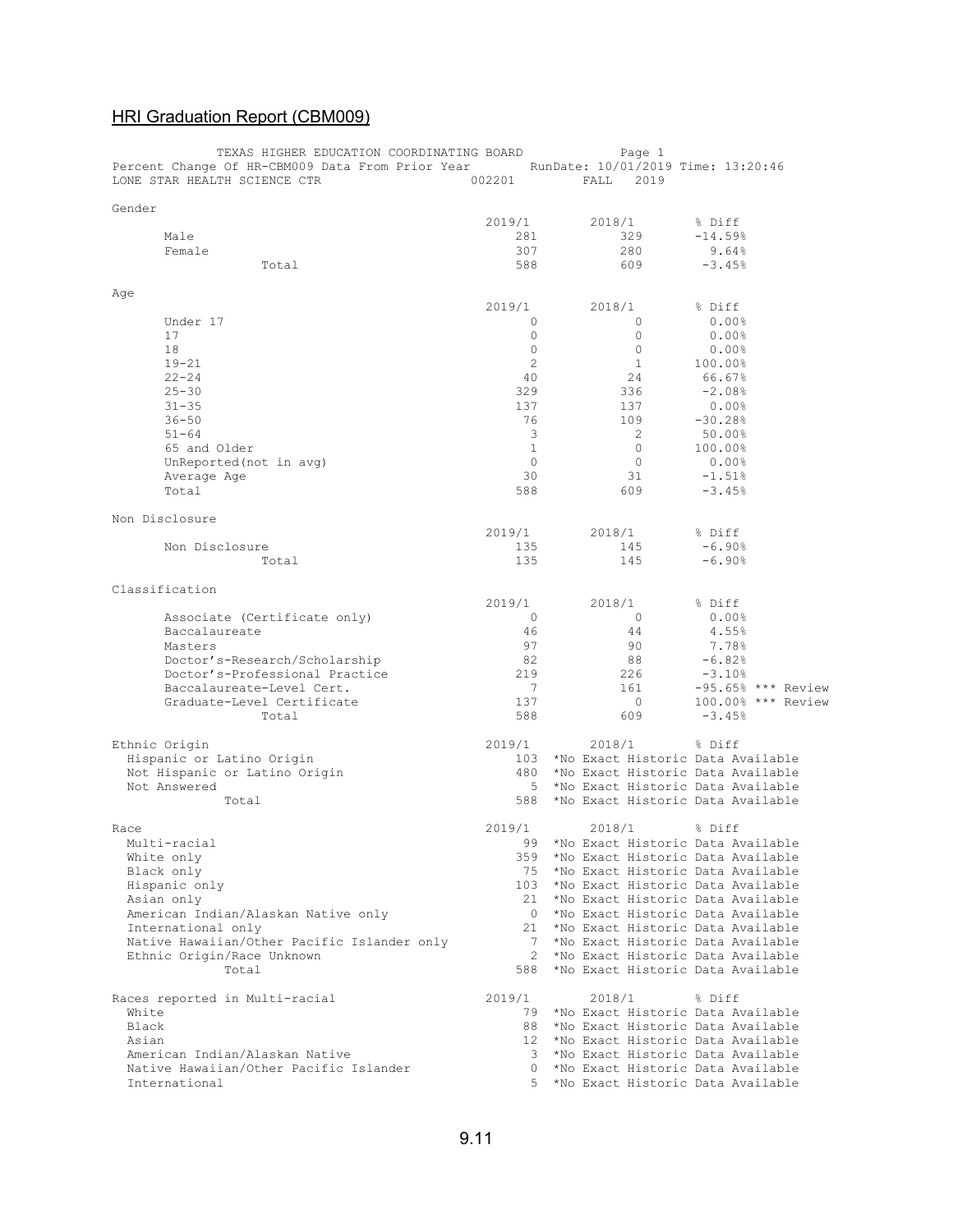# HRI Graduation Report (CBM009)

| Edit00v00<br>TEXAS HIGHER EDUCATION COORDINATING BOARD<br>Edit Of HR-CBM009 Data From |                                            |                        |                                     |                      |        |                |     | Page 1     |             |                                    |
|---------------------------------------------------------------------------------------|--------------------------------------------|------------------------|-------------------------------------|----------------------|--------|----------------|-----|------------|-------------|------------------------------------|
| 2019<br>FALL                                                                          |                                            |                        | LONE STAR HEALTH SCIENCE CTR 002201 |                      |        |                |     |            |             | RunDate: 10/01/2019 Time: 13:20:46 |
| * Items*<br>$\overline{c}$                                                            | Items **<br>$***$<br>Item<br>3<br>4 5<br>6 | Ttem<br>Ttem<br>7<br>8 | Ttem<br>9<br>10                     | Item Item Item<br>11 | 12     | Ttems<br>13 14 |     | Ttem<br>15 | Item<br>16  | Item<br>17<br>Remarks              |
| 9 002201                                                                              | 111111111 M 1 19761203                     | PHD                    | 4 26080600                          | 1 2019               | 000101 | $\mathcal{L}$  | 05  | STUDENT1   | MITCH       | Α                                  |
| 9 002201                                                                              | 111111111 M 1 19761203                     | MD.                    | 5 51120100                          | 1 2019               | 003660 | 2              | 0.5 | STUDENT2   | MITCH       | Α<br>Q                             |
| 9 002201                                                                              | 333333333 M 1 19771202                     | PHD                    | 4 26020200                          | 1 2019               | 000101 | $\Omega$       | 0.5 | STUDENT3   | DANNY       | Mult. Degree Records. REF0418<br>L |
| 9 002201                                                                              | 333333333 M 1 19771202<br>---------        | MD                     | 5 51120100                          | 1 2019               | 003660 | $\Omega$       | 0.5 | STUDENT3   | DANNY       | L<br>$\circ$                       |
| 9 002201                                                                              | 777777777 M 7 19760605<br>---------        | MD.                    | 5 51120100                          | 1 2019               | 003660 | $\Omega$       | 05  | STUDENT4   | <b>BOGA</b> | Mult. Degree Records. REF0418      |
| 9 002201                                                                              | 777777777 M 7 19760605<br>---------        | PHD                    | 4 30240100                          | 1 2019               | 000101 | $\Omega$       | 0.5 | STUDENT4   | <b>BOGA</b> | Q                                  |
|                                                                                       |                                            |                        |                                     |                      |        |                |     |            |             | Mult. Degree Records. REF0418      |

| Total Rejected Records     |               |
|----------------------------|---------------|
| Total Records on DataBase  | 588           |
| Total Non Error Records    | 588           |
| Total Error Records        |               |
| Total Questionable Records | $\mathcal{L}$ |
| Total Rejected Records     |               |

Items In Error Are Indicated By (\*), Questionable By (-)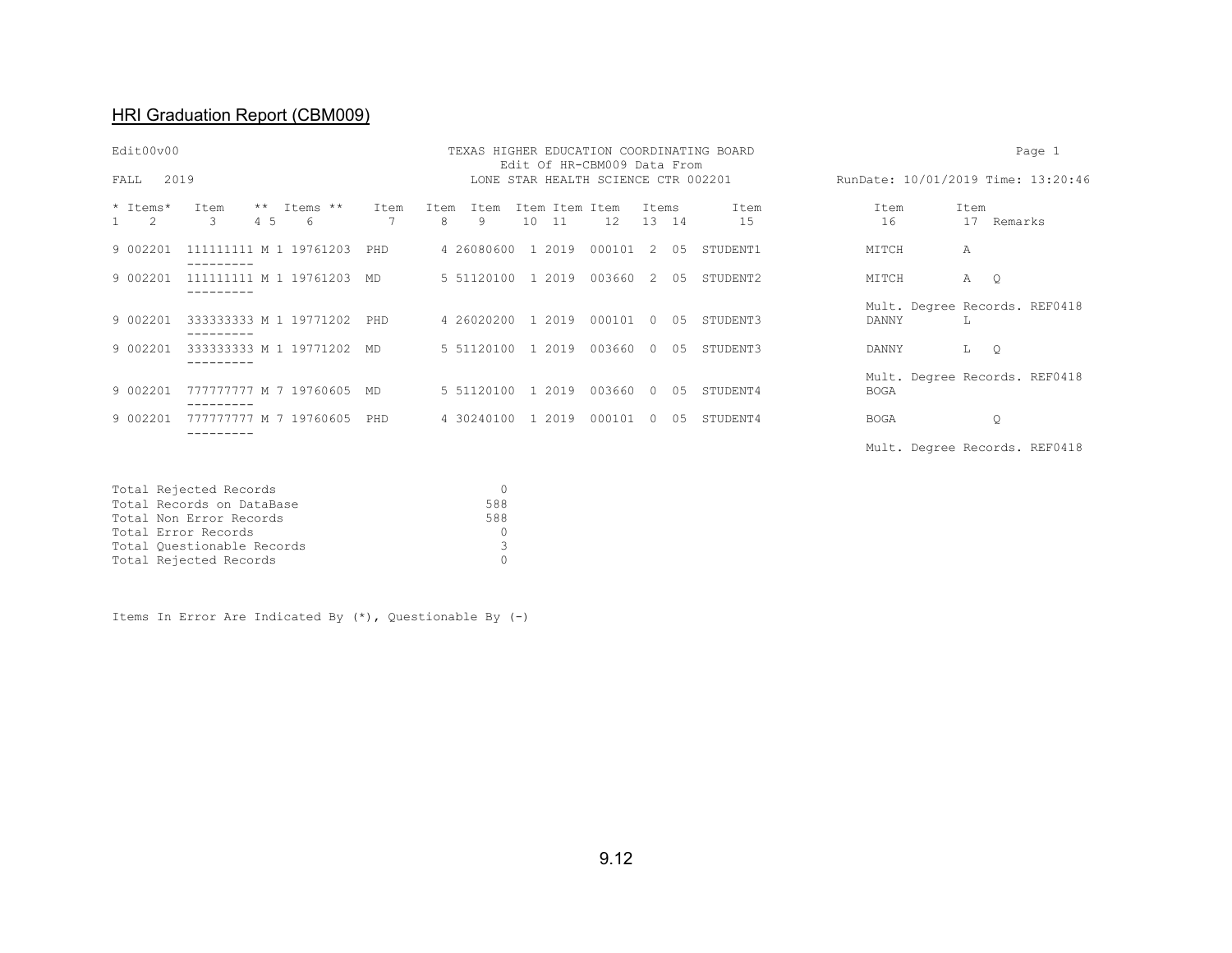### CBM011 Facilities Room Inventory Report

This manual supersedes the Texas Higher Education Coordinating Board (THECB) 2005 Facilities Inventory Procedures Manual. The THECB implemented the coding structure outlined in this manual on November 1, 2008. The changes implemented in this manual are auditable effective November 1, 2009. All certified inventory reports prior to November 1, 2009 will be audited under the 2005 Facility Inventory Manual. Compatibility and reporting procedures in the 2005 manual have mostly been retained. The primary purpose of this manual is to provide a uniform physical facilities coding system that prevails between higher education institutions in Texas and across the nation for data included in a building and room inventory. It provides a current and common framework for terms and definitions around which to compile data systems for physical facilities. The majority of the data codes are based on definitions and standards established by the National Center for Education Statistics, *Postsecondary Education Facilities Inventory and Classification Manual*, U. S. Department of Education, NCES 92-165, 2006, but some data codes are unique to Texas higher education institutions. The guidelines established by this manual may only be part of an institution's total facilities and capital asset inventory.

Sections 61.0572 and 61.058 of the Texas Education Code define THECB duties and its essential responsibilities to Texas higher education institutions. Basically, the THECB must assist institutions in efficient use of its construction funds and the orderly development of physical plants to accommodate projected college student enrollments.

This report includes distinctions for all types of space within a building and its intended design function. Space Use Codes and Functional Category Codes are found in Appendices F and G, respectively. See Appendix I for a Glossary of Facilities Terms. Visit <http://www.txhighereddata.org/ReportingManuals.cfm> to view the appendices.

#### Basis for Classification

Information to code rooms according to architectural features can best be obtained by a visual inspection of each room, but may also be obtained from as-built drawings. The evaluation of a room's Space Use Code and Functional Category Code should be based on the judgment of a departmental representative, facility planning, or physical plant personnel who are familiar with the coding structure in this manual. A room's Space Use Code and Functional Category Code can change between inventories or audit dates. A room's Space Use Code does not change until its basic design function has changed. Space Use Code 060 can be used temporarily to reflect non-assigned space while it is undergoing a conversion by remodeling.

#### Rooms to be Included

Space Use Codes for cubicle space are regarded as Office Facilities (300) that can be assigned to academic, administrative, or service functions of an institution. Each defined workspace can be considered a room. Operations independent of an institution's mission are to be reported under Functional Category Codes 91 and 92. The Appendices to this manual include Space Use Codes for circulation areas, building service, mechanical, and structural areas, which are classified as non-assigned space.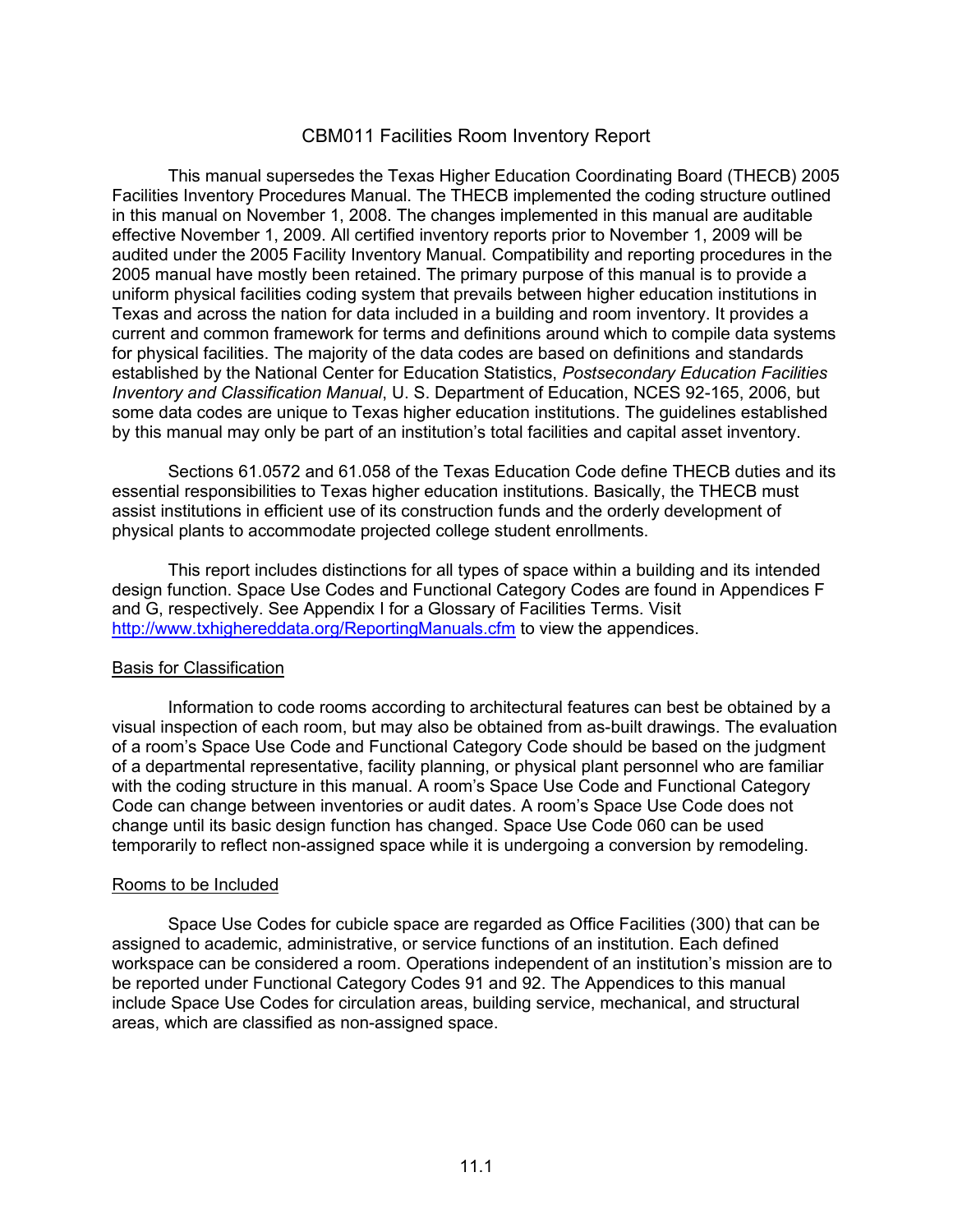#### Rooms Not to be Included

Residential rooms in a facility with Building Type Codes 6 or 7 (Residence/Single and Residence/Family) need not be reported except for rooms used for non-residential purposes. Residential rooms in a facility with Building Type Code 2 (Academic/Residence) need not be reported except for rooms within the building that are used for non-residential purposes. Space within a leased facility that is not used by the institution need not be reported. Covered play areas and covered walkways are not considered rooms.

#### Addition of Rooms

The addition of rooms should be reported on an on-going basis.

#### CIP Code and Functional Category Limitations

The CIP code is a required field within a room record that may be prorated up to three times, based on percent of use with different CIP codes, precisely to identify space being used by a particular discipline, department, or function. A six-digit CIP code corresponds to a single instructional program and its first two digits correspond to a group of instructional programs. If an exact CIP code cannot be determined, assign the most accurate code available.

Academic CIP codes should not be used with Institutional Support Functional Category Codes (60 series). These two areas are fundamentally different. Space for academic administration is Functional Category Code Academic Administration (46) and it must be combined with an academic CIP, as in the case of the space devoted to department heads.

Descriptive information on NCES CIP codes can be obtained from the following NCES web address: [http://nces.ed.gov/pubsearch/pubsinfo.asp?pubid=2002165.](http://nces.ed.gov/pubsearch/pubsinfo.asp?pubid=2002165) The Coordinating Board has an index of the current and deleted NCES CIP codes on its web site at [http://www.txhighereddata.org/Interactive/CIP/.](http://www.txhighereddata.org/Interactive/CIP/) A list of codes unique to Texas higher education institutions is in Appendix C of this manual.

#### Basis for Room Measurement

Room area is measured to the nearest square foot in accordance with parameters established by the facilities audit protocol.

#### Space Use Codes

Primary Space Use/Design Use: Each room has one best Space Use Code based on its exclusive or predominant design/use. Primary activity areas (Space Use Codes) always end with "0". For a room used as an office (Space Use Code 310) and a research/nonclass laboratory (Space Use Code 250), a single determination for primary activity should be made. It is recommended that primary be evaluated in terms of time, the human activity that focuses on use, rather than space. Space Use Codes change when a room's predominant use or physical characteristics have been changed and/or remodeled.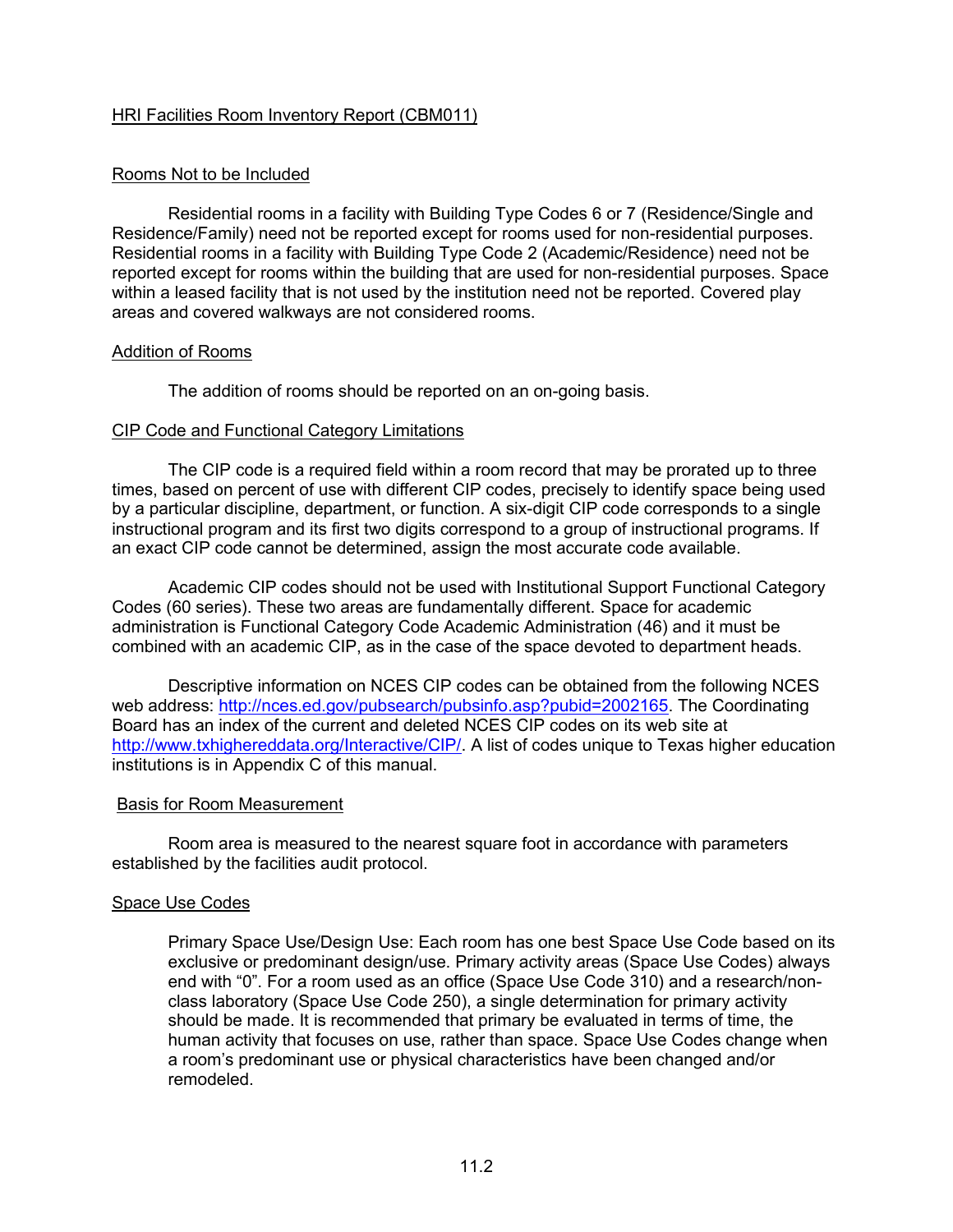Service Codes: Determine whether the existence of a particular room, with its specific design/function and use, is dependent upon or justified by another room (usually nearby) and its specific use. If a significant degree of dependency exists, an appropriate service code should be used. Support or service space is identified by Space Use Codes ending with "5".

#### Proration of Use

Up to three Functional Category Codes may be assigned to a single room: primary, secondary, and remaining. Where a room serves several purposes or uses, it may be reported based on time spent on each activity. Overall, the total percent of use/proration for primary, secondary, and remaining use must always total 100 percent. Only a room's function (Functional Category Code) and program area (CIP Code) may be prorated since its space use (Space Use Code) cannot be prorated.

#### Floor (optional)

Floor numbers are two characters in length. Zero fill the first position of the Floor field for floors less than 10 (01, 02, etc.). A basement should be coded as '00'. Sub-basements should be coded with an 'S' in the first position and the sub-basement number in the second position (S1, S2, etc.). Mezzanines should be coded with an 'M' in the first position and the mezzanine number in the second position (M1, M2, etc.). See illustration.

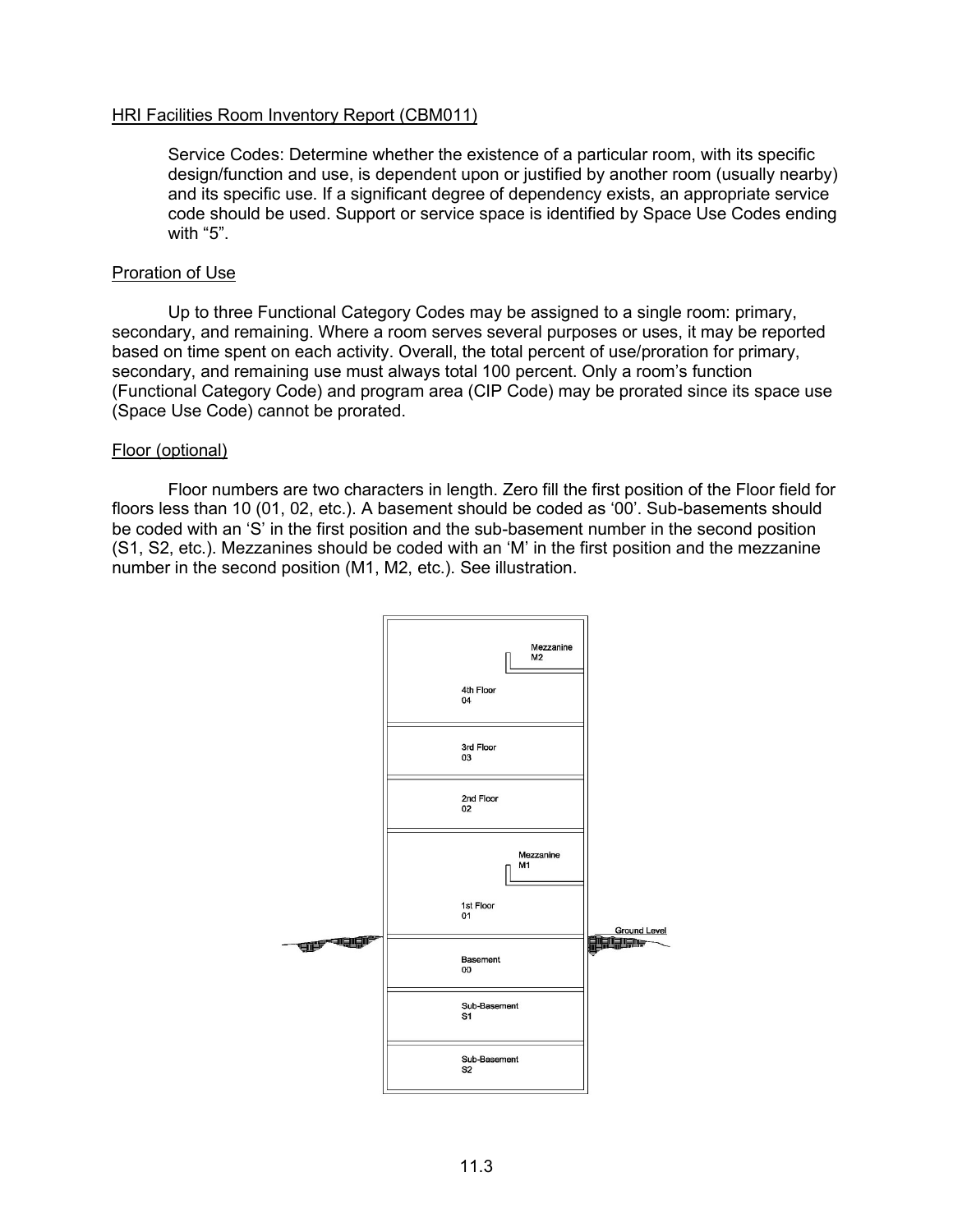Instructions for Facilities Room Inventory Report

Item #1 Record Code. Always enter 'R'.

- Item #2 Institution Code. Enter the FICE code of the institution. See Appendix A.
- Item #3 Report Year. Enter all four digits of the calendar year in which the inventory occurs.

#### BUILDING IDENTIFICATION

Each room is uniquely identified as a separate record by a combination of building, floor, and room number. Each room within a building should have a unique alpha or numeric code to identify the room. The building identification must be the same as the building identification used in the CBM005 and the CBM014 reports.

- Item #4 Building Number. Enter the assigned building number.
- Item #5 Room Number. Enter the assigned room number.
- Item #6 Primary CIP Code. Enter the primary classification of an instructional program (CIP) code associated with this room. Use the first six digits of the codes listed in Appendix C.
- Item #7 Omitted.
- Item #8 Space Use Code. Enter the space use code based on the room's exclusive or predominant design or use. See Appendix F.
- Item #9 Primary Functional Category Code. Enter the primary functional category code. See Appendix G.
- Item #10 Primary CIP Percent. Enter the percentage of the primary CIP code reported in Item #6.
- Item #11 Room Area. See Glossary of Facilities Terms (Appendix I).
- Item #12 Omitted.
- Item #13 Omitted.
- Item #14 Omitted.
- Item #15 Omitted.
- Item #16 Omitted.
- Item #17 Student Station Capacity. This is based on the number of occupants the room is designed to accommodate; only required of certain space uses.
- Item #18 Secondary CIP Code. Enter the secondary CIP code associated with this room. Use the first six digits of the codes listed in Appendix C.
- Item #19 Omitted.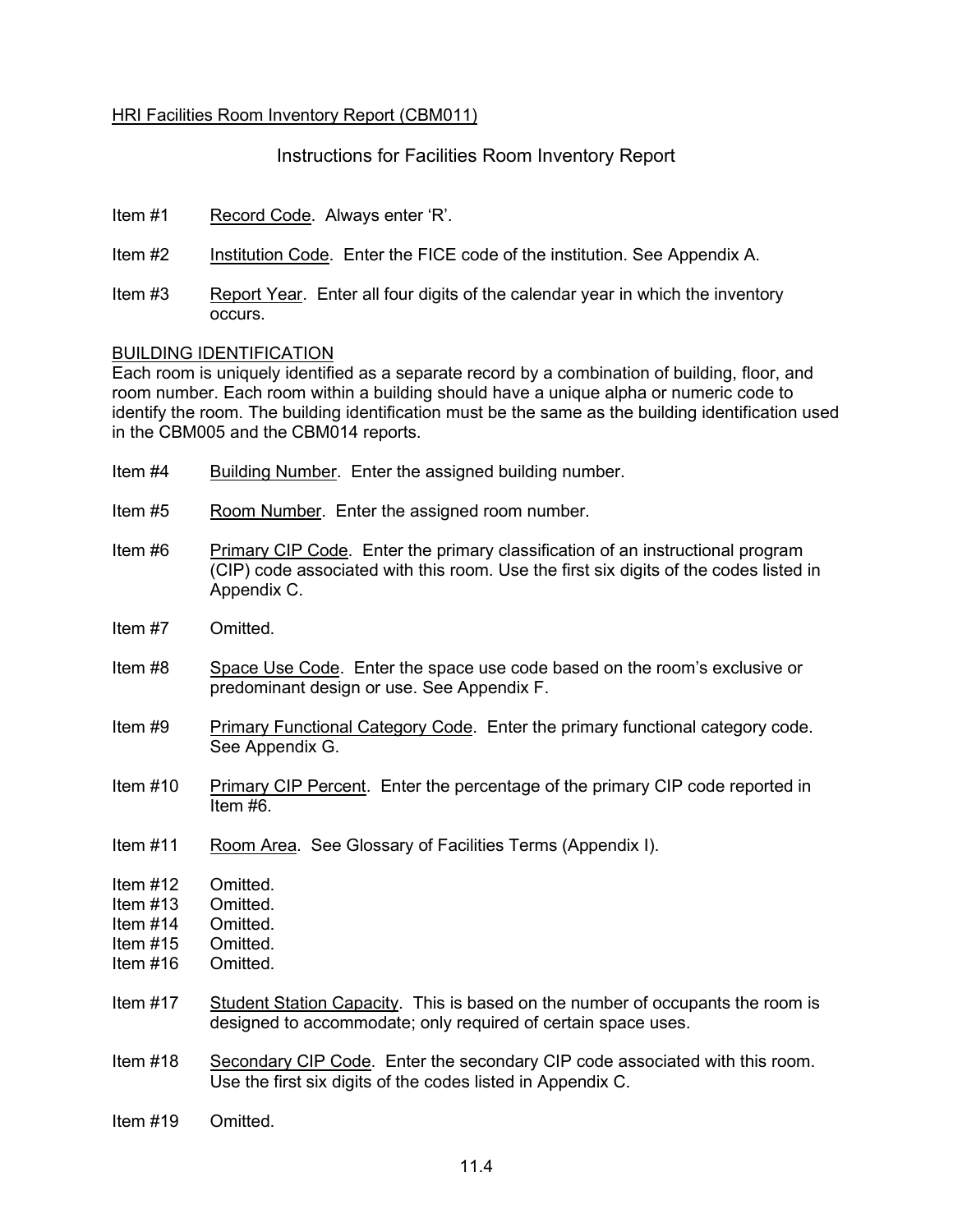- Item #20 Secondary Functional Category Code. Enter the secondary functional category code. See Appendix G.
- Item #21 Secondary CIP Percent. Enter the percentage of the secondary CIP code reported in Item #18.
- Item #22 Remaining CIP Code. Enter the remaining CIP code associated with this room. Use the first six digits of the codes listed in Appendix C.
- Item #23 Omitted.
- Item #24 Remaining Functional Category Code. Enter the remaining functional category code. See Appendix G.
- Item #25 Remaining CIP Percent. Enter the percentage of the remaining CIP code reported in Item #22.
- Item #26 Record Identification. Always enter '11'.
- Item #27 Floor. Optional. Floor number (01, 02, 03, etc.)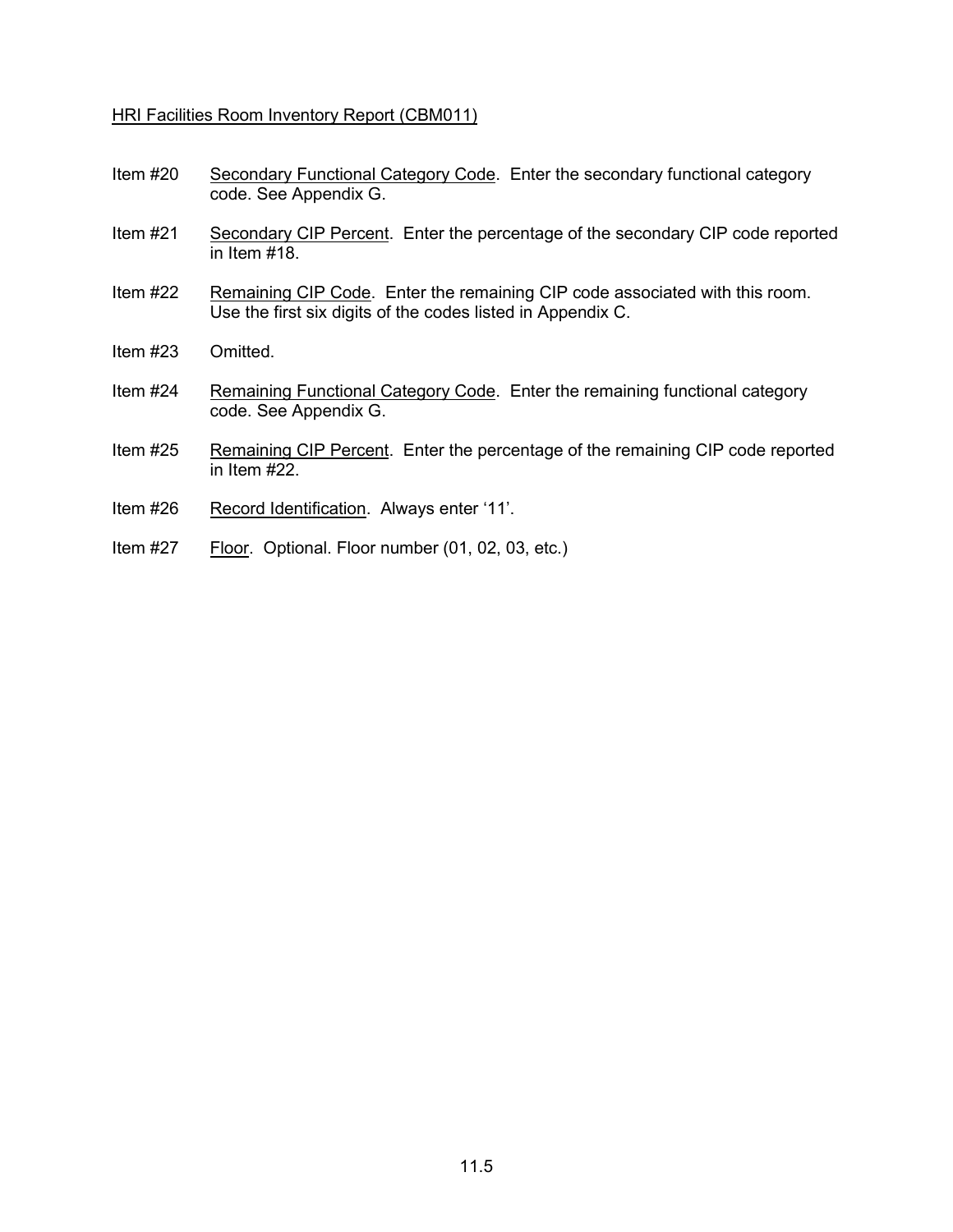# Data Processing Record Layout

|             |                                                     | <b>Beginning</b><br>Position | Length         |
|-------------|-----------------------------------------------------|------------------------------|----------------|
| Item $#1$   | Record Code - Always 'R'                            | 1                            | 1              |
| Item $#2$   | Institution Code - FICE - Numeric                   | $\overline{2}$               | 6              |
| Item $#3$   | Report Year - Numeric                               | 8                            | 4              |
| Item $#4$   | Building Number - Alphanumeric                      | 12                           | 6              |
| Item $#5$   | Room Number - Alphanumeric                          | 18                           | 16             |
| Item #6     | Primary CIP Code - Numeric                          | 34                           | 6              |
| Item #7     | Omitted                                             | 40                           | $\overline{2}$ |
| Item #8     | Space Use Code - Alphanumeric                       | 42                           | 3              |
| Item #9     | Primary Functional Category Code - Numeric          | 45                           | $\overline{2}$ |
| Item $#10$  | Primary CIP Percent - Numeric                       | 47                           | 3              |
| Item $#11$  | Room Area                                           | 50                           | 8              |
| Item #12-16 | Omitted                                             | 58                           | 12             |
| Item $#17$  | <b>Student Station Capacity - Numeric</b>           | 70                           | 4              |
| Item $#18$  | Secondary CIP Code - Numeric                        | 74                           | 6              |
| Item $#19$  | Omitted                                             | 80                           | $\overline{2}$ |
| Item $#20$  | Secondary Functional Category Code - Numeric        | 82                           | $\overline{2}$ |
| Item $#21$  | Secondary CIP Percent - Numeric                     | 84                           | 3              |
| Item $#22$  | Remaining CIP Code - Numeric                        | 87                           | 6              |
| Item $#23$  | Omitted                                             | 93                           | $\overline{2}$ |
| Item $#24$  | Remaining <b>Functional Category Code</b> - Numeric | 95                           | $\overline{2}$ |
| Item $#25$  | Remaining CIP Percent - Numeric                     | 97                           | 3              |
| Item $#26$  | Record Identification - Always '11'                 | 100                          | $\overline{2}$ |
| Item $#27$  | Floor                                               | 102                          | $\overline{2}$ |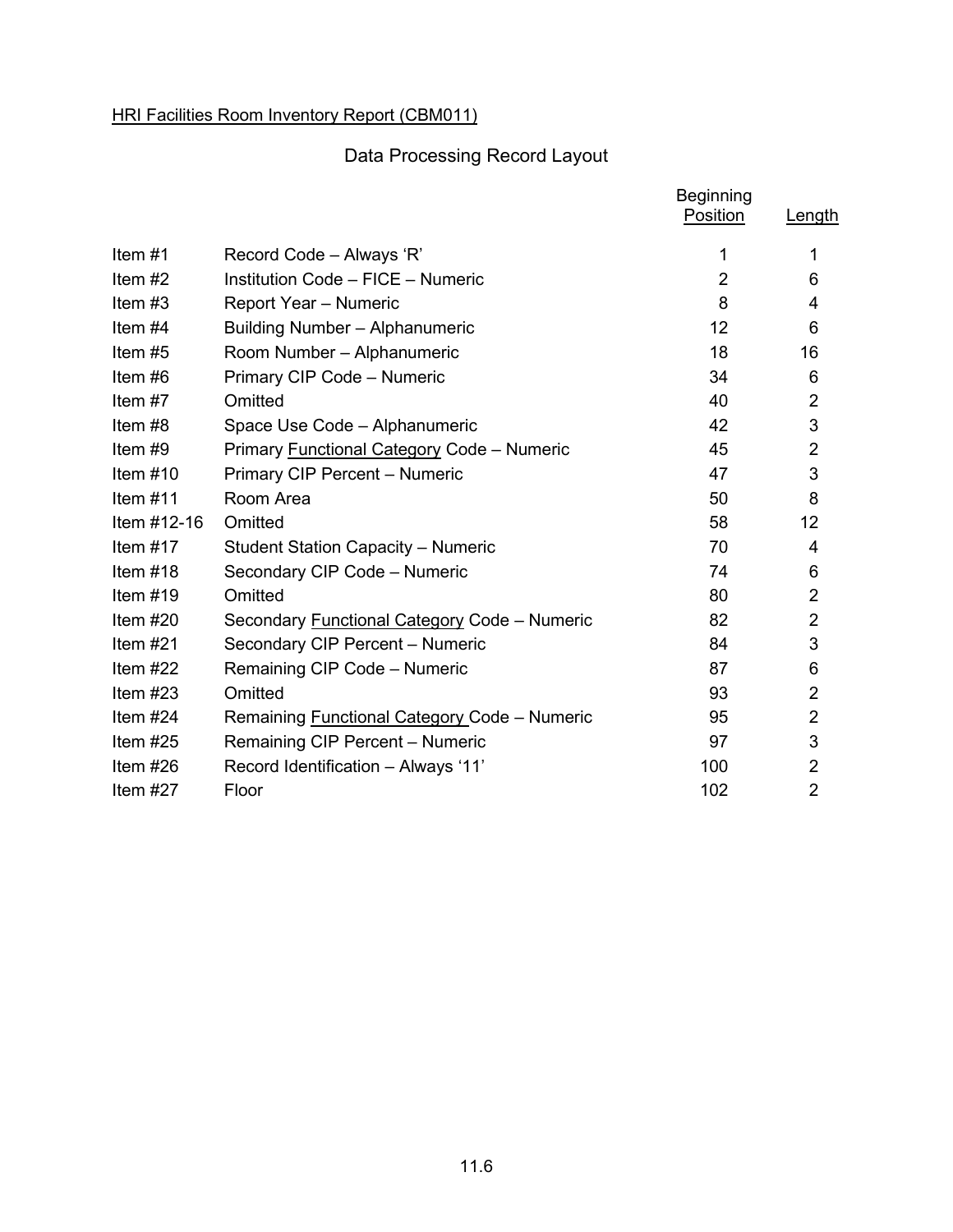### Questionable and Error Values

The following values are used in the Coordinating Board's edit program to determine Questionable and Error Values of each data element.

|                          | <b>ITEM NUMBER</b>                       | <b>QUESTIONABLE VALUE</b> | <b>ERROR VALUE</b>                                                                                                                                                              |
|--------------------------|------------------------------------------|---------------------------|---------------------------------------------------------------------------------------------------------------------------------------------------------------------------------|
| 1.                       | <b>Record Code</b>                       | N/A                       | Any value except 'R'                                                                                                                                                            |
| 2.                       | <b>Institution Code</b>                  | N/A                       | Must match value on<br>header record and be on<br>the list of valid FICE codes                                                                                                  |
| 3.                       | <b>Report Year</b>                       | N/A                       | Must match value in<br>header record                                                                                                                                            |
| 4.                       | <b>Building Number</b>                   | N/A                       | Must match CBM014                                                                                                                                                               |
| 5.                       | <b>Room Number</b>                       | N/A                       | Special characters                                                                                                                                                              |
| 6.                       | <b>Primary CIP Code</b>                  | N/A                       | Must be on list of valid CIP<br>codes; CIP not = $000000$ if<br>Item $#8 = 110$ or 115                                                                                          |
| 7.                       | Omitted                                  |                           |                                                                                                                                                                                 |
| 8.                       | Space Use Code                           | N/A                       | Value less than 040 or<br>greater than 970; value not<br>$= M10$ , U10, WWW, XXX,<br>YYY, ZZZ, W01-W07, X01-<br>X04, Y01-Y04 when Item<br>$#9 = 02-07$                          |
| 9.                       | <b>Primary Functional Cat</b><br>Code    | N/A                       | Value less than 02 or<br>greater than 92; value not $=$<br>02-07 when Item $#8 =$<br>M10, U10, WWW, XXX,<br>YYY, ZZZ, W01-W07, X01-<br>X04, Y01-Y04; blank if Item<br>#6 filled |
| 10.                      | <b>Primary CIP Percent</b>               | N/A                       | Not numeric if Item #6 filled                                                                                                                                                   |
| 11.                      | Room Area                                | N/A                       | Not numeric if Item #6 filled                                                                                                                                                   |
| 12.<br>13.<br>14.<br>15. | Omitted<br>Omitted<br>Omitted<br>Omitted |                           |                                                                                                                                                                                 |

16. Omitted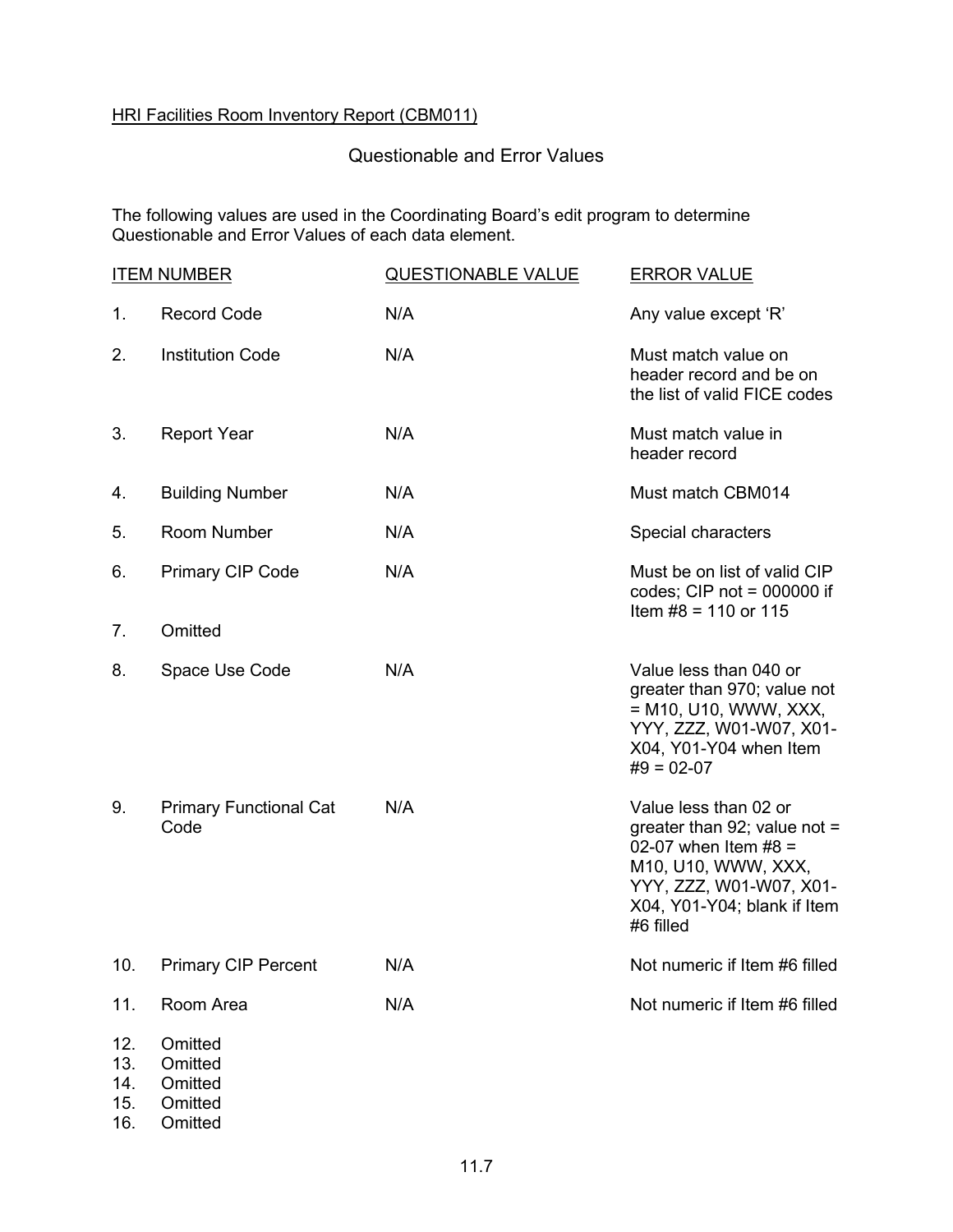| <b>ITEM NUMBER</b> |                                         | <b>QUESTIONABLE VALUE</b> | <b>ERROR VALUE</b>                                                                                                                                                               |  |  |  |
|--------------------|-----------------------------------------|---------------------------|----------------------------------------------------------------------------------------------------------------------------------------------------------------------------------|--|--|--|
| 17.                | <b>Student Station Capacity</b>         | N/A                       | Value of 0000 if Item $#8 =$<br>110, 210, 220, 350, 410,<br>430, 610, 680                                                                                                        |  |  |  |
| 18.                | Secondary CIP Code                      | N/A                       | Must be on list of valid CIP<br>codes; CIP not = $000000$ if<br>Item $#8 = 110$ or 115                                                                                           |  |  |  |
| 19.                | Omitted                                 |                           |                                                                                                                                                                                  |  |  |  |
| 20.                | <b>Secondary Functional Cat</b><br>Code | N/A                       | Value less than 02 or<br>greater than 92; value not $=$<br>02-07 when Item $#8 =$<br>M10, U10, WWW, XXX,<br>YYY, ZZZ, W01-W07, X01-<br>X04, Y01-Y04; blank if Item<br>#18 filled |  |  |  |
| 21.                | <b>Secondary CIP Percent</b>            | N/A                       | Not numeric if Item #18<br>filled                                                                                                                                                |  |  |  |
| 22.                | <b>Remaining CIP Code</b>               | N/A                       | Must be on list of valid CIP<br>codes; CIP not = $000000$ if<br>Item $#8 = 110$ or 115                                                                                           |  |  |  |
| 23.                | Omitted                                 |                           |                                                                                                                                                                                  |  |  |  |
| 24.                | <b>Remaining Functional Cat</b><br>Code | N/A                       | Value less than 02 or<br>greater than 92; value not $=$<br>02-07 when Item $#8 =$<br>M10, U10, WWW, XXX,<br>YYY, ZZZ, W01-W07, X01-<br>X04, Y01-Y04; blank if Item<br>#22 filled |  |  |  |
| 25.                | <b>Remaining CIP Percent</b>            | N/A                       | Not numeric if Item #22<br>filled                                                                                                                                                |  |  |  |
| 26.                | <b>Record Identification</b>            | N/A                       | Any value except '11'                                                                                                                                                            |  |  |  |
| 27.                | Floor (optional)                        | N/A                       | N/A                                                                                                                                                                              |  |  |  |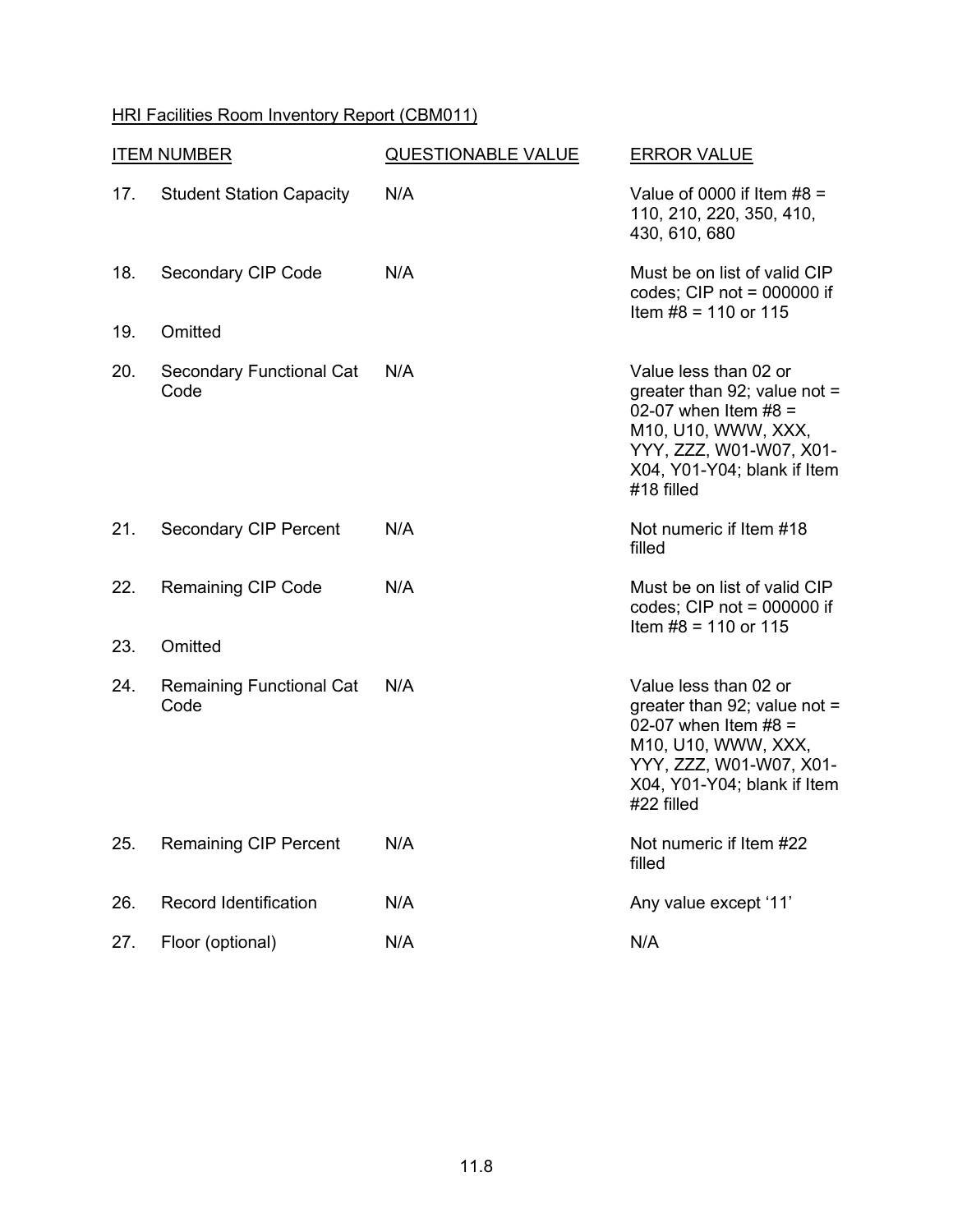## Space Excluded From E&G Space Calculation

When determining the amount of assignable Educational and General Space (E&G) square footage of a building, the following Building Types, CIP, Space Use Codes, and Functional Category Codes are excluded.

| <b>Building Condition 7</b>              | Mothballed facility currently excluded from routine<br>operation and maintenance expense                                                                                             |
|------------------------------------------|--------------------------------------------------------------------------------------------------------------------------------------------------------------------------------------|
| Building Type 6 or 7                     | Residence, Single and Resident, Family                                                                                                                                               |
| Building Type 8 or 9                     | Non-institutional Agency Buildings and Rental Property                                                                                                                               |
| <b>Building Type R</b>                   | Renovations that cause the entire building to be<br>temporarily out of service                                                                                                       |
| CIP 720000 - 739999                      | Intercollegiate Athletics and Support Facilities (food,<br>health, housing, parking, retail, and childcare services)                                                                 |
| CIP 817500                               | <b>Alumni Relations</b>                                                                                                                                                              |
| CIP 999999                               | Unknown use by External Agencies with Functional<br>Category Code 92                                                                                                                 |
| Space Use Code 523                       | <b>Indoor Athletic Facilities Spectator Seating</b>                                                                                                                                  |
| Space Use Code 630 - 635                 | <b>Food Facility and Food Facility Service</b>                                                                                                                                       |
| Space Use Code 660 - 665                 | Merchandising and Merchandising Service                                                                                                                                              |
| Space Use Code 670 - 675                 | Recreation (non-athletic/PE) and Recreation Service                                                                                                                                  |
| Space Use Code 750 - 755                 | <b>Central Food Store and Central Food Store Service</b>                                                                                                                             |
| Space Use Code 810 - 895                 | These Space Use Codes include Health Care Facilities<br>(unless with Functional Category Codes 11, 12, 15, 21,<br>or 22)                                                             |
| Space Use Code 910 - 970                 | <b>Residential Facilities</b>                                                                                                                                                        |
| Space Use Code 050 - 070                 | Inactive areas permanently or temporarily incapable of<br>use                                                                                                                        |
|                                          | Space Use Code M10, U10, and W10 Men's, Unisex, and Women's public restrooms                                                                                                         |
| Space Use Code WWW, XXX, YYY,<br>and ZZZ | Circulation, Building Service, Mechanical, or Structural<br>Areas (non-assignable space)                                                                                             |
| Functional Category Codes 02 - 07        | Unclassified or non-assignable space necessary for the<br>general operation of a building (custodial, mechanical,<br>mothballed, public restrooms, shell space, circulation<br>area) |
| Functional Category Codes 31 - 35        | <b>Public Service</b>                                                                                                                                                                |
| <b>Functional Category Code 42</b>       | <b>Museums and Galleries</b>                                                                                                                                                         |
| <b>Functional Category Code 52</b>       | Social and Cultural Development outside the degree<br>curriculum                                                                                                                     |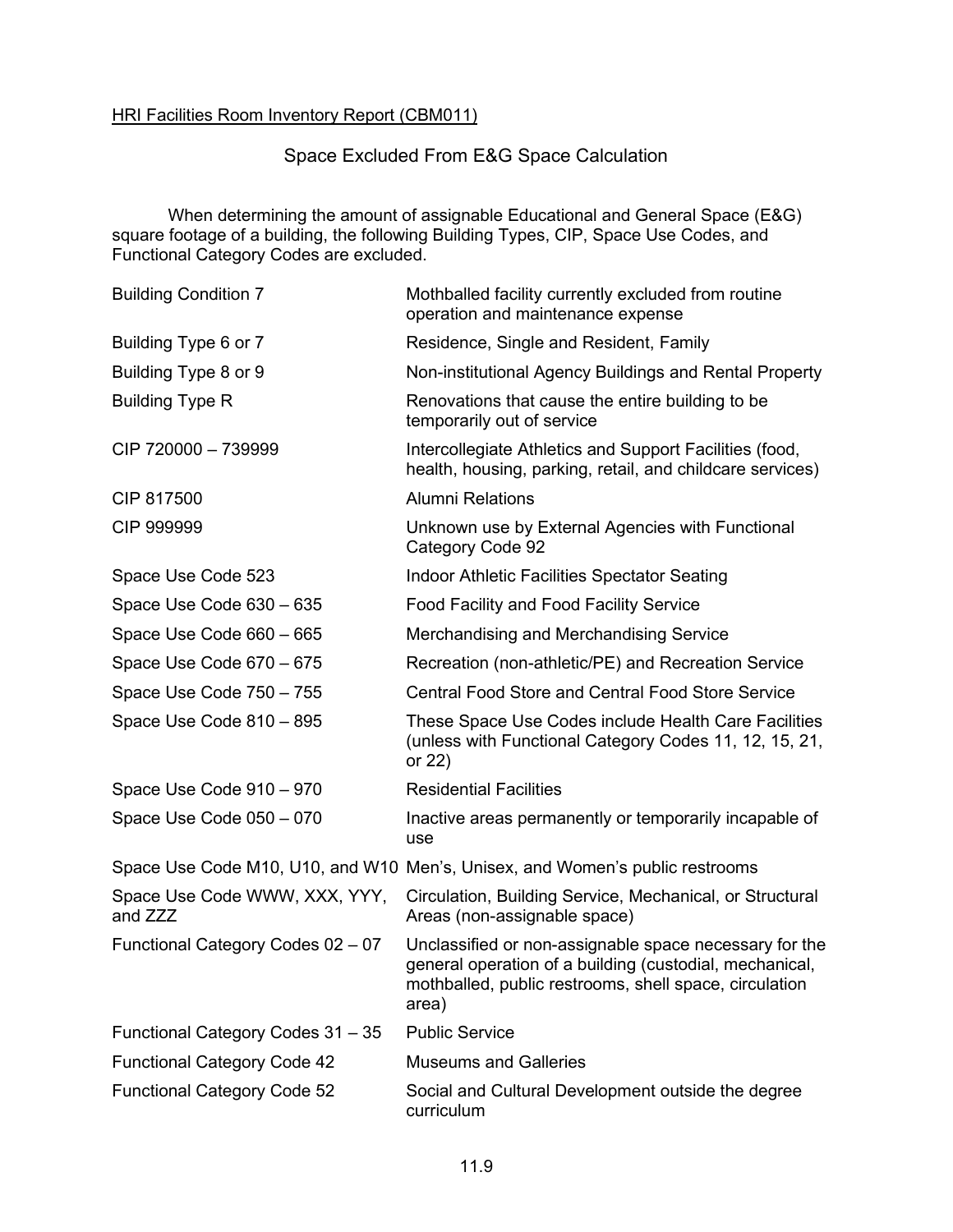| Functional Category Codes 55 - 57  | <b>Student Service (Student Auxiliary Service,</b><br>Intercollegiate Athletics (except with CIP Student<br>Health/Medical Services) (740000 - 745000) |
|------------------------------------|--------------------------------------------------------------------------------------------------------------------------------------------------------|
| Functional Category Codes 65 - 66  | Faculty and Staff Auxiliary Services and Alumni Records                                                                                                |
| <b>Functional Category Code 91</b> | Independent Operations/Institutional                                                                                                                   |
| <b>Functional Category Code 92</b> | Independent Operations/External Agencies (Use CIP<br>999999 for unknown use)                                                                           |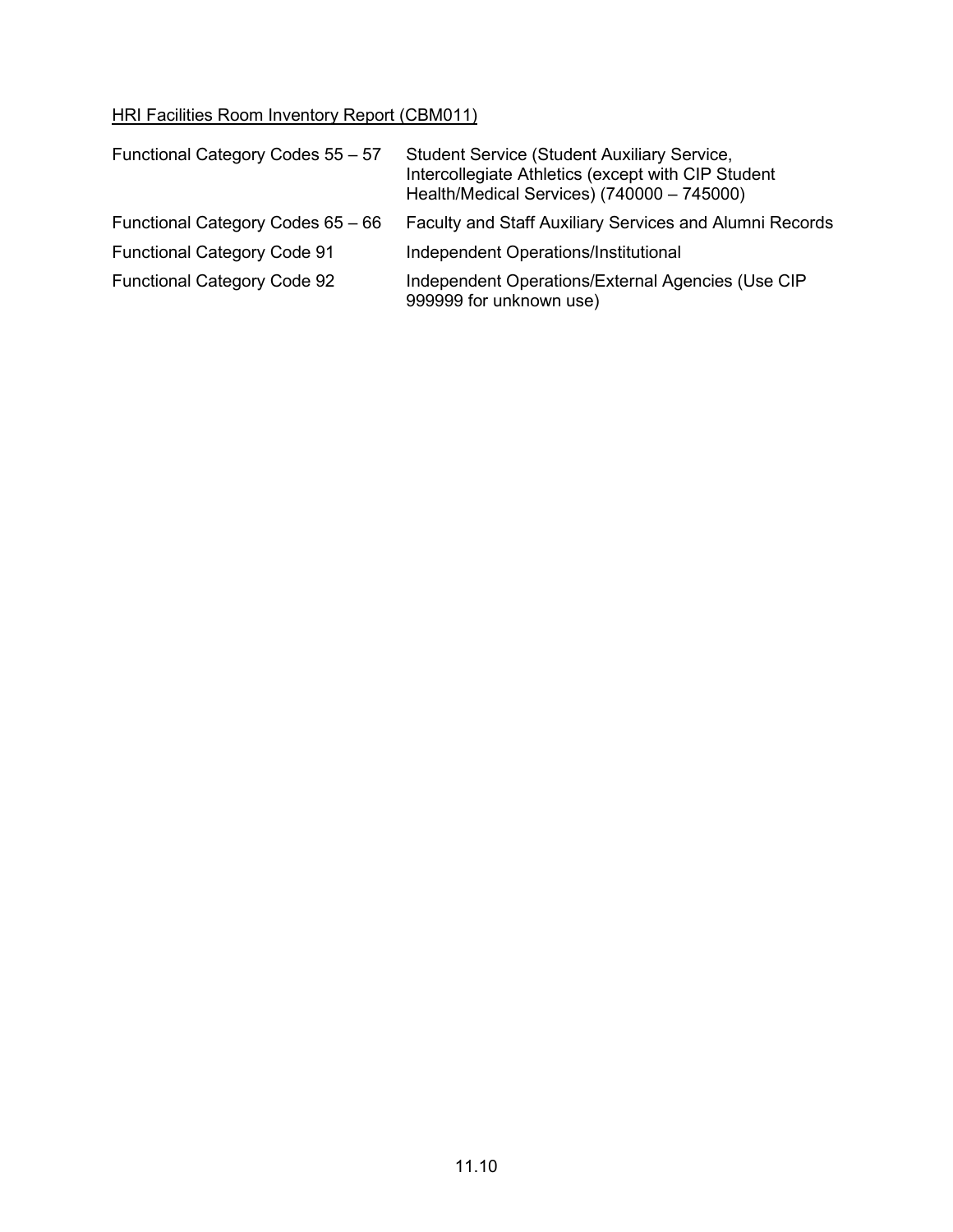| Edit00v00<br>TEXAS HIGHER EDUCATION COORDINATING BOARD<br>CBM011 Room EDIT SUMMARY FROM RunDate: 09/15/2019 Time: 18:15:08 |          |                              |              | Page 1              |          |      |
|----------------------------------------------------------------------------------------------------------------------------|----------|------------------------------|--------------|---------------------|----------|------|
|                                                                                                                            |          | LONE STAR HEALTH SCIENCE CTR |              | 002201              | ANNUAL   | 2019 |
|                                                                                                                            |          |                              |              | NORMAL QUESTIONABLE | ERROR    |      |
|                                                                                                                            |          |                              | <b>RANGE</b> | VALUES              | VALUES   |      |
| TTEM                                                                                                                       | $\sim$ 1 | RecordCode                   | 36           | 0                   | 0        |      |
| TTEM                                                                                                                       |          | 2 Inst. Code                 | 36           | 0                   | $\Omega$ |      |
| ITEM                                                                                                                       |          | 3 Report Year                | 36           | $\Omega$            | 0        |      |
| ITEM                                                                                                                       | 4        | Building Number              | 35           | $\Omega$            |          |      |
| TTEM                                                                                                                       |          | 5 Room Number                | 35           | $\Omega$            |          |      |
| TTEM                                                                                                                       |          | 6 Primary CIP Code           | 36           | $\Omega$            | 0        |      |
|                                                                                                                            |          | ITEM 8 Space Use Code        | 36           | 0                   | 0        |      |
| T T F.M                                                                                                                    |          | 9 Primary Funct Cat Code     | 36           | $\Omega$            | 0        |      |
| ITEM 10                                                                                                                    |          | Primary CIP Percent          | 36           | $\Omega$            | 0        |      |
| TTEM 11                                                                                                                    |          | Room Area                    | 36           | 0                   | 0        |      |
| ITEM 17                                                                                                                    |          | Student Station Capacity     | 36           | $\Omega$            | 0        |      |
| TTEM 18                                                                                                                    |          | Secondary CIP Code           | 36           | $\Omega$            | 0        |      |
| ITEM 20                                                                                                                    |          | Secondary Funct Cat Code     | 36           | $\Omega$            | 0        |      |
| ITEM 21                                                                                                                    |          | Secondary CIP Percent        | 36           | $\Omega$            | 0        |      |
| ITEM 22                                                                                                                    |          | Remaining CIP Code           | 36           | $\Omega$            | 0        |      |
| ITEM 24                                                                                                                    |          | Remaining Funct Cat Code     | 36           | $\Omega$            | $\Omega$ |      |
| ITEM 25                                                                                                                    |          | Remaining CIP Percent        | 36           | 0                   | 0        |      |
| <b>TTEM 26</b>                                                                                                             |          | Record Identification        | 36           | 0                   | 0        |      |
| TTEM 27                                                                                                                    |          | Floor                        | 36           | $\Omega$            | 0        |      |

| TOTAL Report Records                     | 36 |                    |  |
|------------------------------------------|----|--------------------|--|
| CONTROL TOTAL                            | 36 | <b>DISCREPANCY</b> |  |
| Total Recs on Db                         | 36 |                    |  |
| Number Of Non-Unique/ Duplicated Id's    |    |                    |  |
| Number Of Duplicate Records              |    |                    |  |
| Number Of Relative Duplicate Questionabl |    |                    |  |
| Number Of Relative Duplicate Error       |    |                    |  |
| Total Error Recs on Db                   |    |                    |  |
| Total Error Other                        |    |                    |  |
| Total Ouestionable Recs on Db            |    |                    |  |
| Total Non Error Records on Db            | 35 |                    |  |
| Total Rejected Records                   |    |                    |  |
|                                          |    |                    |  |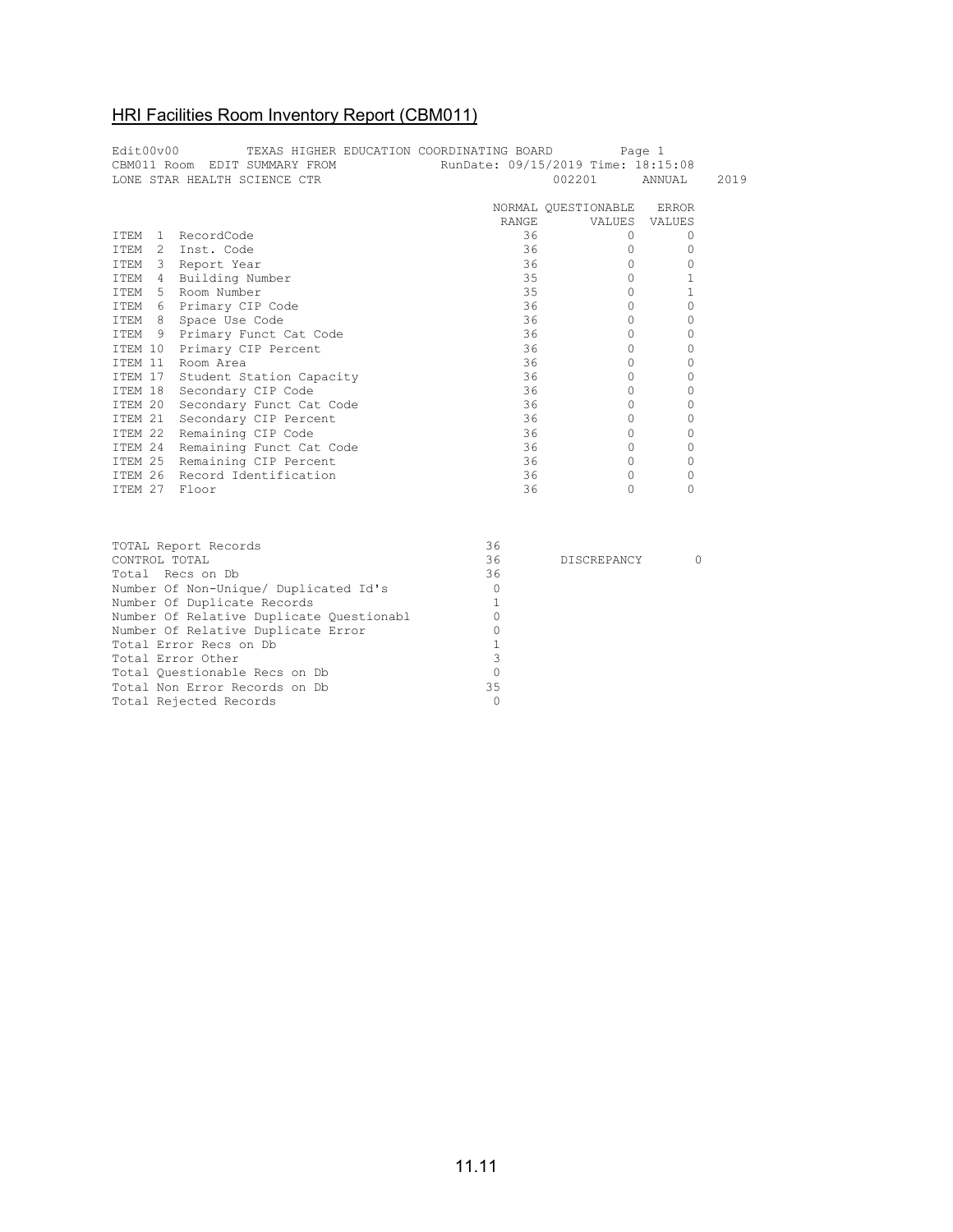FACILITIES ROOM INVENTORY REPORT (CBM011) EDIT FEEDBACK SUMMARY

The following is an example of the edit feedback summary generated automatically when an institution submits their inventory database via the secure file transfer protocol. The report is recorded in the institutions' "output" folder at the secure site and may be retrieved via the secure file transfer protocol process. Note that records with errors are listed within the summary with the specific error field underlined by asterisks and the error explained below the record. The feedback summary also identifies significant changes in square footage data. Review significant changes; typographical errors within the submitted text data are a common cause of unintended large changes in square footage.

|  |                              |  | TEXAS HIGHER EDUCATION COORDINATING BOARD |                                    | Page 1      |  |
|--|------------------------------|--|-------------------------------------------|------------------------------------|-------------|--|
|  | EDIT OF CBM011 Room DATA     |  |                                           | RunDate: 09/15/2019 Time: 18:15:08 |             |  |
|  | LONE STAR HEALTH SCIENCE CTR |  |                                           | 002201                             | annuat 2019 |  |

Updated Building Record From Room Records. Updated Institution Record From Building Records.

Building Space Error Report

| Building |                        | Gross Area Assignable Area | E and G Area Error |                                           |  |
|----------|------------------------|----------------------------|--------------------|-------------------------------------------|--|
| 0037     | 34.0                   | 2,691.0                    | 0.0                | GrossArea Is Smaller than Assignable Area |  |
| 0038     | 1,701.0                | 1,740.5                    | 585.6              | GrossArea Is Smaller than Assignable Area |  |
| 0047     | 1,080.0                | 1,148.2                    | 0.0                | GrossArea Is Smaller than Assignable Area |  |
| ***Note: | Totals are net errors. |                            |                    |                                           |  |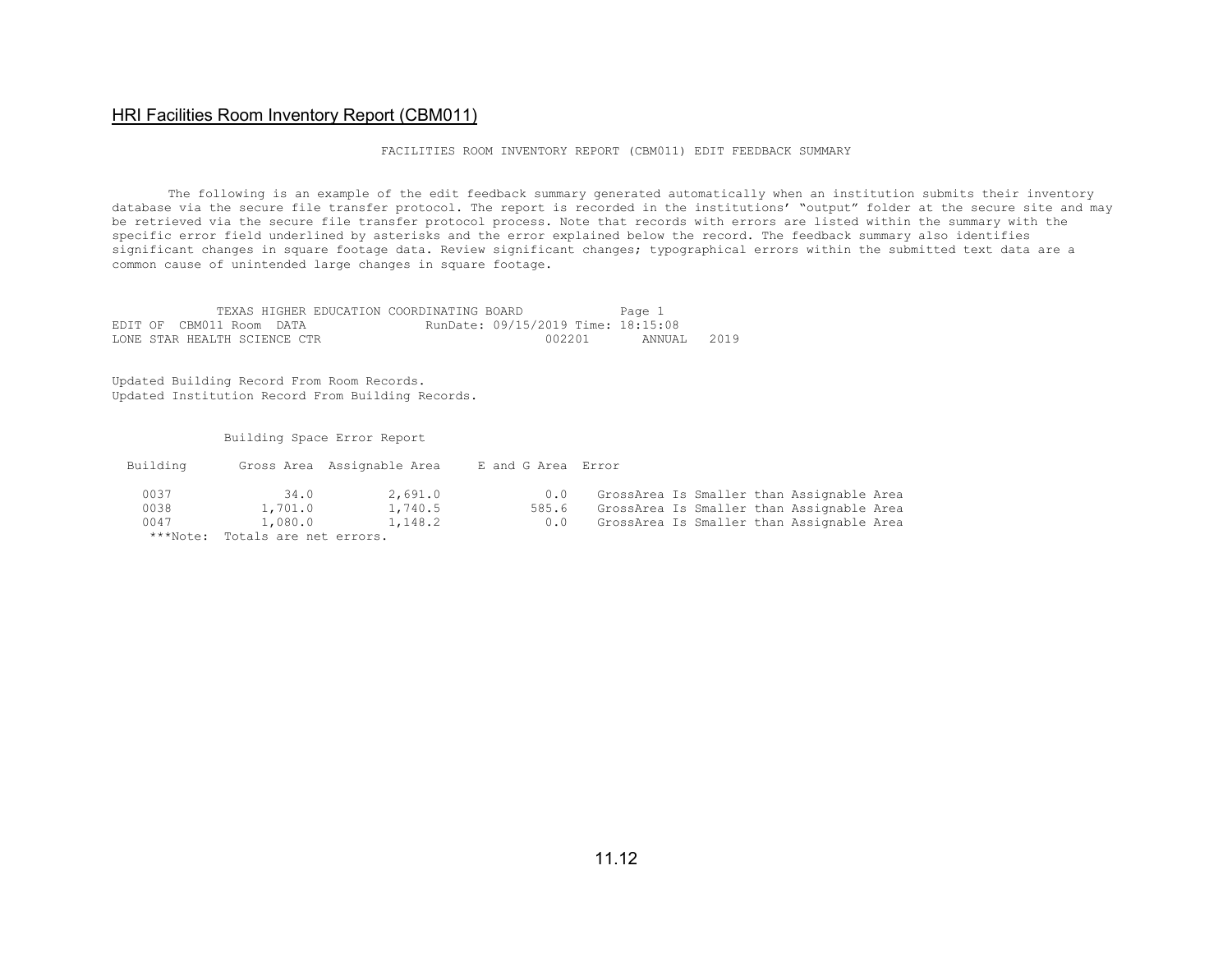#### Edit00v00 **TEXAS HIGHER EDUCATION COORDINATING BOARD** Page 1 PART A, HIGHER EDUCATION FACILITIES INVENTORY FOR - 2019 002201 LONE STAR HEALTH SCIENCE CTR PREPARED BY THE TEXAS HIGHER EDUCATION COORDINATING BOARD 09/15/2019 06:15:09

#### Building Size and Cost Data

|        | BUILDING                                 | GROSS                   | ASSIGN E & G OCCUP FLOORS N W O Y N                    |                |            |                 |  |           |  |
|--------|------------------------------------------|-------------------------|--------------------------------------------------------|----------------|------------|-----------------|--|-----------|--|
| NUMBER | <b>NAME</b>                              | AREA                    | AREA SQ.FT. DATE                                       |                |            |                 |  | DNCPS     |  |
|        | 0001 HARDIN ADMINISTRATION BUILDING      | 71,594                  | $\overline{0}$                                         |                |            | $0$ 1937 3      |  | 2 1 1 1 3 |  |
|        | 0004 BRIDWELL HALL                       | 42,260                  | $\circ$                                                |                | 0 1998     | $3^{\circ}$     |  | 1 1 1 1 4 |  |
|        | 0005 UNIVERSITY PRESS                    |                         | 4,965 4,869                                            |                | 1,079 1940 | 1               |  | 2 1 1 1 3 |  |
|        | 0006 MEMORIAL BUILDING                   | 7,019                   | $\overline{0}$                                         |                | 0 1945     | 2               |  | 2 1 1 1 3 |  |
|        | 0007 FERGUSON HALL                       | 16,896                  | $\Omega$                                               |                | 0 1947     | 3               |  | 1 1 1 1 3 |  |
|        | 0010 MARTIN HALL                         |                         | 16,890<br>10,278 9,414<br>$\frac{1}{2}$ 9,414<br>9,414 |                | 5,886 1946 | $\overline{2}$  |  | 1 1 1 1 2 |  |
|        | 0011 FAIN FINE ARTS CENTER               |                         |                                                        | 0 1978         |            | $\overline{2}$  |  | 1 1 1 1 5 |  |
|        | 0012 DANIEL BUILDING                     | 46,335                  | 39,566 34,335 1990                                     |                |            | 2               |  | 1 1 1 4 4 |  |
|        | 0013 FOWLER HALL                         |                         | 22,896 20,464 13,755 1949                              |                |            | 2               |  | 1 1 1 1 3 |  |
|        | 0015 BEYER GREENHOUSE                    |                         | 2,398 2,236 2,162 1983                                 |                |            | $\mathbf{1}$    |  | 1 1 1 1 8 |  |
|        | 0017 MERCANTILE BUILDING                 |                         | 10,608 8,828 1,662 1989                                |                |            | $\overline{2}$  |  | 2 1 1 1 3 |  |
|        | 0021 MCCULLOUGH HALL                     |                         | 9,449 6,162 6,162 1949                                 |                |            | $\mathbf{1}$    |  | 1 1 1 1 2 |  |
|        | 0022 ENGINEERING LABORATORIES            |                         | 2,443 1,738                                            |                | 1,526 1949 | $\mathbf{1}$    |  | 1 1 1 1 2 |  |
|        | 0023 BOLIN HALL                          | 99,529                  | $\overline{0}$                                         | 0 1966         |            | $\mathbf{3}$    |  | 1 1 1 1 3 |  |
|        | 0024 CLARK STUDENT CENTER                | 70,890                  | $\Omega$                                               |                | 0 1951     | $\mathbf{1}$    |  | 1 1 1 3 3 |  |
|        | 0025 MOFFETT LIBRARY                     | 93,676                  | 59,181 58,484 1964                                     |                |            | $\mathbf{3}$    |  | 1 1 1 1 3 |  |
|        | 0026 KILLINGSWORTH HALL                  | 68,658                  | 41,195                                                 | 0 1965         |            | 6               |  | 1 1 1 6 3 |  |
|        | 0027 RESIDENCE HALL MECHANICAL BUILDING  | 1,296                   | $\Omega$                                               | 0 1965         |            | $\mathbf{1}$    |  | 1 1 1 4 3 |  |
|        | 0029 PIERCE HALL                         | 49,913 29,948 0 1966    |                                                        |                |            | $\mathbf{3}$    |  | 1 1 1 6 3 |  |
|        | 0033 TENNIS CENTER                       |                         |                                                        |                |            | $\mathbf{1}$    |  | 1 1 1 1 2 |  |
|        | 0034 D.L. LIGON COLISEUM                 |                         | 560 463 134 1984<br>117,048 112,836 91,991 1969        |                |            | 3               |  | 2 1 1 1 3 |  |
|        | 0035 PHYSICAL EDUCATION RESTROOMS        | 2,336<br>2,336<br>5,000 | 2,199                                                  |                | 296 1970   | $\mathbf{1}$    |  | 1 1 1 3 3 |  |
|        | 0036 OUTDOOR RECREATION CENTER           |                         | 4,903                                                  |                | 0 1982     | 1               |  | 1 1 1 4 7 |  |
|        | 0037 SOCCER TICKET BOOTH                 | 34                      | 2,691                                                  |                | 0 1982     | $\overline{1}$  |  | 1 1 1 3 1 |  |
|        | 0038 PHYSICAL TRAINING BUILDING          | 1,701                   |                                                        | 1,741 586 1970 |            | $\overline{1}$  |  | 1 1 1 3 3 |  |
|        | 0039 SOCCER PRESS BOX                    |                         | 943 806 0 1982                                         |                |            | 2               |  | 1 1 1 3 1 |  |
|        | 0044 SIKES HOUSE                         | 9,626                   |                                                        | 5,776 0 1938   |            | $\mathbf{3}$    |  | 1 1 1 7 2 |  |
|        | 0045 GUEST HOUSE                         | 1,530                   | 918                                                    |                | 0 1937     | $\mathbf{1}$    |  | 1 1 1 7 2 |  |
|        | 0046 ALUMNI CENTER                       |                         | 2,800 1,680<br>22,243 13,346                           |                | 0 1938     | $\overline{2}$  |  | 1 1 1 7 2 |  |
|        | 0050 BRIDWELL COURTS                     |                         |                                                        |                | 0 1964     | $\overline{2}$  |  | 2 1 1 7 2 |  |
|        | 0051 MCCULLOUGH-TRIGG HALL               |                         | $46,086$ 27,652                                        |                | 0, 1994    | $6\overline{6}$ |  | 1 1 1 6 4 |  |
|        | 0052 JAN THACKER FANTASY OF LIGHTS WKSHP |                         | 7,356 2,251                                            |                | 0 1986     | $\mathbf{1}$    |  | 1 1 3 8 7 |  |
|        | 0053 BEAWOOD-O'DONOHOE HALL              | 65,060                  | 35, 371 32, 408 1950                                   |                |            | $\overline{2}$  |  | 1 1 1 1 3 |  |
|        | 0054 UNIVERSITY POLICE                   |                         | 2,536 1,390 0 1997                                     |                |            | $\mathbf{1}$    |  | 1 1 1 3 2 |  |
|        | 0055 BIOLOGY HOUSE                       |                         | $3,778$ 2,267                                          |                | 0 1953     | 1               |  | 1 1 1 6 2 |  |
|        | 0056 HONORS HOUSE                        | 3,395                   | 2,037                                                  |                | 0 1961     | 2               |  | 1 1 1 6 2 |  |
|        | 0060 SIKES LAKE RESTROOM                 | $612$<br>1,080,064 483  | 508                                                    | $\Omega$       | 2005       | $\mathbf{1}$    |  | 1 1 2 3 2 |  |
|        | TOTALS                                   |                         | 483,853                                                |                |            |                 |  |           |  |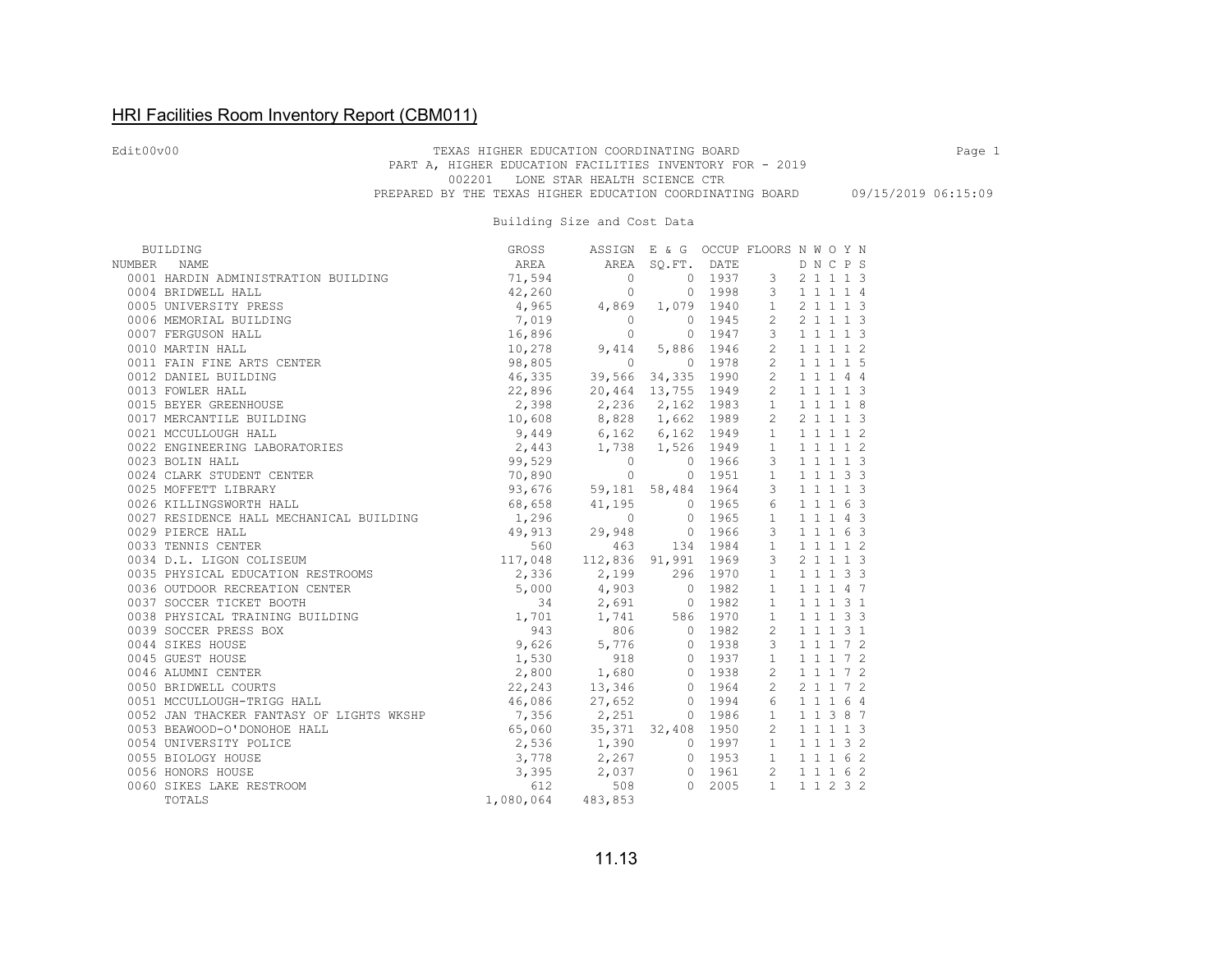| Edit00v00                | TEXAS HIGHER EDUCATION COORDINATING BOARD                                                       | Page 1              |
|--------------------------|-------------------------------------------------------------------------------------------------|---------------------|
|                          | PART D, HIGHER EDUCATION FACILITIES INVENTORY FOR - 2019<br>002201 LONE STAR HEALTH SCIENCE CTR |                     |
| CAMPUSWIDE SPACE SUMMARY | PREPARED BY THE TEXAS HIGHER EDUCATION COORDINATING BOARD                                       | 09/15/2019 06:15:09 |

|                                                    | SOUARE    |
|----------------------------------------------------|-----------|
|                                                    | FEET      |
| GROSS SOUARE FEET                                  | 1,080,064 |
| TOTAL EXISTING FACILITIES (ASSIGNABLE SOUARE FEET) | 441,788   |
| NON ASSIGNABLE SOUARE FEET                         | 638,276   |
| NET ASSIGNABLE SOUARE FEET RENTED AND/OR SHARED    | 308       |
| TOTAL SOUARE FEET - EDUCATIONAL AND GENERAL USE    | 264,689   |

|    |                                  | TOTAL CAMPUS SPACE BY INSTITUTIONAL CATAGORIES |                    |
|----|----------------------------------|------------------------------------------------|--------------------|
|    |                                  |                                                | NET.               |
|    | <b>FUNCTION</b>                  |                                                | ASSIGNABLE SO. FT. |
|    | 10 INSTRUCTION                   |                                                | 164,349            |
|    | 20 RESEARCH                      |                                                |                    |
|    | 30 PUBLIC SERVICE                |                                                | 169                |
|    | 40 ACADEMIC SUPPORT              |                                                | O                  |
|    | 41 LIBRARY                       |                                                | 57,322             |
|    | 50 STUDENT SERVICE               |                                                | 167,963            |
|    |                                  |                                                |                    |
|    | SUBTOTAL                         |                                                | 389,803            |
|    |                                  |                                                |                    |
|    | 60 INSTRUCTIONAL ADMINISTRAATION |                                                | 4,028              |
|    | 70 PHYSICAL PLANT OPERATIONS     |                                                | 47,649             |
| 80 | STUDENT FINANCIAL SUPPORT        |                                                | 0                  |
|    | 90 INDEPENDENT OPERATIONS        |                                                | 308                |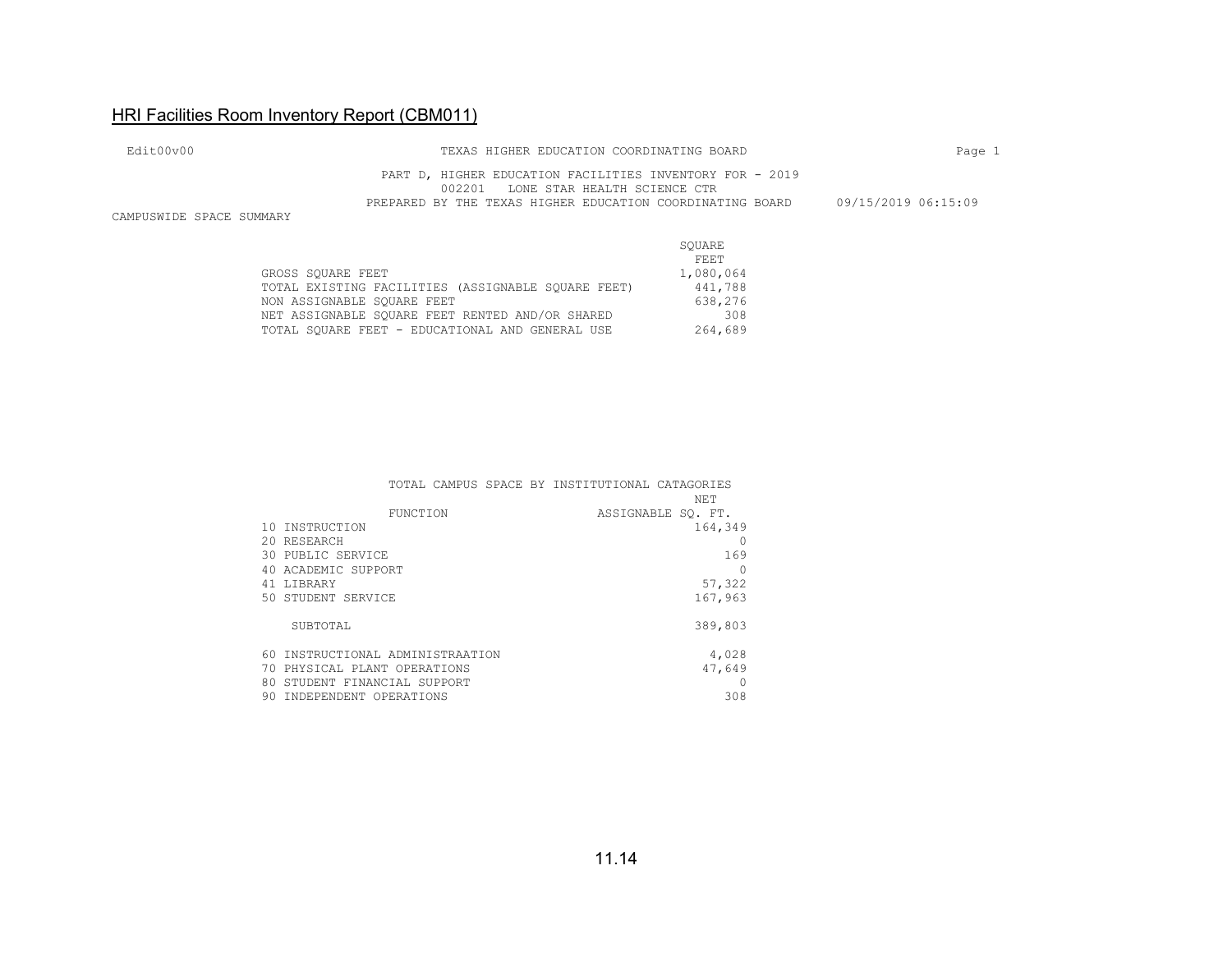| Edit00v00 |                                                                                      |                                          |                                                                     | TEXAS HIGHER EDUCATION COORDINATING BOARD<br>PART E, HIGHER EDUCATION FACILITIES INVENTORY FOR - 2019<br>002201 LONE STAR HEALTH SCIENCE CTR | Page 1                                                                        |
|-----------|--------------------------------------------------------------------------------------|------------------------------------------|---------------------------------------------------------------------|----------------------------------------------------------------------------------------------------------------------------------------------|-------------------------------------------------------------------------------|
|           |                                                                                      |                                          |                                                                     | TOTAL CAMPUS SPACE BY ROOM TYPE                                                                                                              | PREPARED BY THE TEXAS HIGHER EDUCATION COORDINATING BOARD 09/15/2019 06:15:10 |
|           | TYPE OF ROOM                                                                         |                                          |                                                                     | NASF E&G NASF                                                                                                                                |                                                                               |
|           | 110 CLASSROOM                                                                        |                                          |                                                                     |                                                                                                                                              |                                                                               |
|           | 115 CLASSROOM SERVICE                                                                |                                          |                                                                     | 28,730 28,730<br>916 916                                                                                                                     |                                                                               |
|           |                                                                                      | 916 916<br>SUBTOTAL 29,646 29,646        |                                                                     |                                                                                                                                              |                                                                               |
|           | 210 CLASS LABORATORY<br>215 CLASS LABORATORY SERVICE<br>220 SPECIAL CLASS LABORATORY |                                          | 7,857 7,857                                                         |                                                                                                                                              |                                                                               |
|           |                                                                                      |                                          | $2,996$<br>$1,789$<br>$678$<br>$2,996$<br>$1,191$<br>$678$<br>$678$ |                                                                                                                                              |                                                                               |
|           |                                                                                      |                                          |                                                                     |                                                                                                                                              |                                                                               |
|           | 225 SPECIAL CLASS LABORATORY SERVICE<br>230 INDIVIDUAL STUDY LABORATORY              |                                          |                                                                     |                                                                                                                                              |                                                                               |
|           |                                                                                      |                                          |                                                                     |                                                                                                                                              |                                                                               |
|           |                                                                                      | SUBTOTAL 13,533 12,935                   |                                                                     |                                                                                                                                              |                                                                               |
|           | 250 NON-CLASS LABORATORY<br>255 NON-CLASS LABORATORY SERVICE                         |                                          |                                                                     | $1,493$ $1,493$                                                                                                                              |                                                                               |
|           |                                                                                      |                                          | 173                                                                 | 173                                                                                                                                          |                                                                               |
|           |                                                                                      |                                          | SUBTOTAL 1,667 1,667                                                |                                                                                                                                              |                                                                               |
|           | OFFICE SPACE WITHOUT 41 ROOM USE-LIBRARY                                             |                                          |                                                                     |                                                                                                                                              |                                                                               |
|           | 310 OFFICE                                                                           |                                          | 49,250<br>9,107                                                     | $41,512$<br>5,337                                                                                                                            |                                                                               |
|           | 315 OFFICE SERVICE                                                                   |                                          |                                                                     |                                                                                                                                              |                                                                               |
|           | 350 CONFERENCE ROOM                                                                  |                                          | 5,623                                                               | 581                                                                                                                                          |                                                                               |
|           | 355 CONFERENCE ROOM SERVICE                                                          |                                          |                                                                     |                                                                                                                                              |                                                                               |
|           |                                                                                      | $3,623$<br>343<br>SUBTOTAL 64,323 47,773 |                                                                     |                                                                                                                                              |                                                                               |
|           | OFFICE SPACE WITH 41 ROOM USE-LIBRARY                                                |                                          |                                                                     |                                                                                                                                              |                                                                               |
|           | 310 OFFICE                                                                           |                                          | 4,095                                                               | 4,095                                                                                                                                        |                                                                               |
|           | 315 OFFICE SERVICE                                                                   |                                          |                                                                     | 547 547                                                                                                                                      |                                                                               |
|           | 350 CONFERENCE ROOM                                                                  |                                          | 326                                                                 | 326                                                                                                                                          |                                                                               |
|           |                                                                                      | SUBTOTAL 4,968 4,968                     |                                                                     |                                                                                                                                              |                                                                               |
|           | 410 READING/STUDY ROOM<br>420 STACK<br>430 OPEN STACK STUDY ROOM                     |                                          |                                                                     | 9,986 9,124                                                                                                                                  |                                                                               |
|           |                                                                                      |                                          | 10,141<br>31,209                                                    | 10,141<br>31,063                                                                                                                             |                                                                               |
|           |                                                                                      |                                          |                                                                     |                                                                                                                                              |                                                                               |
|           | 440 PROCESSING ROOM                                                                  |                                          |                                                                     | 1,063 1,063                                                                                                                                  |                                                                               |
|           | 455 STUDY SERVICE                                                                    |                                          |                                                                     |                                                                                                                                              |                                                                               |
|           |                                                                                      | 964 1,272 964<br>SUBTOTAL 53,671 52,355  |                                                                     |                                                                                                                                              |                                                                               |
|           | 520 ATHLETIC/PHYSICAL EDUCATION                                                      |                                          | $70,092$<br>$662$<br>$21,450$<br>$15,818$                           |                                                                                                                                              |                                                                               |
|           | 523 ATHLET. FACIL. SPECTATOR SEATING                                                 |                                          |                                                                     |                                                                                                                                              |                                                                               |
|           | 525 ATHLETIC/PHYSICAL EDUCATION SUC.                                                 |                                          |                                                                     |                                                                                                                                              |                                                                               |
|           | 530 MEDIA PRODUCTION                                                                 |                                          | 163                                                                 | 163                                                                                                                                          |                                                                               |
|           | 580 GREENHOUSE                                                                       |                                          | 1,525                                                               | 1,525                                                                                                                                        |                                                                               |
|           | 585 GREENHOUSE SERVICE                                                               |                                          | 637                                                                 | 637                                                                                                                                          |                                                                               |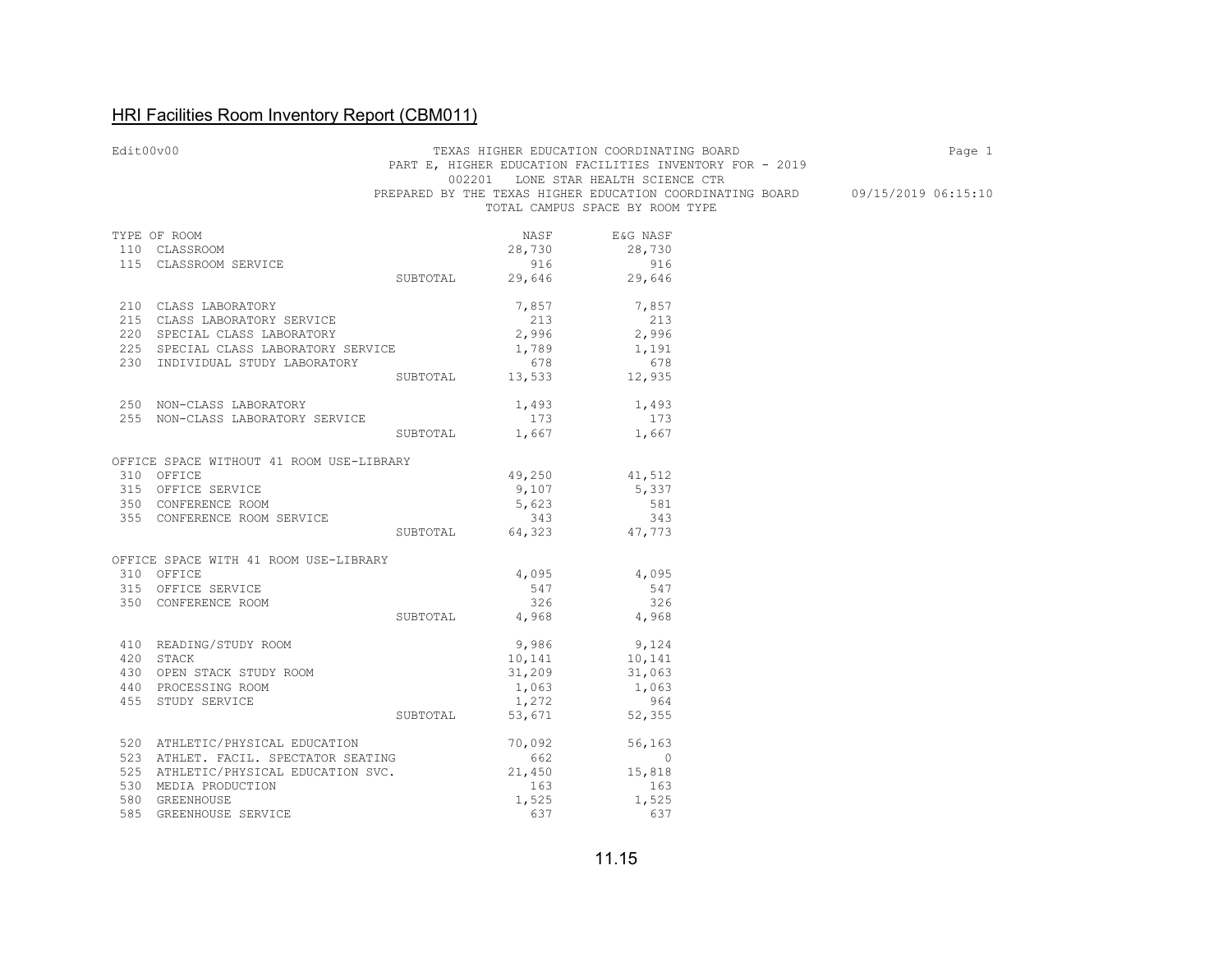| 590        | OTHER                                |          | 76       | 76           |
|------------|--------------------------------------|----------|----------|--------------|
|            |                                      | SUBTOTAL | 94,605   | 74,382       |
| 630        | FOOD FACILITIES                      |          | 658      | 0            |
| 635        | FOOD FACILITIES SERVICE              |          | 704      | $\Omega$     |
| 650        | LOUNGE                               |          | 518      | 289          |
| 655        | LOUNGE SERVICE                       |          | 440      | 65           |
| 660        | MERCHANDISING FACILITIES             |          | 1,323    | $\circ$      |
|            | 665 MERCHANDISING FACILITIES SERVICE |          | 129      | $\circ$      |
|            | 675 RECREATION SERVICE               |          | 12,053   | $\Omega$     |
|            | 690 LOCKER ROOM                      |          | 230      | 230          |
|            |                                      | SUBTOTAL | 16,055   | 584          |
|            |                                      |          |          |              |
| 715        | COMPUTER/TELECOMMUNICATIONS SVC.     |          | 299      | 102          |
| 720        | SHOP                                 |          | 17,107   | 13,783       |
|            | 725 SHOP SERVICE                     |          | 2,787    | 2,787        |
|            | 730 CENTRAL STORAGE                  |          | 22,220   | 22,220       |
|            | 745 VEHICLE STORAGE FACILITY SERVICE |          | 1,417    | 1,417        |
|            | 760 HAZARDOUS MATERIALS              |          | 72       | 72           |
|            |                                      | SUBTOTAL | 43,902   | 40,381       |
|            | 810 PATIENT BEDROOM                  |          | 272      | 0            |
|            | 850 TREATMENT/EXAMINATION            |          | 339      | $\mathbf{0}$ |
|            | 880 PUBLIC WAITING                   |          | 308      | $\Omega$     |
| 895        | STAFF ON-CALL FACILITY SERVICE       |          | 592      | $\Omega$     |
|            |                                      | SUBTOTAL | 1,510    | $\Omega$     |
| 920        | SLEEP/STUDY WITH TOILET/BATH         |          | 108,440  | 0            |
|            | 970 HOUSE                            |          | 21,719   | $\Omega$     |
|            |                                      | SUBTOTAL | 130,160  | $\Omega$     |
|            |                                      |          |          |              |
|            |                                      |          | NON-SASF |              |
| 050        | INACTIVE AREA                        |          | 1,848    |              |
| 060        | ALTERATION OR CONVERSION AREA        |          | $\circ$  |              |
| 070        | UNFINSHED AREA                       |          | $\Omega$ |              |
| M10        | MENS BATHROOM                        |          | 3,771    |              |
|            | U10 UNISEX BATHROOM                  |          | 175      |              |
| W10        | WOMENS BATHROOM                      |          | 3,658    |              |
| <b>MMM</b> | CIRCULATION AREA                     |          | 13,358   |              |
|            | XXX BUILDING SERVICE AREA            |          | 1,950    |              |
|            | YYY MECHANICAL AREA                  |          | 4,013    |              |
| <b>ZZZ</b> | STRUCTURAL AREA                      |          | 1,042    |              |
|            |                                      | SUBTOTAL | $\circ$  | $\Omega$     |
|            |                                      |          |          |              |
|            |                                      | NON-SASF | NASF     | E&G NASF     |
|            | TOTAL                                | 29,815   | 454,038  | 264,689      |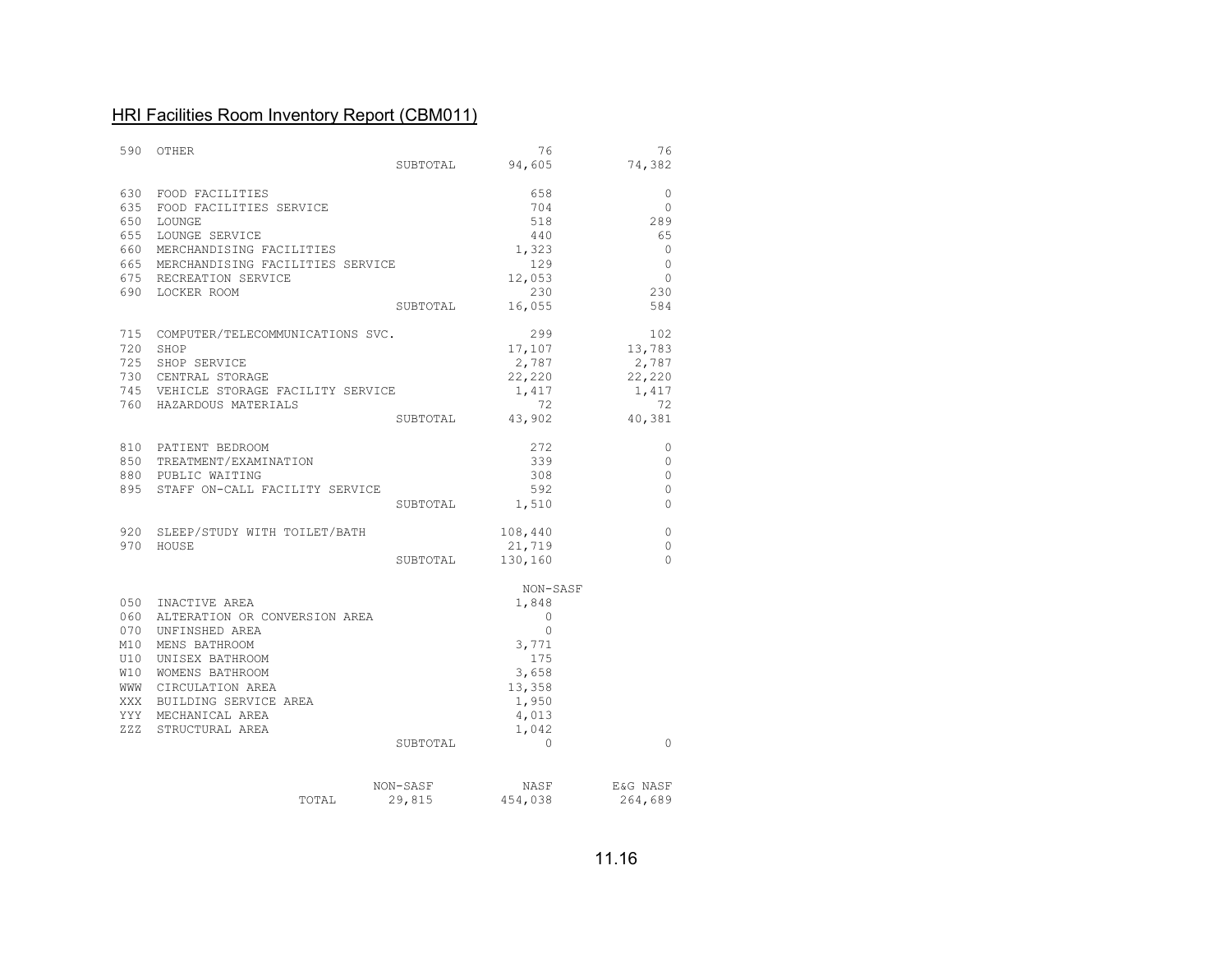#### Edit00v00 **TEXAS HIGHER EDUCATION COORDINATING BOARD Page 1**  PART F, HIGHER EDUCATION FACILITIES INVENTORY FOR - 2019 002204 LONE STAR HEALTH SCIENCE CTR PREPARED BY THE TEXAS HIGHER EDUCATION COORDINATING BOARD 09/15/2019 06:15:10

| BUILDING    |                                     |                |                           |          | PUBLIC ACADEMIC | STUDENT        | INST     | PHY PLT  | TOTAL   | TOTAL        |
|-------------|-------------------------------------|----------------|---------------------------|----------|-----------------|----------------|----------|----------|---------|--------------|
| NUMBER NAME |                                     |                | INSTRUCT RESEARCH SERVICE |          | SUPPORT         | SERVICE        | SUPPORT  | OPER     | NASF    | E&G NASF     |
|             | SATISFACTORY CONDITION              |                |                           |          |                 |                |          |          |         |              |
| 0010        | MARTIN HALL                         | 5,886          | 0                         | $\circ$  | $\circ$         | $\circ$        | $\circ$  | $\circ$  | 9,414   | 5,886        |
| 0012        | DANIEL BUILDING                     | $\circ$        | $\circ$                   | $\circ$  | $\Omega$        | $\circ$        | $\circ$  | 34,335   | 39,566  | 34,335       |
| 0013        | FOWLER HALL                         | 13,755         | $\Omega$                  | $\Omega$ | $\Omega$        | $\circ$        | $\Omega$ | $\circ$  | 20,464  | 13,755       |
| 0015        | BEYER GREENHOUSE                    | 2,162          | $\Omega$                  | $\Omega$ | $\Omega$        | $\Omega$       | $\Omega$ | $\circ$  | 2,236   | 2,162        |
| 0019        | INSTRUMENTAL MUSIC HALL             | 1,539          | $\circ$                   | $\circ$  | $\Omega$        | $\Omega$       | $\circ$  | $\circ$  | 2,505   | 1,539        |
| 0020        | PAINT SHOP                          | $\bigcirc$     | $\Omega$                  | $\Omega$ | $\Omega$        | $\Omega$       | $\Omega$ | 1,732    | 1,884   | 1,732        |
| 0021        | MCCULLOUGH HALL                     | 6,162          | $\Omega$                  | $\Omega$ | $\Omega$        | $\Omega$       | $\Omega$ | $\Omega$ | 6,162   | 6,162        |
| 0022        | ENGINEERING LABORATORIES            | 1,526          | $\Omega$                  | $\circ$  | $\Omega$        | $\circ$        | $\Omega$ | $\circ$  | 1,738   | 1,526        |
| 0025        | MOFFETT LIBRARY                     | 1,162          | $\circ$                   | $\circ$  | 57,322          | 389            | $\Omega$ | $\circ$  | 59,181  | 58,484       |
| 0026        | KILLINGSWORTH HALL                  | $\overline{0}$ | $\circ$                   | $\circ$  | $\Omega$        | 41,195         | $\circ$  | $\circ$  | 41,195  | $\bigcirc$   |
| 0029        | PIERCE HALL                         | $\Omega$       | $\Omega$                  | $\Omega$ | $\circ$         | 29,948         | $\Omega$ | $\circ$  | 29,948  | $\circ$      |
| 0031        | VINSON HEALTH CENTER                | $\bigcirc$     | $\bigcap$                 | $\Omega$ | $\Omega$        | 1,804          | $\circ$  | $\Omega$ | 1,804   | $\Omega$     |
| 0032        | CENTRAL PLANT                       | 230            | $\Omega$                  | $\circ$  | $\Omega$        | $\circ$        | $\circ$  | 7,961    | 8,192   | 8,192        |
| 0033        | TENNIS CENTER                       | 134            | $\bigcap$                 | $\Omega$ | $\Omega$        | $\circ$        | $\Omega$ | $\Omega$ | 463     | 134          |
| 0036        | OUTDOOR RECREATION CENTER           | $\bigcap$      | $\bigcap$                 | $\Omega$ | $\Omega$        | $\Omega$       | $\Omega$ | $\Omega$ | 4,903   | $\bigcirc$   |
| 0037        | SOCCER TICKET BOOTH                 | $\bigcirc$     | $\Omega$                  | $\Omega$ | $\Omega$        | 2,691          | $\Omega$ | $\Omega$ | 2,691   | $\bigcirc$   |
| 0038        | PHYSICAL TRAINING BUILDING          | 586            | $\circ$                   | $\circ$  | $\Omega$        | $\overline{0}$ | $\circ$  | $\circ$  | 1,741   | 586          |
| 0039        | SOCCER PRESS BOX                    | $\circ$        | $\Omega$                  | $\Omega$ | $\Omega$        | 806            | $\circ$  | $\circ$  | 806     | $\circ$      |
| 0044        | SIKES HOUSE                         | $\Omega$       | $\Omega$                  | $\Omega$ | $\Omega$        | 5,776          | $\circ$  | $\circ$  | 5,776   | $\circ$      |
| 0046        | ALUMNI CENTER                       | $\Omega$       | $\Omega$                  | $\Omega$ | $\Omega$        | 1,680          | $\circ$  | $\Omega$ | 1,680   | $\circ$      |
| 0047        | CARRIAGE HOUSE                      | $\Omega$       | $\Omega$                  | $\circ$  | $\Omega$        | $\circ$        | $\circ$  | 1,073    | 1,148   | $\circ$      |
| 0048        | MARCHMAN HALL                       | $\Omega$       | $\Omega$                  | $\Omega$ | $\Omega$        | 5,342          | $\circ$  | $\Omega$ | 5,342   | $\circ$      |
| 0049        | SIKES LAKE CENTER                   | $\bigcap$      | $\cap$                    | $\Omega$ | $\Omega$        | $\Omega$       | $\Omega$ | $\circ$  | 8,558   | $\circ$      |
| 0051        | MCCULLOUGH-TRIGG HALL               | $\cap$         | $\bigcap$                 | $\Omega$ | $\Omega$        | 27,652         | $\Omega$ | $\Omega$ | 27,652  | $\Omega$     |
| 0052        | JAN THACKER FANTASY OF LIGHTS WKSHP | $\Omega$       | $\circ$                   | $\circ$  | $\Omega$        | $\circ$        | $\circ$  | 2,251    | 2,251   | 0            |
| 0053        | BEAWOOD-O'DONOHOE HALL              | 34,326         | $\mathbf 0$               | $\circ$  | $\mathbf 0$     | $\circ$        | 178      | $\circ$  | 35,371  | 32,408       |
| 0054        | UNIVERSITY POLICE                   | $\mathbf{0}$   | $\Omega$                  | $\circ$  | $\circ$         | 1,390          | $\circ$  | $\circ$  | 1,390   | $\mathbf{0}$ |
| 0055        | BIOLOGY HOUSE                       | $\bigcap$      | $\Omega$                  | $\Omega$ | $\Omega$        | 2,267          | $\circ$  | $\circ$  | 2,267   | $\Omega$     |
| 0056        | HONORS HOUSE                        | $\Omega$       | $\circ$                   | $\circ$  | $\Omega$        | 2,037          | $\circ$  | 0        | 2,037   | $\circ$      |
| 0060        | SIKES LAKE RESTROOM                 | $\bigcap$      | $\Omega$                  | $\circ$  | $\Omega$        | $\Omega$       | $\circ$  | $\Omega$ | 508     | $\Omega$     |
|             | SUBTOTAL                            | 70,202         | $\cap$                    | $\Omega$ | 57,322          | 130,428        | 205      | 47,648   | 343,976 | 169,956      |
|             | REMODELING A CONDITION              |                |                           |          |                 |                |          |          |         |              |
| 0005        | UNIVERSITY PRESS                    | $\overline{0}$ | $\circ$                   | 169      | $\circ$         | $\circ$        | 3,824    | $\circ$  | 4,869   | 1,079        |
| 0017        | MERCANTILE BUILDING                 | 1,494          | $\Omega$                  | $\circ$  | $\circ$         | 4,006          | $\circ$  | $\circ$  | 8,828   | 1,662        |
| 0034        | D.L. LIGON COLISEUM                 | 92,653         | $\circ$                   | $\circ$  | $\Omega$        | 20,183         | $\circ$  | $\circ$  | 112,836 | 91,991       |
|             | SUBTOTAL                            | 94,147         | $\Omega$                  | 169      | $\Omega$        | 37,535         | 3,824    | $\circ$  | 139,879 | 94,733       |
|             | INSTITUTION TOTAL                   | 164,349        | $\Omega$                  | 169      | 57,322          | 167,963        | 4,029    | 47,648   | 483,855 | 264,689      |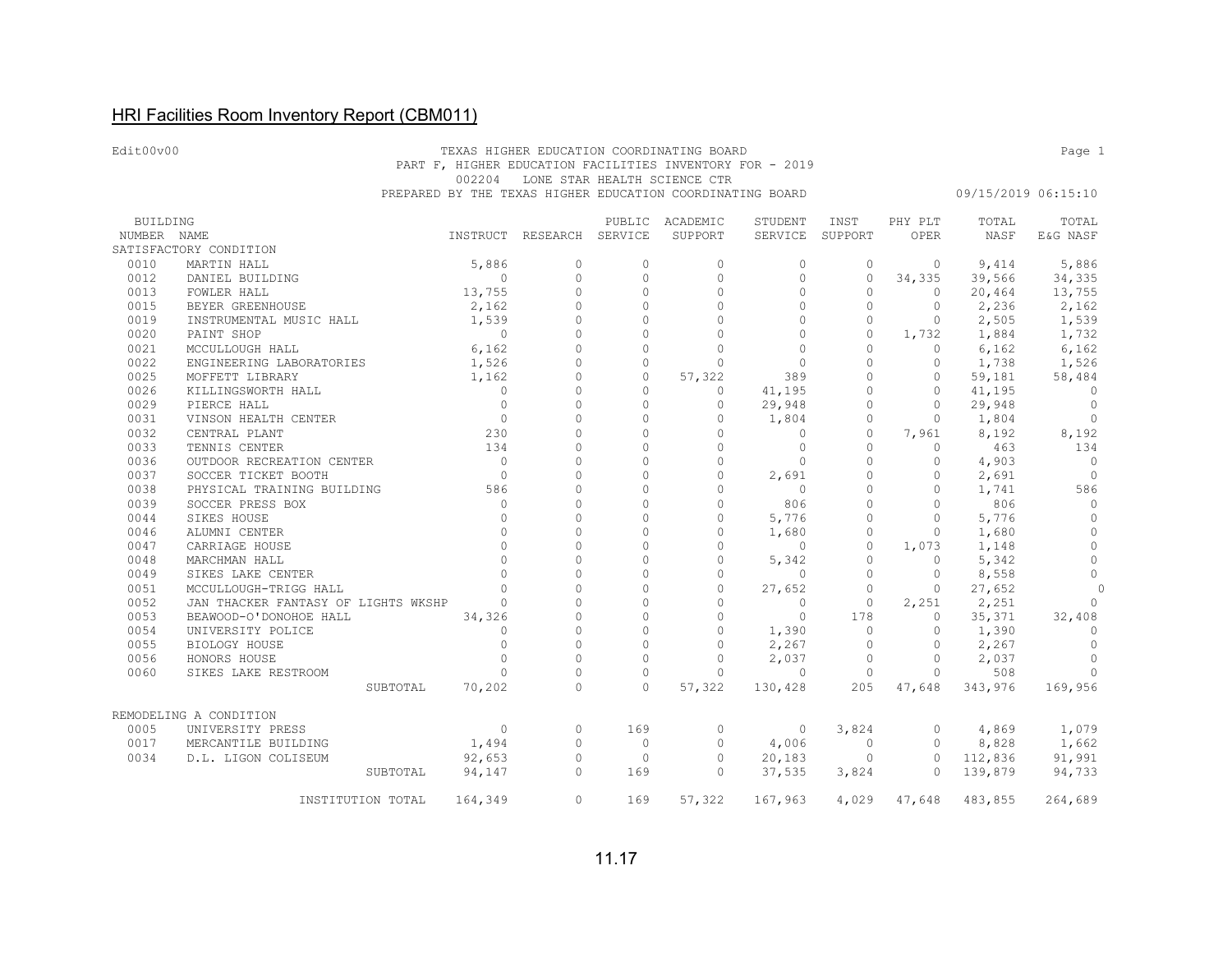|                    | Edit00v00                                                                                             |                     |                               |                          |           |     |         |                     |      |     | TEXAS HIGHER EDUCATION COORDINATING BOARD |      |     |            |                 |     |                           |    | Page 1                    |
|--------------------|-------------------------------------------------------------------------------------------------------|---------------------|-------------------------------|--------------------------|-----------|-----|---------|---------------------|------|-----|-------------------------------------------|------|-----|------------|-----------------|-----|---------------------------|----|---------------------------|
| ANNUAL<br>18:15:08 |                                                                                                       | 2019                |                               |                          |           |     |         | EDIT OF CBM011 Room |      |     | LONE STAR HEALTH SCIENCE CTR              | DATA |     | 002201     |                 |     |                           |    | RunDate: 09/15/2019 Time: |
|                    | 2                                                                                                     | -3                  | Item Item Item Item Item<br>4 | 5                        | Item<br>6 | 8   | 9       | 10                  | - 11 | -17 | 18                                        | 20   | -21 | 22         | 24              | 25  | Item Item Item Item<br>26 | 27 | Remarks                   |
|                    |                                                                                                       | R 002201 2019       | 0010<br>$***$ *               | 00VST3<br>************** | 832000    | WMM | 72      |                     |      |     | 100 0052 0000 000000 00                   |      |     | 000 000000 | 00 <sub>o</sub> | 000 | 11                        | 01 | A E Add Rec Rej           |
|                    | *****************************<br>Duplicate Record. REF0713<br>Duplicate Record Questionable. REF0716! |                     |                               |                          |           |     |         |                     |      |     |                                           |      |     |            |                 |     |                           |    |                           |
|                    |                                                                                                       |                     | Total Rejected Records        |                          |           |     | $\circ$ |                     |      |     |                                           |      |     |            |                 |     |                           |    |                           |
|                    |                                                                                                       |                     | Total Records On DataBase     |                          |           |     | 36      |                     |      |     |                                           |      |     |            |                 |     |                           |    |                           |
|                    |                                                                                                       |                     | Total Records Other Errors    |                          |           |     | 3       |                     |      |     |                                           |      |     |            |                 |     |                           |    |                           |
|                    |                                                                                                       |                     | Total Non Error Records       |                          |           |     | 35      |                     |      |     |                                           |      |     |            |                 |     |                           |    |                           |
|                    |                                                                                                       | Total Error Records |                               |                          |           |     |         |                     |      |     |                                           |      |     |            |                 |     |                           |    |                           |

Items In Error Are Indicated By (\*), Questionable By (-)

Total Questionable Records<br>
Total Rejected Records
0

Total Rejected Records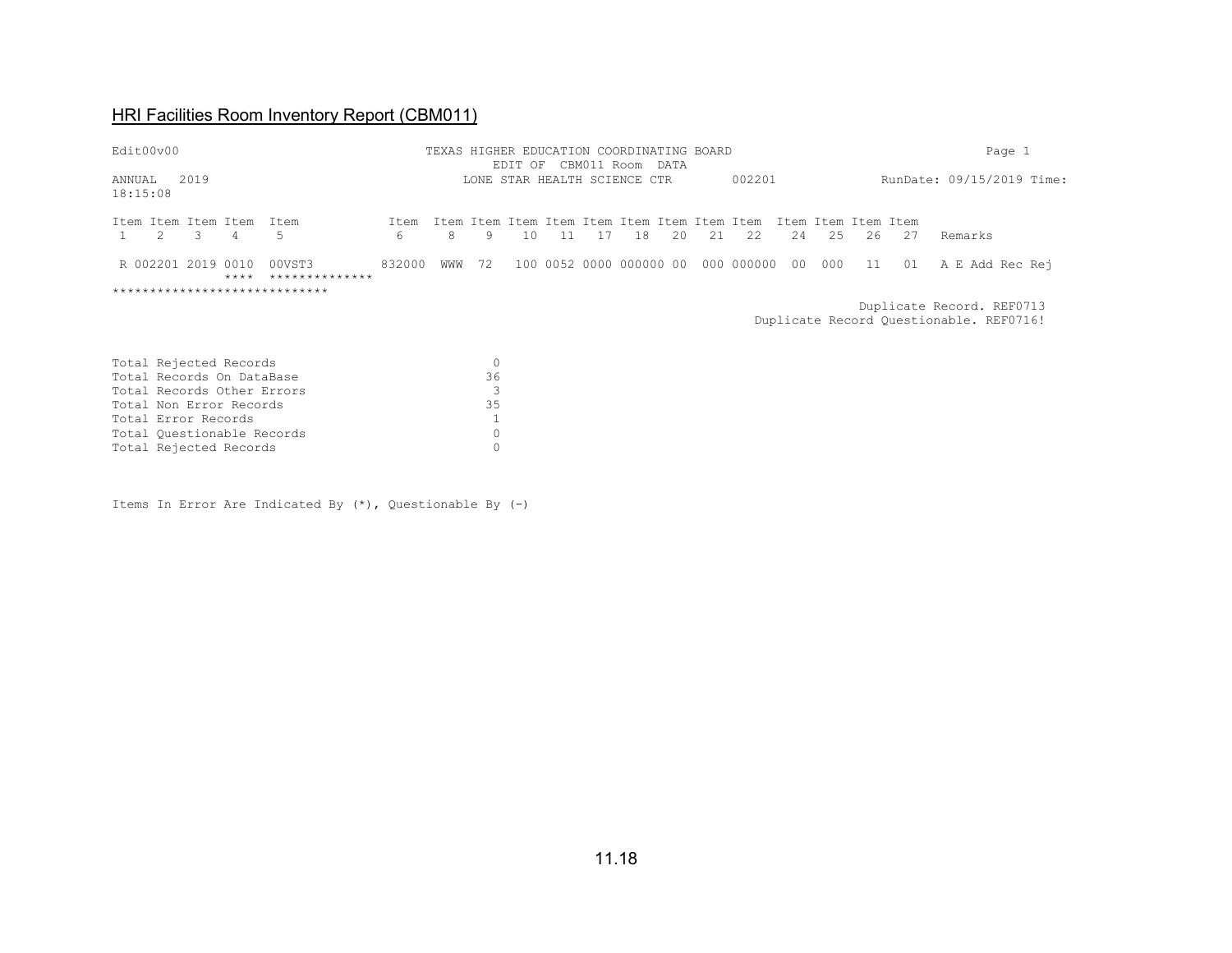### CBM014 Facilities Building Inventory Report

This manual supersedes the Texas Higher Education Coordinating Board (THECB) 2005 Facilities Inventory Procedures Manual. The THECB implemented the coding structure outlined in this manual on November 1, 2008. The changes implemented in this manual are auditable effective November 1, 2009. All certified inventory reports prior to November 1, 2009 will be audited under the 2005 Facility Inventory Manual. Compatibility and reporting procedures in the 2005 manual have mostly been retained. The primary purpose of this manual is to provide a uniform physical facilities coding system that prevails between higher education institutions in Texas and across the nation for data included in a building and room inventory. It provides a current and common framework for terms and definitions around which to compile data systems for physical facilities. The majority of the data codes are based on definitions and standards established by the National Center for Education Statistics, *Postsecondary Education Facilities Inventory and Classification Manual*, U. S. Department of Education, NCES 92-165, 2006, but some data codes are unique to Texas higher education institutions. The guidelines established by this manual may only be part of an institution's total facilities and capital asset inventory.

Sections 61.0572 and 61.058 of the Texas Education Code define THECB duties and its essential responsibilities to Texas higher education institutions. Basically, the THECB must assist institutions in efficient use of its construction funds and the orderly development of physical plants to accommodate projected college student enrollments.

This report includes facilities under the jurisdiction or control of the institution's governing board, regardless of location and encompasses different types of structures, including marine/research vessels; aquarium structures; animal quarters; and trailers on wheels that are not mobile. If a building is not owned by the institution or is shared with other tenants, include only the portion of the building leased or controlled by the institution and it's pro rata share of gross, assignable area and non-assignable area.

The report includes minor structures or temporary facilities that meet all of the following criteria:

- the structure is attached to a foundation,
- the structure is roofed,
- the structure is serviced by a utility (exclusive of lighting), and
- the structure is a source of maintenance and repair activities.

Refer to Appendix H for building data file codes and definitions, and Appendix I for a Glossary of Facilities Terms located at [http://www.txhighereddata.org/ReportingManuals.cfm.](http://www.txhighereddata.org/ReportingManuals.cfm)

#### Addition of Buildings

The addition of buildings should be reported on an on-going basis.

#### Building Demolition

A building must be on the inventory with the appropriate Building Condition and Functional Category Codes until demolition is completed; at which time the building and room records may be deleted.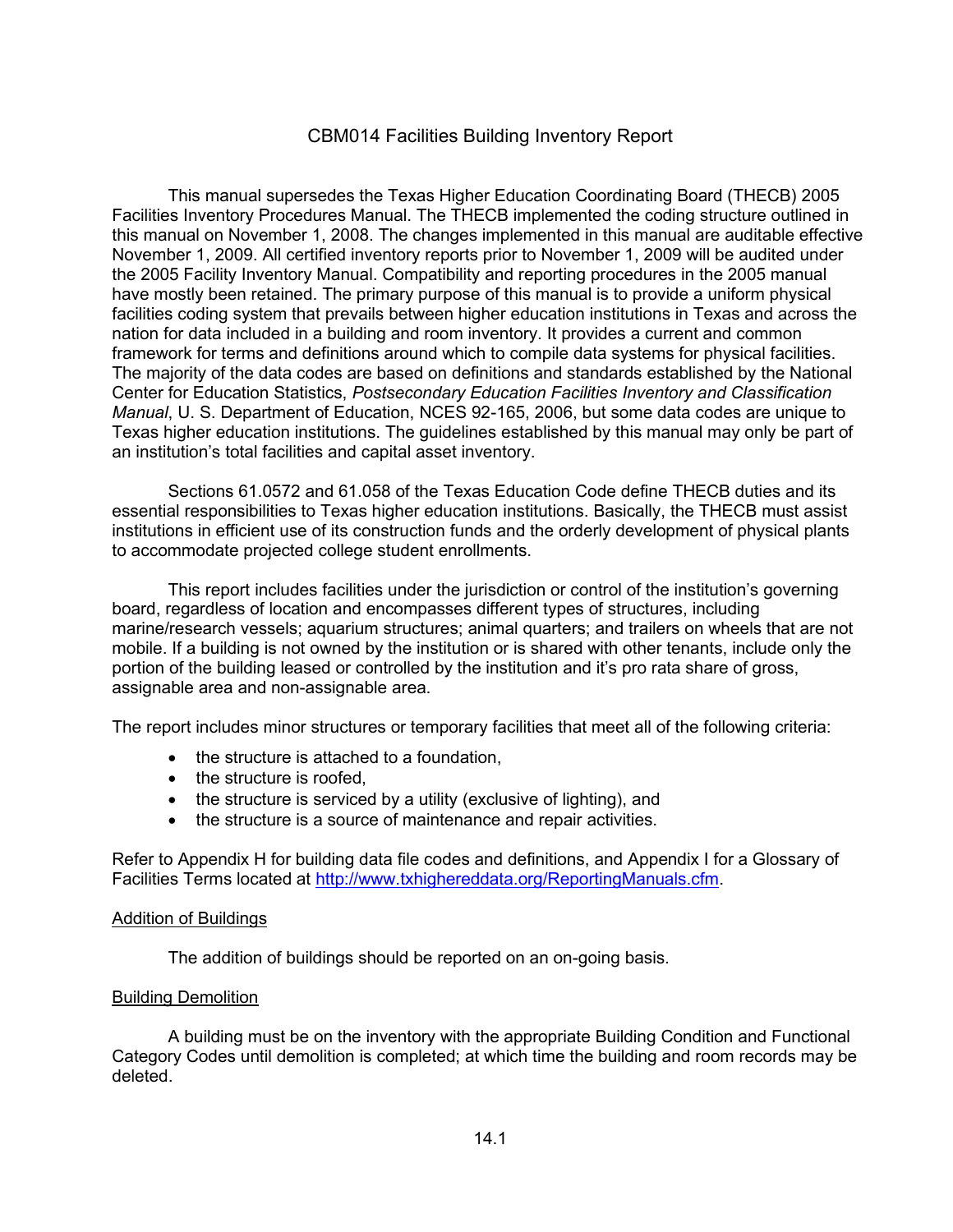#### **Exclusions**

Do not include buildings intended as investment properties, which are used only for revenue generation and not for institutional purposes. Additionally, exclude hospitals not owned by the institution (except for any space in the hospital leased or controlled by the institution), public schools not owned by the institution, but used for practice teaching, and federal contract research centers identified by the Federal Office of Management and Budget (OMB).

#### Basis for Building Measurement

Compute gross area using an accurate and verifiable means to the nearest whole square foot.

#### **NOTES:**

Building Type code 2 (Academic/Residence) is a mixed-use facility and only nonresidential rooms should be included in the facilities inventory room file.

Building Type codes 6 and 7 (Residence/Single and Residence/Family) do not require residential rooms to be included in the facilities inventory room file. The building's assignable space will automatically be calculated at 60 percent.

Building Type codes 8 and 9 (Non-institutional Agency Buildings and Rental Property) are not required to be included in the facilities inventory room file that serves non-institutional functions.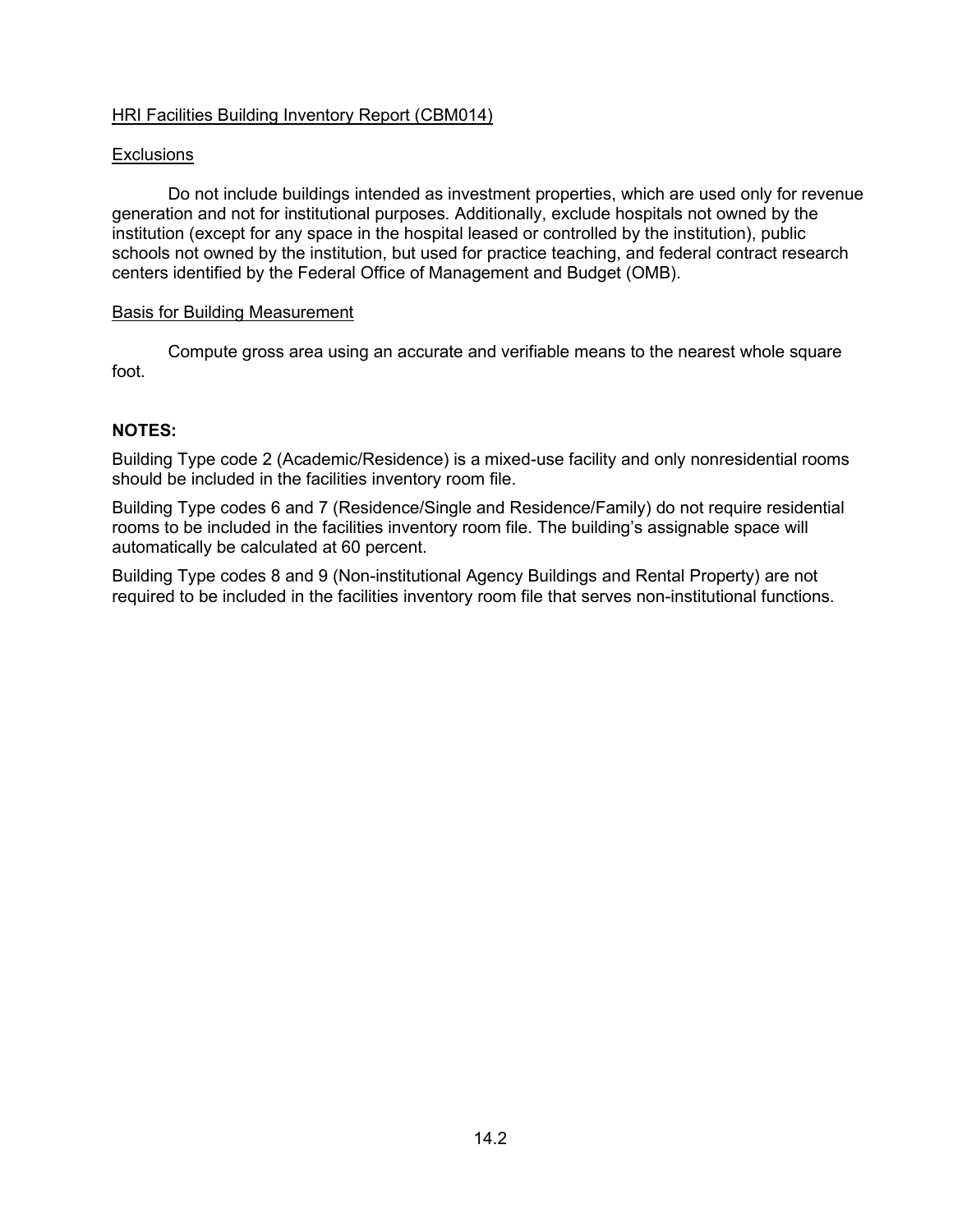Instructions for Facilities Building Inventory Report

- Item #1 Record Code. Always enter 'B'.
- Item #2 Institution Code. Enter the FICE Code of the institution. See Appendix A.
- Item #3 Report Year. Enter all four digits of the calendar year in which the inventory occurs.

#### BUILDING IDENTIFICATION

Each building should be assigned a unique alpha or numeric code to identify its record. The building identification used to identify a room in this report must be the same as the building identification used on the CBM005, Building and Room Report.

- Item #4 Building Number. Enter the assigned building number.
- Item #5 Building Name. Enter the assigned name of the building.
- Item #6 Condition Code. Enter the condition code based on the physical status of the building at the time of the report. See Appendix H.
- Item #7 Ownership Code. Enter the ownership code that represents the agency with which the ownership of the building resides. See Appendix H.
- Item #8 Location Code. Enter the location code that represents the physical location of the building in relation to the main campus. See Appendix H.
- Item #9 Type Code. Enter the type code that represents the purpose-function category that best describes its primary use. See Appendix H.
- Item #10 Omitted.
- Item #11 Initial Occupancy Date. Enter the four-digit calendar year of the initial occupancy of the building by the building's original owner, whether the institution owns it or not.
- Item #12 Number of Floors. Enter the number of floors in the building, including basements, penthouse, half-basements, mezzanines, and assignable attic space. Example: 9 floors  $= 09$ .
- Item #13 Gross Area. Enter the sum of the floor areas within the exterior walls of the building for all stories or areas that house floor surfaces. Round to the nearest whole square foot, right justified, leading zeros.
- Item #14 Omitted.
- Item #15 Omitted.
- Item #16 Omitted.
- Item #17 Record Identification. Always enter '14'.

#### Item #18 Zip Code. Enter the five-digit zip code of the building's **physical** address.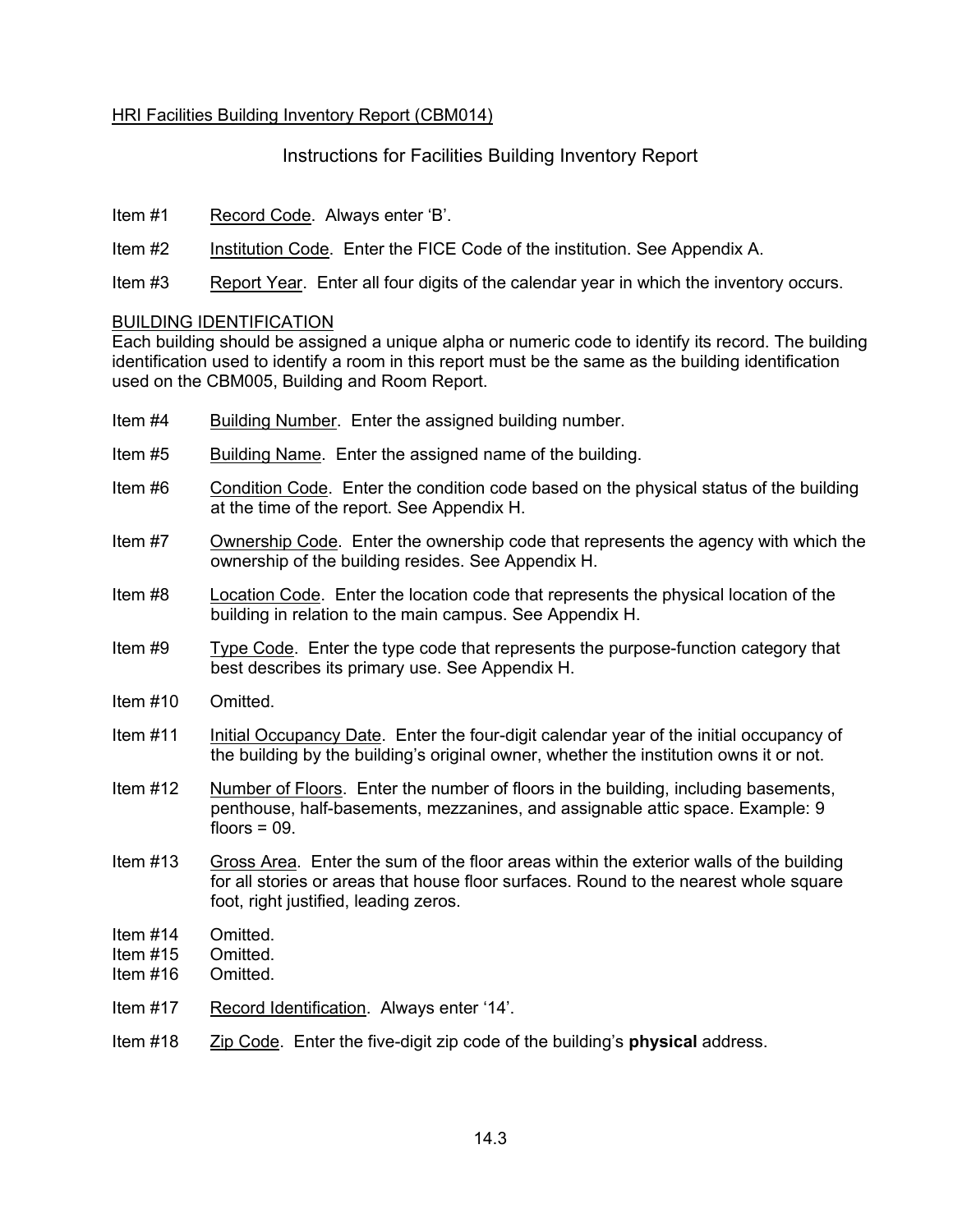# Data Processing Record Layout

|            |                                       | <b>Beginning</b><br>Position | Length         |
|------------|---------------------------------------|------------------------------|----------------|
| Item $#1$  | Record Code - Always 'B'              | 1                            |                |
| Item $#2$  | Institution Code - FICE - Numeric     | 2                            | 6              |
| Item $#3$  | Report Year - Numeric                 | 8                            | 4              |
| Item $#4$  | <b>Building Number - Alphanumeric</b> | 12                           | 6              |
| Item $#5$  | Building Name - Alphanumeric          | 18                           | 50             |
| Item $#6$  | <b>Condition Code - Numeric</b>       | 68                           | 1              |
| Item $#7$  | Ownership Code - Numeric              | 69                           | 1              |
| Item #8    | Location Code - Numeric               | 70                           | 1              |
| Item $#9$  | Type Code - Numeric                   | 71                           |                |
| Item $#10$ | Omitted                               | 72                           |                |
| Item $#11$ | Initial Occupancy Date - Numeric      | 73                           | 4              |
| Item $#12$ | Number of Floors - Numeric            | 77                           | $\overline{2}$ |
| Item $#13$ | Gross Area - Numeric                  | 79                           | $\overline{7}$ |
| Item $#14$ | Omitted                               | 86                           | 10             |
| Item $#15$ | Omitted                               | 96                           | 4              |
| Item $#16$ | Omitted                               | 100                          | 6              |
| Item $#17$ | Record Identification - Always '14'   | 106                          | 2              |
| Item $#18$ | Zip Code                              | 108                          | 5              |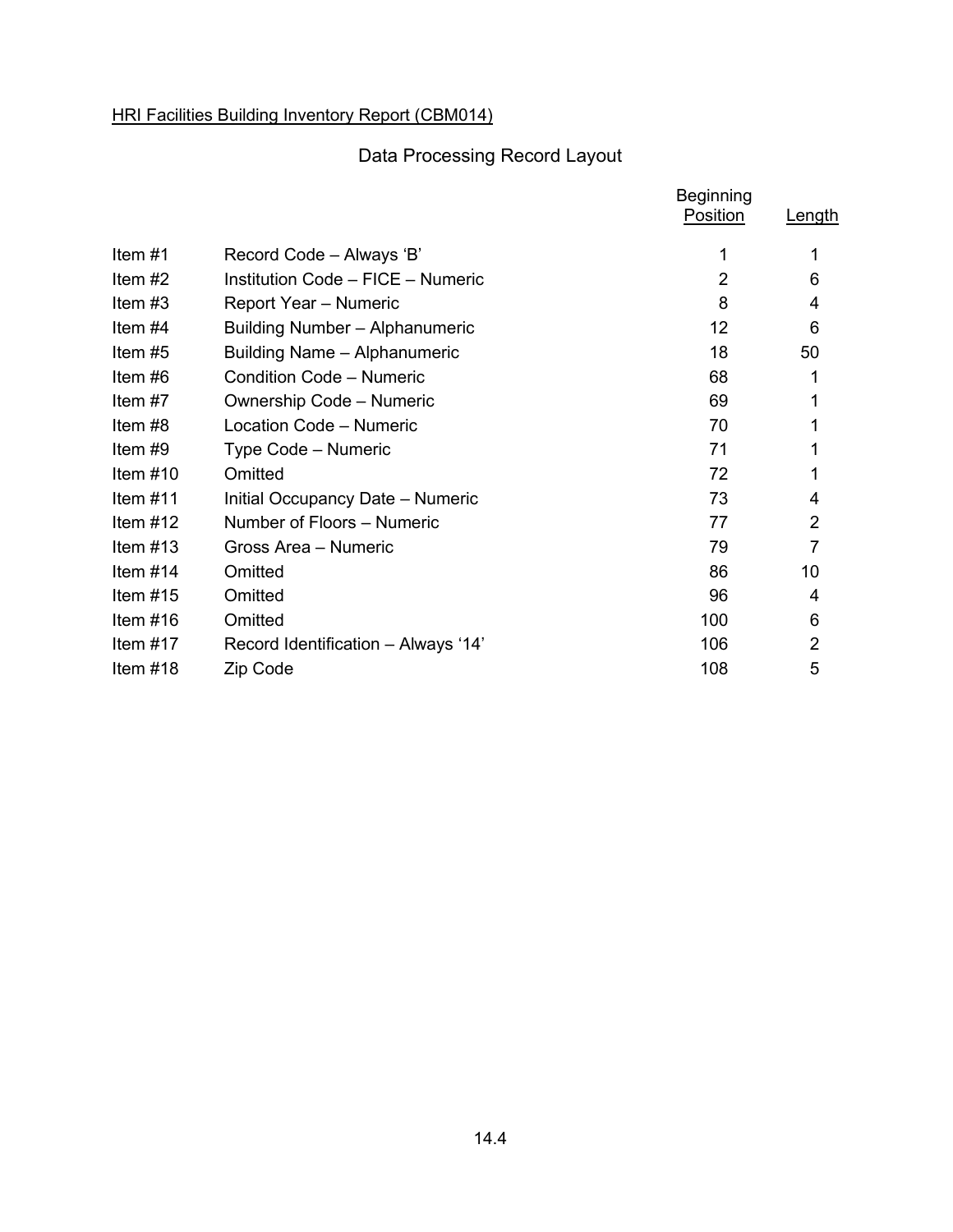# Questionable and Error Values

The following values are used in the Coordinating Board's edit program to determine Questionable and Error Values of each data element.

|                   | <b>ITEM NUMBER</b>            | QUESTIONABLE VALUE    | <b>ERROR VALUE</b>                                                             |
|-------------------|-------------------------------|-----------------------|--------------------------------------------------------------------------------|
| 1.                | <b>Record Code</b>            | N/A                   | Any value except 'B'                                                           |
| 2.                | <b>Institution Code</b>       | N/A                   | Must match value on<br>header record and be on<br>the list of valid FICE codes |
| 3.                | <b>Report Year</b>            | N/A                   | Must match value in header<br>record                                           |
| 4.                | <b>Building Number</b>        | N/A                   | Special characters                                                             |
| 5.                | <b>Building Name</b>          | N/A                   | <b>Blank</b>                                                                   |
| 6.                | <b>Condition Code</b>         | N/A                   | Any value except 1 thru 7                                                      |
| 7.                | <b>Ownership Code</b>         | N/A                   | Any value except 1 thru 8                                                      |
| 8.                | <b>Location Code</b>          | N/A                   | Any value except 1 thru 3                                                      |
| 9.                | <b>Type Code</b>              | N/A                   | Any value except 1 thru 9, H,<br>or R                                          |
| 10.               | Omitted                       |                       |                                                                                |
| 11.               | Initial Occupancy Date        | N/A                   | Non-numeric; value less than<br>1840 or greater than current<br>year           |
| 12.               | Number of Floors              | Value greater than 25 | Non-numeric; value less than<br>00                                             |
| 13.               | Gross Area                    | N/A                   | Value less than 0000000                                                        |
| 14.<br>15.<br>16. | Omitted<br>Omitted<br>Omitted |                       |                                                                                |
| 17.               | Record Identification         | N/A                   | Any value except '14'                                                          |
| 18.               | Zip Code                      | N/A                   | Not on zip code file                                                           |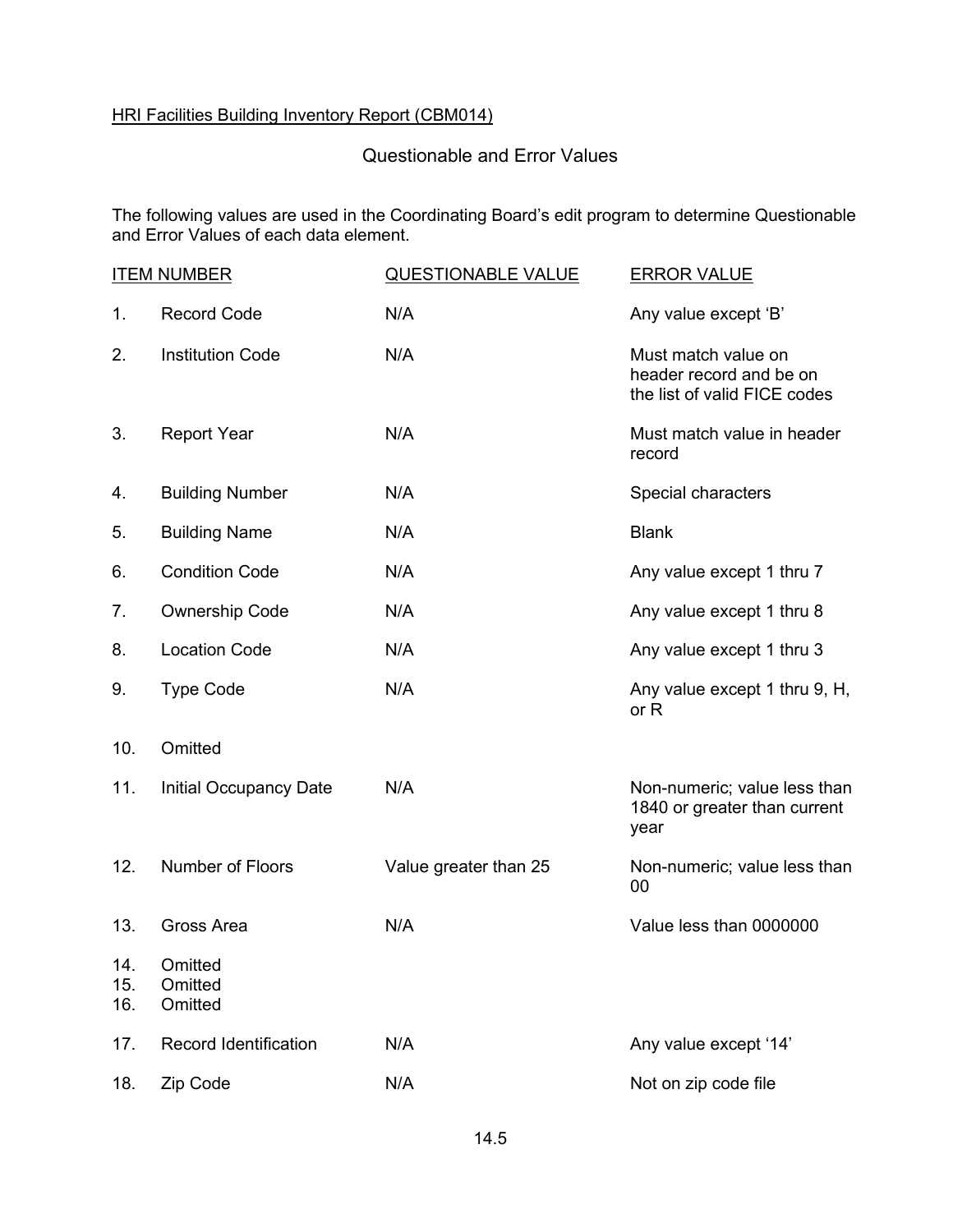| Edit00v00        | TEXAS HIGHER EDUCATION COORDINATING BOARD<br>CBM014 Building EDIT SUMMARY FROM<br>LONE STAR HEALTH SCIENCE CTR |              | Page 1<br>RunDate: 09/15/2019 Time: 19:13:44<br>002201<br>ANNUAL | 2019     |
|------------------|----------------------------------------------------------------------------------------------------------------|--------------|------------------------------------------------------------------|----------|
|                  |                                                                                                                |              | NORMAL QUESTIONABLE ERROR                                        |          |
|                  |                                                                                                                | <b>RANGE</b> | VALUES VALUES                                                    |          |
|                  | ITEM 1 RecordCode                                                                                              | 58           | $\Omega$                                                         | $\circ$  |
|                  | ITEM 2 Inst. Code                                                                                              | 58           | 0                                                                | 0        |
|                  | ITEM 3 Report Year                                                                                             | 58           | $\Omega$                                                         | 0        |
|                  | ITEM 4 Building Number                                                                                         | 58           | $\Omega$                                                         | 0        |
|                  | ITEM 5 Building Name                                                                                           | 58           | 0                                                                | 0        |
|                  | ITEM 6 Condition Code                                                                                          | 58           | $\circ$                                                          | 0        |
|                  | ITEM 7 Ownership Code                                                                                          | 58           | $\mathbf{0}$                                                     | 0        |
|                  | ITEM 8 Location Code                                                                                           | 58           | $\Omega$                                                         | 0        |
|                  | ITEM 9 Type Code                                                                                               | 58           | $\Omega$                                                         | 0        |
|                  | ITEM 11 Initial Occupancy Date                                                                                 | 58           | $\mathbf{0}$                                                     | 0        |
|                  | ITEM 12 Number of Floors                                                                                       | 58           | $\mathbf{0}$                                                     | 0        |
|                  | ITEM 13 Gross Area                                                                                             | 58           | $\Omega$                                                         | 0        |
|                  | ITEM 17 Record Identification                                                                                  | 58           | $\Omega$                                                         | 0        |
|                  | ITEM 18 Zip Code                                                                                               | 58           | $\Omega$                                                         | $\Omega$ |
|                  |                                                                                                                |              |                                                                  |          |
|                  | TOTAL Report Records                                                                                           | 58           |                                                                  |          |
| CONTROL TOTAL    |                                                                                                                | 58           | DISCREPANCY                                                      | 0        |
| Total Recs on Db |                                                                                                                | 58           |                                                                  |          |
|                  | Number Of Non-Unique/Duplicated Id's                                                                           | $\circ$      |                                                                  |          |
|                  | Number Of Duplicate Records                                                                                    | 0            |                                                                  |          |
|                  | Number Of Relative Duplicate Questionable                                                                      | $\Omega$     |                                                                  |          |
|                  | Number Of Relative Duplicate Error                                                                             | $\Omega$     |                                                                  |          |
|                  | Total Error Recs on Db                                                                                         | $\Omega$     |                                                                  |          |
|                  | Total Ouestionable Recs on Db                                                                                  | $\Omega$     |                                                                  |          |
|                  | Total Non Error Records on Db                                                                                  | 58           |                                                                  |          |
|                  | Total Rejected Records                                                                                         | $\Omega$     |                                                                  |          |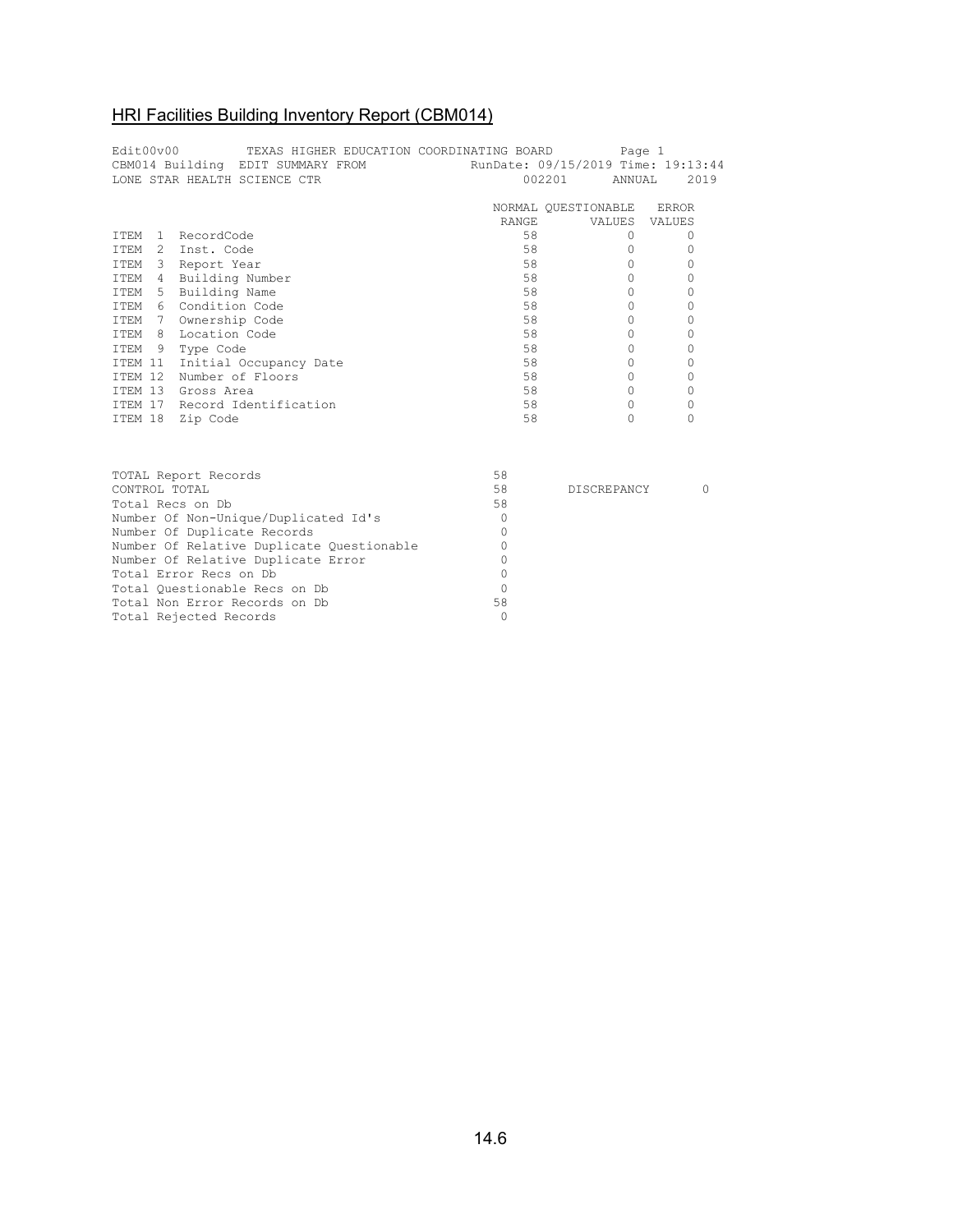TEXAS HIGHER EDUCATION COORDINATING BOARD Page 1 EDIT OF CBM014 Building DATA RunDate: 09/15/2019 Time: 19:13:44 LONE STAR HEALTH SCIENCE CTR 002201 ANNUAL 2019

Updated Building Record From Room Records. Updated Institution Record From Building Records.

Building Space Error Report

 NASF/ Building Gross Area Assignable Area E and G Area Error

 There are No entries for this report. \*\*\*Note: Totals are net errors.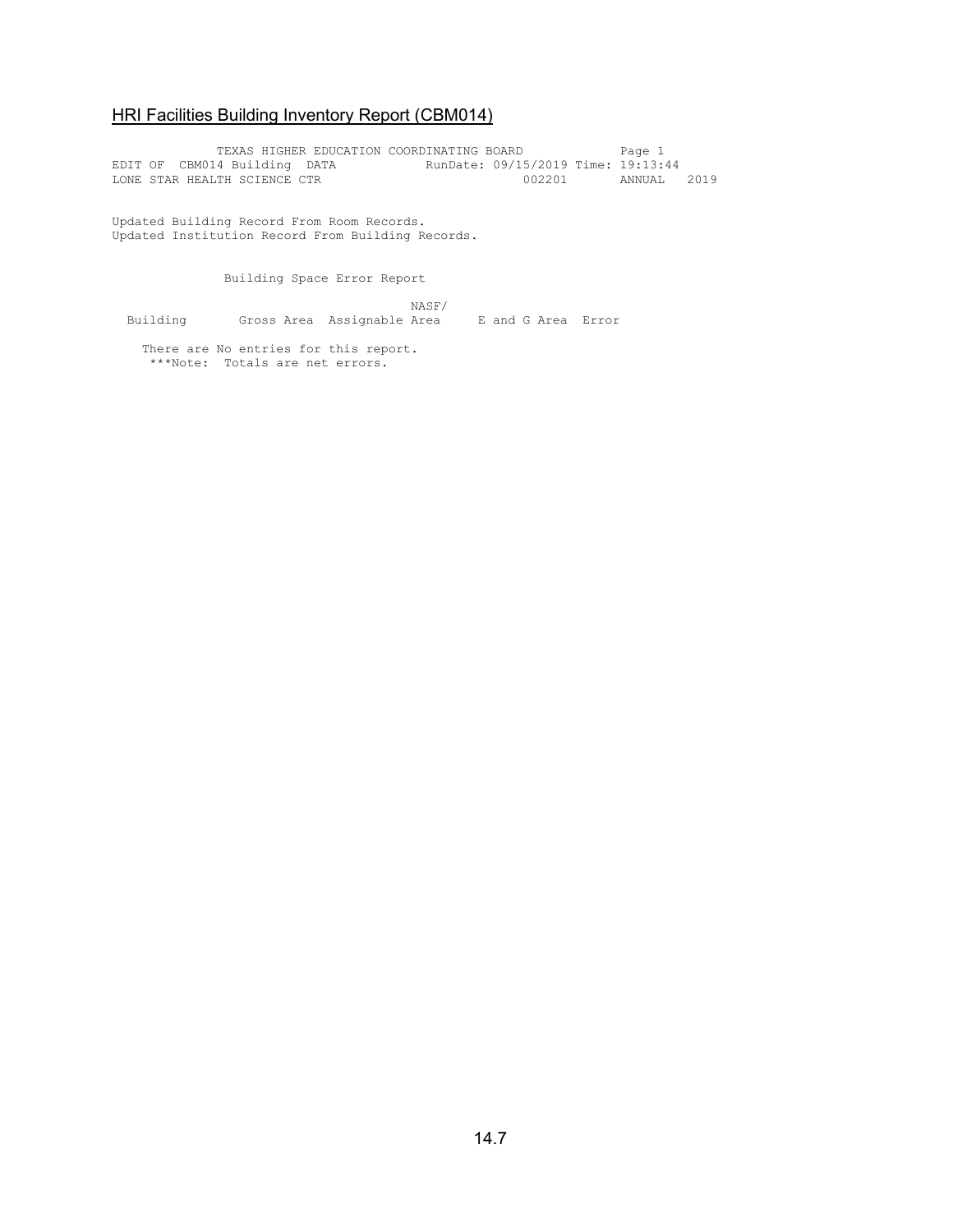| Edit00v00                             | TEXAS HIGHER EDUCATION COORDINATING BOARD<br>EDIT OF CBM014 Building DATA | Page 1                        |  |  |  |
|---------------------------------------|---------------------------------------------------------------------------|-------------------------------|--|--|--|
| ANNUAL<br>2.019<br>19:13:44           | LONE STAR HEALTH SCIENCE CTR 002201                                       | RunDate: 09/15/2019 Time:     |  |  |  |
| Item Item Item Item Item<br>1 2 3 4 5 | ***Item*** Item Item Item<br>Item<br>67891011 12 13<br>14                 | Item Item<br>Remarks<br>15 17 |  |  |  |

There Were No Errors Detected For : LONE STAR HEALTH SCIENCE CTR

Items In Error Are Indicated By (\*), Questionable By (-)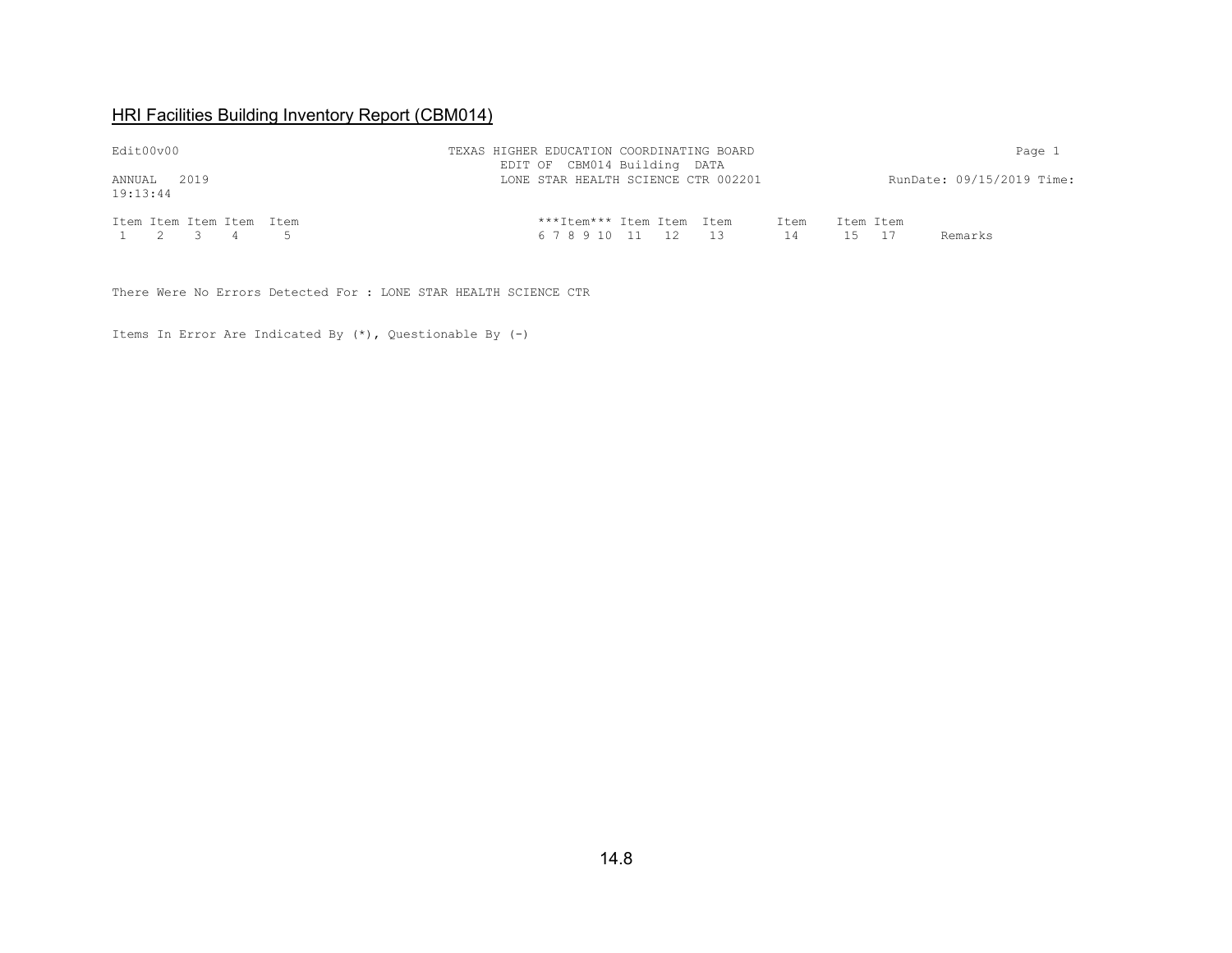#### CBM00N Student Number Change Report

The Texas Education Code, Sections 54.068 and 61.0595, sets an undergraduate funding limit for universities and health-related institutions equal to length of degree plus 45 semester credit hours. The limit applies to students who first enroll in an institution of higher education in the 1999 fall semester and later. The academic semester credit hours attempted at community, technical, and state colleges affect this limit. In order for the Coordinating Board to maintain a database indicating the number of hours an eligible undergraduate student has accumulated toward the limit, student identifying numbers (social security numbers), birth dates, and gender must be as accurate as possible. These changes can be submitted through the electronic data transfer system using the format identified in this report.

When the current change is applied to the database at the Coordinating Board, any number that generates a conflict with a student number that already exists on the database, will require that a copy of the student's social security card be sent to the Educational Data Center so conflicts can be resolved.

The CBM00N database is operational. This report can be submitted at any time. The date that the CB applies the change will be maintained in the database.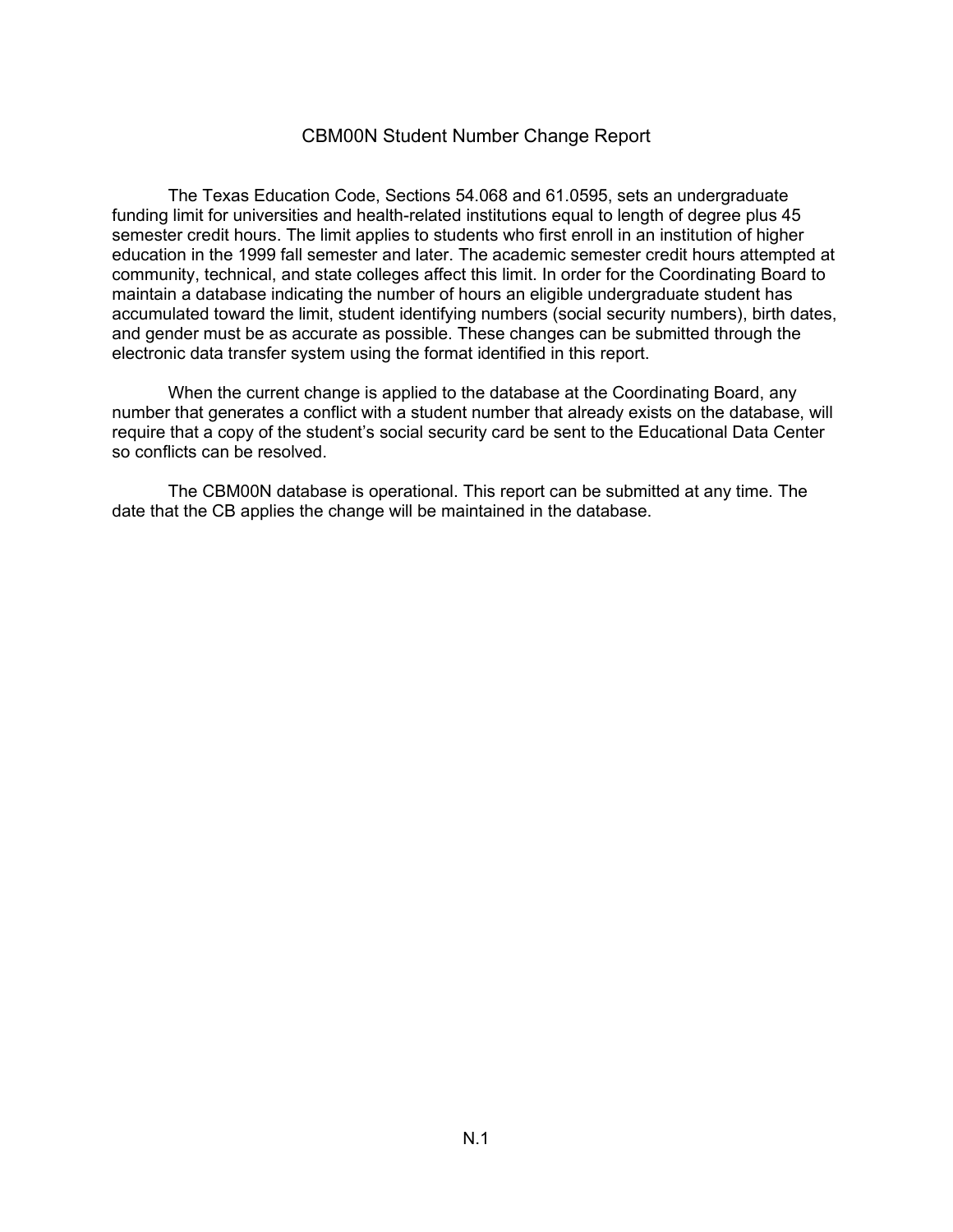#### HRI Student Number Change Report (CBM00N)

Instructions for Student Number Change Report

- Item #1 Record Code. Always enter 'N'.
- Item #2 Institution Code. Enter FICE Code of the institution (see Appendix A).
- **NOTE**: All three items: student number, birth date, and gender will be used to uniquely identify a student. All three items of the prior number must match to a record in the database before the current number will be used as a replacement.
- Item #3 Current Student Identification Number. Enter the current Social Security Number of the student. This should not be an assigned identification number except in infrequent occasions.
- Item #4 Current Date of Birth. Enter all four digits of the year and the month and day of birth of the student in format YYYYMMDD.

 $YYYY = Year$  MM = Month DD = Day

Item #5 Current Gender. Enter the gender of the student.

 $M = Male$   $F = Female$ 

- Item #6 Prior Student Identification Number. Enter the prior identifying number of the student. If the student identifier did not change, it will be the same as the current student identifier.
- Item #7 Prior Date of Birth. Enter all four digits of the year and the month and day of birth of the student in format YYYYMMDD. If the birthday did not change, enter the current date of birth to uniquely identify to which student the change applies.

 $YYYY = Year$  MM = Month DD = Day

Item #8 Prior Gender. Enter the gender of the student. If the gender of the student did not change, enter the current gender to uniquely identify to which student the change applies.

 $M = Male$   $F = Female$ 

- Item #9 Last Name. Enter up to 20 characters of the student's current last name.
- Item #10 First Name. Enter the first 10 digits of the student's first name.
- Item #11 Middle Initial. Enter the initial of the student's middle name.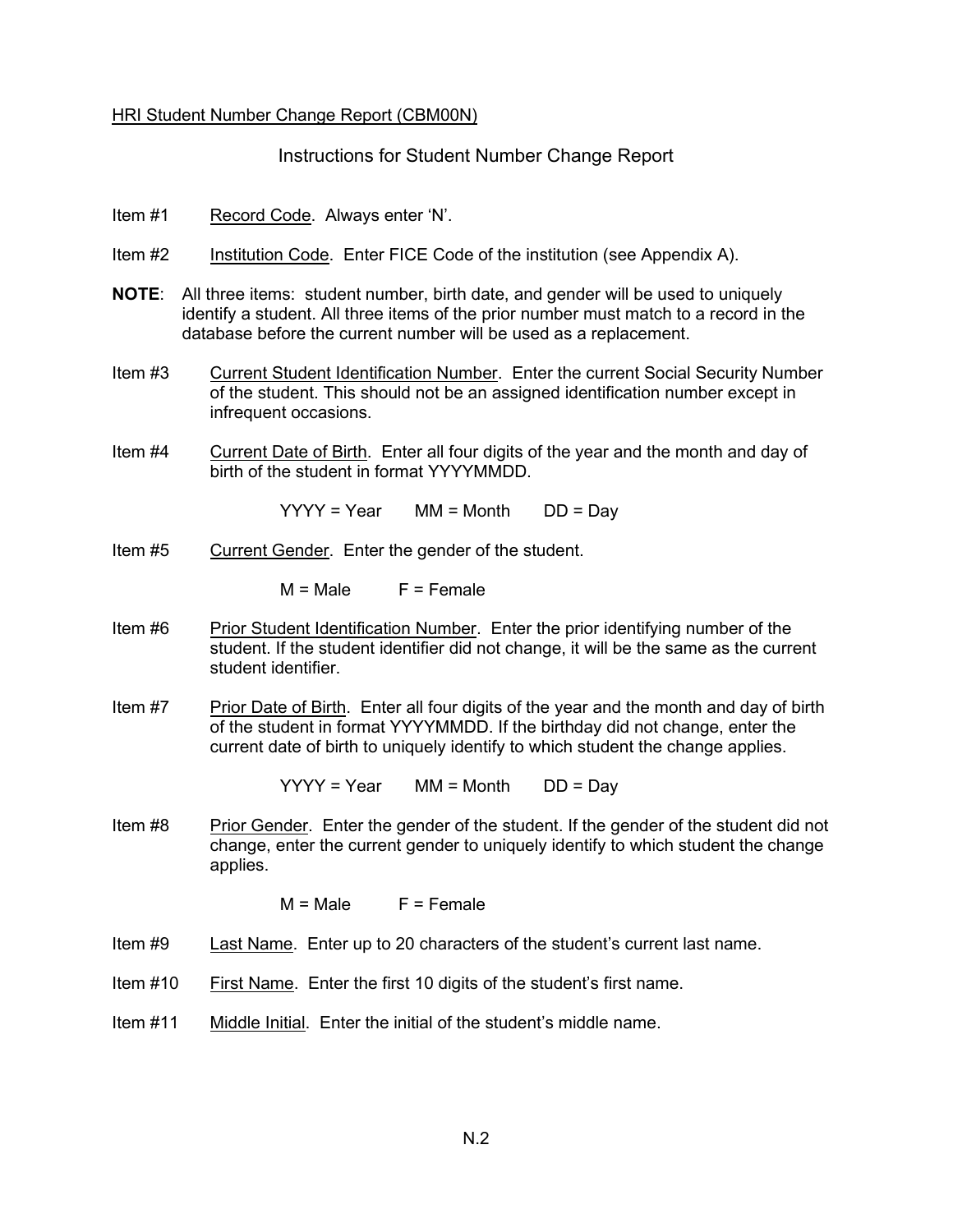HRI Student Number Change Report (CBM00N)

# Data Processing Record Layout

|            |                                                 | <b>Beginning</b><br>Position | Length |
|------------|-------------------------------------------------|------------------------------|--------|
| Item $#1$  | Record Code - Always 'N'                        |                              |        |
| Item $#2$  | Institution Code - FICE - Numeric               |                              | 6      |
| Item $#3$  | Current Student Identification Number – Numeric | 8                            | 9      |
| Item $#4$  | Current Date of Birth - YYYYMMDD - Numeric      | 17                           | 8      |
| Item $#5$  | Current Gender - 'M' or 'F'                     | 25                           |        |
| Item $#6$  | Prior Student Identification Number – Numeric   | 26                           | 9      |
| Item $#7$  | Prior Date of Birth - YYYYMMDD - Numeric        | 35                           | 8      |
| Item $#8$  | Prior Gender - 'M' or 'F'                       | 43                           |        |
| Item $#9$  | Last Name - Alpha                               | 44                           | 20     |
| Item $#10$ | First Name - Alpha                              | 64                           | 10     |
| Item $#11$ | Middle Name Initial - Alpha or blank            | 74                           |        |
|            |                                                 |                              |        |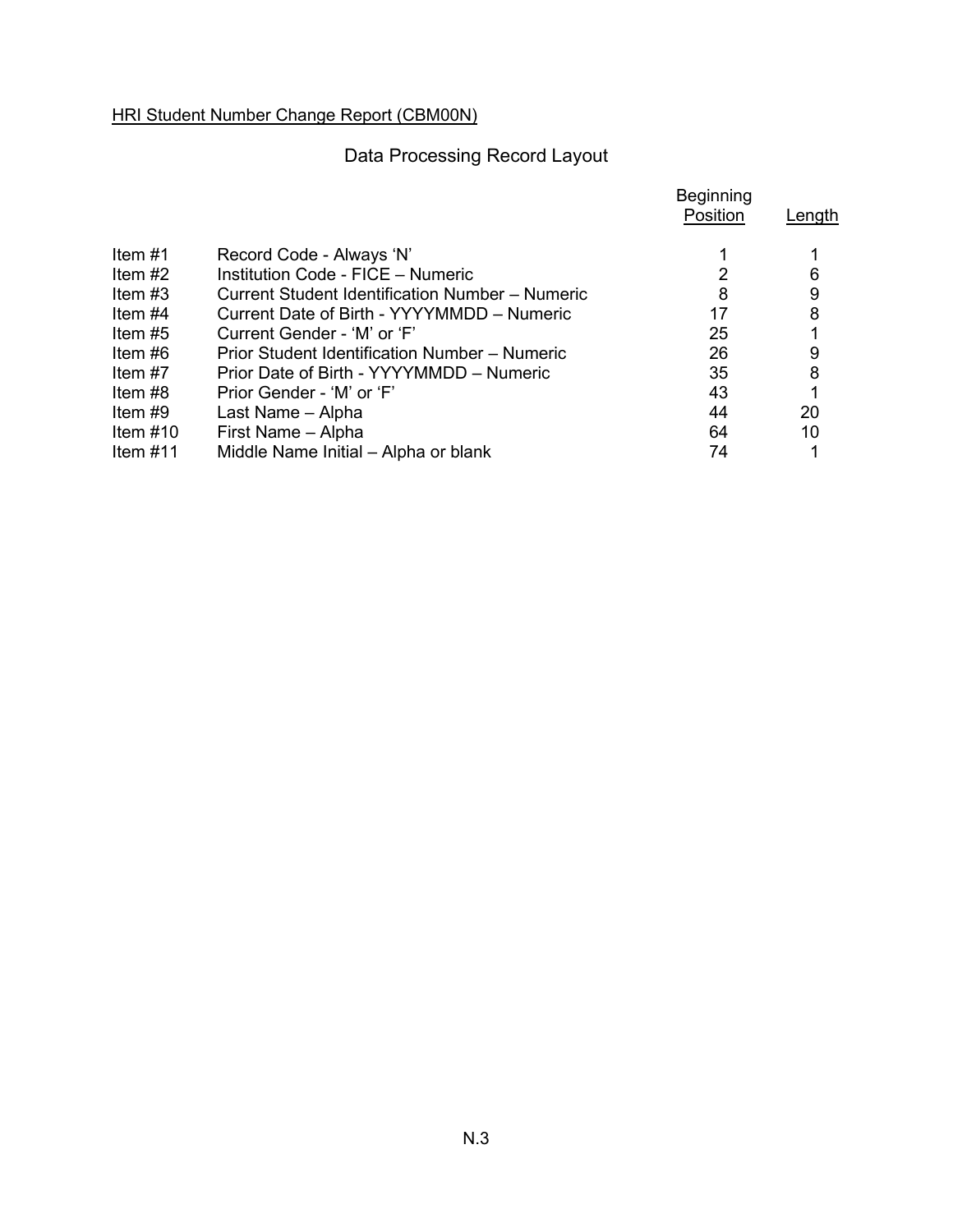### CBM00R Residents/Fellows Report

Public health-related institutions and certain private independent institutions and organizations report medical/dental residents and postdoctoral/research fellows to the Coordinating Board for purposes of reporting to state officials and state funding. The records for all components of the health-related institution will be submitted as one report under the FICE code of the health science center. The categories of data collected are as follows:

- Residents
	- Medical (GME)
	- Dental
	- Pharmacy
- Postdoctoral/Research Fellows
	- Biomedical Science
	- Allied Health
	- Public Health
	- Nursing

The majority of data collection relates to Medical (GME) Residents. These data are used for verification purposes, input for determining Health-Related Institutions' Graduate Medical Education (GME) and Infrastructure formula funding, and for allocation of GME funds trusteed to the Coordinating Board.

The terms Graduate Medical Education and Residency are interchangeable and describe the final stage of formal education a physician must complete prior to receiving state licensure, entering independent practice, and obtaining board certification in a medical specialty area. Residency training is a three- to seven-year process of focused education and training offered by nationally-accredited programs, typically in large hospital settings. Residency programs are accredited nationally either by the Accreditation Council for Graduate Medical Education (ACGME) or the American Osteopathic Association (AOA), depending on whether the residency program accepts physicians holding Doctor of Medicine (MD) or Doctor of Osteopathic Medicine (DO) degrees.

The term Postdoctoral/Research Fellow refers to individuals who have earned a doctoral degree and are continuing their training or research at a health-related institution.

These data are used to support health-related institutions' formula calculations in the following areas:

#### **For GME funding purposes:**

- **GME Resident counts**  Used as input into the Graduate Medical Education formulas for the health-related institutions' appropriation requests. The appropriations related to this request are detailed as follows:
	- o **Formula Funding - Graduate Medical Education –** Appropriations for state health-related institutions
	- o **Trusteed Funding - Graduate Medical Education –** Appropriations for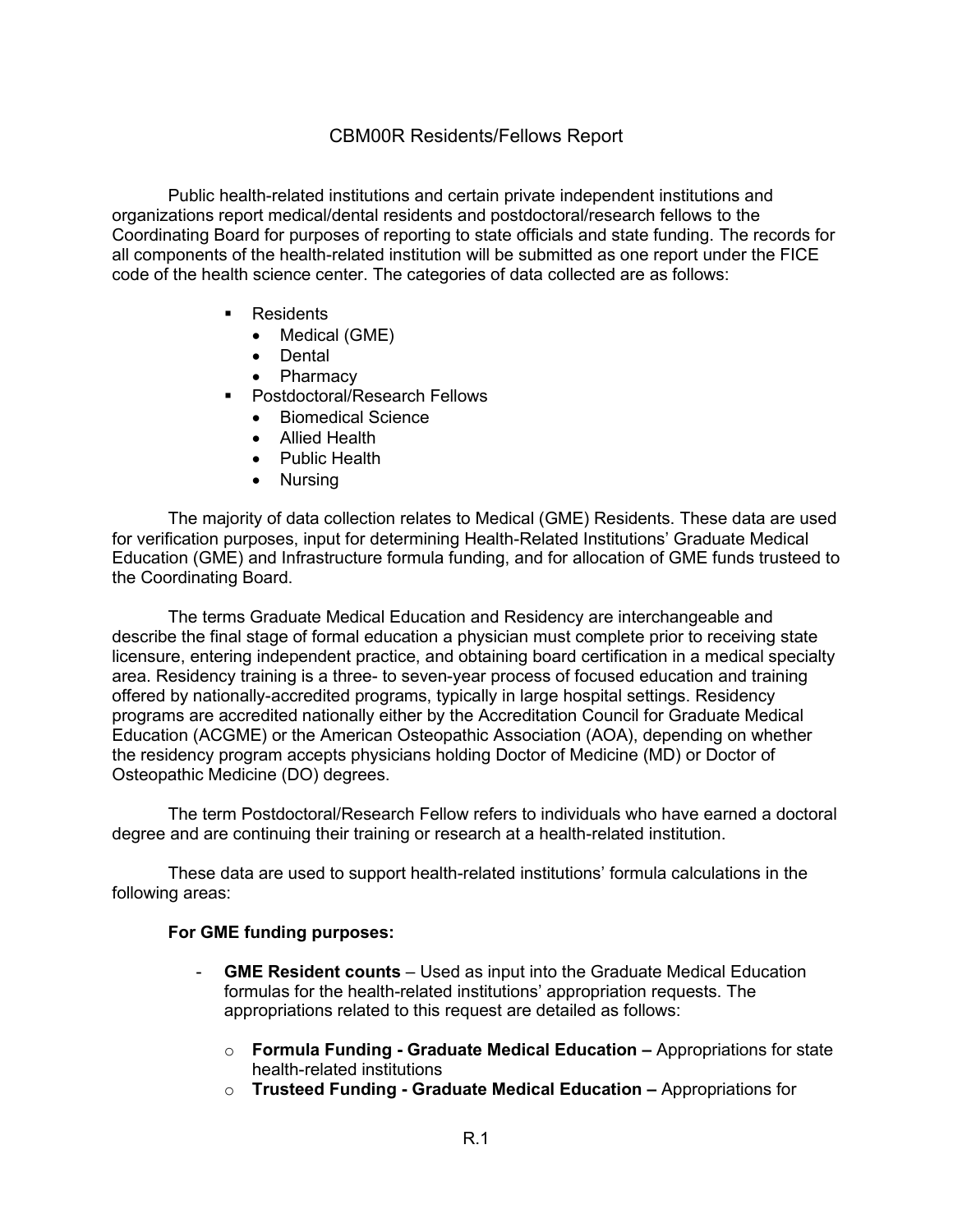Coordinating Board trusteed programs

- Graduate Medical Education for Baylor College of Medicine
- Graduate Medical Education for Independent Residency Programs
- Family Practice Residency Program
- Primary Care Residency Program

#### **For Infrastructure funding purposes:**

- **GME Resident and Postdoctoral/Research Fellows counts** – Used as input into the health-related institutions' Space Model. The output of the Space Model is used as input for calculating the Infrastructure Formula for the Infrastructure appropriations request. These counts include only the state public health-related institutions. The appropriations related to this request are bill pattern appropriations labeled as Infrastructure – E & G Space Support.

The reporting of data is dependent upon each institution/organization and the programs it offers. Appendix J provides a table of allowable reporting categories for data submissions for each institution/organization. These reporting categories are used to track the programs offered by each institution and mirror allowable data entry categories used for the Instruction and Operations formula.

Data will be submitted electronically in the prescribed format described in this manual.

#### **Timing Considerations for Reporting Data**

All institutions/organizations must report headcount and related information on residents as of September 1 of each year. Each institution/independent organization must have its data show a "**Certified**" status by October 15 of each year in order to have its count included in the formula funding calculations. Failure to achieve a "Certified" status could result in loss of formula funding appropriations.

In accordance with Coordinating Board policy, any request for waiver of the October 1 deadline should be submitted by the institution/organization President or Chief Executive Officer in writing to Julie Eklund, Assistant Commissioner, for approval. In order for a waiver to be approved, the letter must provide substantive reasons for granting the request.

#### **Resident/Postdoctoral/Research Fellows Qualifications**

The following qualifications apply to all Medical (GME) residents and postdoctoral/research fellows reported:

- All required data fields must be submitted in order for a resident/postdoctoral/research fellow to be counted for formula funding. Do not include residents/fellows with Doctor of Chiropractic (DC) or Doctor of Optometry (OD) degrees.
- A given Medical/Dental or Postdoctoral Specialty (Advanced Dentistry) student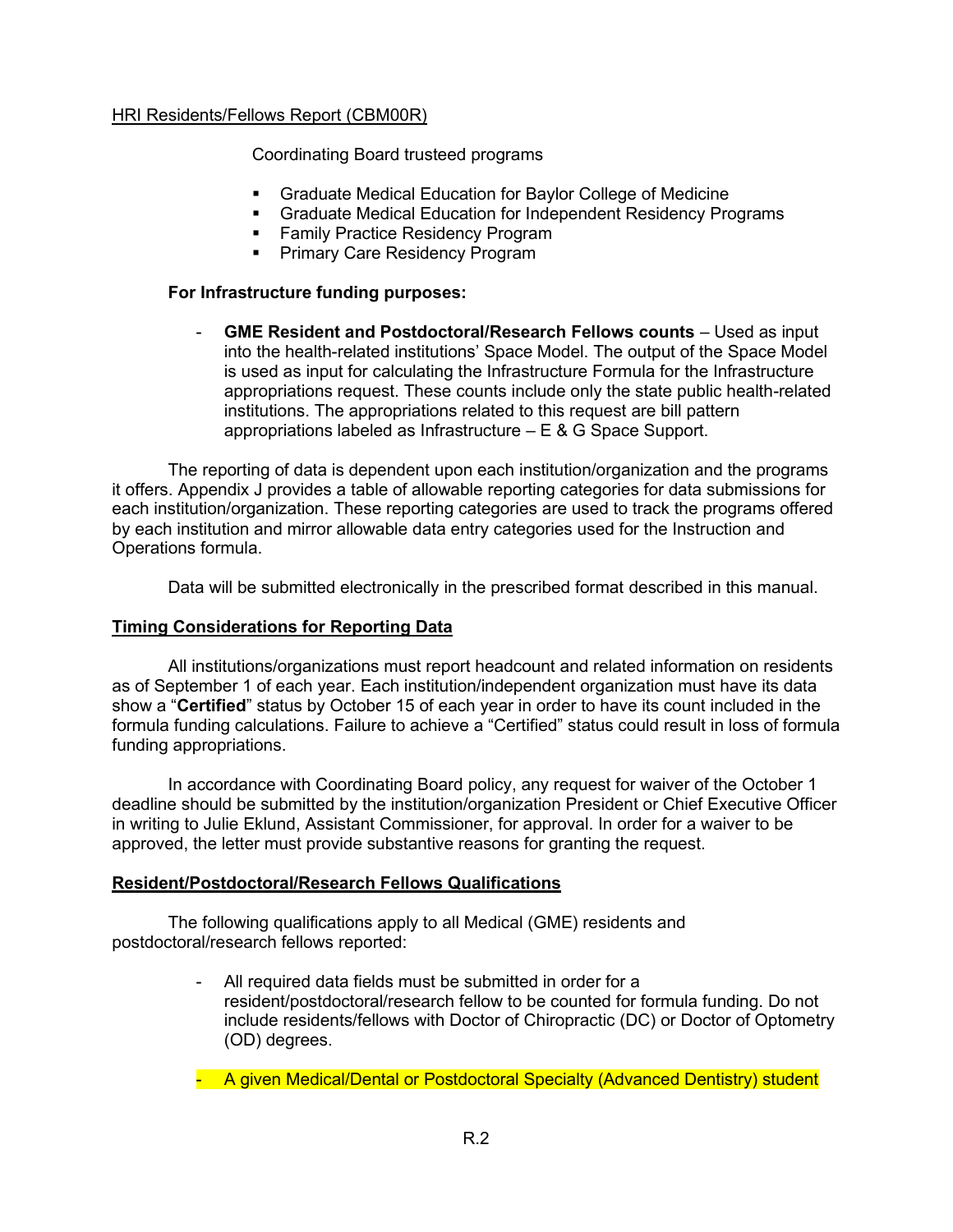that is enrolled and reported on the HRI CBM001 Student Report with classification A-D or M should not be reported on the CBM00R. That individual will be counted on the CBM001 report. Reporting a Medical/Dental or Postdoctoral Specialty (Advanced Dentistry) student on both will result in an error on the CBM00R edit report.

- A given resident/postdoctoral/research fellow can only be claimed and reported by one institution/organization for a given year. No duplicate reporting will be allowed. Any duplication in reporting is the responsibility of each institution/organization to resolve. The data collection system will consider the first reporting of a resident/postdoctoral/research fellow as the authorized entry. Any subsequent reporting of the same person by another institution/organization will be flagged as an error. If the first reporting is in error, it is the responsibility of the first institution/organization reporting that person to remove it from its list so another institution/organization may report that person.
- For Medical (GME) residents, only MDs or DOs that are training in residency programs affiliated with either the Accreditation Council for Graduate Medical Education (ACGME) for MDs or the American Osteopathic Association (AOA) for DOs will be accepted.
- Only postdoctoral/research fellows that have earned a PhD or DVM, DPT, AUD, DRPH, DNP, DMP, or MDPHD will be accepted.
- Only certain degrees are eligible to be counted in a given category. If an ineligible degree is reported for a category, it will be rejected as an error on the edit report. The following table of Reporting Categories outlines the required degree selection for each category.
	- Residents
		- Medical (GME) MD, DO, MDPHD, MBBS, or MC
		- Dental BDS, DDS, DMD, or DDSPHD
		- Pharmacy PHARMD
	- **Postdoctoral/Research Fellows** 
		- Biomedical Science PHD, MDPHD, DVM, DMP, or MD
		- Allied Health PHD, DPT, AUD, or MD
		- Public Health PHD, MDPHD, DRPH, or MD
		- Nursing PHD, DNP, or MD
- The maximum number of years that a resident/postdoctoral/research fellow can be reported is seven. Residents/postdoctoral/research fellows whose total of "Prior Cumulative Residency/Research Years," Item #16, plus "Years Completed in Current Residency/Research Program," Item #15, exceeds seven years will be rejected.
- Residents or postdoctoral/research fellows whose school of graduation appears on the Coordinating Board's list of "Institutions Whose Degrees are Illegal to Use in Texas" will not be considered in the counts used for formula funding purposes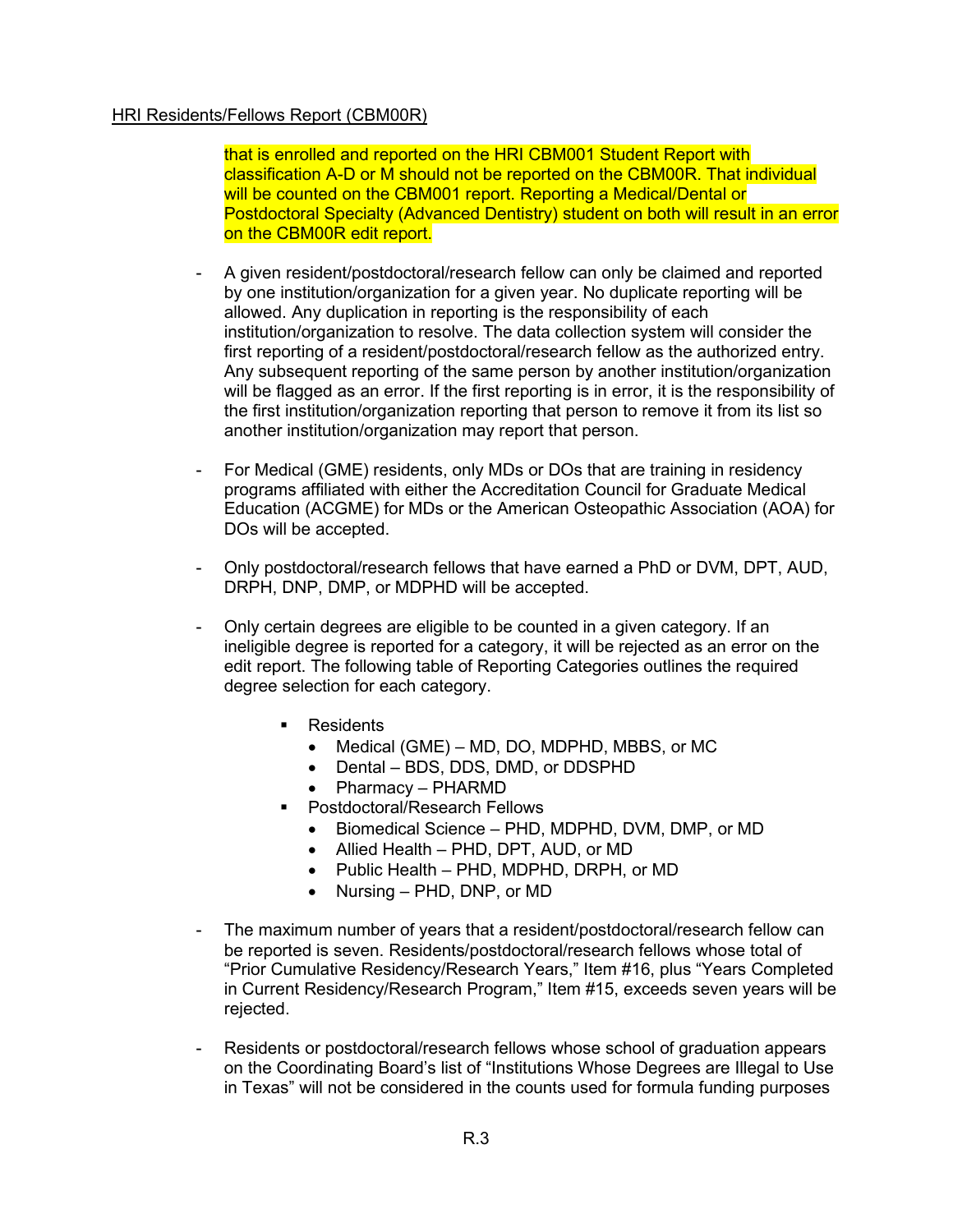and will be rejected as an error on the edit report. This list can be viewed on the Coordinating Board's website at [http://www.thecb.state.tx.us/AAR/PrivateInstitutions/NoTX.cfm.](http://www.thecb.state.tx.us/AAR/PrivateInstitutions/NoTX.cfm)

#### **Institution/Organization Point of Contact**

Each health-related institution or other independent organization will designate a specific person to be the primary contact for handling all communication regarding this data with the Texas Higher Education Coordinating Board. The person assigned to be the primary contact needs to be of a level and position that can effectively deal with the respective units of your institution/organization to compile the data required and be responsible for answering any questions in its regard.

**It is the responsibility of the institution/organization to provide revised information to the Coordinating Board whenever a change is made in the point of contact. The Coordinating Board is not responsible for missed data submission deadlines due to use of point of contact information that is no longer current or has not been updated.**

The following point of contact information is required:

- Name and Title
- Department
- Institution/Organization Name
- Mailing Address
- Email Address
- Telephone Number

Send the required contact information to Tanya Trevino in the Educational Data Center of the Texas Higher Education Coordinating Board at [Tanya.Trevino@highered.texas.gov.](mailto:Tanya.Trevino@thecb.state.tx.us)

Contact Ed Buchanan, Program Director in the Division of Planning and Accountability, with general questions and concerns at [Ed.Buchanan@highered.texas.gov.](mailto:Ed.Buchanan@thecb.state.tx.us)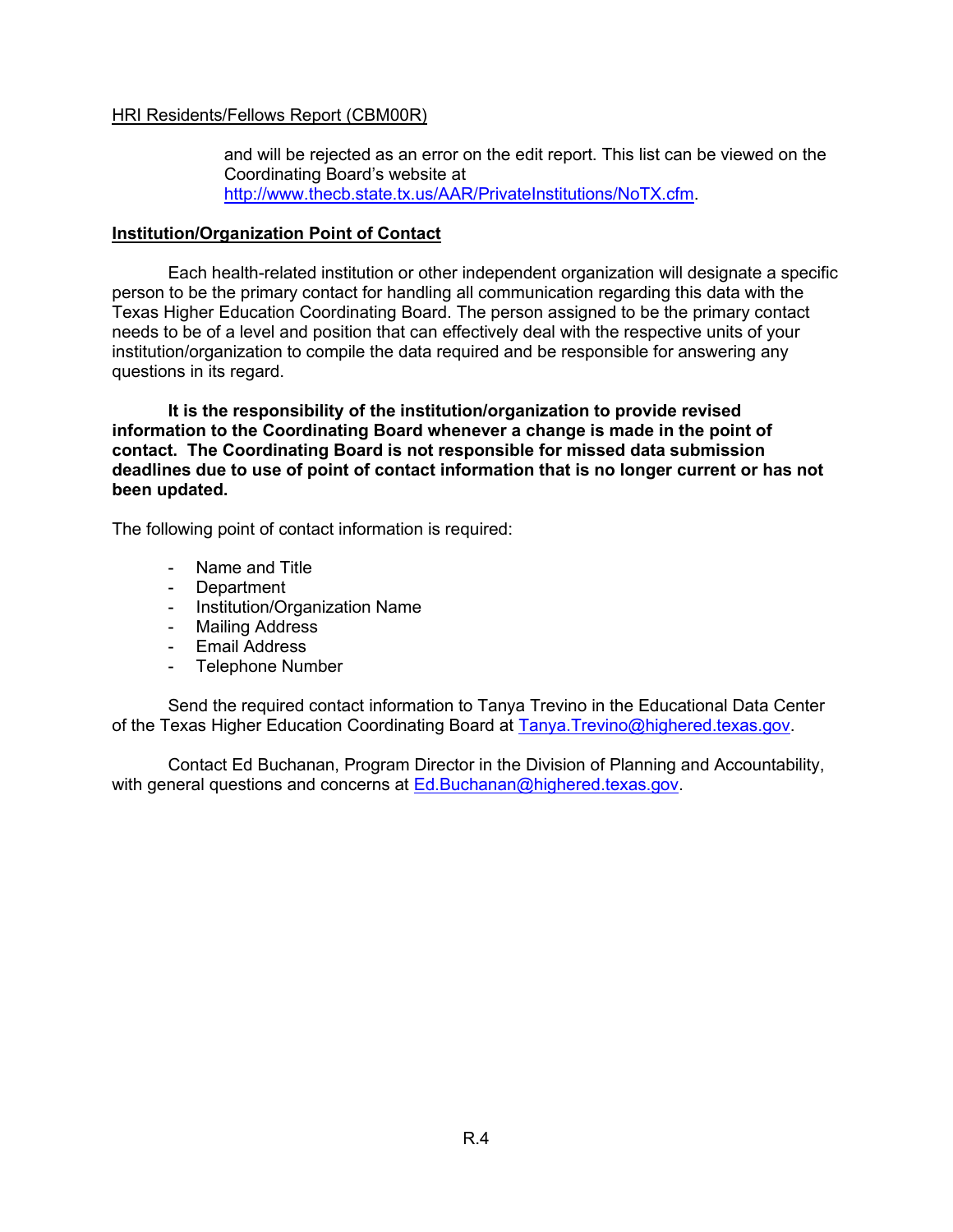Instructions for Residents/Fellows Report

- Item #1 Record Code. Always enter 'R'.
- Item #2 Institution Code. Enter the six-digit FICE code of the health-related institution or independent organization. See Appendix A.
- Item #3 Individual Identification Number. Enter the social security number of the resident or fellow.
- Item #4 Reporting Category. Enter the appropriate code for the type of program.
	- 00 Medical (GME) Residents
	- 05 Dental Residents
	- 10 Pharmacy Residents
	- 15 Biomedical Science Postdoctoral/Research Fellows
	- 20 Allied Health Postdoctoral/Research Fellows
	- 25 Public Health Postdoctoral/Research Fellows
	- 30 Nursing Postdoctoral/Research Fellows
- Item #5 Gender. Enter the gender of the resident or fellow.

 $M = Male$   $F = Female$ 

- Item #6 Unused
- Item #7 First Name. Enter the first name of the resident or fellow, left justified.
- Item #8 Middle Initial. Enter the middle initial of the resident or fellow.
- Item #9 Last Name. Enter the last name of the resident or fellow, left justified.
- Item #10 Degree. Enter the degree of the resident or fellow, left justified.

| AUD           | Doctor of Audiology                               |
|---------------|---------------------------------------------------|
| <b>BDS</b>    | <b>Bachelor of Dental Science</b>                 |
| <b>DDS</b>    | Doctor of Dental Surgery                          |
| <b>DDSPHD</b> | Doctor of Dental Surgery/Terminal Doctoral Degree |
| <b>DMD</b>    | Doctor of Dental Medicine                         |
| <b>DMP</b>    | Doctor of Medical Physics                         |
| <b>DNP</b>    | Doctor of Nursing Practice                        |
| DO            | Doctor of Osteopathy                              |
| <b>DPT</b>    | Doctor of Physical Therapy                        |
| <b>DRPH</b>   | Doctor of Public Health                           |
| <b>DVM</b>    | Doctor of Veterinary Medicine                     |
| <b>MBBS</b>   | Bachelor of Medicine/Bachelor of Surgery          |
| МC            | Master's in Counseling                            |
|               |                                                   |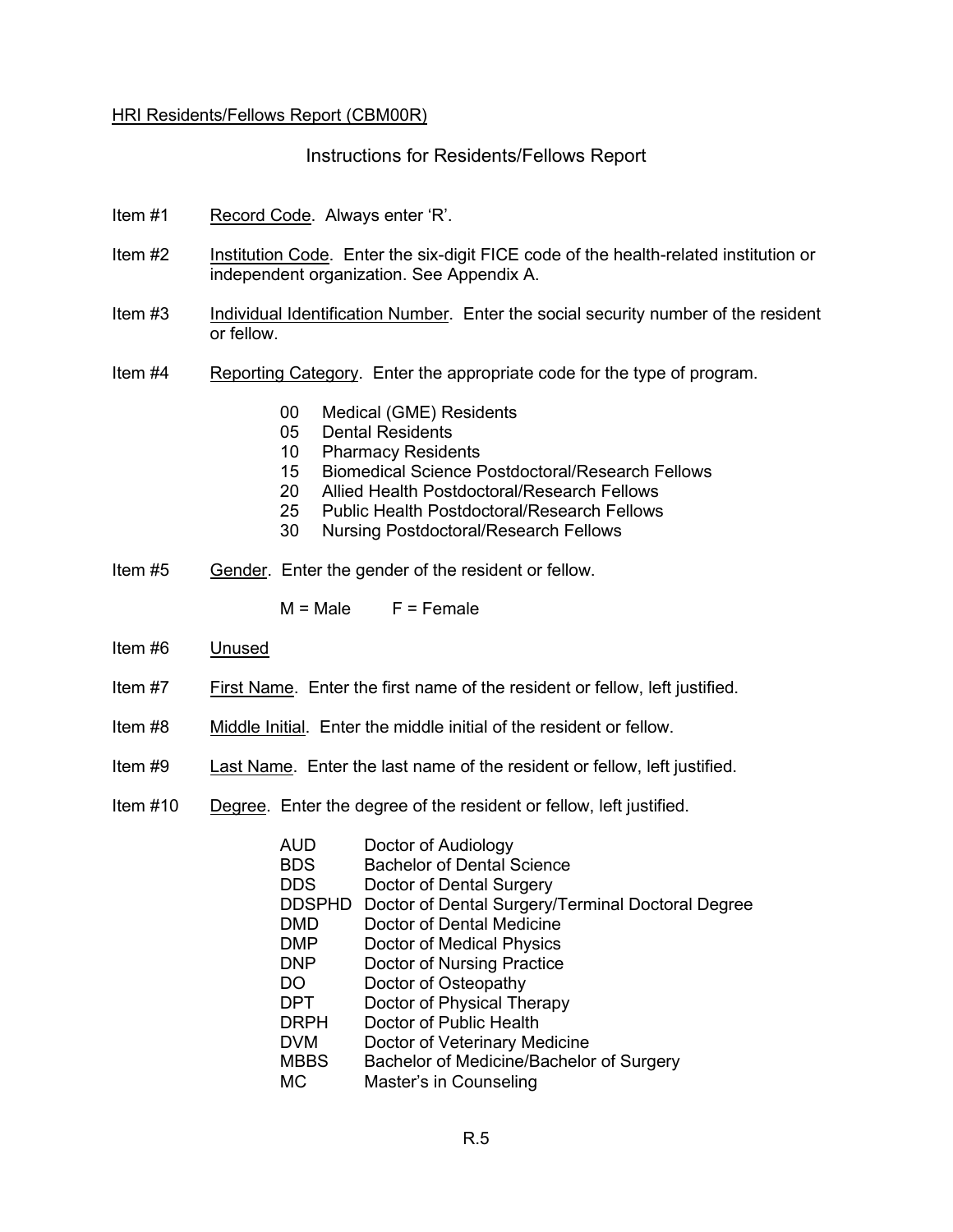MD Medical Doctor MDPHD Medical Doctor/Terminal Doctoral Degree PHARMD Pharmacy Doctorate PHD Terminal Doctoral Degree

#### Item #11 Unused.

Item #12 Type of License. Enter the code for the type of license held. Codes are unique to each type of degree; left justify. Not required for DRPH, PHD, or DMP degrees.

If degree is AUD, then report:

LAU Texas State Board of Examiners for Speech-Language Pathology and Audiology licensed Audiologist

If degree is BDS, DDS, DMD, or DDSPHD, then report:

- LD Texas State Board of Dental Examiners licensed Dentist
- NL No License
- OOS Out-of-State License

If degree is DNP, then report:

LRN Texas Board of Nursing licensed Registered Nurse

If degree is DO, MBBS, MC, MD, or MDPHD, then report:

- TML Texas Board of Medical Examiners fully-licensed Doctor
- BP1 Texas Board of Medical Examiners Basic Permit 1
- BP2 Texas Board of Medical Examiners Basic Permit 2
- BP3 Texas Board of Medical Examiners Basic Permit 3
- BP4 Texas Board of Medical Examiners Basic Permit 4
- BP5 Texas Board of Medical Examiners Basic Permit 5
- TP1 Texas Board of Medical Examiners Temporary Permit 1
- TP2 Texas Board of Medical Examiners Temporary Permit 2
- IP Institutional Permit
- MDN No License MD only

If degree is DPT, then report:

LPT Texas Executive Council of Physical Therapy & Occupational Therapy Examiners licensed Physical Therapist

If degree is DVM, then report:

- LV Texas State Board of Veterinary Medical Examiners licensed Veterinarian
- NL No License

If degree is PHARMD, then report:

- LP Texas State Board of Pharmacy licensed Pharmacist
- NL No License (due to testing delays)
- Item #13 Program Code. Enter the appropriate 10-digit code for the medical (GME)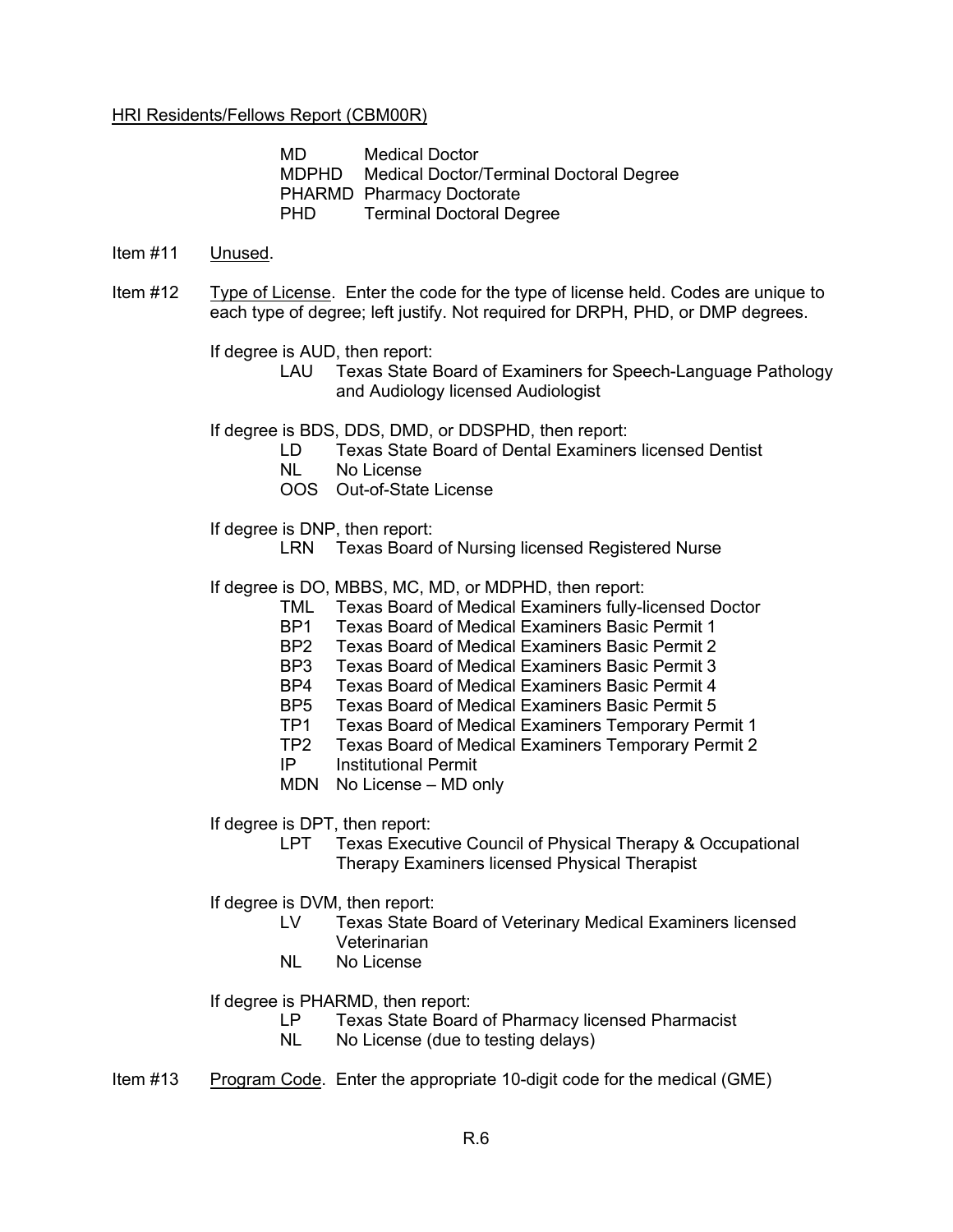residency program. See Appendix K. Required for medical (GME) residents only. Leave blank if not applicable.

**Note**: In July of each year, the ACGME provides us a data file of all of the approved medical residency programs for Texas institutions. This data file is Appendix K. The THECB uses that data file to validate the data reported by the institutions. Since the ACGME data provides a snapshot in early July, any residency programs approved in July or August will have to be communicated to the THECB to add them to our database and allow the institution to report complete and accurate residency counts. Given this process, institutions are encouraged to seek ACGME approval of their programs as early as possible so that the number of new programs approved in July and August is kept to a minimum. **Should you encounter a medical (GME) resident that is in an approved ACGME or AOA program that is not on the program code listing, please contact the Coordinating Board and request that it be added.**

**Sponsoring Institution as shown in Appendix K -** In the great majority of cases, the sponsoring institution for a given medical (GME) residency is one of the ten health-related institutions that report their residents for those programs they sponsor. In a few cases, a hospital is shown by ACGME as the program sponsor. In those situations it will be necessary for the reporting institution to contact the THECB and let us know that your institution will be claiming that program for the purposes of reporting residents. **This process will need to be done annually, since data are run with a new program listing every year. Due to the changing nature of residency programs, the THECB cannot rely on last year's affiliations.**

Item #14 Residency/Research Program Length. Enter the code that corresponds with the total number of years for the current program.

> **Note**: This field is not reported for Medical (GME) Residents since the program length for Medical (GME) Residents is obtained from the ACGME or AOA (see Appendix K). Enter zero for Medical (GME) Residents.

- 1 One year 5 Five years<br>2 Two years 6 Six years
	-
- 2 Two years 6 Six years
- 
- 
- 4 Four years
- 3 Three years 7 Seven years
- **NOTE:** The following note applies to Items #15 and #16. The sum of Items #15 and #16 cannot exceed 6. The Coordinating Board will add one year to the total for the current year. The record will be flagged as an error if the sum of Items #15 and #16 plus 1 is greater than 7. Item #15 plus 1 cannot exceed the program length in Item #14.
- Item #15 Years Completed in Current Residency/Research Program. Enter the cumulative number of years completed for the **current** program at the **current** institution. If the current year is the first year in the currently reported program (regardless of program level) at your institution for this resident (Item #13), enter 0.
	- 0 No years 4 Four years
		-
	- 1 One year 5 Five years
	- 2 Two years 6 Six years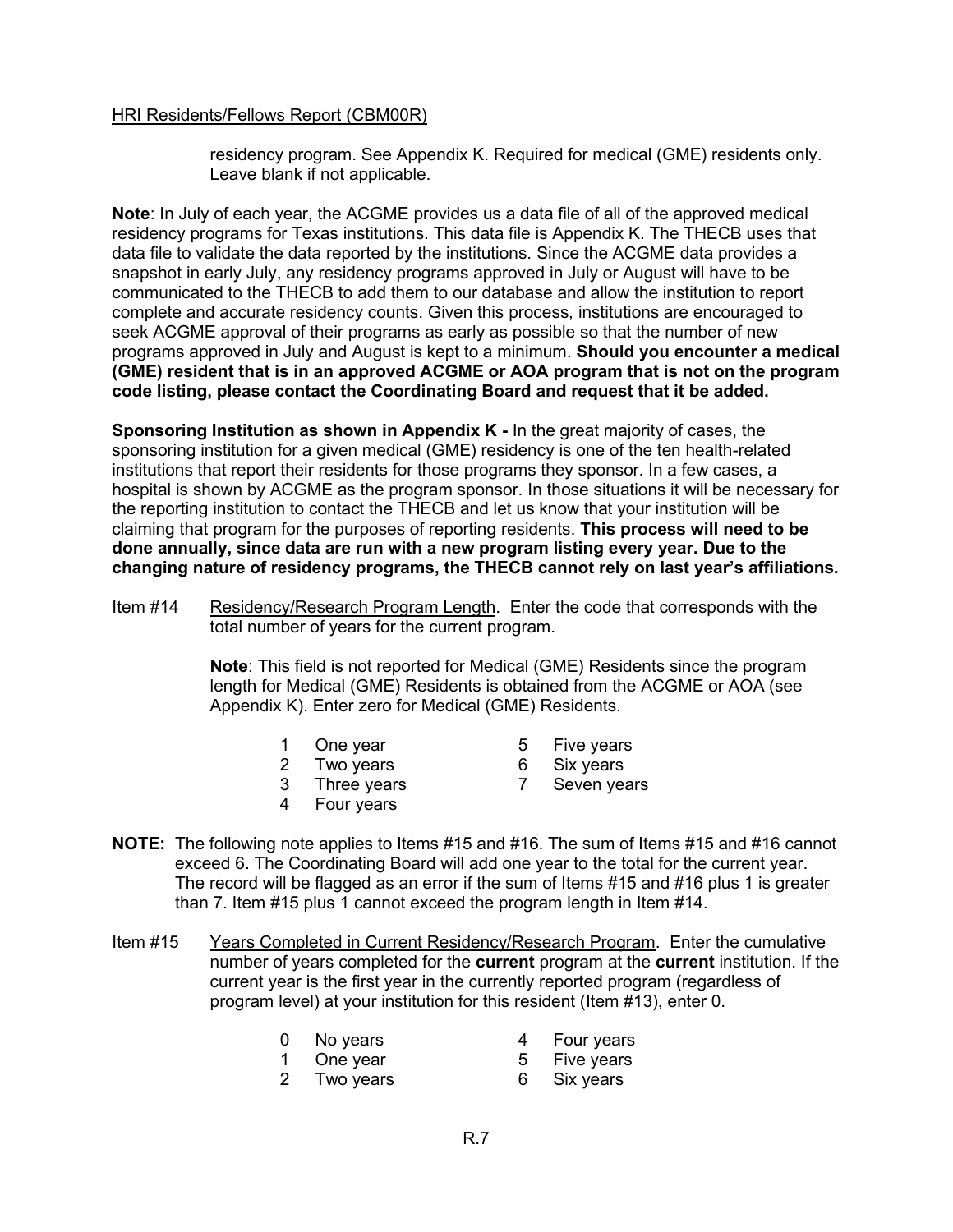- 3 Three years
- Item #16 Prior Cumulative Residency/Research Years. Enter the code that corresponds with the cumulative number of residency years at any institution, including the current institution, in all programs that the resident/fellow had completed *prior* to admission to the current resident/research program.
	- 0 No prior years 4 Four years
		-
	- 1 One year 5 Five years
		-
	-
- 
- 3 Three years
- 2 Two years 6 Six years
- Item #17 Medical School of Graduation. Enter the 5-digit code of the medical school from which the resident graduated, leading zeros. Required for medical residents only; leave blank if not applicable. See Appendix L.
- Item #18 Date of Medical School Graduation. Enter the 4-digit year and 2-digit month in which the resident graduated from medical school. **Required for medical (GME) residents only**; leave blank if not applicable.

#### YYYYMM

- Item #19 Non-disclosure. Enter a '2' to indicate that the individual resident or fellow has notified the institution/organization of his/her refusal to have "directory information" disclosed; else zero fill.
- Item #20 Reporting Period. Always enter '5' for annual report.
- Item #21 Year of Report. Enter the 4-digit academic year the report covers using an 'as of' date of September 1.

YYYY

Example: For 2018-2019 academic year (as of September 1, 2018) enter '2018'.

Item #22 License/Permit Number or Institutional Permit Number. Enter the license/permit number or an institutional permit number, left-justified. Not required for DRPH, DMP, or PHD degrees. Leave blank if not applicable.

If BDS, DDS, DMD, DDSPHD, DVM and no license, or MDN, leave blank.

- Item #23 State of License. Enter the 2-letter U. S. Postal Service abbreviation for the state from which the license was issued.
- Item #24 Ethnic Origin. Enter the code indicating whether the student is of Hispanic or Latino origin or not.
	- 1 Hispanic or Latino origin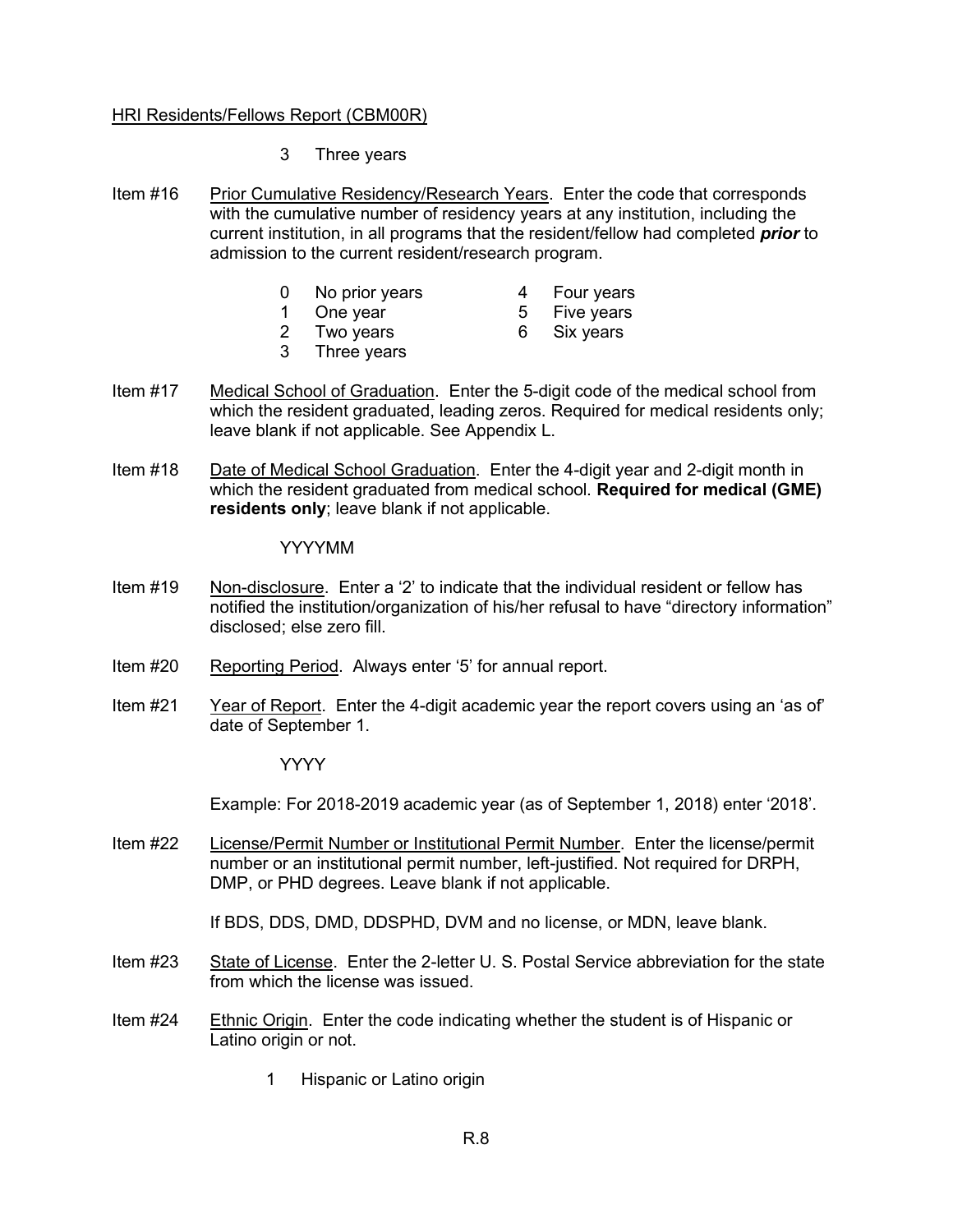- 2 Not Hispanic or Latino origin
- 3 Not answered

|  |  | Item #25 Race. Select one or more codes indicating the race of the student. |
|--|--|-----------------------------------------------------------------------------|
|  |  |                                                                             |

| Item $#25A$  |    | White                                     |
|--------------|----|-------------------------------------------|
| Item $#25B$  | 2  | <b>Black or African-American</b>          |
| Item $#25C$  | 4  | Asian                                     |
| Item $#25D$  | 5. | American Indian or Alaskan Native         |
| Item $\#25E$ | 6  | International                             |
| Item $#25F$  | 7  | Unknown or Not Reported                   |
| Item $#25G$  | 8  | Native Hawaiian or Other Pacific Islander |

#### *Definitions:*

- Hispanic or Latino: A person of Cuban, Mexican, Puerto Rican, South or Central American, or other Spanish culture or origin, regardless of race.
- American Indian or Alaskan Native: A person having origins in any of the original peoples of North and South America (including Central America), and who maintains a tribal affiliation or community attachment.
- Asian: A person having origins in any of the original peoples of the Far East, Southeast Asia, or the Indian subcontinent including, for example, Cambodia, China, India, Japan, Korea, Malaysia, Pakistan, the Philippine Islands, Thailand, and Vietnam.
- Black or African-American: A person having origins in any of the black racial groups of Africa.
- Native Hawaiian or Other Pacific Islander: A person having origins in any of the original peoples of Hawaii, Guam, Samoa, or other Pacific Islands.
- White: A person having origins in any of the original peoples of Europe, the Middle East or North Africa.
- International denotes a person who is not a citizen or permanent resident of the United States and who is in this country on a temporary basis and does not have the right to remain indefinitely.
- Unknown or Not Reported: The unknown classification should only be used if the student has not selected a racial designation.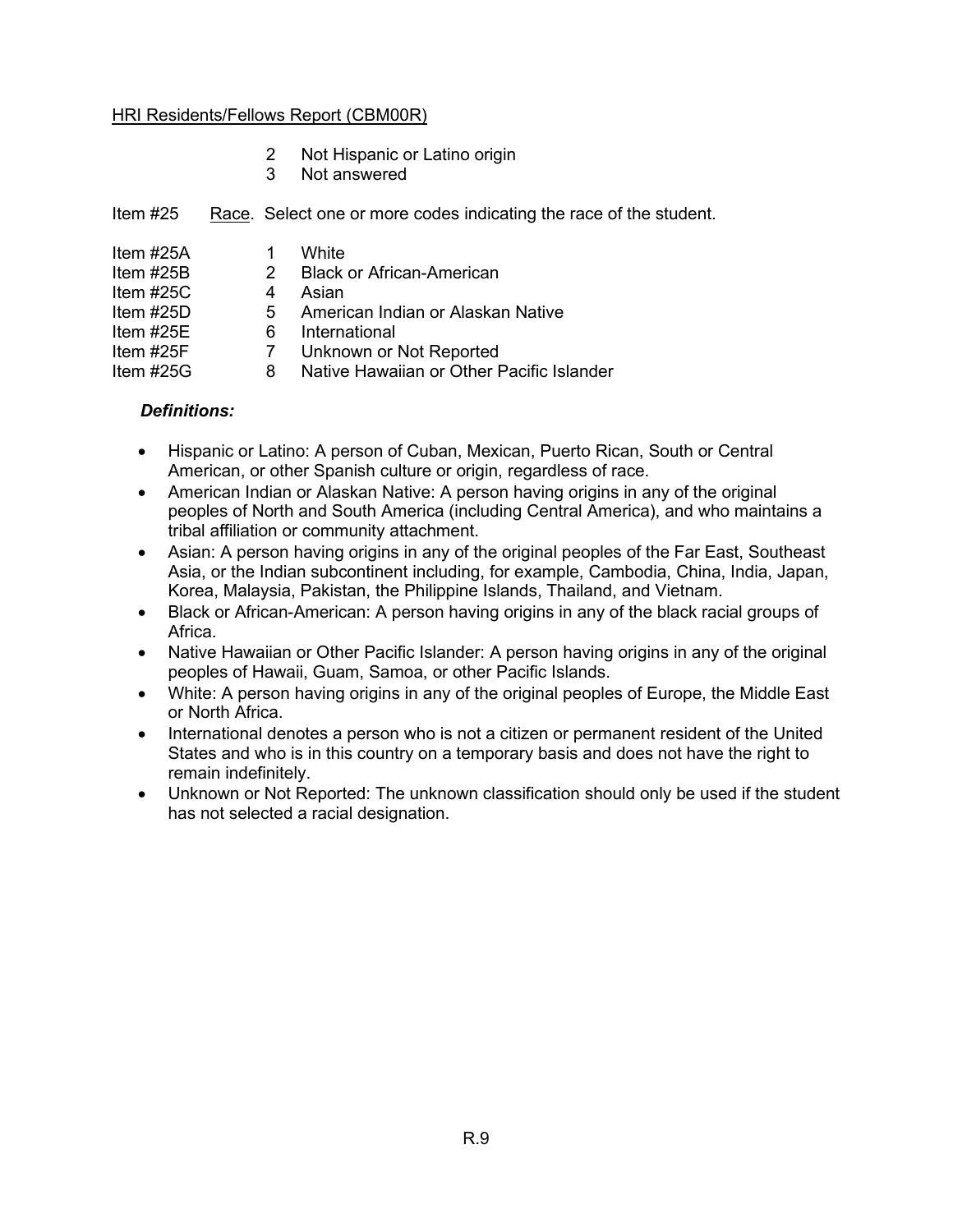# Data Processing Record Layout and Field Requirements

|        |                               |                |                |        | $R = Required$<br>$O = \text{Optional}$<br>N/A = Not Collected from Institution |                  |          |               |               |                                      |                |
|--------|-------------------------------|----------------|----------------|--------|---------------------------------------------------------------------------------|------------------|----------|---------------|---------------|--------------------------------------|----------------|
|        |                               |                |                |        |                                                                                 | <b>Residents</b> |          |               |               | <b>Postdoctoral/Research Fellows</b> |                |
|        |                               |                |                |        |                                                                                 |                  |          | <b>Biomed</b> | <b>Allied</b> | <b>Public</b>                        |                |
| Item   |                               | Field          | Beginning      |        | Medical                                                                         | Dental           | Pharmacy | Sci           | <b>Health</b> | <b>Health</b>                        | <b>Nursing</b> |
| Number | <b>Field Name</b>             | Type           | Position       | Length | 00                                                                              | 05               | 10       | 15            | 20            | 25                                   | 30             |
|        |                               |                |                |        |                                                                                 |                  |          |               |               |                                      |                |
| 1      | Record Code - Always 'R'      | Alpha          |                | -1     | R                                                                               | R.               | R.       | R.            | R             | R                                    | R.             |
| 2      | <b>Insitution Code</b>        | <b>Numeric</b> | $\overline{2}$ | 6      | $\mathsf{R}$                                                                    | R                | R        | $\mathsf{R}$  | $\mathsf{R}$  | R                                    | R              |
| 3      | Individual ID Number          | Alphanumeric   | 8              | 9      | R                                                                               | R                | R        | R.            | R             | R                                    | R              |
|        | <b>Reporting Category</b>     | Numeric        | 17             | 2      | $\mathsf{R}$                                                                    | R                | R        | R.            | R             | R                                    | R              |
| 5      | Gender                        | Alpha          | 19             |        | R                                                                               | R.               | R.       | R.            | R             | R                                    | R              |
| 6      | Unused                        |                | 20             |        |                                                                                 |                  |          |               |               |                                      |                |
|        | <b>First Name</b>             | Alpha          | 21             | 10     | R.                                                                              | R.               | R.       | R.            | R             | R.                                   | R.             |
| 8      | Middle Initial                | Alpha          | 31             |        | R                                                                               | R                | R        | R             | R             | R                                    | R              |
| 9      | Last Name                     | Alpha          | 32             | 20     | $\mathsf{R}$                                                                    | R                | R        | R.            | $\mathsf{R}$  | R.                                   | R              |
| 10     | Degree                        | Alpha          | 52             | 6      | R                                                                               | R.               | R        | R.            | R             | R                                    | R.             |
| 11     | Unused                        |                | 58             | 5      |                                                                                 |                  |          |               |               |                                      |                |
| 12     | Type of License               | Alphanumeric   | 63             | 3      | R                                                                               | R                | R.       | N/A           | N/A           | N/A                                  | R              |
| 13     | Program Code                  | <b>Numeric</b> | 66             | 10     | R                                                                               | N/A              | N/A      | N/A           | N/A           | N/A                                  | N/A            |
| 14     | Program Length                | <b>Numeric</b> | 76             |        | N/A                                                                             | R.               | R.       | R.            | R.            | R                                    | R.             |
| 15     | Yrs Comp In Current Program   | Numeric        | 77             |        | R                                                                               | R                | R        | R             | R             | R                                    | R              |
| 16     | <b>Prior Cumulative Years</b> | Numeric        | 78             |        | $\mathsf{R}$                                                                    | R                | R        | $\mathsf{R}$  | $\mathsf{R}$  | R                                    | R              |
| 17     | Medical School of Graduation  | <b>Numeric</b> | 79             | 5      | R                                                                               | N/A              | N/A      | N/A           | N/A           | N/A                                  | N/A            |
| 18     | Date of Medical School Grad   | Numeric        | 84             | 6      | R                                                                               | N/A              | N/A      | N/A           | N/A           | N/A                                  | N/A            |
| 19     | Non-disclosure                | <b>Numeric</b> | 90             |        | R                                                                               | R.               | R        | R             | R             | R                                    | R              |
| 20     | Reporting Period - Always '5' | <b>Numeric</b> | 91             |        | R                                                                               | R                | R        | R             | R             | R                                    | R              |
| 21     | Year of Report                | <b>Numeric</b> | 92             | 4      | R                                                                               | R.               | R        | R             | R             | R                                    | R              |
| 22     | License/Permit Number         | Alphanumeric   | 96             | 12     | $\mathsf{R}$                                                                    | $\mathsf{R}$     | R        | N/A           | N/A           | N/A                                  | R              |
| 23     | State of License              | Alpha          | 108            | 2      | $\mathsf{R}$                                                                    | R                | R        | N/A           | N/A           | N/A                                  | R              |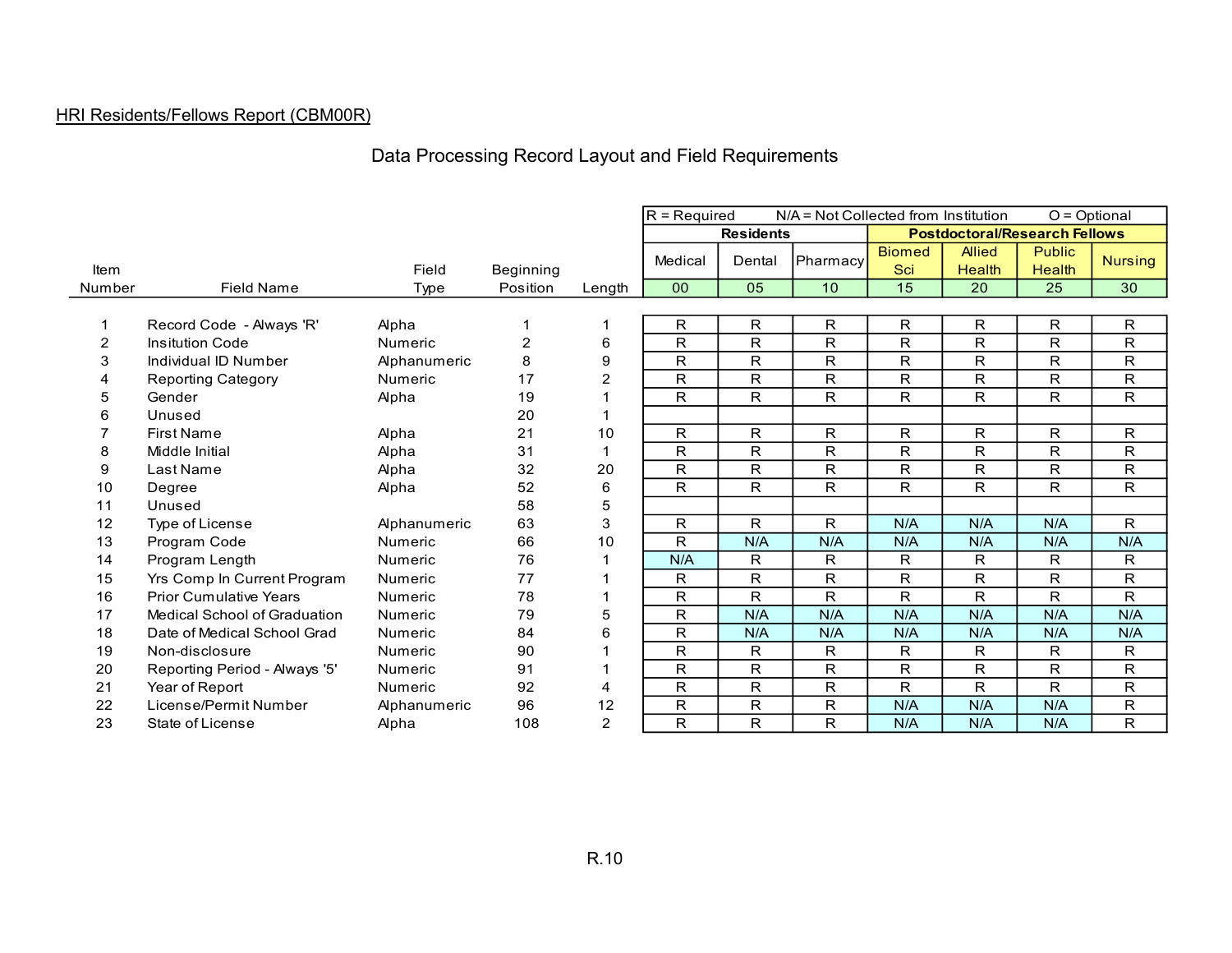### Data Processing Record Layout and Field Requirements (cont.)

|               |                                |                |           |        | $R = Required$ |                  | $N/A$ = Not Collected from Institution |               |                                      |               | $O = Optional$  |
|---------------|--------------------------------|----------------|-----------|--------|----------------|------------------|----------------------------------------|---------------|--------------------------------------|---------------|-----------------|
|               |                                |                |           |        |                | <b>Residents</b> |                                        |               | <b>Postdoctoral/Research Fellows</b> |               |                 |
|               |                                |                |           |        | Medical        | Dental           | <b>Pharmacy</b>                        | <b>Biomed</b> | <b>Allied</b>                        | <b>Public</b> | Nursing         |
| Item          |                                | Field          | Beginning |        |                |                  |                                        | Sci           | <b>Health</b>                        | <b>Health</b> |                 |
| <b>Number</b> | <b>Field Name</b>              | Type           | Position  | Length | $00\,$         | 05               | 10                                     | 15            | 20                                   | 25            | 30 <sup>°</sup> |
|               |                                |                |           |        |                |                  |                                        |               |                                      |               |                 |
| 24            | Ethnic Origin                  | <b>Numeric</b> | 110       |        | R              | R                | R                                      | R             | R                                    | R             | R               |
| 25            | Race:                          |                |           |        |                |                  |                                        |               |                                      |               |                 |
| 25A           | White                          | <b>Numeric</b> | 111       |        | R              | R                | R                                      | R             | R                                    | R             | R               |
| 25B           | <b>Black/African American</b>  | <b>Numeric</b> | 112       |        | R              | R                | R                                      | R             | R                                    | R             | R               |
| 25C           | Asian                          | <b>Numeric</b> | 113       |        | R              | R                | R                                      | R             | R                                    | R             | R               |
| 25D           | American Indian/Alask, Nat.    | <b>Numeric</b> | 114       |        | R              | -R               | R                                      | R             | R                                    | R             | R               |
| 25E           | International                  | <b>Numeric</b> | 115       |        | R              | R                | R                                      | R             | R                                    | R             | R               |
| 25G           | Unknown/Not Reported           | <b>Numeric</b> | 116       |        | R              | R.               | R                                      | R             | R                                    | R             | R               |
| 25G           | Native Hawaiian/Other Pac. Is. | <b>Numeric</b> | 117       |        | R              | R                | R                                      | R             | R                                    | R             | R               |

#### **Eliglble Degree for Given Category:**

| MD.          | <b>DDS</b> | PharmD | PhD          | Phd | PhD          | PhD        |
|--------------|------------|--------|--------------|-----|--------------|------------|
| DO.          | <b>DMD</b> |        | <b>DVM</b>   | DPT | <b>DrPH</b>  | <b>DNP</b> |
| <b>MDPhD</b> | DDSPHD     |        | <b>DMP</b>   | AuD | <b>MDPhD</b> | <b>MD</b>  |
| <b>MBBS</b>  | <b>BDS</b> |        | <b>MDPhD</b> | MD  | <b>MD</b>    |            |
| MC.          |            |        | MD           |     |              |            |

Please refer to the above table for rquired vs. optional reporting requirements, depending on the Reporting Category involved, as well as eligible degrees for a given category.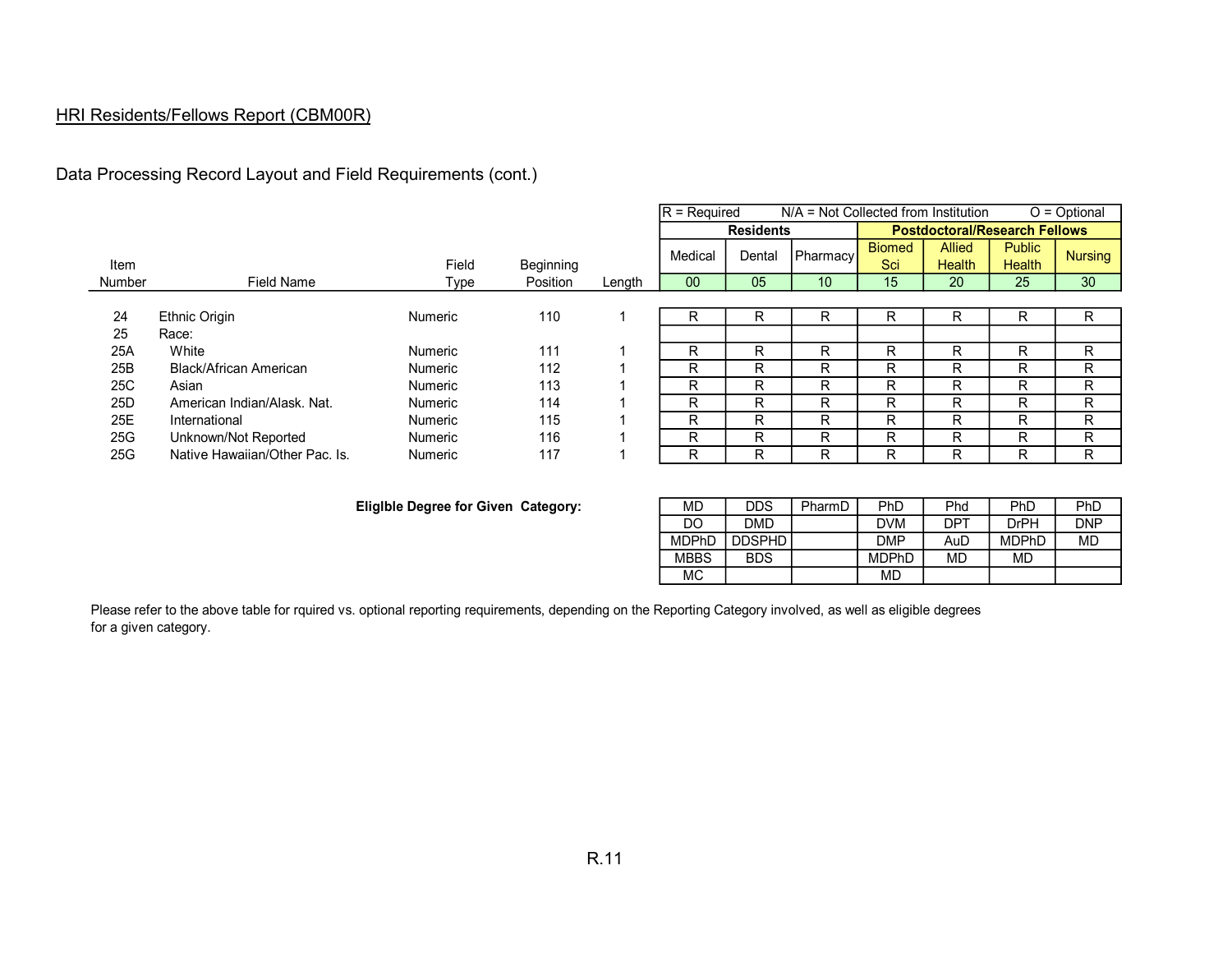## Questionable and Error Values

The following values are used in the Coordinating Board's edit program to determine Questionable and Error Values of each element.

|     | <b>ITEM NUMBER</b>        | <b>QUESTIONABLE VALUE</b> | <b>ERROR VALUE</b>                                                                                                                                                                                                                                                                                                                                                                                                                                           |
|-----|---------------------------|---------------------------|--------------------------------------------------------------------------------------------------------------------------------------------------------------------------------------------------------------------------------------------------------------------------------------------------------------------------------------------------------------------------------------------------------------------------------------------------------------|
| 1.  | <b>Record Code</b>        | N/A                       | Any value except 'R'                                                                                                                                                                                                                                                                                                                                                                                                                                         |
| 2.  | <b>Institution Code</b>   | N/A                       | Must match value on header<br>record and be on the list of valid<br><b>FICE codes</b>                                                                                                                                                                                                                                                                                                                                                                        |
| 3.  | Individual ID Number      | Alpha characters          | Blank or special characters;<br>if on CBM001 with classification A<br>- D or M and CBM00R                                                                                                                                                                                                                                                                                                                                                                    |
| 4.  | <b>Reporting Category</b> | N/A                       | Blank or special characters;<br>not 00 if Item $#10 = DO$ , MBBS,<br>MC, MD, or MDPHD;<br>not 05 if Item $#10 = BDS$ , DDS,<br>DDSPHD, or DMD;<br>not 10 if Item $#10 = PHARMD$ ;<br>not 15 if Item $#10 = DMP$ , DVM,<br>MD, MDPHD, or PHD<br>not 20 if Item $#10 = AUD$ , DPT,<br>MD, or PHD;<br>not 25 if Item $#10 = DRPH$ , MD,<br>MDPHD, or PHD;<br>not 30 if Item $#10 = DNP$ , MD, or<br>PHD;<br>not 15, 20, 25, or 30 if Item $#12 =$<br><b>MDN</b> |
| 5.  | Gender                    | N/A                       | Any value except 'M' or 'F'                                                                                                                                                                                                                                                                                                                                                                                                                                  |
| 6.  | Unused                    | N/A                       | N/A                                                                                                                                                                                                                                                                                                                                                                                                                                                          |
| 7.  | <b>First Name</b>         | N/A                       | <b>Blank or numerical</b>                                                                                                                                                                                                                                                                                                                                                                                                                                    |
| 8.  | Middle Initial            | N/A                       | N/A                                                                                                                                                                                                                                                                                                                                                                                                                                                          |
| 9.  | Last Name                 | N/A                       | <b>Blank or numerical</b>                                                                                                                                                                                                                                                                                                                                                                                                                                    |
| 10. | Degree                    | N/A                       | Blank or any value not on list of<br>approved degrees;<br>not DO, MBBS, MC, MD, or<br>MDPHD when Item $#4 = 00$ ;<br>not BDS, DDS, DDSPHD, or DMD                                                                                                                                                                                                                                                                                                            |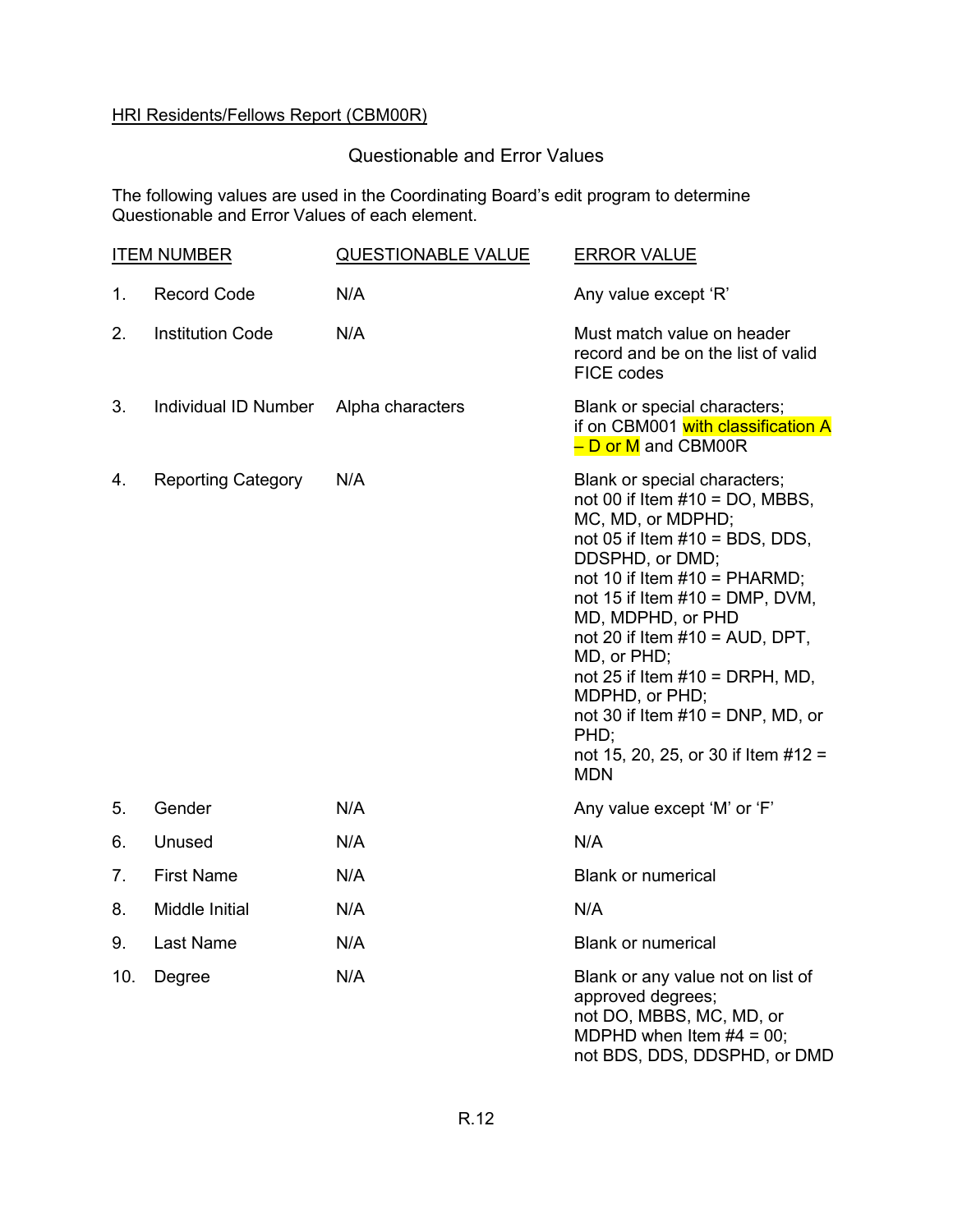| <u>ITEM NUMBER</u> |                                   | <b>QUESTIONABLE VALUE</b> | <b>ERROR VALUE</b>                                                                                                                                                                                                                                                                                                                                                                                                                                                                                                                                                                        |  |  |  |  |
|--------------------|-----------------------------------|---------------------------|-------------------------------------------------------------------------------------------------------------------------------------------------------------------------------------------------------------------------------------------------------------------------------------------------------------------------------------------------------------------------------------------------------------------------------------------------------------------------------------------------------------------------------------------------------------------------------------------|--|--|--|--|
|                    |                                   |                           | when Item $#4 = 05$ ;<br>not PHARMD when Item $#4 = 10$ ;<br>not DMP, DVM, MD, MDPHD, or<br>PHD when Item $#4 = 15$ ;<br>not AUD, DPT, MD, or PHD when<br>Item $#4 = 20$ ;<br>not DRPH, MD, MDPHD, or PHD<br>when Item $#4 = 25$ ;<br>not DNP, MD, or PHD when Item<br>$#4 = 30$                                                                                                                                                                                                                                                                                                          |  |  |  |  |
| 11.                | Unused                            | N/A                       | N/A                                                                                                                                                                                                                                                                                                                                                                                                                                                                                                                                                                                       |  |  |  |  |
| 12.                | Type of License                   | N/A                       | Value other than LAU if Item $#10 =$<br>AUD;<br>value other than LD, NL, or OOS if<br>Item #10 = BDS, DDS, DDSPHD,<br>or DMD;<br>value other than LRN if Item #10 is<br>$=$ DNP;<br>value other than TML, BP1-BP5,<br>TP1, TP2, or IP if Item $#10 = DO$ ,<br>MBBS, MC, MD, or MDPHD;<br>value other than MDN if item $#10 =$<br>MD and Item $#4 = 15, 20, 25,$ or<br>30;<br>value other than LPT if Item $#10 =$<br>DPT;<br>value other than LV or NL if Item<br>$#10 = DVM;$<br>value other than LP or NL if Item<br>$#10 = PHARMD;$<br>not blank if Item $#10 = DRPH$ ,<br>DMP, or PHD |  |  |  |  |
| 13.                | Program Code                      | N/A                       | Not on program file;<br>blank if Item $#4 = '00'$                                                                                                                                                                                                                                                                                                                                                                                                                                                                                                                                         |  |  |  |  |
| 14.                | Program Length                    | N/A                       | Any value other than '1'-'7';<br>not 0 if Item $#4 = '00'$                                                                                                                                                                                                                                                                                                                                                                                                                                                                                                                                |  |  |  |  |
| 15.                | <b>Yrs Completed Curr</b><br>Prog | N/A                       | Any value other than '0'-'6';<br>sum of Item #15 and #16 + 1 > 7;<br>sum of Item $#15 + 1 >$ Item $#14$                                                                                                                                                                                                                                                                                                                                                                                                                                                                                   |  |  |  |  |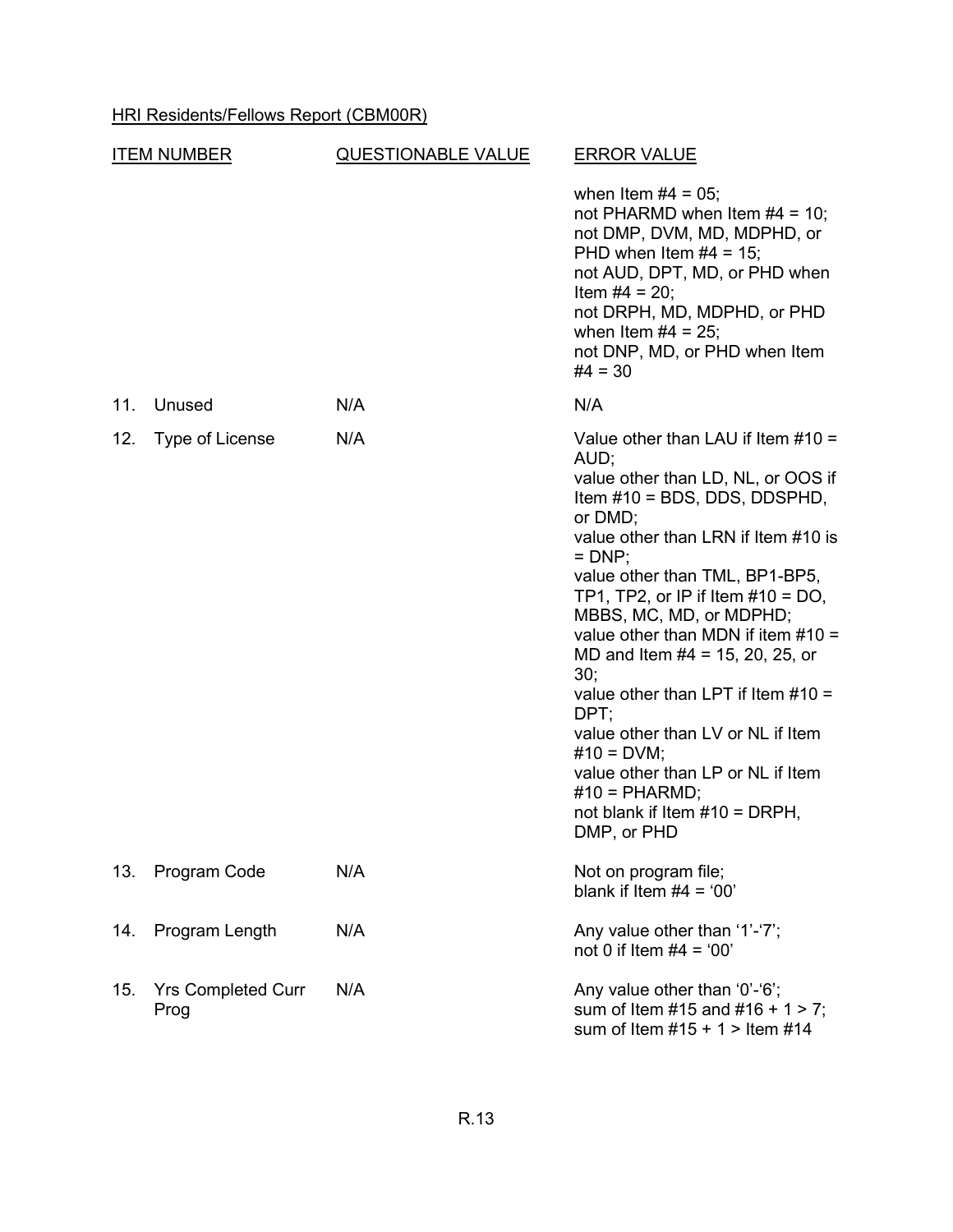| <b>ITEM NUMBER</b> |                                 | <b>QUESTIONABLE VALUE</b> | <b>ERROR VALUE</b>                                                                                                                                                                |  |  |  |  |
|--------------------|---------------------------------|---------------------------|-----------------------------------------------------------------------------------------------------------------------------------------------------------------------------------|--|--|--|--|
| 16.                | <b>Prior Cum Years</b>          | N/A                       | Blank or any value other than '0'-<br>$6^\circ$ ;<br>sum of Item #15 and #16 + 1 > 7;<br>if value of '0' and prior training<br>required = $'y$ ;<br>value < sum of previous years |  |  |  |  |
| 17.                | Med Sch of<br>Graduation        | N/A                       | Not on medical school list;<br>blank if Item $#4 = '00'$                                                                                                                          |  |  |  |  |
| 18.                | Date of Med Sch<br>Grad         | N/A                       | Month < $01$ or > 12;<br>month not $> 08$ if year = Item #21;<br>blank if Item #17 filled in                                                                                      |  |  |  |  |
| 19.                | Non-disclosure                  | N/A                       | Any value except '0' or '2'                                                                                                                                                       |  |  |  |  |
| 20.                | <b>Reporting Period</b>         | N/A                       | Any value except '5'                                                                                                                                                              |  |  |  |  |
| 21.                | Year of Report                  | N/A                       | Must match value on header<br>record                                                                                                                                              |  |  |  |  |
| 22.                | License/Permit<br><b>Number</b> | N/A                       | Blank unless Item #10 is DMP,<br>DRPH, or PHD;<br>blank unless Item #12 is NL or<br>MDN and Item #10 is BDS, DDS,<br>DDSPHD, DMD, DVM, or MD                                      |  |  |  |  |
| 23.                | <b>State of License</b>         | N/A                       | Blank unless Item #10 is DMP,<br>DRPH, or PHD;<br>blank unless Item #12 is NL and<br>Item #10 is BDS, DDS, DDSPHD,<br>DMD, or DVM                                                 |  |  |  |  |
| 24.                | <b>Ethnic Origin</b>            | N/A                       | Value other than '1', '2', or '3'                                                                                                                                                 |  |  |  |  |
|                    | 25A. White                      | N/A                       | Value other than '1' or space or<br>value = $'1'$ and '7'                                                                                                                         |  |  |  |  |
|                    | 25B. Black/African-Amer         | N/A                       | Value other than '2' or space or<br>value = $2'$ and $7'$                                                                                                                         |  |  |  |  |
|                    | 25C. Asian                      | N/A                       | Value other than '4' or space or<br>value = $4'$ and $7'$                                                                                                                         |  |  |  |  |
|                    | 25D. Amer Ind/Alask Nat         | N/A                       | Value other than '5' or space or                                                                                                                                                  |  |  |  |  |
| 25E.               | International                   | N/A                       | value = $5'$ and $7'$<br>Value other than '6' or space or<br>value = $6'$ and $7'$                                                                                                |  |  |  |  |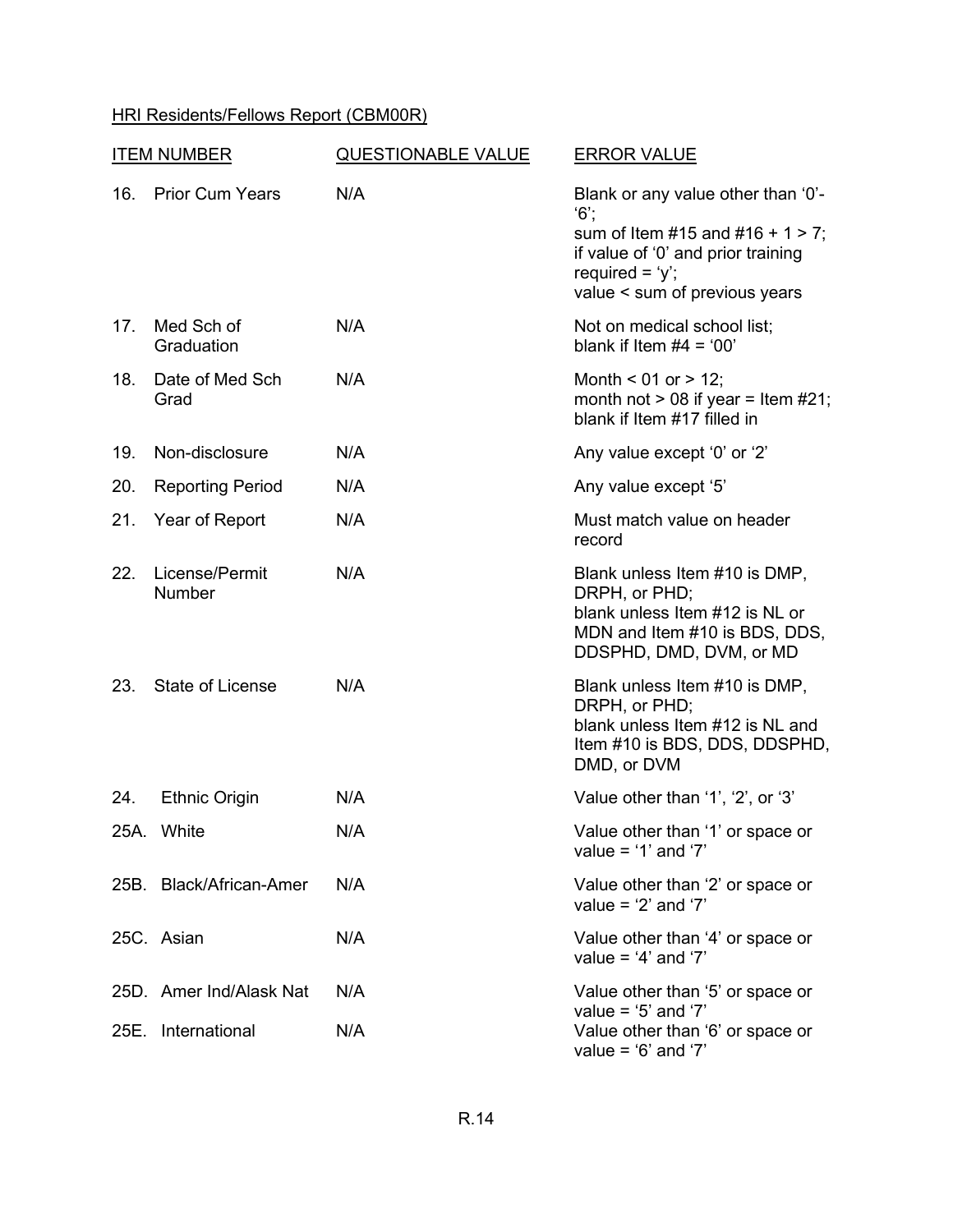| <b>ITEM NUMBER</b>           | <b>QUESTIONABLE VALUE</b> | <b>ERROR VALUE</b>                                                                                 |
|------------------------------|---------------------------|----------------------------------------------------------------------------------------------------|
| 25F. Unknown/Not Rep         | N/A                       | Value other than '7' or space;<br>value = '7' plus value = '1', '2', '4',<br>$'5', '6','$ or $'8'$ |
| 25G. Nat Hawaiian/Pac Is N/A |                           | Value other than '8' or space or<br>value = $8'$ and $7'$                                          |

**DISCREPANCY**: The number of records received in each submission is compared to the number in the trailer record (control total). The difference is shown on the edit report as a discrepancy.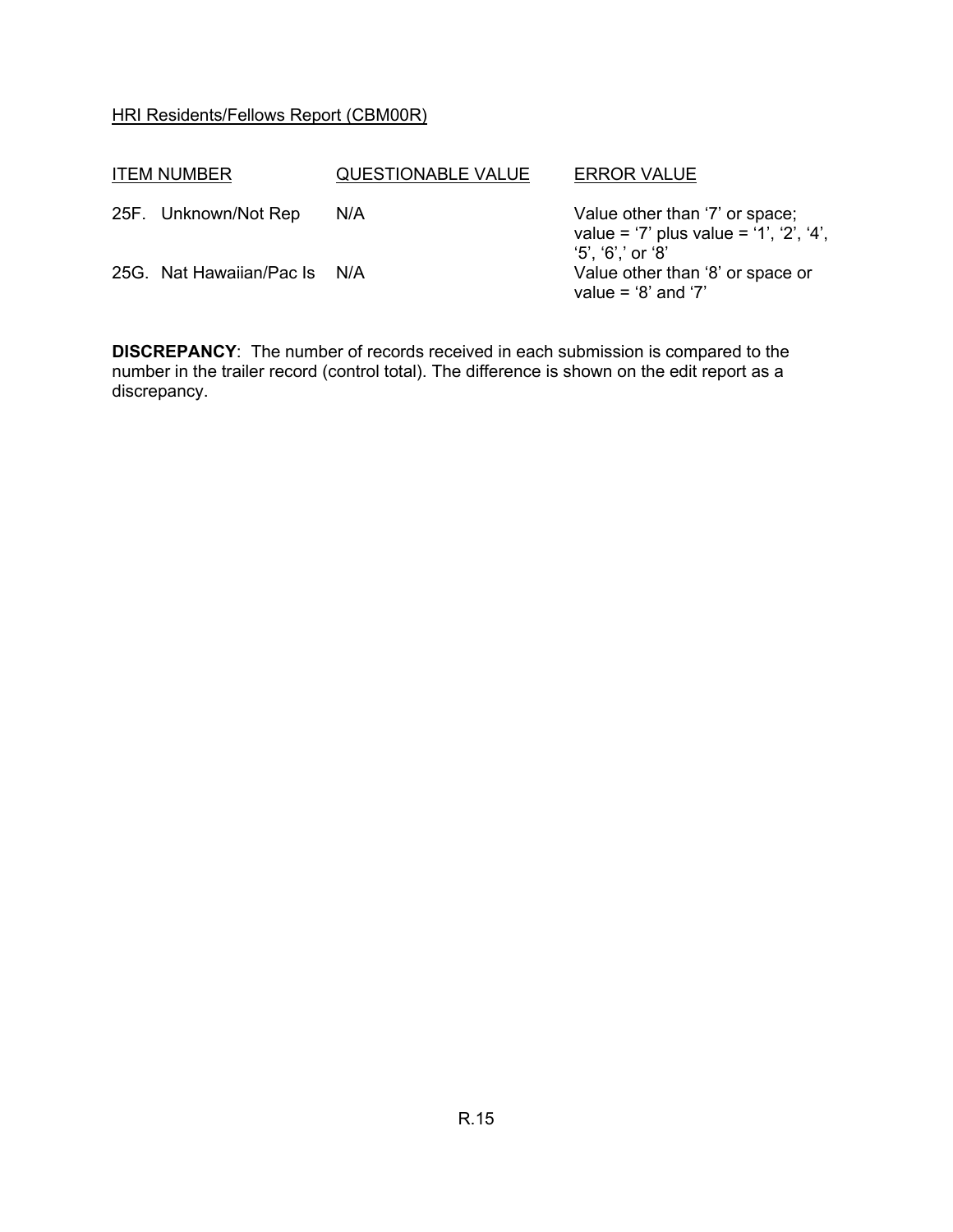#### **Use of ACGME Program Information**

The medical (GME) resident data that is provided by the institution is validated against the program data provided to the THECB by the ACGME. This validation process is necessary in order to ensure that the CBM00R is accurate. If an edit that is based upon ACGME data fails, it is because the reported data does not agree with the ACGME data. Compare your entered data with Appendix K to determine the problem.

#### **ACGME Program Prerequisites**

The THECB is not involved with making any determinations in regard to qualifications necessary to meet ACGME prerequisites for a medical (GME) residency program. It is the responsibility of each institution to evaluate an applicant's qualifications to determine if they meet the prerequisites, if any, for a medical (GME) residency program. Once that determination has been made, and you know the total number of prior cumulative years of medical (GME) residency, you have the necessary information to report that item for a resident. **Please note that if an ACGME/AOA residency program has a prerequisite for a given medical (GME) residency program, Item #16, Prior Cumulative Years, must equal or exceed the prerequisite in order to pass the edit.**

#### **Prerequisite Year**

We have noted a couple of medical (GME) residency programs where the prerequisite year is under the oversight of the management responsible for the related medical (GME) residency program. This has been confusing in that it might appear that the prerequisite year is a year of the program vs. being a prerequisite. In these particular cases, the reporting institution did not have an ACGME program available to report residents that were in the prerequisite year.

In order for the CBM00R to be an automated process that performs edit checks on your data submissions, the following guidance was provided for reporting in fall 2018:

- The program length for this type of program will be considered to be the "Accredited Program Length" as posted on the ACGME program web site and listed in Appendix K.
- The number of prerequisite years will be considered to be the "Number of Prior or Additional Years Required" as posted on the ACGME program web site and listed in Appendix K.
- For CBM00R reporting process and GME formula funding purposes, the THECB is requiring that any prerequisite requirement be completed in order to report a resident in a medical (GME) residency program.
- Institutions with this type of situation will need to contact the ACGME and establish a program in which to report residents completing their prerequisite year or years. Failure to have this program available may result in residents being rejected by the CBM00R edits. **While the THECB made adjustments for this type of situation in 2008, no adjustments or waivers will be made for the reporting cycle in the fall of 2009 and forward.**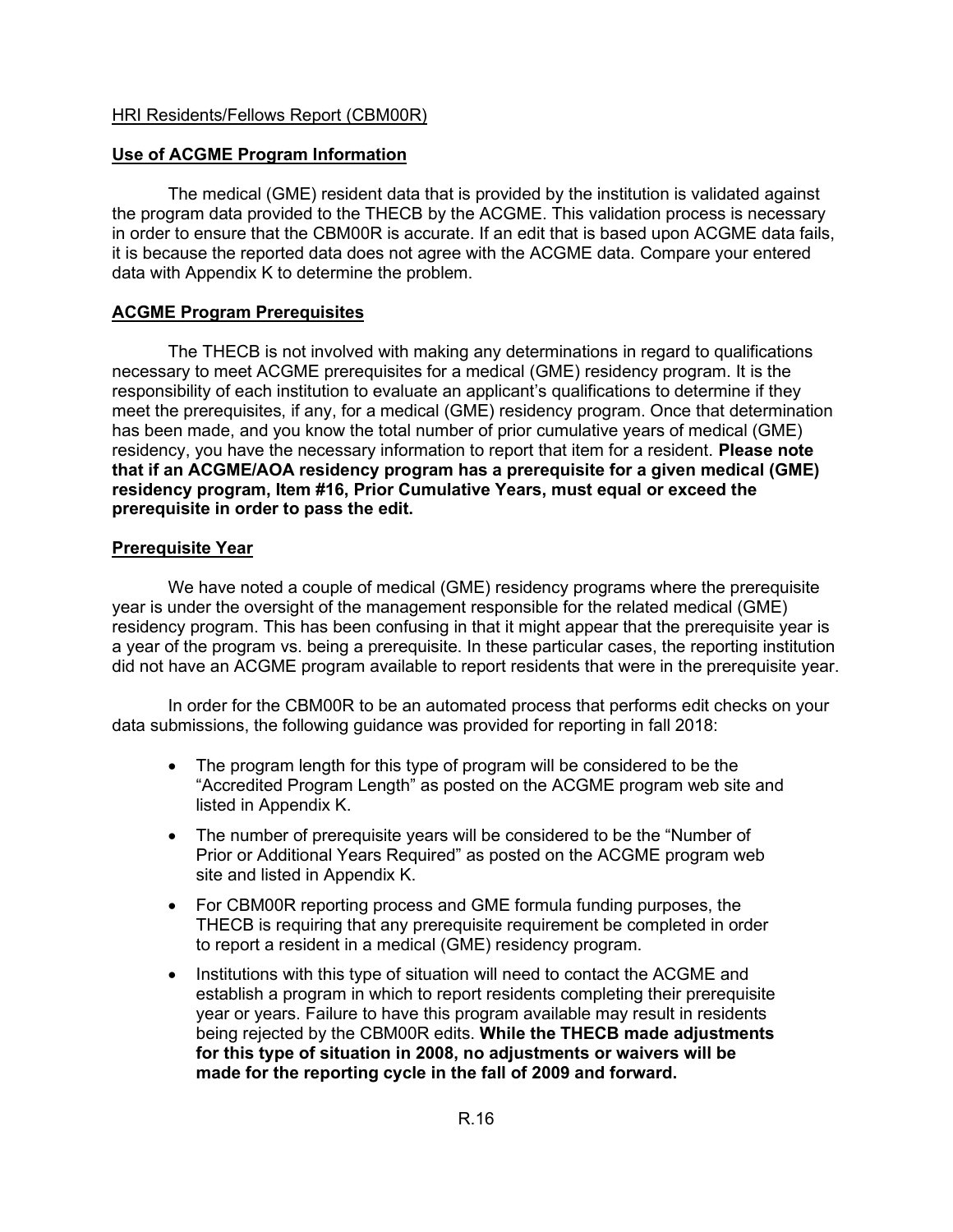#### **Residents from Foreign Countries**

This past reporting cycle we have had some medical (GME) residents that were from foreign countries that failed the edit process due to the lack of a Social Security number. Please be advised that in order to receive GME formula funding, it is necessary that we require a Social Security number of the residents that are reported.

We would recommend that to minimize this situation each institution review the information that they provide prospective residents to ensure that these prospects are advised at the earliest possible time that they will need a Social Security number. They need to understand that the application process can be slow and that they need to apply for a number without delay.

#### **International Physicians Entering Residency Programs**

We have identified two situations that involve international physicians entering into a residency program:

- **Starting Over** In the case of an international physician starting over in the United States, those physicians should be reported just like a U.S. physician medical graduate. As long as the physician has an SSN, there are no unusual reporting issues.
- **Direct Entry into a Residency Program** In the case of an international physician admitted directly into a residency program, the following reporting guidance is provided:
	- Entry in Year 1 of the residency program Presuming that the international physician meets prerequisites for the residency program, the institution should report an **equal or greater number of years** than the prerequisite in Item #16, Prior Cumulative Residency/Research Years.
	- $\circ$  Entry in a year other than Year 1 of the residency program The institution should report the same as the Entry in Year 1 of the residency program to include any other prior residency/research years plus reporting the appropriate number of years for Item #15, Years Completed in Current Residency/Research Program, assuming the resident is continuing in the same type of program that was being taken in a foreign residency program.
	- $\circ$  The prior years reported will count against the total seven year limit for GME residency funding.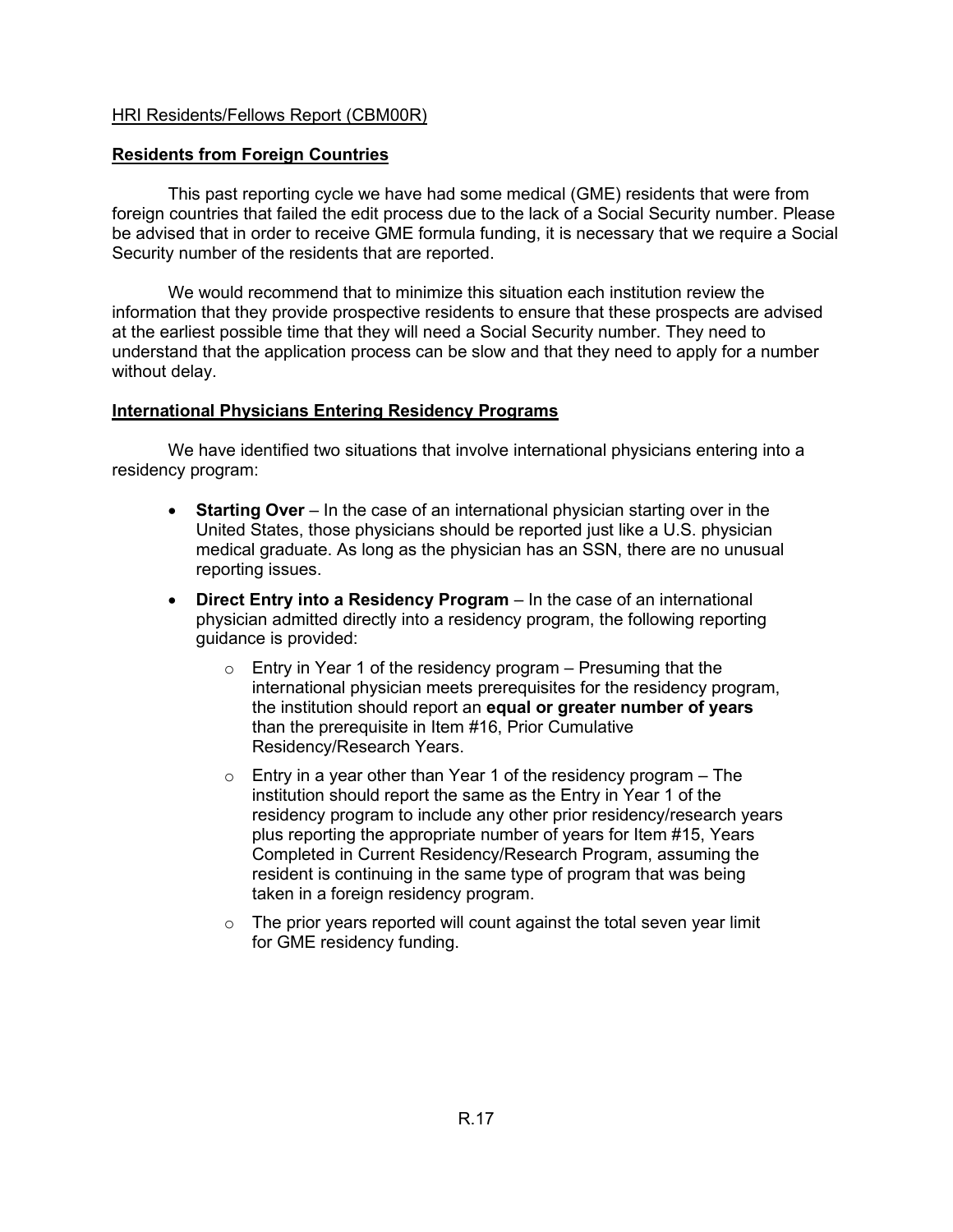### Reporting Examples

The following examples are provided to explain Items #15 and #16.

#### **Example 1 – Medical (GME) Resident:**

Resident A has completed three years of residency training in two previous programs prior to the current program Resident A is undertaking at the BCM. Resident A has been admitted to the Medical Genetics program, Code 1304821012, a 4 year program for the current year. Due to the resident's prior experience, the resident has been admitted into the fourth year of the Medical Genetics program.

Based upon the facts, the following graphical example is provided.



For purposes of determining how to code Item #15, Years Completed in Current Residency/Research Program, the resident has not completed any years of the program at the current institution, so the value to enter for Item #15 is "0".

For purposes of determining how to code Item #16, Prior Cumulative Residency/Research Years, the resident has completed three years of prior residency. Use the value of 3. (These years of residency training could have been in any program at some other institution or the BCM, it doesn't matter. It doesn't matter whether or not a Resident completed all years of those two prior programs or not. **The key data item sought is the fact that the Resident did complete three prior residency years before joining the current program**.)

|                        | Item #15 Yrs. | Item #16           |     |             |             |     | Total      |                                |
|------------------------|---------------|--------------------|-----|-------------|-------------|-----|------------|--------------------------------|
|                        | Completed in  | <b>Prior Total</b> |     |             | CB Adds 1   |     | Years for  |                                |
|                        | Current       | Years              |     | Total Prior | for Current |     | Edit       | <b>Edit Status Relative to</b> |
|                        | Program       | <b>Previous</b>    |     | Years       | Year        |     | Evaluation | Over 7 Yrs.                    |
|                        |               |                    |     |             |             |     |            |                                |
| Example 1 - Resident A |               |                    | $=$ |             |             | $=$ | 4          | <b>Resident Accepted</b>       |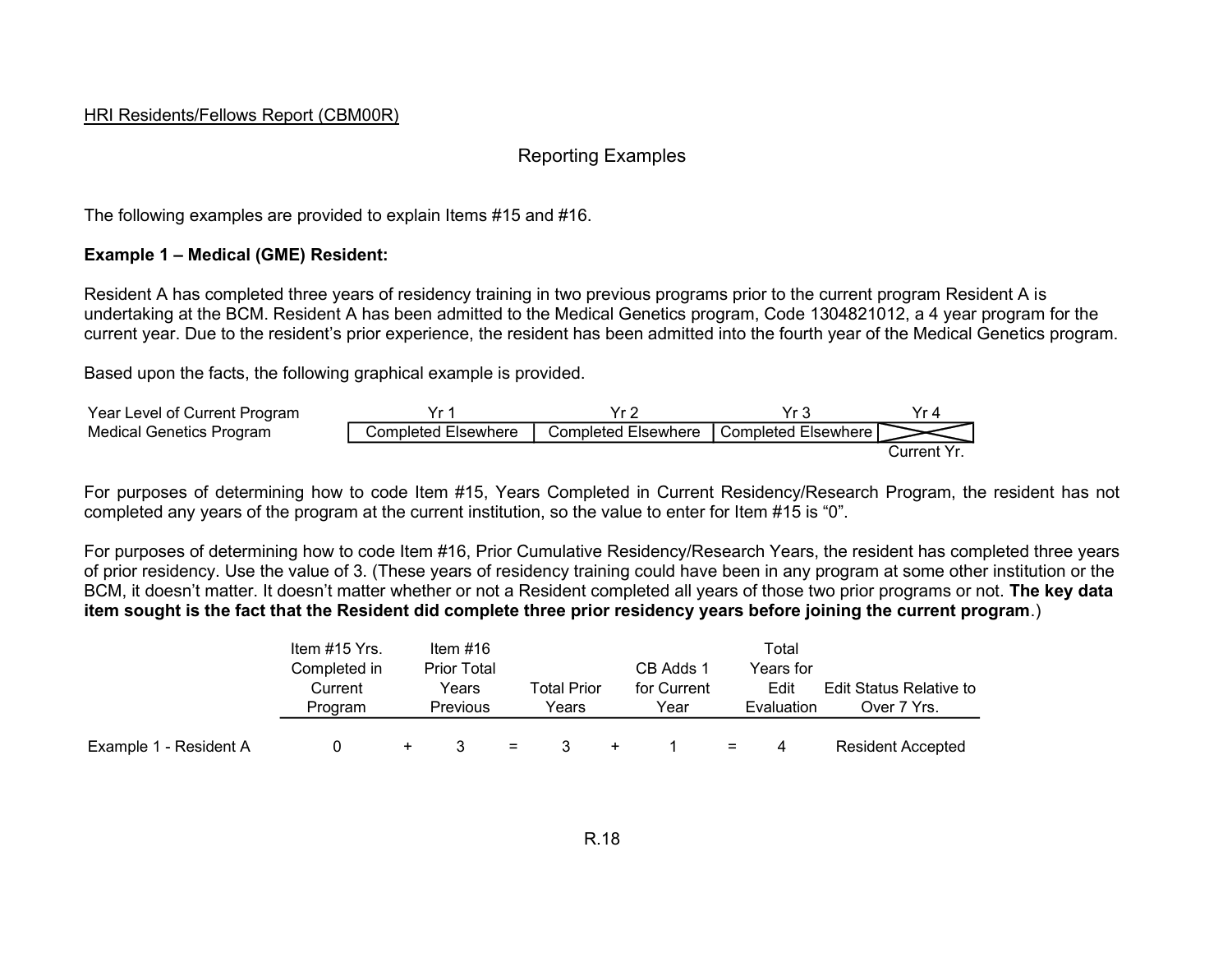#### **Example 2 – Medical (GME) Resident:**

Resident B is admitted to the same program at BCM as shown in Example 1. Resident B is in year level 3 of the Medical Genetics program having completed years one and two of this program at BCM. The number of residency years for Resident B in prior programs was 3 years.



For purposes of determining how to code Item #15, Years Completed in Current Residency/Research Program, the resident has completed 2 years of the program, so the value to enter for Item # 15 is "2".

For purposes of determining how to code Item #16, Prior Cumulative Residency/Research Years, the resident has completed three years of prior residency. Use the value of "3".

|                        | Item #15 Yrs. | Item $#16$         |     |             |           |             |     | Total      |                                |
|------------------------|---------------|--------------------|-----|-------------|-----------|-------------|-----|------------|--------------------------------|
|                        | Completed in  | <b>Prior Total</b> |     |             |           | CB Adds 1   |     | Years for  |                                |
|                        | Current       | Years              |     | Total Prior |           | for Current |     | Edit       | <b>Edit Status Relative to</b> |
|                        | Program       | Previous           |     | Years       |           | Year        |     | Evaluation | Over 7 Yrs.                    |
|                        |               |                    |     |             |           |             |     |            |                                |
| Example 2 - Resident B |               |                    | $=$ | 5           | $\ddot{}$ |             | $=$ | 6          | <b>Resident Accepted</b>       |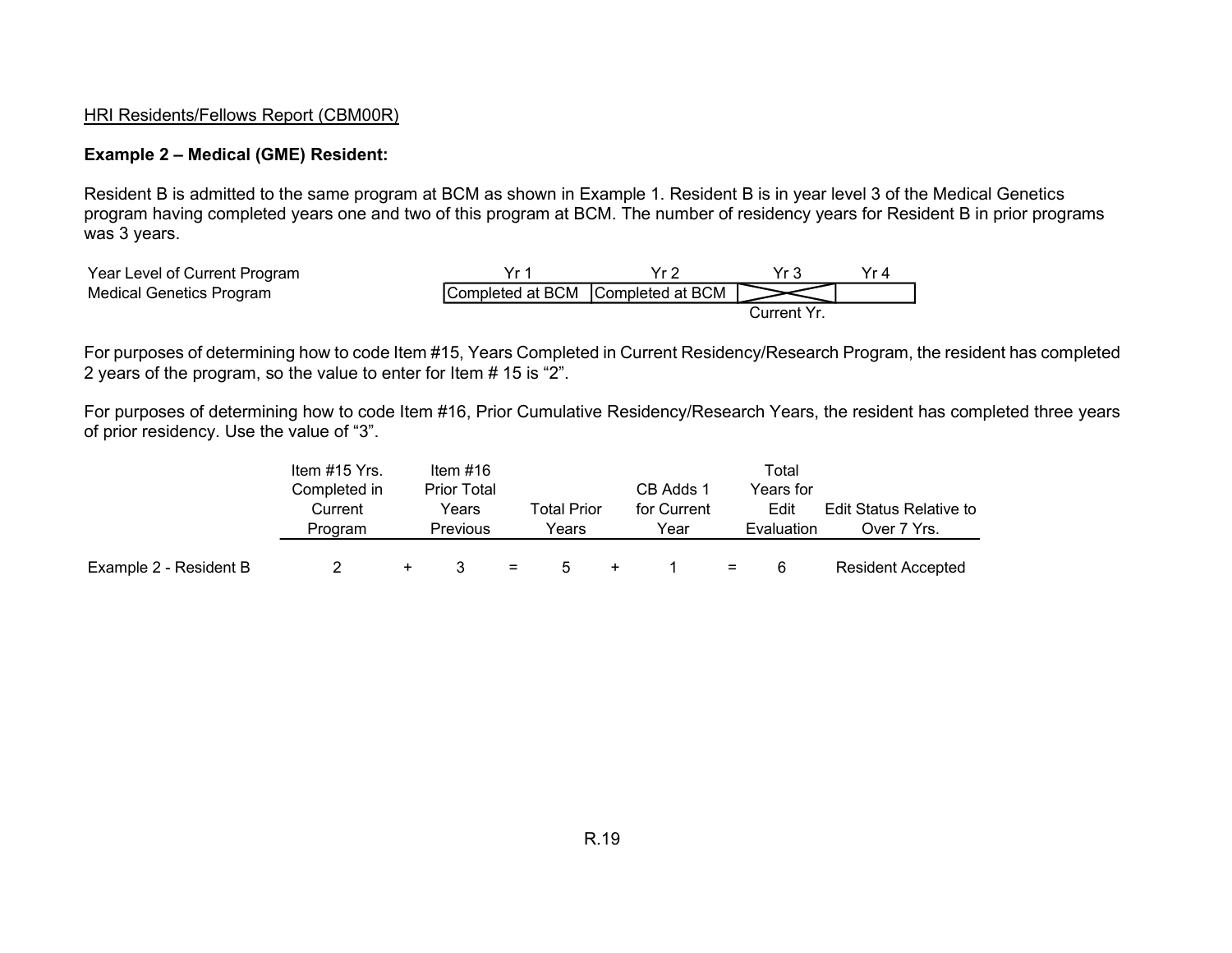#### **Example 3 – Medical (GME) Resident:**

Resident C is admitted to the same program at BCM as shown in Example 1. Resident C is in year level 3 of the Medical Genetics program having completed years one and two of this program at BCM. The number of residency years for Resident C in prior programs was 5 years.

| Year Level of Current Program   |                                   |             |  |
|---------------------------------|-----------------------------------|-------------|--|
| <b>Medical Genetics Program</b> | Completed at BCM Completed at BCM |             |  |
|                                 |                                   | Current Yr. |  |

For purposes of determining how to code Item #15, Years Completed in Current Residency/Research Program, the resident has completed 2 years of the program, so the value to enter for Item #15 is "2".

For purposes of determining how to code Item #16, Prior Cumulative Residency/Research Years, the resident has completed five years of prior residency. Use the value of "5".

|                        | Item #15 Yrs. | Item $#16$         |     |             |     |             |          | Total      |                                       |
|------------------------|---------------|--------------------|-----|-------------|-----|-------------|----------|------------|---------------------------------------|
|                        | Completed in  | <b>Prior Total</b> |     |             |     | CB Adds 1   |          | Years for  |                                       |
|                        | Current       | Years              |     | Total Prior |     | for Current |          | Edit       | <b>Edit Status Relative to Over 7</b> |
|                        | Program       | <b>Previous</b>    |     | Years       |     | Year        |          | Evaluation | Yrs.                                  |
|                        |               |                    |     |             |     |             |          |            |                                       |
| Example 3 - Resident C |               | $\mathbf{h}$       | $=$ |             | $+$ |             | $\equiv$ | -8         | Resident Rejected - Over 7 Yrs.       |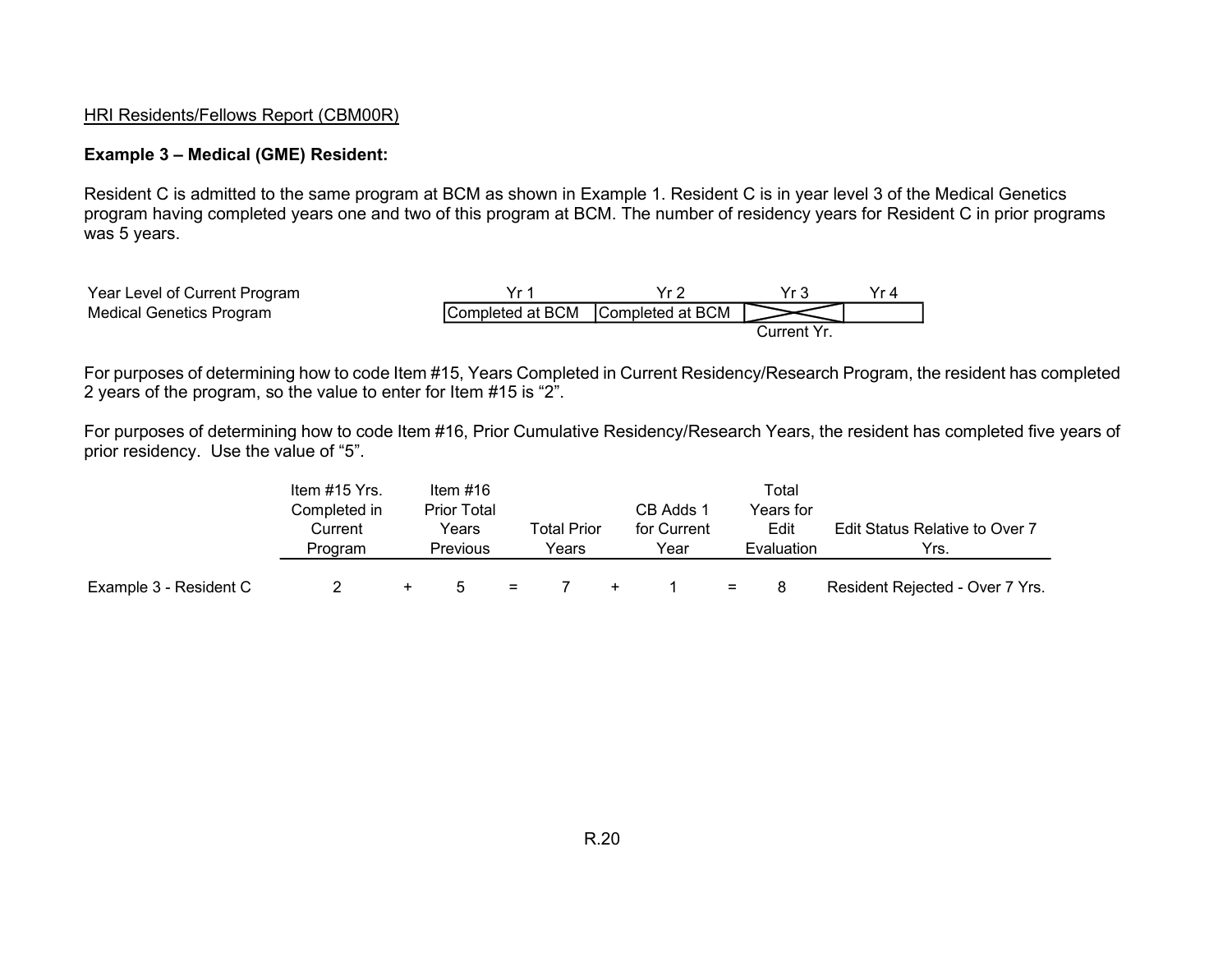#### **Example 4 – Postdoctoral/Research Fellow:**

A Postdoctoral/Research Fellow is being reported. If a fellow is working in a program that does not have an assigned length, we require Item # 14 to be 1. Every year is considered a new program, with a one year length. This fellow had worked in this unassigned length program for the prior three years.

|                              | Item $# 14$<br>Program<br>Length                                                 | Item #15 Yrs.<br>Completed in<br>Current<br>Program |     | Item $#16$<br><b>Prior Total</b><br>Years<br>Previous | <b>Total Prior</b><br>Years |     | CB Adds 1<br>for Current<br>Year |     | Total<br>Years for<br>Edit<br>Evaluation | <b>Edit Status</b>              |
|------------------------------|----------------------------------------------------------------------------------|-----------------------------------------------------|-----|-------------------------------------------------------|-----------------------------|-----|----------------------------------|-----|------------------------------------------|---------------------------------|
| Example 4 - PostDoc/Fellow D |                                                                                  |                                                     |     |                                                       |                             |     |                                  |     |                                          |                                 |
| <b>Edit for Total Years</b>  | N/A                                                                              | 0                                                   | $+$ | 3                                                     | 3<br>$=$                    | $+$ |                                  | $=$ | 4                                        | <b>Fellow Accepted</b><br>4 < 7 |
|                              | Edit for Total Years over Program Length (sum of Item $\#15 + 1$ > Item $\#14$ ) |                                                     |     |                                                       |                             |     |                                  |     |                                          |                                 |
|                              |                                                                                  |                                                     | +   | N/A                                                   | N/A                         |     |                                  | $=$ |                                          | Total $1 = #14 - Ok$            |

If the program does not have an assigned length, then Item # 15, Years Completed in Current Residency/Research Program, must be "0". If it has a value greater than "0", the fellow will be rejected by the edit check.

In the next year when this resident is reported, they would need to increment Item # 16, Prior Cumulative Residency/Research Years, because every year is considered a new program in this situation.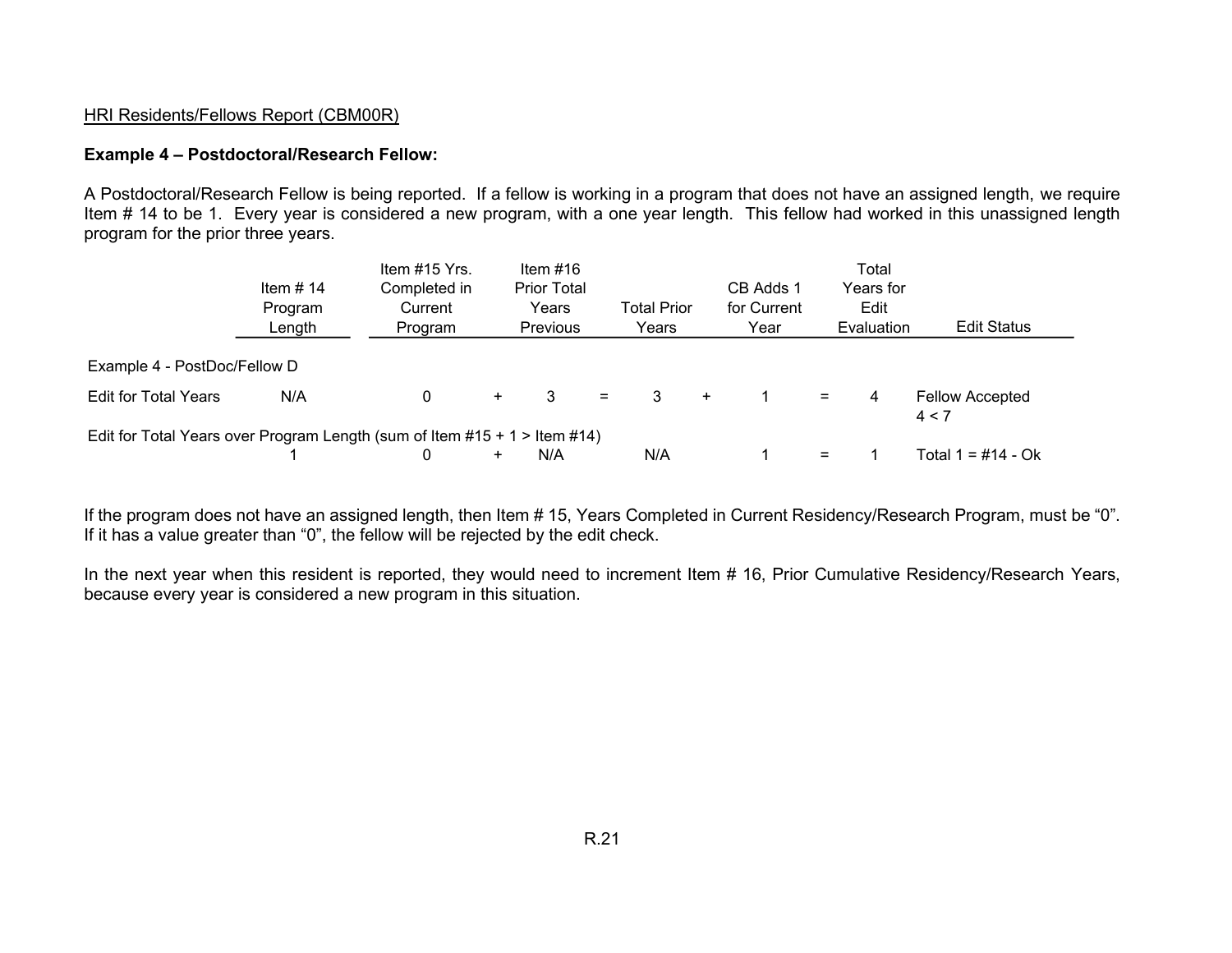| Edit00v00 |   | TEXAS HIGHER EDUCATION COORDINATING BOARD | Page 1                             |                     |               |  |  |
|-----------|---|-------------------------------------------|------------------------------------|---------------------|---------------|--|--|
|           |   | HR-CBM00R EDIT SUMMARY FROM               | RunDate: 10/01/2019 Time: 10:44:39 |                     |               |  |  |
|           |   | LONE STAR HEALTH SCIENCE CTR              | 002201                             | ANNUAL              | 2019          |  |  |
|           |   |                                           |                                    |                     |               |  |  |
|           |   |                                           |                                    | NORMAL OUESTIONABLE | <b>ERROR</b>  |  |  |
|           |   |                                           | RANGE                              | VALUES              | VALUES        |  |  |
| ITEM      |   | 1 Record Code                             | 1,277                              |                     | 0<br>0        |  |  |
| ITEM      |   | 2 Institution Code                        | 1,277                              |                     | 0<br>0        |  |  |
| ITEM      |   | 3 ID Number                               | 1,277                              |                     | 0<br>0        |  |  |
| ITEM      |   | 4 Reporting Category                      | 1,277                              |                     | 0<br>0        |  |  |
| ITEM      |   | 5 Gender                                  | 1,277                              |                     | 0<br>0        |  |  |
| ITEM      |   | 7 First Name                              | 1,277                              |                     | 0<br>0        |  |  |
| ITEM      |   | 8 Middle Initial                          | 1,277                              |                     | 0<br>0        |  |  |
| ITEM      | 9 | Last Name                                 | 1,277                              |                     | $\Omega$<br>0 |  |  |
| ITEM 10   |   | Degree                                    | 1,277                              |                     | 0<br>0        |  |  |
| ITEM 12   |   | Type License                              | 1,277                              |                     | 0<br>0        |  |  |
|           |   | ITEM 13 Program Code                      | 1,277                              |                     | $\Omega$<br>0 |  |  |
|           |   | ITEM 14 Program Length                    | 1,277                              |                     | 0<br>0        |  |  |
|           |   | ITEM 15 Yrs Completed in Current Pgm      | 1,277                              |                     | 0<br>0        |  |  |
|           |   | ITEM 16 Prior Cumulative Years            | 1,277                              |                     | 0<br>0        |  |  |
|           |   | ITEM 17 Med School of Graduation          | 1,277                              |                     | 0<br>0        |  |  |
| ITEM 18   |   | Med School Graduation Date                | 1,277                              |                     | 0<br>0        |  |  |
|           |   | ITEM 19 Non-Disclosure                    | 1,277                              |                     | 0<br>0        |  |  |
|           |   | ITEM 20 Report Period                     | 1,277                              |                     | 0<br>0        |  |  |
| ITEM 21   |   | Report Year                               | 1,277                              |                     | 0<br>0        |  |  |
| ITEM 22   |   | License/Permit Number                     | 1,277                              |                     | 0<br>0        |  |  |
| ITEM 23   |   | State of License/Permit                   | 1,277                              |                     | $\Omega$<br>0 |  |  |
| ITEM 24   |   | Ethnic Origin                             | 1,277                              |                     | $\Omega$<br>0 |  |  |
| ITEM 25   |   | Race                                      | 1,277                              |                     | 0<br>0        |  |  |
|           |   | ITEM 25A White                            | 1,277                              |                     | 0<br>0        |  |  |
|           |   | ITEM 25B Black/African-Amer               | 1,277                              |                     | 0<br>0        |  |  |
|           |   | ITEM 25C Asian                            | 1,277                              |                     | 0<br>0        |  |  |
|           |   | ITEM 25D American Ind/Alask Nat           | 1,277                              |                     | 0<br>0        |  |  |
|           |   | ITEM 25E International                    | 1,277                              |                     | 0<br>0        |  |  |
|           |   | ITEM 25F Unknown/Not Reported             | 1,277                              |                     | 0<br>0        |  |  |
|           |   | ITEM 25G Nat Hawaiian/Other Pac Is        | 1,277                              |                     | $\Omega$<br>0 |  |  |

| TOTAL Report Records                      | 1,277 |             |   |
|-------------------------------------------|-------|-------------|---|
| CONTROL TOTAL                             | 1,277 | DISCREPANCY | O |
| Total Recs on Db                          | 1,277 |             |   |
| Number Of Non-Unique/Duplicated Id's      |       |             |   |
| Number Of Duplicate Records               |       |             |   |
| Number Of Relative Duplicate Ouestionable |       |             |   |
| Number Of Relative Duplicate Error        |       |             |   |
| Total Error Recs on Db                    |       |             |   |
| Total Questionable Recs on Db             |       |             |   |
| Total Non Error Records on Db             | 1,277 |             |   |
| Total Rejected Records                    |       |             |   |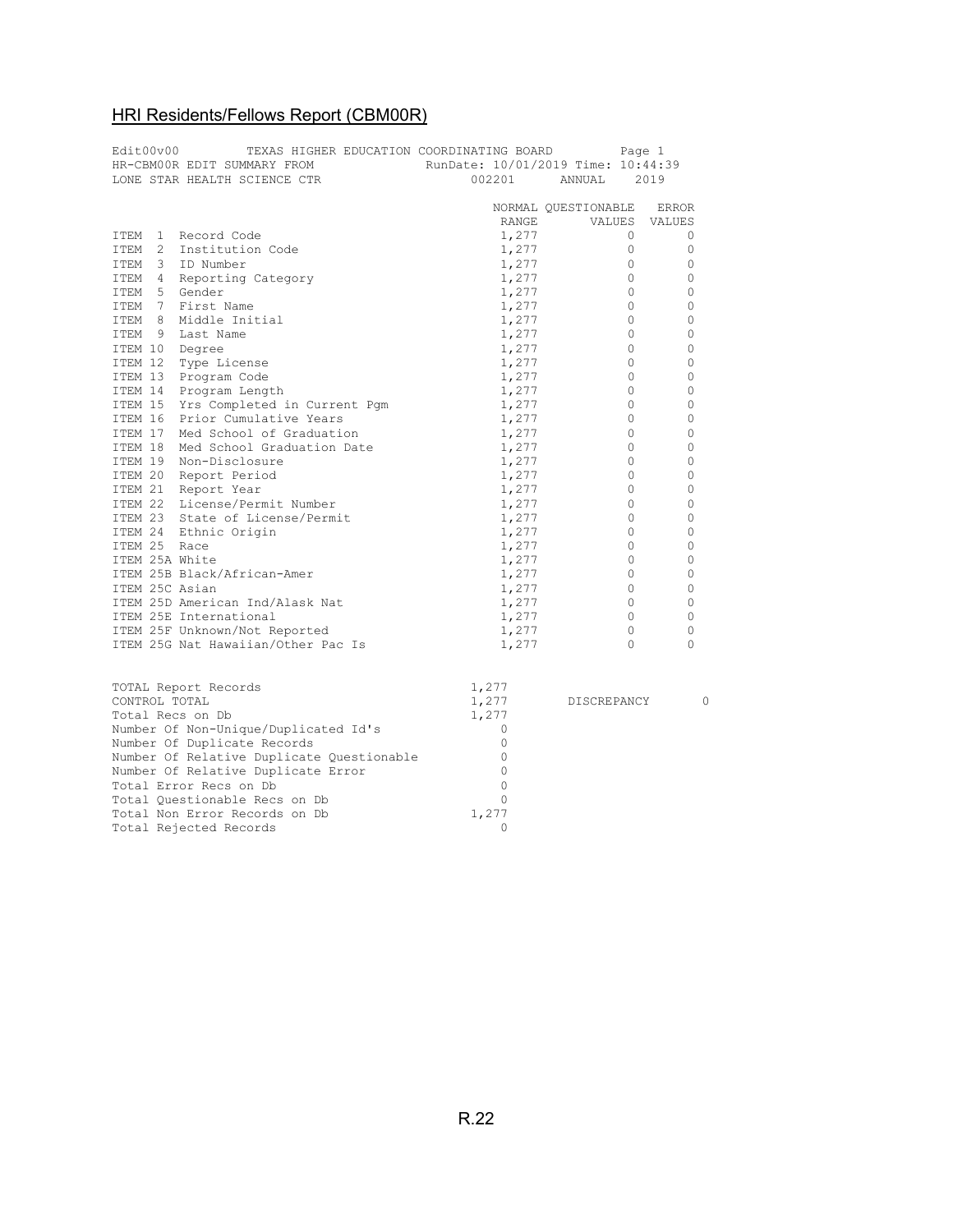| TEXAS HIGHER EDUCATION COORDINATING BOARD<br>Percent Change Of HR-CBM00R Data From Prior Year RunDate: 10/01/2019 Time: 10:44:39<br>LONE STAR HEALTH SCIENCE CTR | 002201          | Page 1<br>2019<br>ANNUAL                |                        |
|------------------------------------------------------------------------------------------------------------------------------------------------------------------|-----------------|-----------------------------------------|------------------------|
| Reporting Category                                                                                                                                               |                 |                                         |                        |
|                                                                                                                                                                  | 2019/5          | 2018/5                                  | % Diff                 |
| Medical Residents                                                                                                                                                | 1,277           | 1,200                                   | 6.42%                  |
| Dental Residents                                                                                                                                                 | 0               | 0                                       | 0.00%                  |
| Pharmacy Residents                                                                                                                                               | $\Omega$        | 0                                       | 0.00%                  |
|                                                                                                                                                                  |                 |                                         |                        |
| Biomedical Science Postdoctoral/Research Fellows                                                                                                                 |                 |                                         |                        |
|                                                                                                                                                                  | 0               | 5                                       | $-100.00$ %            |
| Allied Health Postdoctoral/Research Fellows                                                                                                                      |                 |                                         |                        |
|                                                                                                                                                                  | 0               | $\Omega$                                | 0.00%                  |
| Public Health Postdoctoral/Research Fellows                                                                                                                      |                 |                                         |                        |
|                                                                                                                                                                  | 0               | 0                                       | 0.00%                  |
| Nursing Postdoctoral/Research Fellows                                                                                                                            | 0               | 0                                       | 0.00%                  |
|                                                                                                                                                                  |                 |                                         |                        |
| Total                                                                                                                                                            | 1,277           | 1,205                                   | 5.98%                  |
|                                                                                                                                                                  |                 |                                         |                        |
| Gender                                                                                                                                                           |                 |                                         |                        |
|                                                                                                                                                                  | 2019/5          | 2018/5                                  | % Diff                 |
| Male                                                                                                                                                             | 683             | 665                                     | 2.71%                  |
| Female                                                                                                                                                           | 594             | 540                                     | 10.00%                 |
|                                                                                                                                                                  |                 |                                         |                        |
| Total                                                                                                                                                            | 1,277           | 1,205                                   | 5.98%                  |
|                                                                                                                                                                  |                 |                                         |                        |
| Degree                                                                                                                                                           |                 |                                         |                        |
|                                                                                                                                                                  | 2019/5          | 2018/5                                  | % Diff                 |
| AUD                                                                                                                                                              | 0               | 0                                       | 0.00%                  |
|                                                                                                                                                                  |                 |                                         |                        |
| <b>BDS</b>                                                                                                                                                       | 0               | 0                                       | 0.00%                  |
| <b>DDS</b>                                                                                                                                                       | 0               | 0                                       | 0.00%                  |
| <b>DDSPHD</b>                                                                                                                                                    | 0               | $\circ$                                 | 0.00%                  |
| DMD                                                                                                                                                              | $\mathbf 0$     | $\circ$                                 | 0.00%                  |
| DMP                                                                                                                                                              | 0               | $\circ$                                 | 0.00                   |
|                                                                                                                                                                  |                 |                                         |                        |
| DNP                                                                                                                                                              | $\circ$         | 0                                       | 0.00%                  |
| DO.                                                                                                                                                              | 85              | 63                                      | 34.92%                 |
| DPT                                                                                                                                                              | $\circ$         | $\circ$                                 | 0.00%                  |
| <b>DVM</b>                                                                                                                                                       | $\mathbf 0$     | 0                                       | 0.00%                  |
|                                                                                                                                                                  | $\mathbf 0$     | 0                                       |                        |
| DRPH                                                                                                                                                             |                 |                                         | 0.00%                  |
| MBBS                                                                                                                                                             | $\circ$         | 0                                       | 0.00%                  |
| МC                                                                                                                                                               | 0               | 0                                       | 0.00%                  |
| MD                                                                                                                                                               | 1,192           | 1,137                                   | 4.84%                  |
| MDPHD                                                                                                                                                            | 0               | 0                                       | 0.00%                  |
|                                                                                                                                                                  | 0               |                                         |                        |
| PHARMD                                                                                                                                                           |                 | 0                                       | 0.00%                  |
| PHD                                                                                                                                                              | 0               | 5                                       | $-100.00$ <sup>8</sup> |
| Total                                                                                                                                                            | 1,277           | 1,205                                   | 5.98%                  |
|                                                                                                                                                                  |                 |                                         |                        |
| Yrs Completed in Current Pqm                                                                                                                                     |                 |                                         |                        |
|                                                                                                                                                                  | 2019/5          | 2018/5                                  | % Diff                 |
|                                                                                                                                                                  |                 |                                         |                        |
| 0 Year                                                                                                                                                           | 444             | 430                                     | 3.26%                  |
| 1 Years                                                                                                                                                          | 369             | 336                                     | 9.82%                  |
| 2 Years                                                                                                                                                          | 332             | 310                                     | $7.10\%$               |
| 3 Years                                                                                                                                                          | 103             | 103                                     | 0.00%                  |
| 4 Years                                                                                                                                                          | 29              | 26                                      | 11.54%                 |
|                                                                                                                                                                  |                 |                                         |                        |
| 5 Years                                                                                                                                                          | 0               | $\mathbf{0}$                            | 0.00%                  |
| 6 Years                                                                                                                                                          | $\circ$         | $\circ$                                 | 0.00%                  |
| Total                                                                                                                                                            | 1,277           | 1,205                                   | 5.98%                  |
|                                                                                                                                                                  |                 |                                         |                        |
| Type of License                                                                                                                                                  |                 |                                         |                        |
|                                                                                                                                                                  | 2019/5          | 2018/5                                  | % Diff                 |
|                                                                                                                                                                  |                 |                                         |                        |
| TBME Basic Permit 1                                                                                                                                              |                 | 1,010 *No Exact Historic Data Available |                        |
| TBME Basic Permit 2                                                                                                                                              | 102             | *No Exact Historic Data Available       |                        |
| TBME Basic Permit 3                                                                                                                                              | 12 <sup>7</sup> | *No Exact Historic Data Available       |                        |
| TBME Basic Permit 4                                                                                                                                              | 6               | *No Exact Historic Data Available       |                        |
| TBME Basic Permit 5                                                                                                                                              | $\mathbf{1}$    | *No Exact Historic Data Available       |                        |
|                                                                                                                                                                  |                 |                                         |                        |
| TBME Institutional Permit                                                                                                                                        | 0               | *No Exact Historic Data Available       |                        |
| Licensed Audiologist                                                                                                                                             | 0               | *No Exact Historic Data Available       |                        |
| Licensed Dentist                                                                                                                                                 | 0               | *No Exact Historic Data Available       |                        |
| Licensed Pharmacist                                                                                                                                              | 0               | *No Exact Historic Data Available       |                        |
|                                                                                                                                                                  | $\Omega$        |                                         |                        |
| Licensed Physical Therapist                                                                                                                                      |                 | *No Exact Historic Data Available       |                        |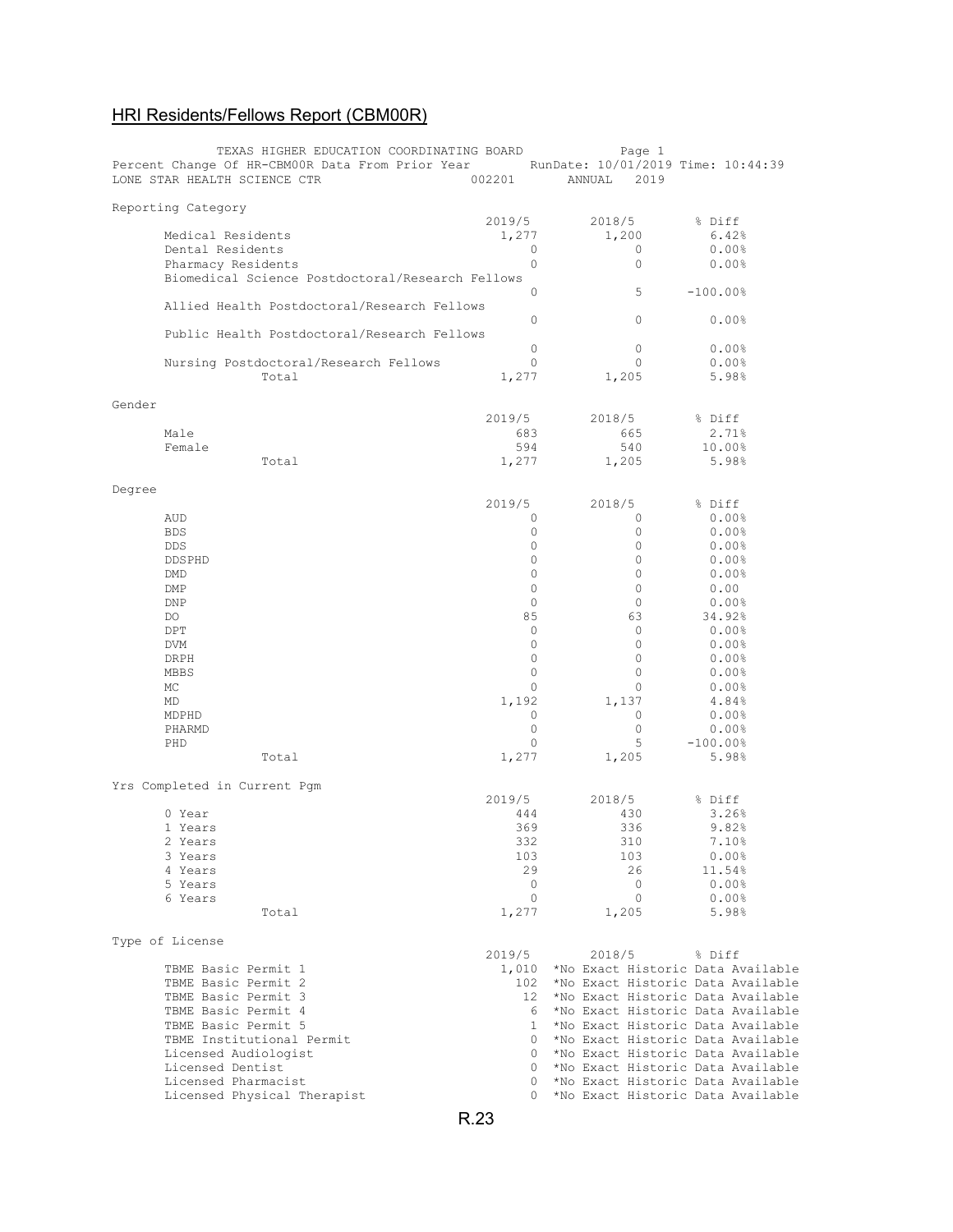| Licensed Registered Nurse                               | $\Omega$     |        |                |            | *No Exact Historic Data Available                                      |
|---------------------------------------------------------|--------------|--------|----------------|------------|------------------------------------------------------------------------|
| Licensed Veterinarian                                   | 0            |        |                |            | *No Exact Historic Data Available                                      |
| NO License                                              | $\Omega$     |        |                |            | *No Exact Historic Data Available                                      |
| Out Of State                                            | $\Omega$     |        |                |            | *No Exact Historic Data Available                                      |
| TBME Licensed Doctor                                    | 146          |        |                |            | *No Exact Historic Data Available                                      |
| TBME Temporary Permit 1                                 | $\Omega$     |        |                |            | *No Exact Historic Data Available                                      |
| TBME Temporary Permit 2                                 | $\Omega$     |        |                |            | *No Exact Historic Data Available                                      |
| MD NO License                                           | $\Omega$     |        |                |            | *No Exact Historic Data Available                                      |
| Total                                                   | 1,277        |        |                |            | *No Exact Historic Data Available                                      |
| Non Disclosure                                          |              |        |                |            |                                                                        |
|                                                         | 2019/5       | 2018/5 |                | % Diff     |                                                                        |
| Non Disclosure                                          | 0            |        | $\overline{4}$ | $-100.00%$ |                                                                        |
| Total                                                   | $\Omega$     |        | 4              | $-100.00%$ |                                                                        |
| Ethnic Origin                                           | 2019/5       | 2018/5 |                | % Diff     |                                                                        |
| Hispanic or Latino Origin                               | 195          |        |                |            | *No Exact Historic Data Available                                      |
| Not Hispanic or Latino Origin                           | 1,077        |        |                |            | *No Exact Historic Data Available                                      |
| Not Answered                                            | 5.           |        |                |            | *No Exact Historic Data Available                                      |
| Total                                                   | 1,277        |        |                |            | *No Exact Historic Data Available                                      |
| Race                                                    | 2019/5       | 2018/5 |                | % Diff     |                                                                        |
| Multi-racial                                            | 2.7          |        |                |            | *No Exact Historic Data Available                                      |
|                                                         |              |        |                |            | *No Exact Historic Data Available                                      |
| White only                                              | 831          |        |                |            |                                                                        |
| Black only                                              | 108          |        |                |            | *No Exact Historic Data Available                                      |
| Hispanic only                                           | 168          |        |                |            | *No Exact Historic Data Available                                      |
| Asian only                                              | 72           |        |                |            | *No Exact Historic Data Available                                      |
| American Indian/Alaskan Native only                     | 3            |        |                |            | *No Exact Historic Data Available                                      |
| International only                                      | 59           |        |                |            | *No Exact Historic Data Available                                      |
| Native Hawaiian/Other Pacific Islander only             | 7            |        |                |            | *No Exact Historic Data Available                                      |
| Ethnic Origin/Race Unknown                              | $2^{\circ}$  |        |                |            | *No Exact Historic Data Available                                      |
| Total                                                   | 1,277        |        |                |            | *No Exact Historic Data Available                                      |
| Races reported in Multi-racial                          | 2019/5       | 2018/5 |                | % Diff     |                                                                        |
| White                                                   | 28           |        |                |            | *No Exact Historic Data Available                                      |
| Black                                                   | 12.          |        |                |            | *No Exact Historic Data Available                                      |
| Asian                                                   | $\mathbf{1}$ |        |                |            | *No Exact Historic Data Available                                      |
| American Indian/Alaskan Native                          | $\Omega$     |        |                |            | *No Exact Historic Data Available                                      |
| Native Hawaiian/Other Pacific Islander<br>International | $\Omega$     |        |                |            | *No Exact Historic Data Available<br>*No Exact Historic Data Available |